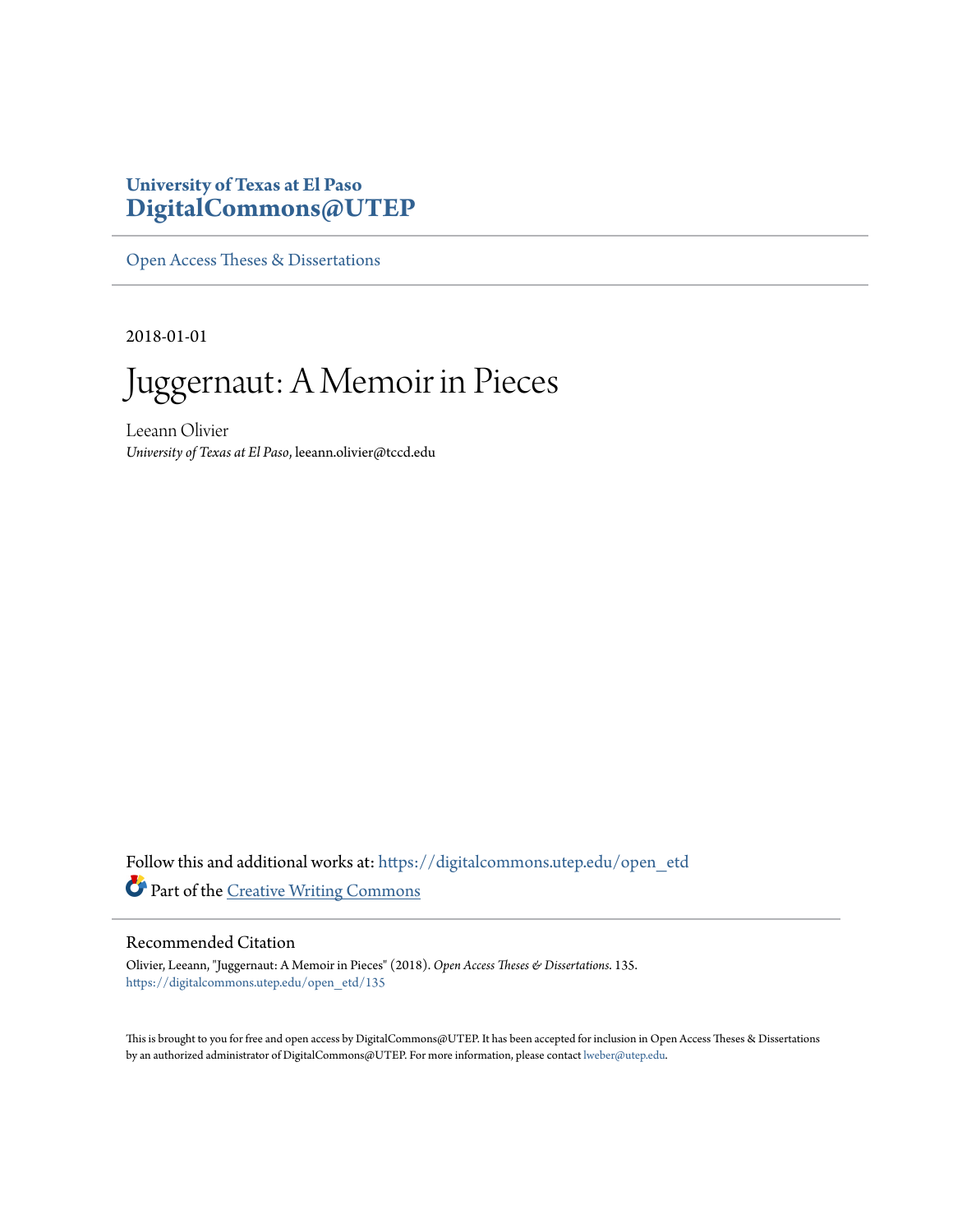## JUGGERNAUT: A MEMOIR IN PIECES

## LEEANN OLIVIER

Master's Program in Creative Writing

APPROVED:

Daniel Chacon, M.F.A., Chair

Liz Scheid, M.F.A.

Tim Z. Hernandez, M.F.A.

Vicki Sapp, Ph. D.

Charles Ambler, Ph.D. Dean of the Graduate School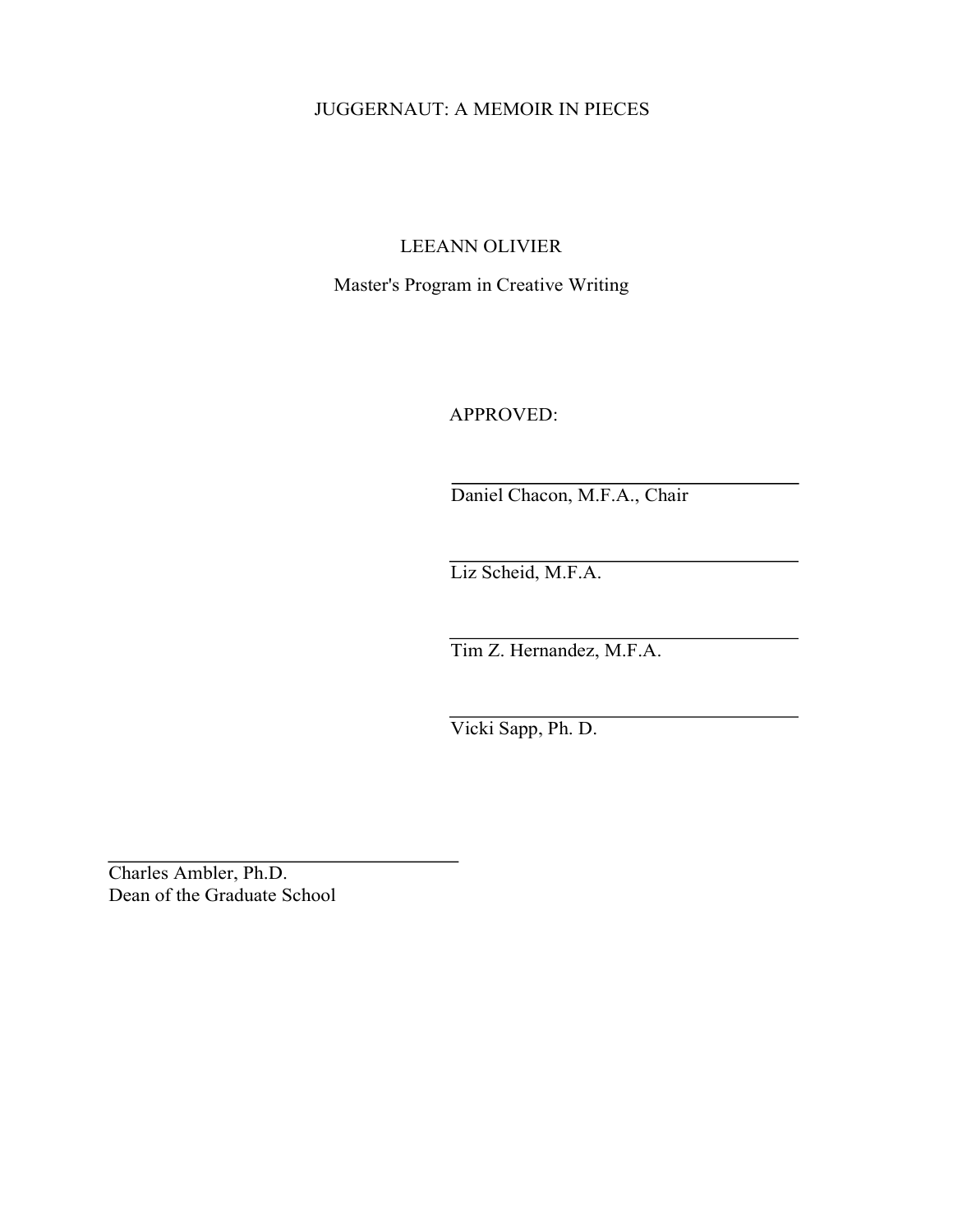Copyright ©

by LeeAnn Olivier 2018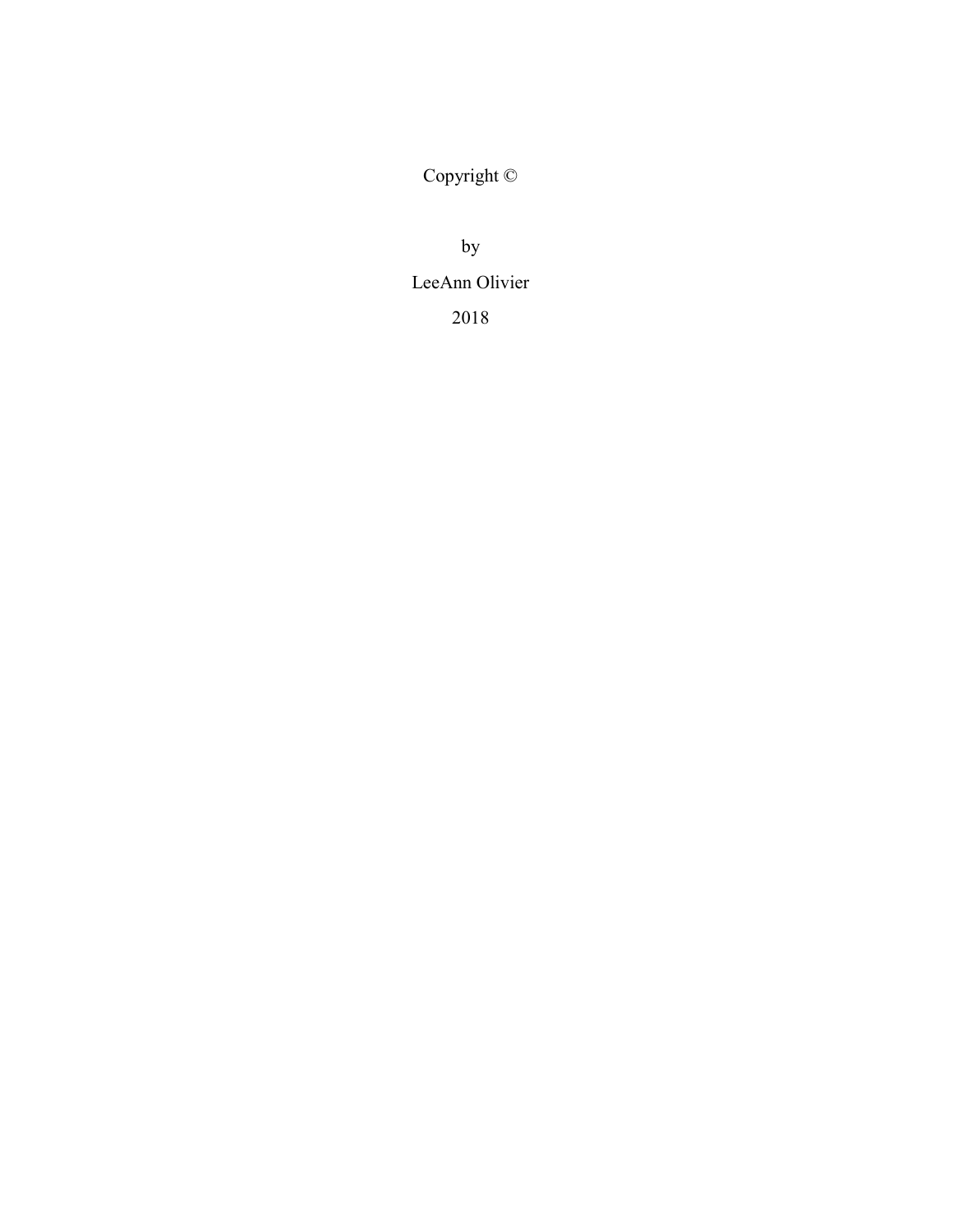JUGGERNAUT: A MEMOIR IN PIECES

by

## LEEANN OLIVIER, M.A.

## THESIS

Presented to the Faculty of the Graduate School of

The University of Texas at El Paso

in Partial Fulfillment

of the Requirements

for the Degree of

# MASTER OF FINE ARTS

Department of Creative Writing

THE UNIVERSITY OF TEXAS AT EL PASO

December 2018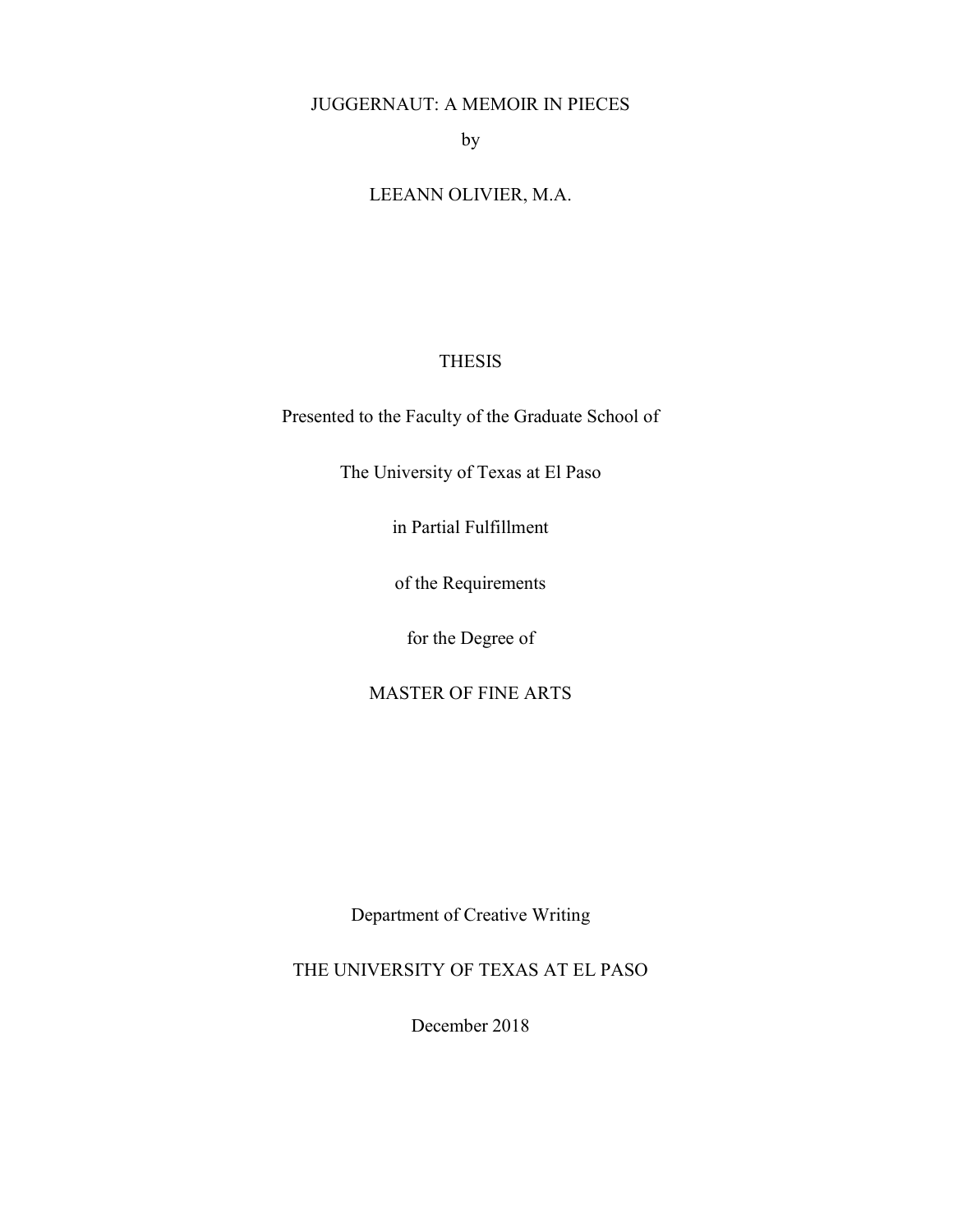# **Table of Contents**

| 60 |
|----|
|    |
|    |
|    |
|    |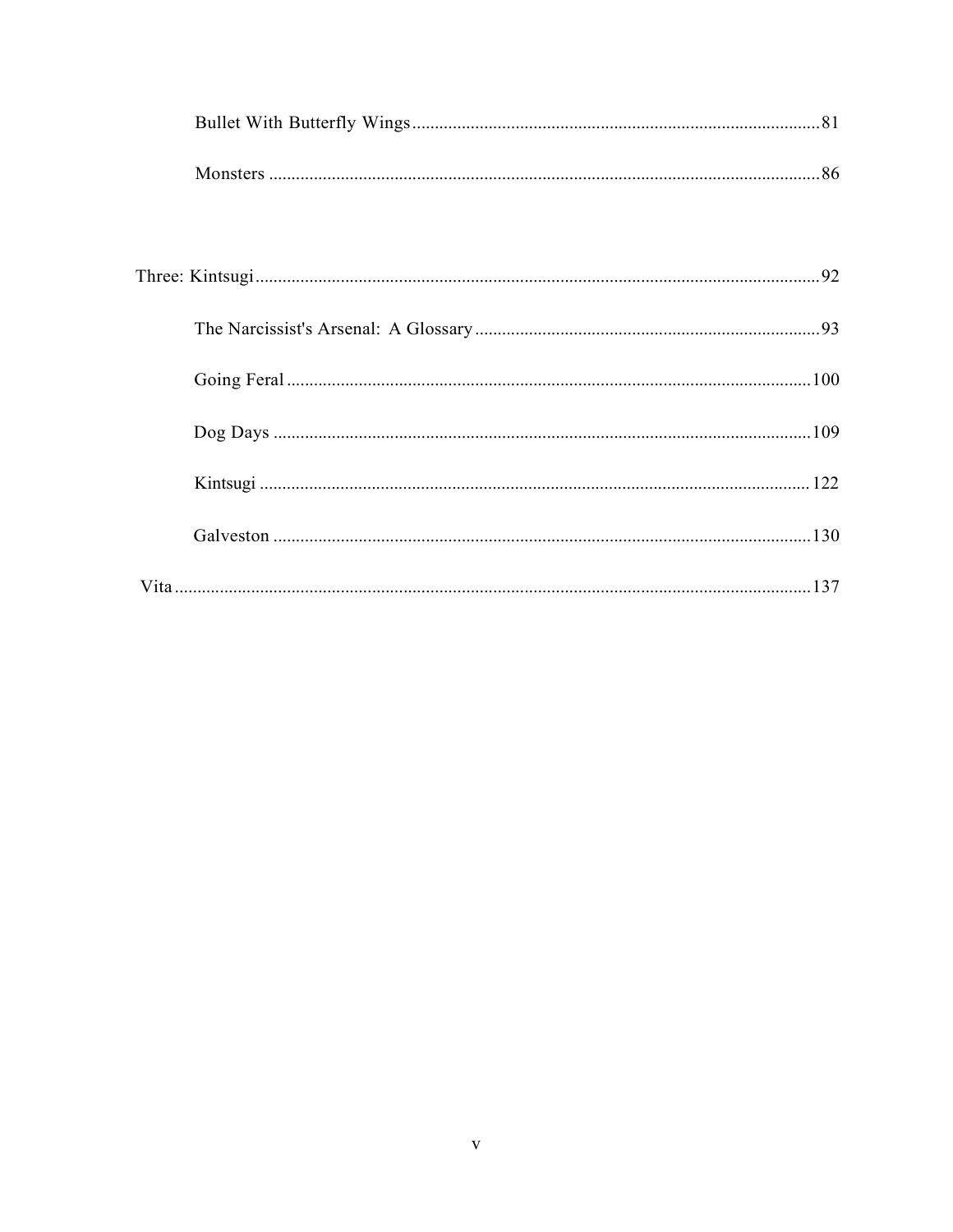## Critical Preface

## **Aesthetics**

In my lyric essay "Everything's Gone Green," which is set in the Piney Woods region of Lake Livingston, I utilize the color green as a connecting thread to investigate the sacred and healing aspects of nature and landscape. More importantly, however, what emerges in this piece is how the natural world became the one place where my former husband and I were able to coexist and understand each other. This essay, which I wrote in Liz Scheid's lyric essay class in the summer of 2017, became the seed for my thesis, a series of lyric essays woven together to form an experimental memoir. These essays address the link between place (bodies of water in particular) and identity, and they examine my experiences being married to (and eventually divorcing) a man with a traumatic brain injury that led to drug addiction, domestic violence, and a diagnosis of bipolar disorder. Through the process of research, writing, and lived experience, I also came to the conclusion that my husband suffered from at least one of the Cluster B personality disorders, a dark assemblage of brain malfunctions that includes narcissism, borderline personality disorder, sociopathy, and psychopathy. Therefore, another layer was added to my research and focus of my thesis.

I had also written and published an essay entitled "Love Like Saltwater" that interweaves the story of a hurricane my Cajun ancestors survived on the Louisiana coast and my troubled relationship with my alcoholic father. This piece fits into the first section of my thesis, as it is heavily place- and water-based and also involves the source of dysfunction and abuse that would later haunt my adult life.

As a writer, I am deeply influenced by myths, fairy tales, and a feminist lens; and I would describe my aesthetic as dark, raw, visceral, and sensual. I see myself as a visual artist who uses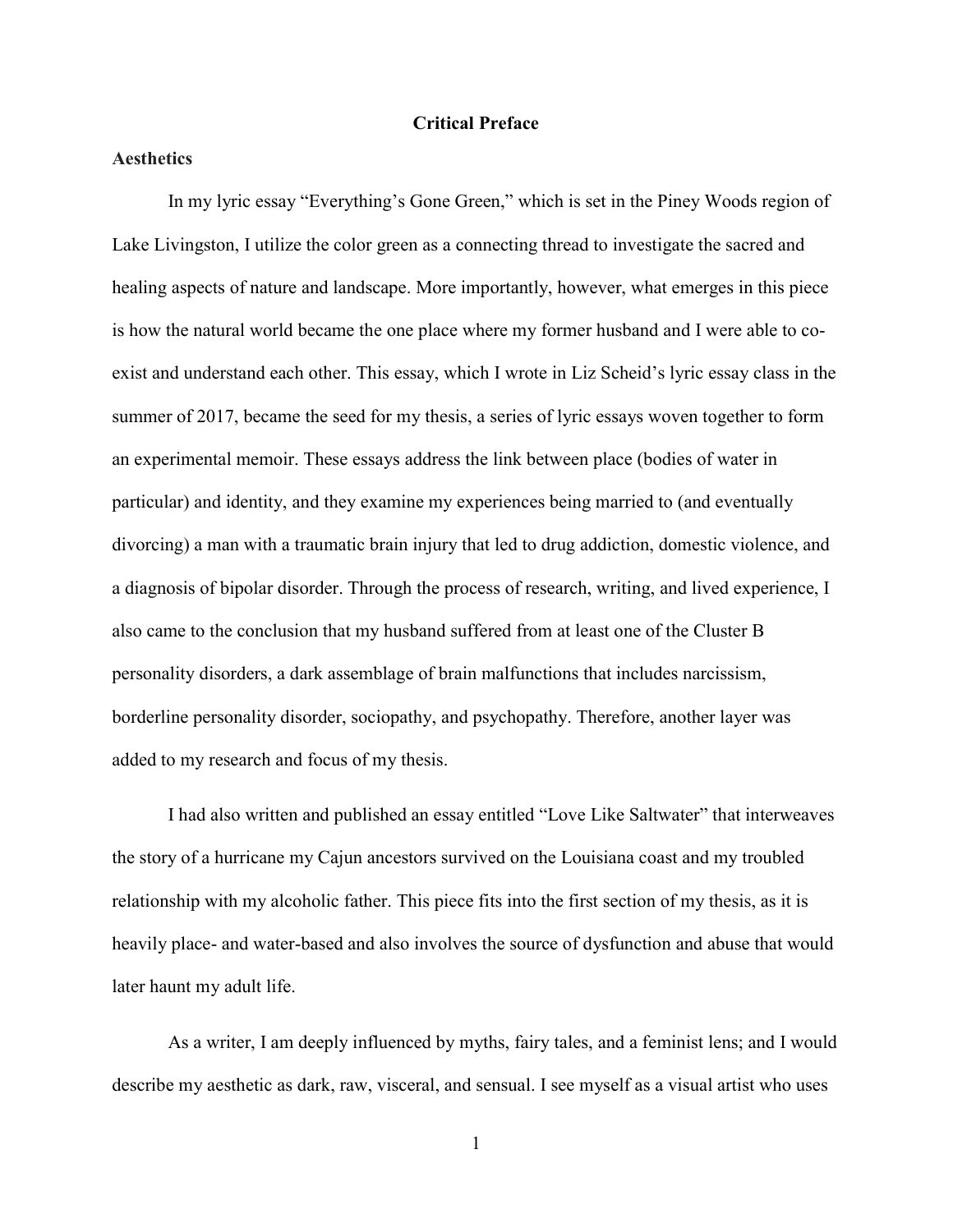words instead of paint. In my essays, I employ many conventions of poetry, using imagery, diction, and musicality to create worlds. Animals often wander into my essays. Cormorants, vultures, dolphins and turtles appear in the essays throughout Juggernaut. I incorporated a great deal of place-based research into my essays as well, making sure the details in the worlds I am depicting are vivid and precise. Tim Hernandez's research-based writing course, which I took alongside my thesis hours in the spring of 2018, was very instrumental in helping me conduct and incorporate both field and secondary research into my project.

Another important influence on my work is the field of eco-feminism. My thesis chair when I received my first master's degree in literature from UTA in 2002 was Dr. Stacy Alaimo, an internationally recognized scholar of ecocultural theory, environmental humanities, science studies, and gender theory. Her monographs include Undomesticated Ground: Recasting Nature as Feminist Space and Exposed: Environmental Politics and Pleasures in Posthuman Times. Dr. Alaimo's critical work has influenced me for over fifteen years. I also presented on a panel at the Southwest Popular Culture Association Conference in New Mexico in February 2018 to discuss eco-feminism in dystopian narratives and in my own work. Even though my book is nonfiction, it still draws upon dystopian themes, mingling our current ecological calamities with the dissolution of a relationship that felt apocalyptic in scope. One of the essays, "Blight," imagines a post-apocalyptic future set in my home on the Trinity River. This essay was published as a short story in the Fall 2018 issue of the literary journal The Hunger. I believe my collection is necessary because it pays homage to a natural world that is in crisis. Moreover, the larger cultural narrative of women speaking up about abuse and becoming empowered also heavily informs this project.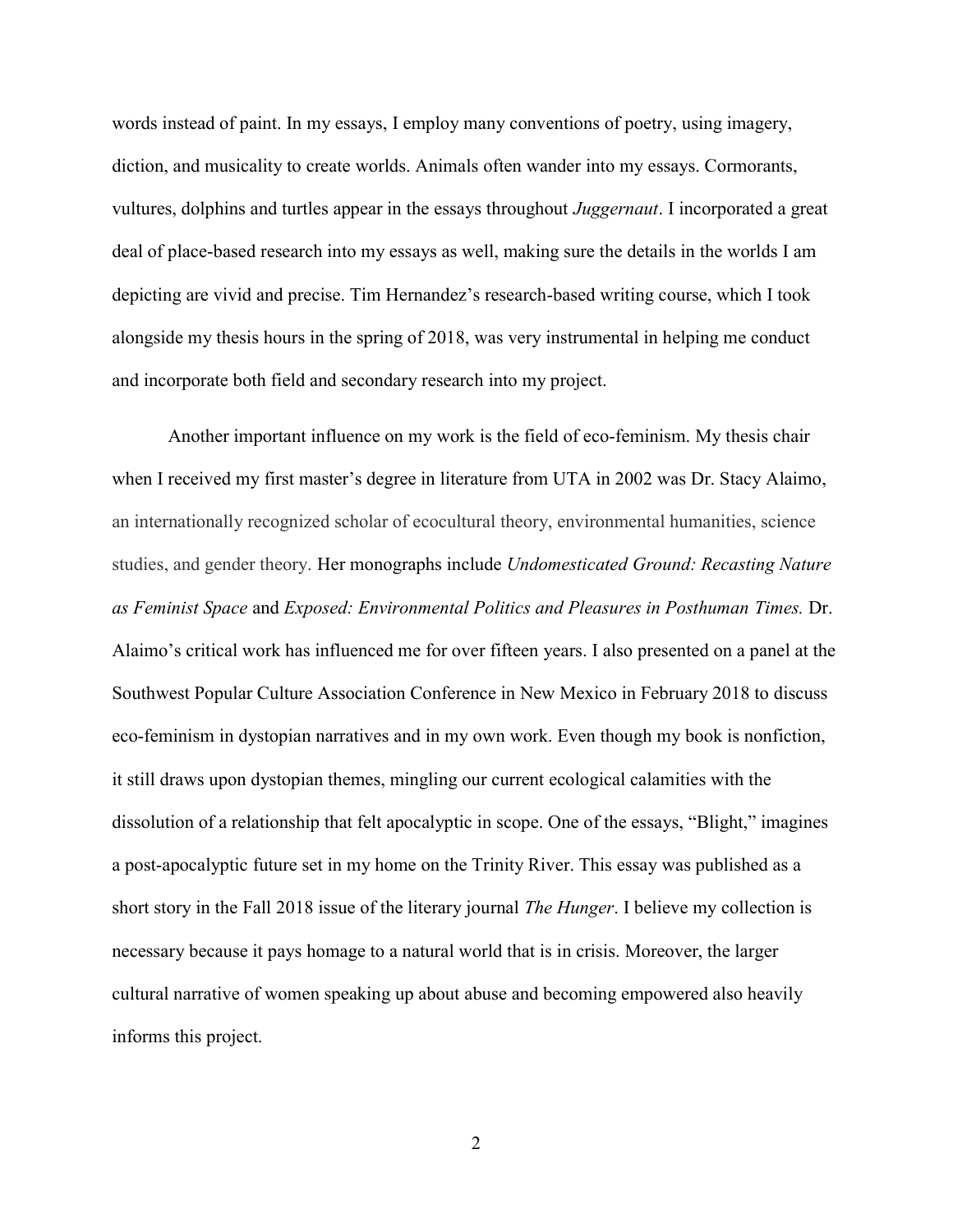In addition to Lake Livingston and the Gulf Coast, the landscapes that inform my collection have had a personal significance to me, my childhood, my family, and/or my former relationship with my husband. These include: Bayou Black, Lake Charles, and Lake Caddo in Louisiana; the Trinity River in Texas; and the many watersheds and urban spaces in Brooklyn, New York, where my best friend lives.

#### Finding One's Place in the Landscape

My thesis coincided in theme and timeframe with a year-long faculty-development leave project, for which I feel fortunate. I was granted a sabbatical year by the community college where I teach, Tarrant County College Northwest Campus in Fort Worth, Texas, in order to write, research, and travel. As a published poet and writing professor, I initially envisioned my faculty-leave project to be an inquiry into writing about place as an anchor for larger concerns, a way for students to link where they came from as individuals to where we are all headed as a culture and a planet. By taking in the world around them, student writers can add to the understanding of a place—its people, animals, plants, and ecosystem—and offer their audience an eye into the world where they live. Writing about place allows students to become fully engaged in the fervor and realities of the spaces they represent, the communities in which they interact, and the landscapes that inhabit their hearts.

In addition to conducting field research and writing poetry and creative nonfiction about place and nature, I broadened my emphasis to include developing an Environmental Humanities curriculum that would take advantage of our unique campus on Marine Creek Lake. This program would involve using our new Nature Center as a classroom and collaborating with our Horticulture department. My hope is that our students will be able to pursue a degree track that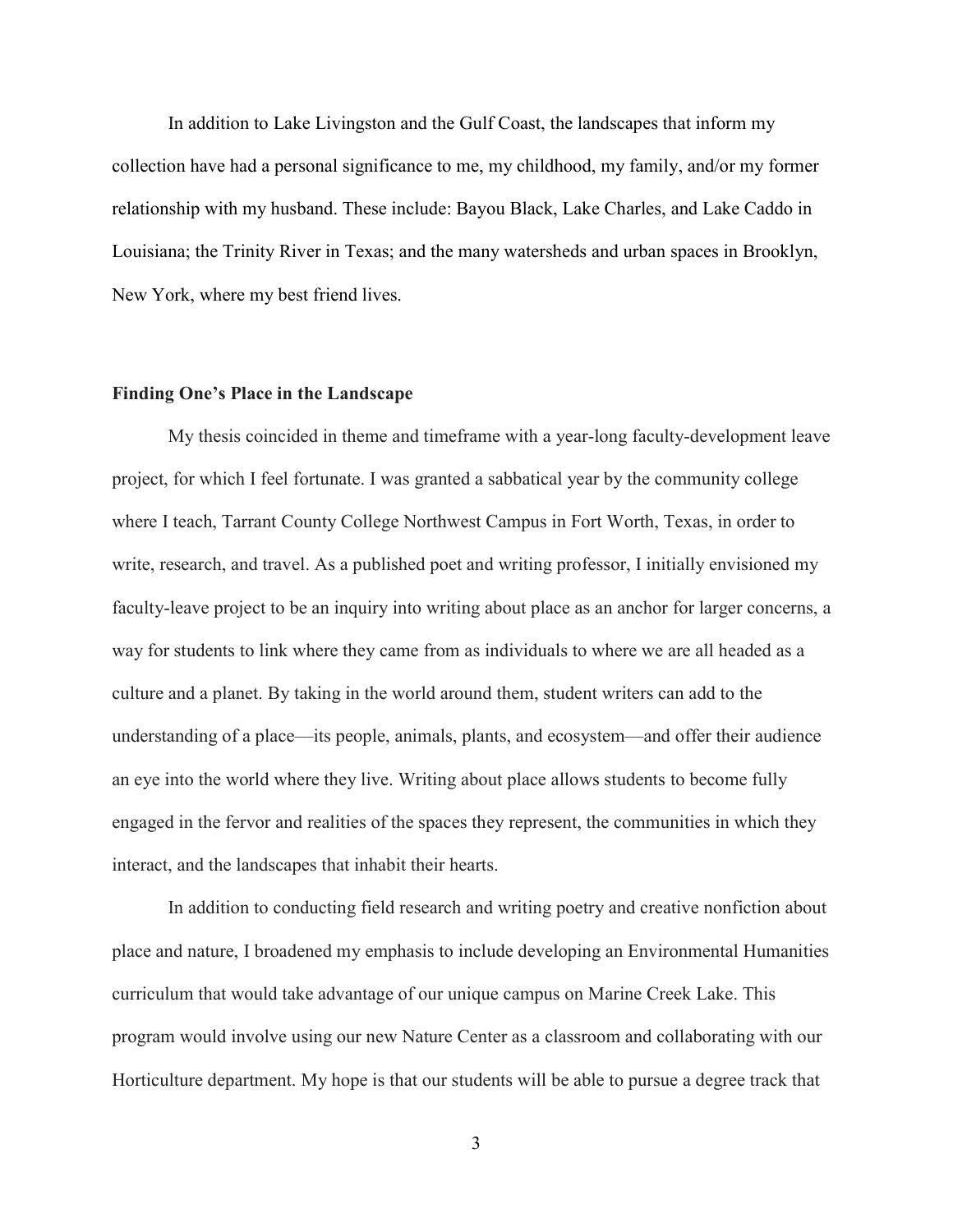allows them to utilize place, landscape, nature, animal consciousness, and conservation efforts as inspiration for their creative and analytical assignments in the Humanities—thus helping them to become global citizens and custodians of the environment.

I spent the year (2017-18) studying current literature in the field, traveling, writing about various ecosystems and sacred spaces, and contributing what I learned in the form of writingworkshops for the community. My ethos as a poet has been to give voice to the voiceless, primarily in telling the stories of suppressed female characters from myths and fairy tales. I published a chapbook of poetry in 2016 entitled Spindle, My Spindle, which is essentially a collection of portraits of these marginalized characters. My plan for my thesis was originally to create a series of landscapes, and in many ways, that is what it turned out to be. My creative mission is now to try to give a voice to the environment. I researched Environmental Humanities programs at other colleges in the United States to see how their multi-disciplinary curriculum was designed and implemented. This research included examining service learning projects for students and unique learning-community combinations with an ecological focus.

My project also addressed student engagement. According to a study published last year by the Ecological Society of America involving college students at Wittenberg University in Ohio, students involved in service learning projects in the field of Environmental Humanities showed an increase in engagement with and comprehension of the course material and a better understanding of the applicability of course content to real world issues. Perhaps most importantly, many recent studies, including one published by Stanford University last year, have shown that when students unplug from technology and spend time in nature, it changes the workings of their brains in ways that improve cognitive ability as well as mental and emotional well-being. College students often have very stressful lives and suffer from problems such as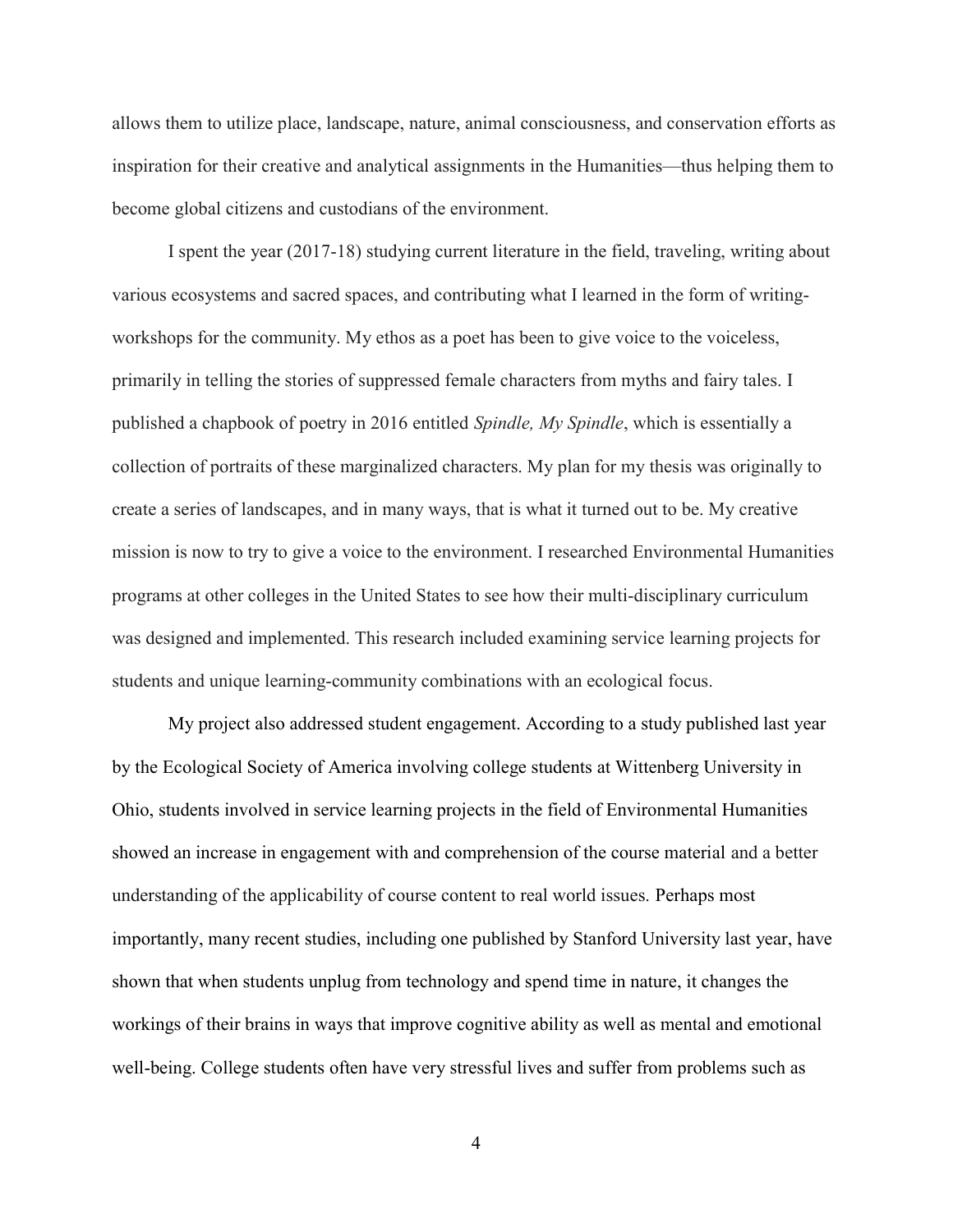anxiety and depression. Helping students develop and foster a connection with nature is one way to improve, not only their critical thinking skills, but also their overall state of psychological health. As part of my project and my MFA thesis, I ended up devoting my time to extensive research, reading, and writing in the fields of: environmental humanities, ecocriticism, the effects of nature on the brain, the connection between place and identity, the art and craft of nature writing, the relationships between humans and animals, the toxic bond between empaths and narcissists, recovery from domestic violence and abuse, and the use of nature and art to help aid in trauma healing.

I returned to teaching in the fall of 2018 and gave a presentation about my leave-project and MFA thesis for the faculty and administrative body at Tarrant County College. In this presentation, I discussed some of the essays in Juggernaut and explained how they were tied to various types of ecosystems, such as sacred sites, cultural landscapes, ancestral and family places, dreamscapes and internal landscapes, cityscapes, haunted spaces and sites of trauma, and spaces for healing and safety. I also explored ways in which I am using my own work to help my students write about places that are significant to them, particularly students in my creative writing classes. Toward the end of this presentation, I "came out" to my colleagues as a survivor of domestic violence. Similarly, while my book began as a series of landscapes and did end up being largely landscape-informed, the reality of my abusive marriage to a deeply troubled narcissist took over my life as well as the scope of my thesis and leave project.

## Navigating Through Narcissistic Abuse

When my husband and I first fell in love, he told me that he was coming to terms with the fact that his father was a narcissist, and we both began reading and listening to the work of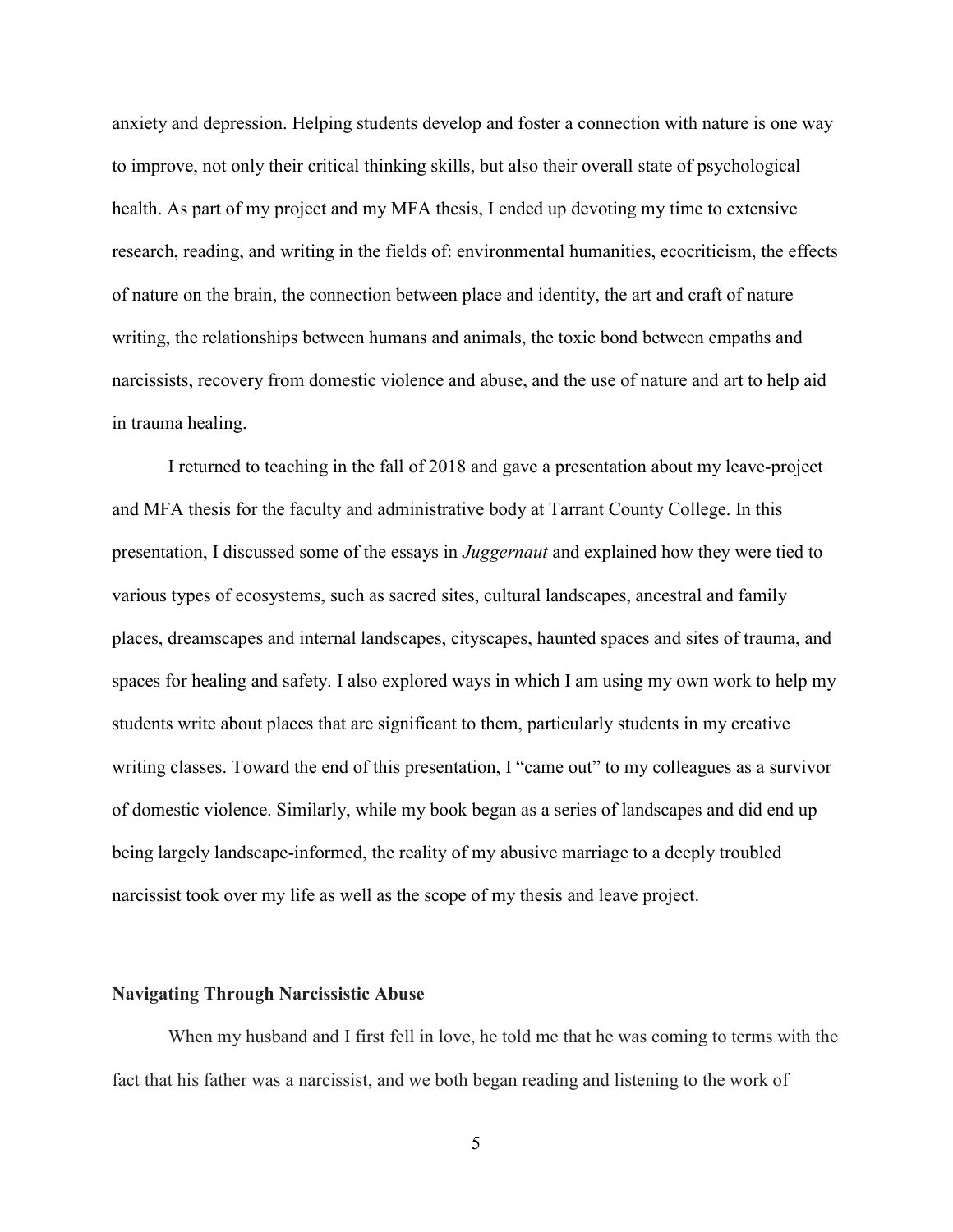Richard Grannon, a psychologist and master practitioner of neural linguistic programming (NLP). Thus, my introduction to the psychological study of narcissistic abuse and its effects involved learning about the negative impact this type of parenting has on a child. But my husband Kevin's investigation into this phenomenon served as a kind of smokescreen and created cognitive dissonance and denial when I started to suspect that Kevin himself might also be a narcissist. His official diagnosis was bipolar disorder, which Chicago-based psychiatrist Dr. Kenneth A. Cohen had identified at least a decade before we started dating. I attributed his grandiosity to manic episodes, and I read a book called Loving Someone With Bipolar Disorder in order to learn more about my role as the partner of someone with this illness.

I remember the exact moment when my research shifted to my role as the partner of a narcissist, however. I was taking a shower, and Kevin came into the bathroom and started banging on the shower door and yelling at me because he couldn't find a clean pair of socks to wear to a meeting with one of his yoga mentors. He dragged me out of the shower, dripping wet, so that I could help him with his quest. When I investigated that exact behavior, which I found utterly bizarre, my search led me to the word "narcissist." I started seeing a counselor privately who told me she thought he was probably actually a "borderline." However, I couldn't find many books about dealing with a borderline, and my gut still told me he was a narcissist. (And honestly, after all of my research, I think they're essentially the same thing.) So I downloaded a book on narcissistic abuse to my Kindle, and reading it was like looking into a mirror of my life. I began downloading every book I could find on the topic and reading them secretly. Unfortunately, Kevin figured out how to see what e-books I was reading by logging into my Amazon account, and he became furious when he discovered the nature of my current line of research. So I removed the books from my virtual bookshelf.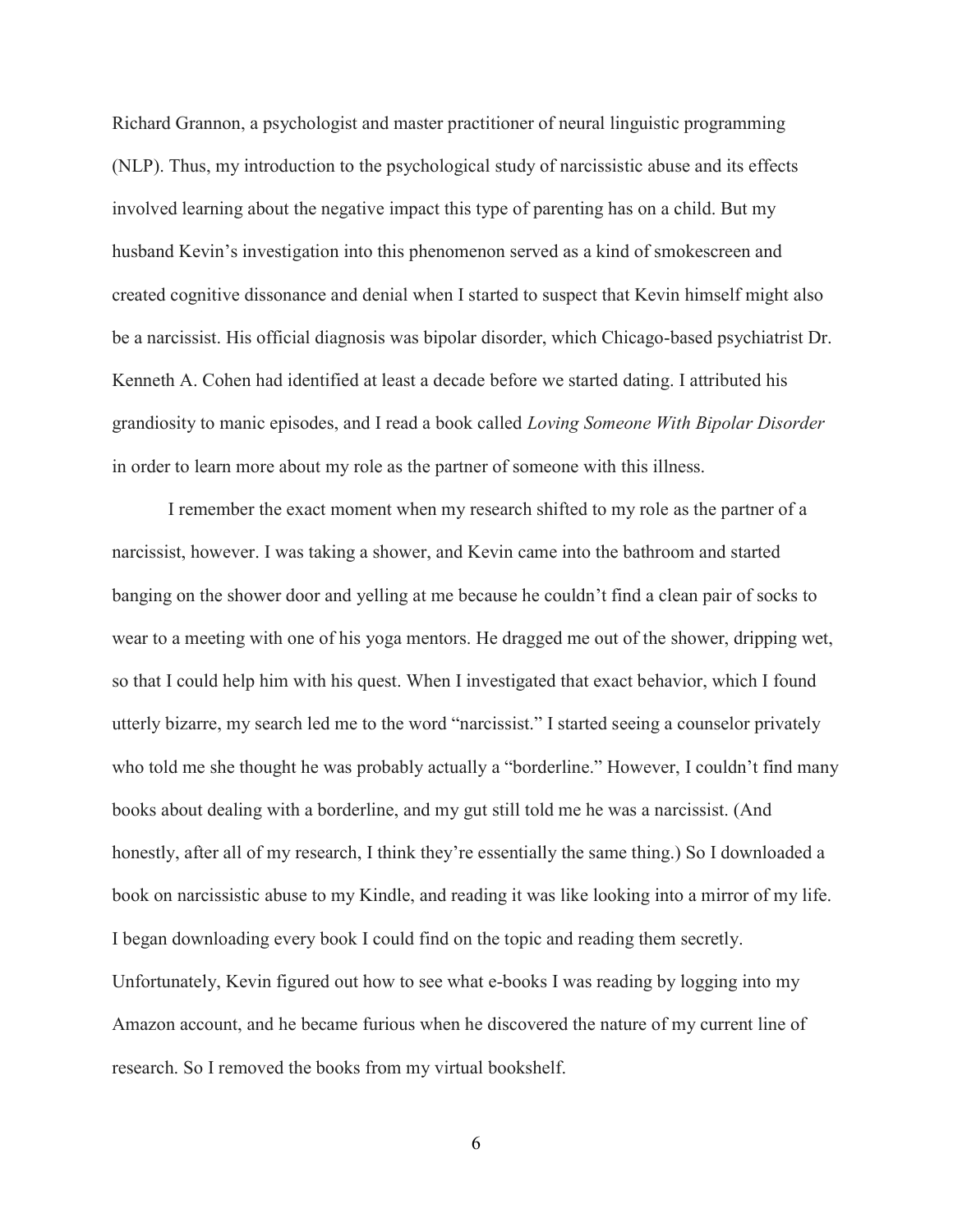But over the next few weeks and months, I began conducting copious research into not only narcissistic personality disorder but also emotional abuse, trauma bonding, codependency, and the controlling behavior of abusive partners. These self-help books ended up informing my thesis a great deal, particularly in the last section, in essays such as "The Narcissist's Arsenal: A Glossary" and "Going Feral," in which I am finally able to find a vocabulary to describe my particular trauma. Thus, the landscapes I explore in my collection shift from external to internal. Not only have I added these invaluable titles and authors to my bibliography for this project, I am also planning to write a self-help book exploring this phenomenon as my next major writing project.

#### Writing Through Trauma

"It is poetry…that has enabled (Rosaldo) to grasp 'how deep rage could grow out of grief,' poetry that speaks an understanding of loss and that speaks of it in something other than the individual voice," Jean Franco writes in her foreward to Renato Rosaldo's haunting collection The Day of Shelly's Death: The Poetry and Ethnography of Grief. In these poems written many years after his wife's tragic accidental death, Rosaldo explores the effects of personal trauma from the perspectives of the local Mungayang villagers who helped his family, the objects surrounding and thus symbolizing this moment of profound loss, and even the Phillipine landscape itself. Using a similar approach, Raymond McDaniel chronicles the aftermath of Hurricane Katrina in an assemblage of the voices of a ravaged New Orleans in his collection Saltwater Empire. The act of writing through grief and trauma is a difficult but valuable practice, one that can provide catharsis for both writer and reader. Writing about trauma can convey and validate the author's personal truth; make a coherent experience out of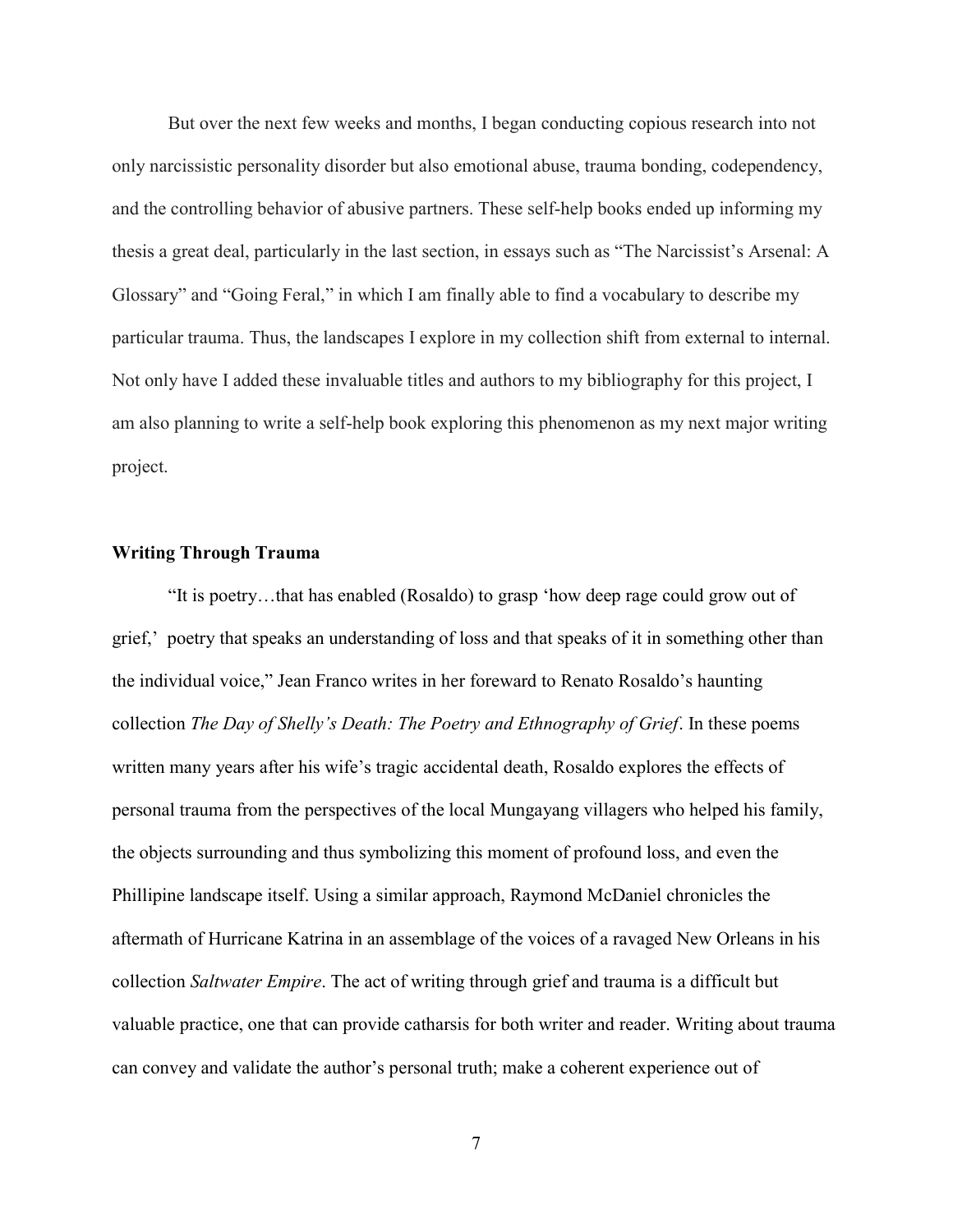fragmentation; and turn the literal into the figurative, thus making suffering emblematic and universal and transmuting trauma into art.

Expressing one's truth can be liberating for victims of trauma because many of us have had our realities invalidated, often by perpetrators of abuse and/or people who are supposed to be our protectors and champions. Putting our own truth in writing helps to solidify it, to make it real. In this way we become our own champions, or own reporters of truth. In Paola Bozzi's article about Herta Muller's work, she argues that poeticizing or fictionalizing one's experience through writing can be a way to discover and release "one's true self," despite pressure to conform to the expectations and perhaps alternative realities of family and society. Moreover, writing that is purely representational (just the "facts") does not convey one's personal truth as well as writing that is processed and filtered through the world of the imagination (Bozzi).

In a 1997 paper in Psychological Science, Jamie Pennebaker describes a series of experiments in which participants were asked to spend three consecutive days writing about a traumatic event, to explore the thoughts and emotions surrounding the event, and to tie it to relationships with significant others. Pennebaker followed the people in these studies over time and noted that they reported fewer illnesses, had fewer doctors' visits, and suffered fewer symptoms of depression in the future as compared to victims of trauma who had not written about their experiences. They were also less likely to miss work and school, their performance at work was higher, and these effects lasted for months and years after writing about their trauma (Markman). There is a healing effect to simply put one's truth down on the page. Rosaldo said that it was only after writing about his grief over the traumatic incident of his wife's accidental death that he was able to clear away disease that had manifested in his body (Hernandez).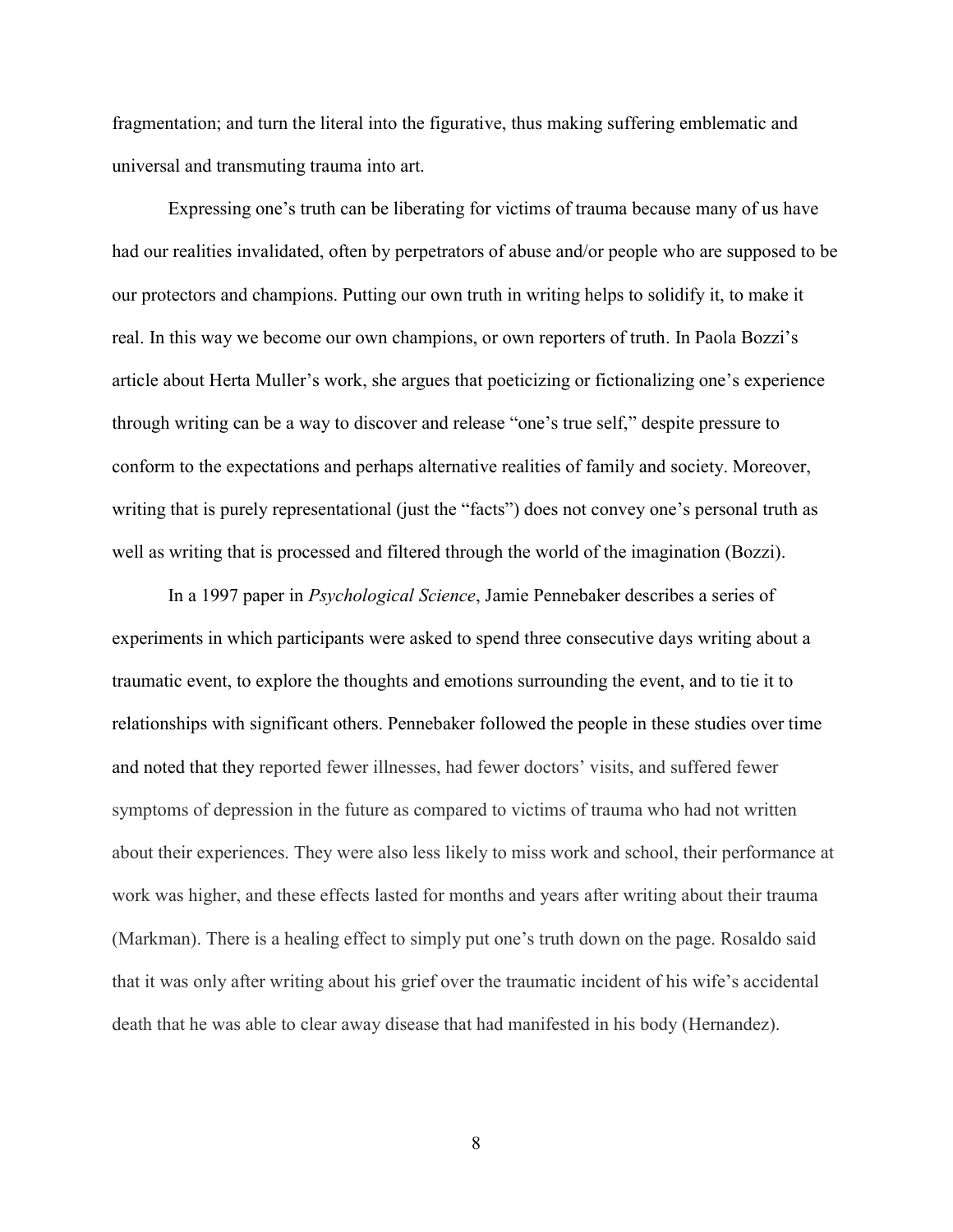Writing about trauma can also help us to create a holistic narrative out of fragmented parts. According to U.T. Austin psychology professor Art Markman, one reason for the stress of psychological trauma is that our representations of traumatic events are fragmented. Because they are fragmented, there are constant reminders of them ricocheting through our psyches. But, because they are painful, we do not process them deeply. And so, we suffer the stress of remembering a painful situation without resolving the incoherence. We often have painful facts with no story to bind them together, but the mind is most settled when there is coherence to our thoughts (Markman). There is great benefit in creating a story in writing that links together emotional memories. Making these traumatic events more coherent makes memories of these events less likely to be repeatedly called to mind, so they can be laid to rest.

Scholars of Muller's work have also "connected images and strategies of fragmentation and disruption with trauma theory" (Bozzi). While a great deal of Modernist writing attempts to make a narrative whole out of fragmented parts, surfictionists such as Muller create "black holes" rather than "wholes" with their fragments and then give readers a way to climb out of these treacherous spaces, creating a kind of catharsis (Bozzi). Either way, this concretization of traumatic memories can prove healing for the writer and the reader. Rosaldo said that grief is something that cycles around in a fragmented way, and we are not in charge of its appearances and re-appearances in our lives. But transmuting this pain into poetry offers us a great opportunity to heal and transform (Hernandez).

However, it isn't necessarily trauma alone that makes for a compelling poem or story. Sometimes the surface content, no matter how well it's written, still needs to connect to something more, something deeper. Not every troubling or difficult thing we have experienced will be interesting to someone who doesn't know us. In Muller's work, "the author's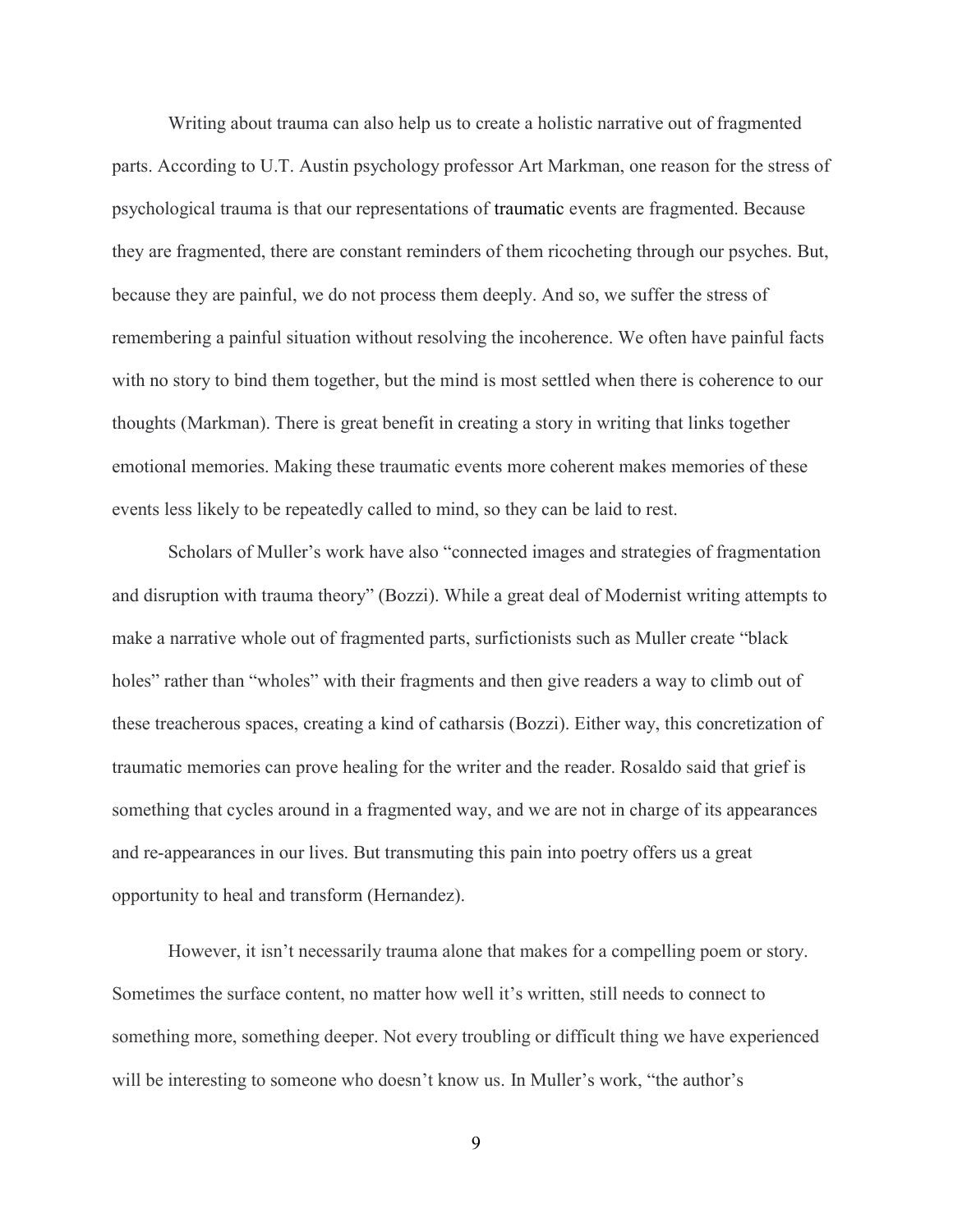representation of a certain authentic experience (is) dependent on the senses and therefore radically individual" (Bozzi). Muller's writing about trauma is informed by both the individual senses and the poetic imagination. Poet Sasha Pimentel gave me some advice in one of her workshops that has transformed the way that I write and the way that I teach writing. She said that the more concrete, specific, and individualized our images are, the more deeply and widely we will be able to reach our readers. According to writer, teacher, and trauma survivor Said Sayrafiezadeh, everything *can* connect and be emblematic if we know where to look, and we are able to discover which images to extract from our personal experiences that will render them universal. For example, Muller's work articulates trauma in an unflinching way but also uses lyrical language and exists in the realm of the imagination. The reader responds because of the poetic, imaginative sensibility of Muller's art. "To see imaginatively is to clothe something in a fiction that transforms its meaning and may take the simple form of an image, a system of images, or a fiction proper evoked by the language" (Bozzi). This layering of images over perceptions is a way to turn trauma into art. And by turning our trauma into art, we can create poetry, according to Rosaldo, that is "accountable to" a larger "social and psychic world" (qtd. in Hernandez).

My own experience of writing through the trauma I have experienced in an abusive marriage has been an attempt to document and validate my reality, to piece together fragmented images, and to turn a personal truth into a universal narrative. Trauma is a visceral and immediate experience, but by turning it into pure image, this can provide a way to veil one's truth, in a sense, allowing each reader to interpret the work according to his/her lens. In my poetry, the traumatized body turns into a space that allows creatures to clamor in. Obviously this is not "reality" because the body could not survive such an invasion, but it is my visceral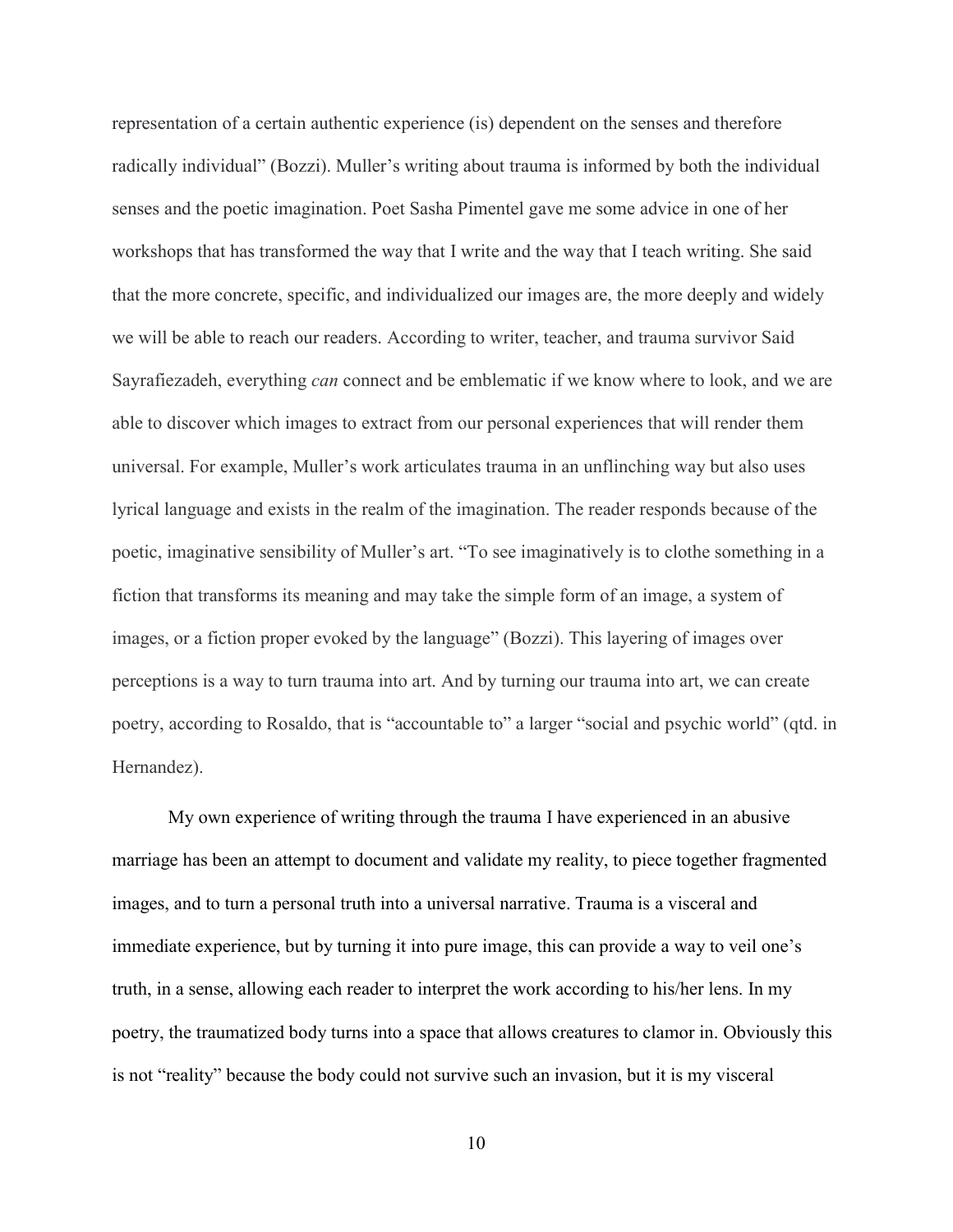experience of the reality of emotional abuse transmuted to imagery on the page. In transitioning from poetry to the lyrical essay form in order to document my experiences, however, I don't have to choose between pure image and pure "truth." I can do both simultaneously. Just like in the work of Herta Muller and Renato Rosaldo, my poetic images can enrich my factual reportage and vice versa. Writing lyrically about grief and trauma can be "an attempt to release one's true self" and thus to find and express one's true voice.

## Bibliographical Influences

Artistic works from several different genres also served as inspiration for this project, including books of poetry, essay collections, nonfiction books, and short stories. Dense, brief lyrical essays detailing women's lived experiences, such as those found in Shape of Blue by my thesis chair Liz Scheid, Bluets by Maggie Nelson, The White Album by Joan Didion, and M Train by Patti Smith were extremely stirring to me as I was working on my own project. Each of these female writers speaks her own truth in an eloquent way and explores grief, trauma, memory, and the importance of landscape. As a writer with poetic sensibilities, I often read poetry collections, and there are a few that I read as I was writing my thesis whose influence wound their way into my work: *Bestiary* by Donika Kelly, *Citizen* by Claudine Rankine, *Banana* Palace by Dana Levin, and *Bone Map* by Sara Eliza Johnson. The work of these poets is especially visceral and haunting, and I hope my work can be described in a similar fashion. After I read as much as I could stomach about narcissism and abusive relationships, I turned to other nonfiction books to use as a source of healing, particularly Women Who Run With the Wolves, The Heroine's Journey, The Artist's Way, and Animal Speaks. The feminine and nature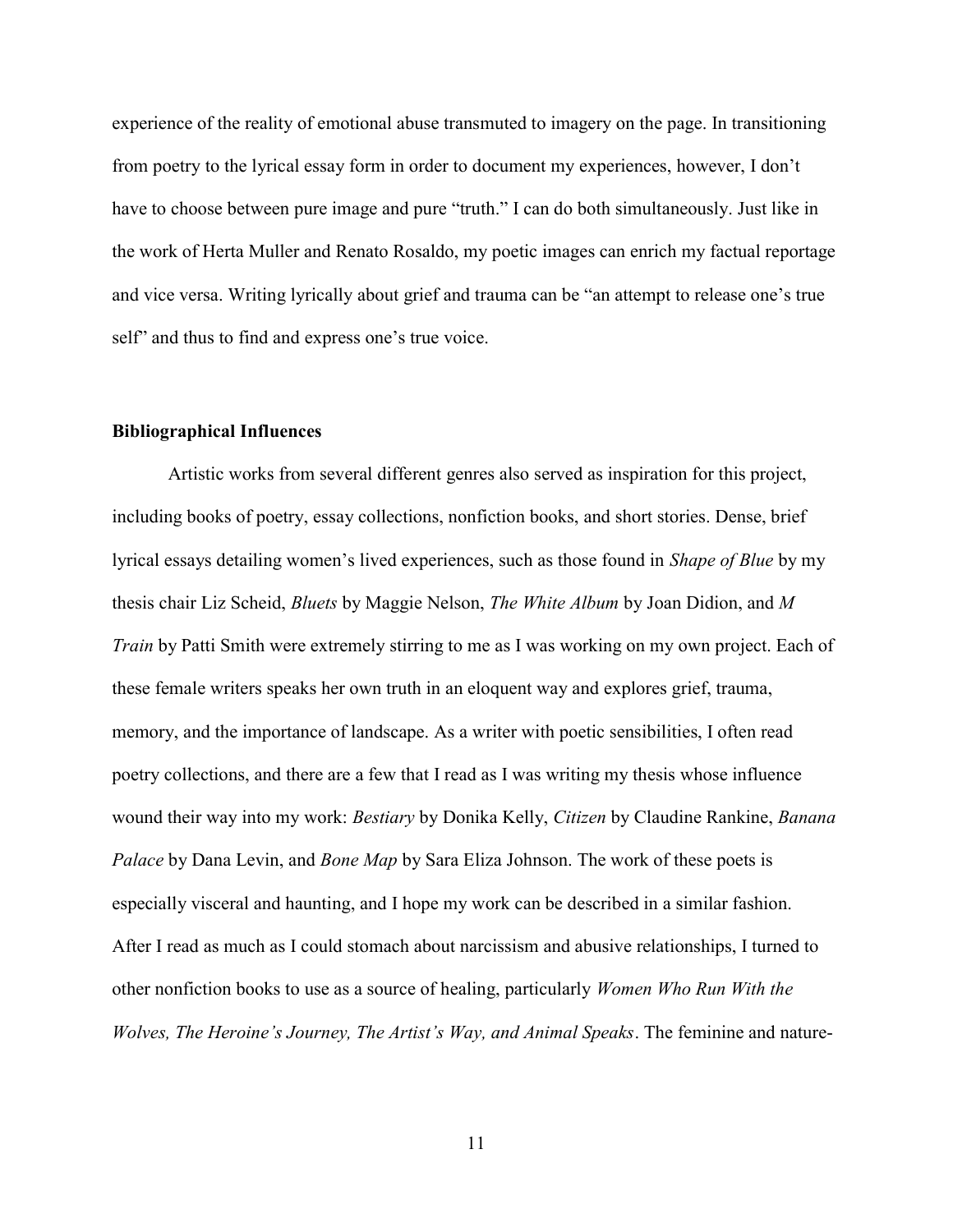centered spirituality of these books helped me to find and craft my own voice as I was writing my memoir.

Even though my collection is nonfiction, I believe much of it is also informed by the genre of feminist, literary horror. Several of my essays, including "Tapestry," "Blight," and "Monsters," either address this sensibility or utilize its aesthetics. As I was writing, I happened upon a short story collection called Her Body and Other Parties by Carmen Maria Machado. These vignettes of women navigating through various sites and spaces of horror had an impact on my collection as well. My thesis committee advised me to stay open-minded and allow the work to take me where it wanted to go. Looking back at my essays, I am surprised at the thread of influence that horror master Stephen King seems to have knit throughout my book. I believe that King must have experienced domestic abuse first-hand (perhaps from his father against his mother) because he is so skilled at turning the survival of this type of violence into art, and he often does so by looking through a feminist lens.

Because I was documenting my year in order to bring back evidence of scholarship when I returned to work, I took many photographs of the various landscapes I was writing about. These photos served as a kind of field research and journalistic reporting. They enabled me to recall the events in greater detail and to describe the landscapes in such a way that I was better able to create a sensory experience.

Not only did I utilize my own images as inspiration, but I was also very moved by some of the visual art that I encountered during my travels, and this art served as inspiration for some of my essays. "Tapestry" was heavily influenced by a Louise Bourgeois retrospective at the Museum of Modern Art in New York. Her sculptures pulled me in with their own sort of enchantment. Giant, maternal spiders crouched above metal cages, forever mending their broken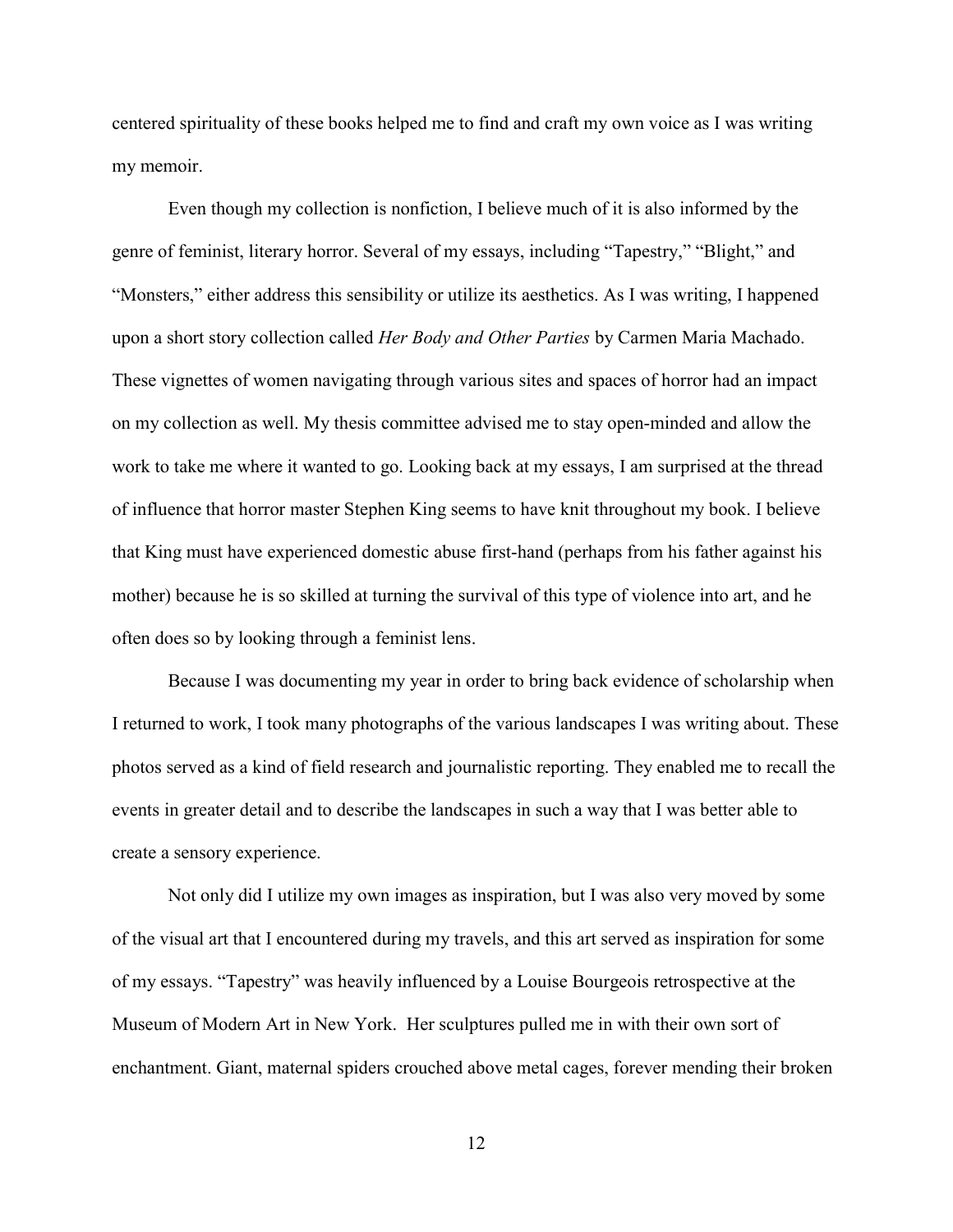webs. Women turned into spirals, pivoting on pointed toes. I felt like each room represented a decade in the artist's long life, and I walked through her body, wrapping myself in the fabric of her memories. "If you bash into the web of a spider," Bourgeois once said, "She doesn't get mad. She weaves and repairs it." Bourgeois cut up all the textiles of her childhood—bed linens, towels, tablecloths, handkerchiefs—and spent the rest of her life piecing it all back together again. Weaving was her way to make things whole. I felt like that was what I was also doing by weaving together threads of my life to form a cohesive whole in my collection.

The "David Bowie Is" exhibit at the Brooklyn Museum of Art inspired my essay "Ashes to Ashes" because the experience was immersive, engulfing all of my senses. In April of 2018, immediately after I tried to establish "no contact" with Kevin and met with my lawyer to move forward with the divorce proceedings, I escaped to New York. Roaming through the David Bowie exhibit, I started thinking about the ways our experiences merge (or sometimes clash) the external world that we process through our five senses and the internal landscapes swirling around within us. I believe this concept informs many pieces in my thesis.

#### Challenges and Resolutions

One of the prevalent difficulties I encountered was the traumatic nature of using my own life as my thesis subject. I recently spoke with a colleague whose MFA thesis project was to make a documentary about his own food addiction, and he struggled with this stressful and vulnerable merging of life and art, especially since he (like I) was working under a strict deadline. I believe all artists' lives inform their work, writers in particular. However, because I chose to write a memoir in prose, the project I undertook was especially personal. In the throes of my abusive relationship, which I kept trying unsuccessfully to end, I sought a resolution not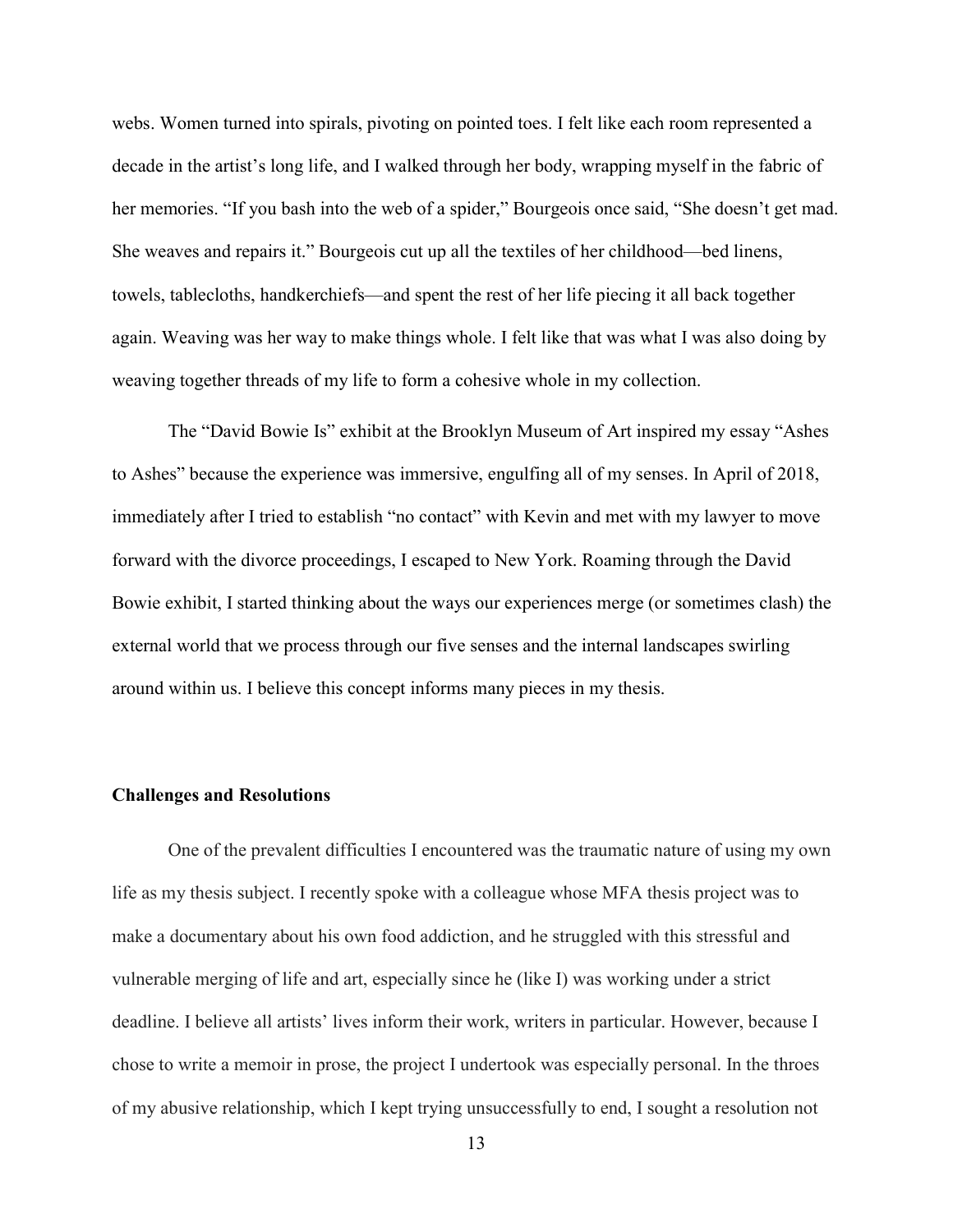only for my own well-being but for the sake of closure for my book and its potential readers. My biggest obstacle in finishing my thesis was the stressful nature of my life. Even after I established "no contact" with my (now ex) husband in April 2018, I was diagnosed with complex post traumatic stress disorder. While writing about my trauma did prove to be incredibly healing, there were times when it felt like a Herculean effort. There were some days in which the last thing I wanted to do was to re-live my harrowing experiences on the page, but I didn't have the luxury of waiting until I was ready to process those experiences and turn my attention to other work in the moment.

I put the finishing touches on the collection and pieced everything together during the weekend of September 28, which would have been my third anniversary had I stayed married to Kevin. That weekend I escaped to the Gulf Coast with my family and had the pleasure of writing my final pages on a balcony that overlooked the Atlantic Ocean. But even in that idyllic setting, as I was immersed in my work, the horrific political landscape infiltrated my headspace. As I was writing about my own trauma and abuse, which included sexual assault, Dr. Christine Blasey Ford gave her courageous testimony to a future Supreme Court justice and a throng of other powerful white men who expressed all of the empathy of a rhumba of rattlesnakes. While this horror-show made the collective pain body of all women who have experienced similar trauma swell up inside of us as red and throbbing as whip-welts would have appeared across our flesh, it also lit a fire in me to finish my project and to make sure I wove at least some of the scorched-earth political landscape into it. I overcame the writer's block that had been plaguing me by focusing on adding my voice to a collective body of brave women's stories instead of allowing myself to drown in my own personal pain.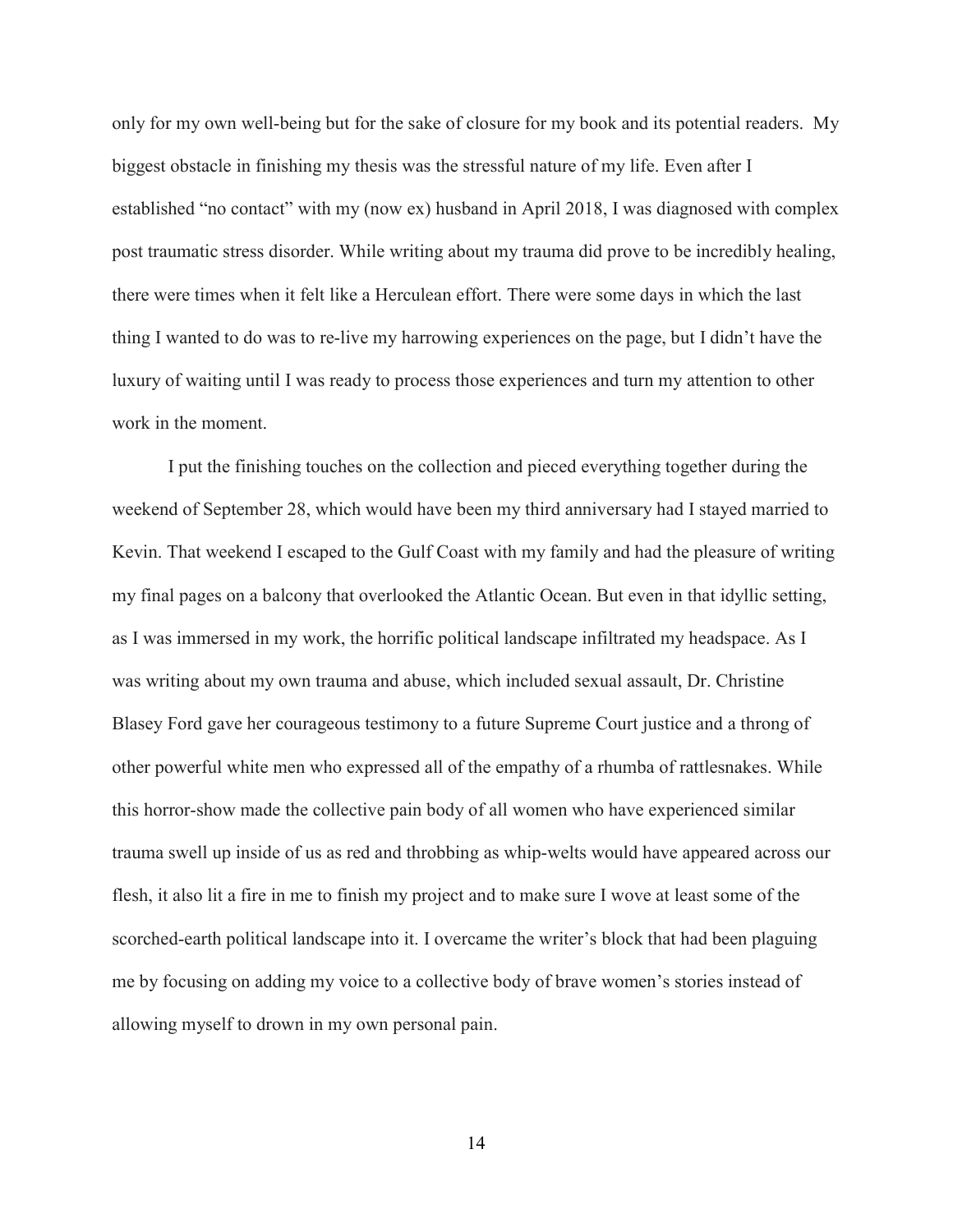#### Working Bibliography

Andrews, Ted. Animal Speak. Llewelyn, 1993.

Bancroft, Lundy. Why Does He Do That? Inside the Minds of Angry and Controlling Men. Berkeley Books, 2002.

Bozzi, Paola. "Facts, Fiction, and Surfiction in Herta Muller's Work."

Cameron, Julia. The Artist's Way. Penguin Random House, 2016.

Carnes, Patrick. The Betrayal Bond. Health Communications, Inc., 1997.

Didion, Joan. The White Album. Simon and Schuster, 1979.

Estes, Clarissa Pinkola. Women Who Run With the Wolves. Ballantine Books, 1995.

Fast, Julie. Loving Someone With Bipolar Disorder. Raincoast Books, 2012.

Gottshcall, Jonathan. The Storytelling Animal. Mariner Books, 2012.

Hernandez, Tim Z. "Interview with Renato Rosaldo." Words On a Wire, KTEP Morning Edition.

Johnson, Sara Eliza. Bone Map. Milkweed Editions, 2014.

Kelly, Donika. Bestiary. Graywolf Press, 2016.

King, Stephen. The Shining. First Anchor Books, 2012.

Levin, Dana. Banana Palace. Copper Canyon Press, 2016.

Machado, Carmen Maria. Her Body and Other Parties. Graywolf Press, 2017.

Markman, Art. "Trauma and the Benefits of Writing About It." Psychology Today, 20 October 2009, www.psychologytoday.com/us/blog/ulterior-motives/200910/trauma-and-thebenefits-writing-about-it.

McDaniel, Raymond. Saltwater Empire. Coffeehouse Press, 2008.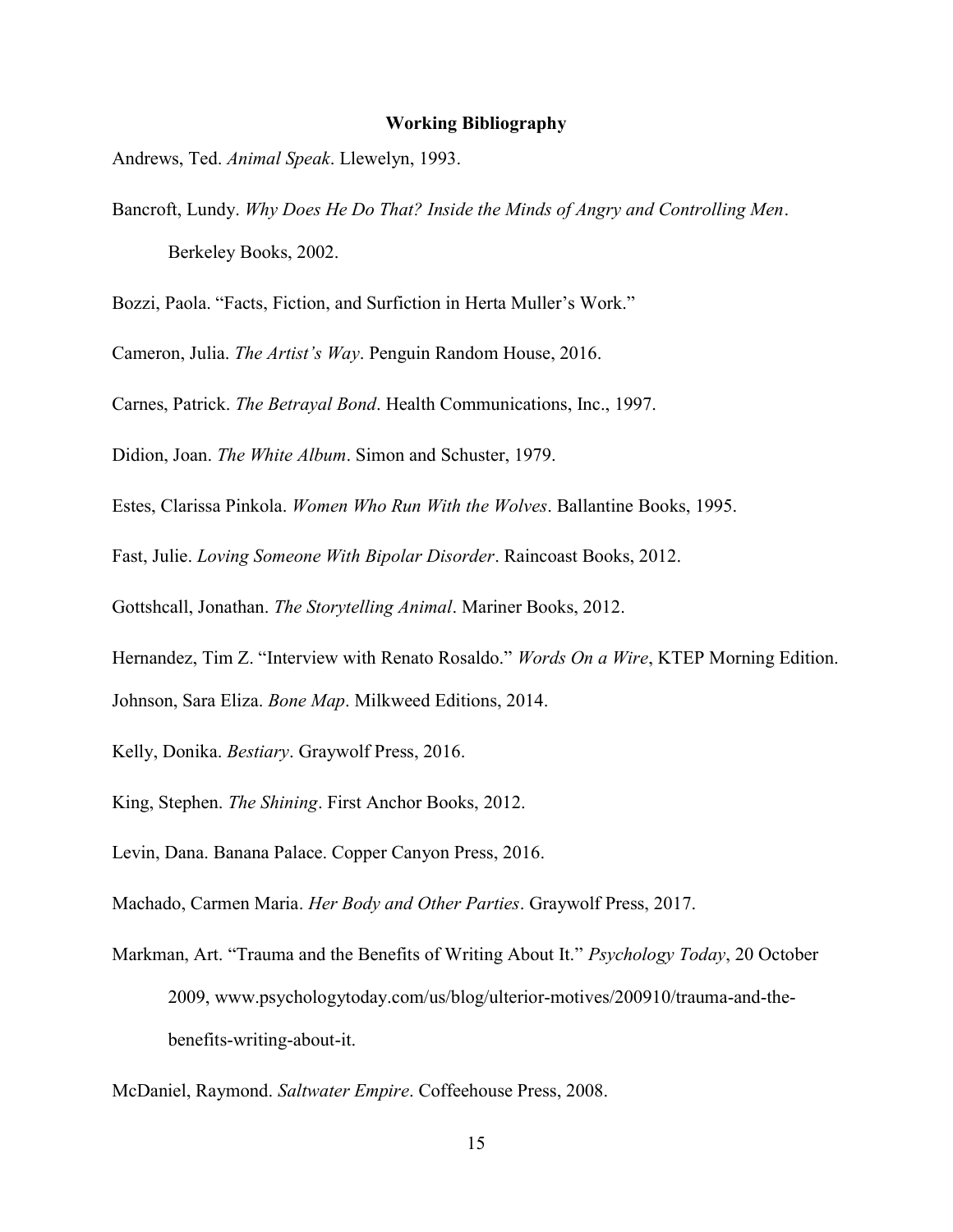Murdock, Maureen. The Heroine's Journey. Shambhala Publications, 1990.

Nelson, Maggie. Bluets. Wave Books, 2009.

Rankine, Claudia. Citizen: An American Lyric. Graywolf Press, 2014.

Rosaldo, Renato. The Day of Shelly's Death. Duke University Press, 2014.

Rosenberg, Ross. The Human Magnet Syndrome. PESI Publishing, 2013.

Saeed, Kim. How To Do No Contact Like a Boss. Let Me Reach, 2018.

Sayrafiezadeh, Said. "How to Write About Trauma." The New York Times, 13 August 2016, www.nytimes.com/2016/08/14/opinion/sunday/how-to-write-about-trauma.html.

Scheid, Liz. The Shape of Blue. Lit Pub Books, 2013.

Smith, Patti. M Train. Vintage Books, 2016.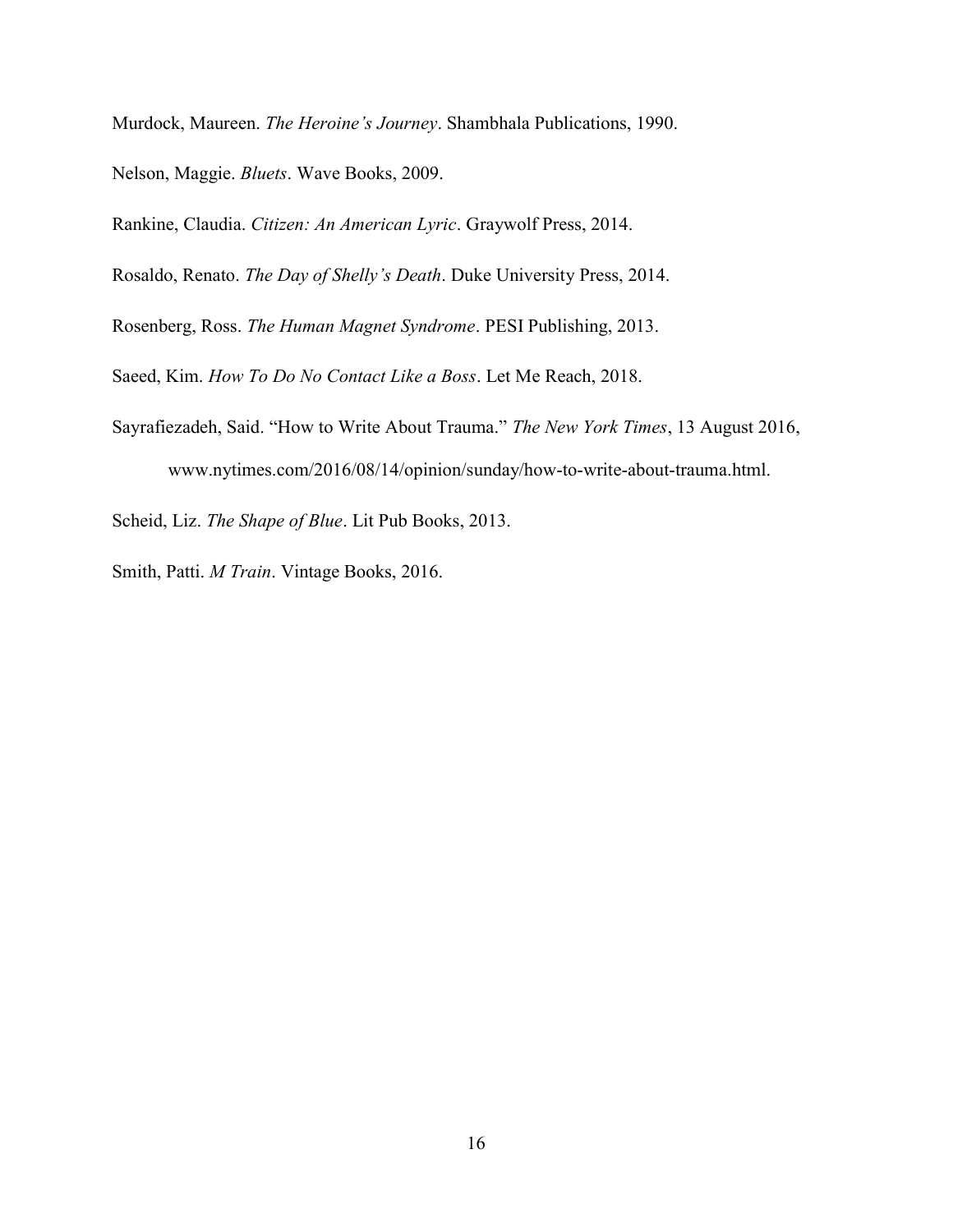Juggernaut: A Memoir in Pieces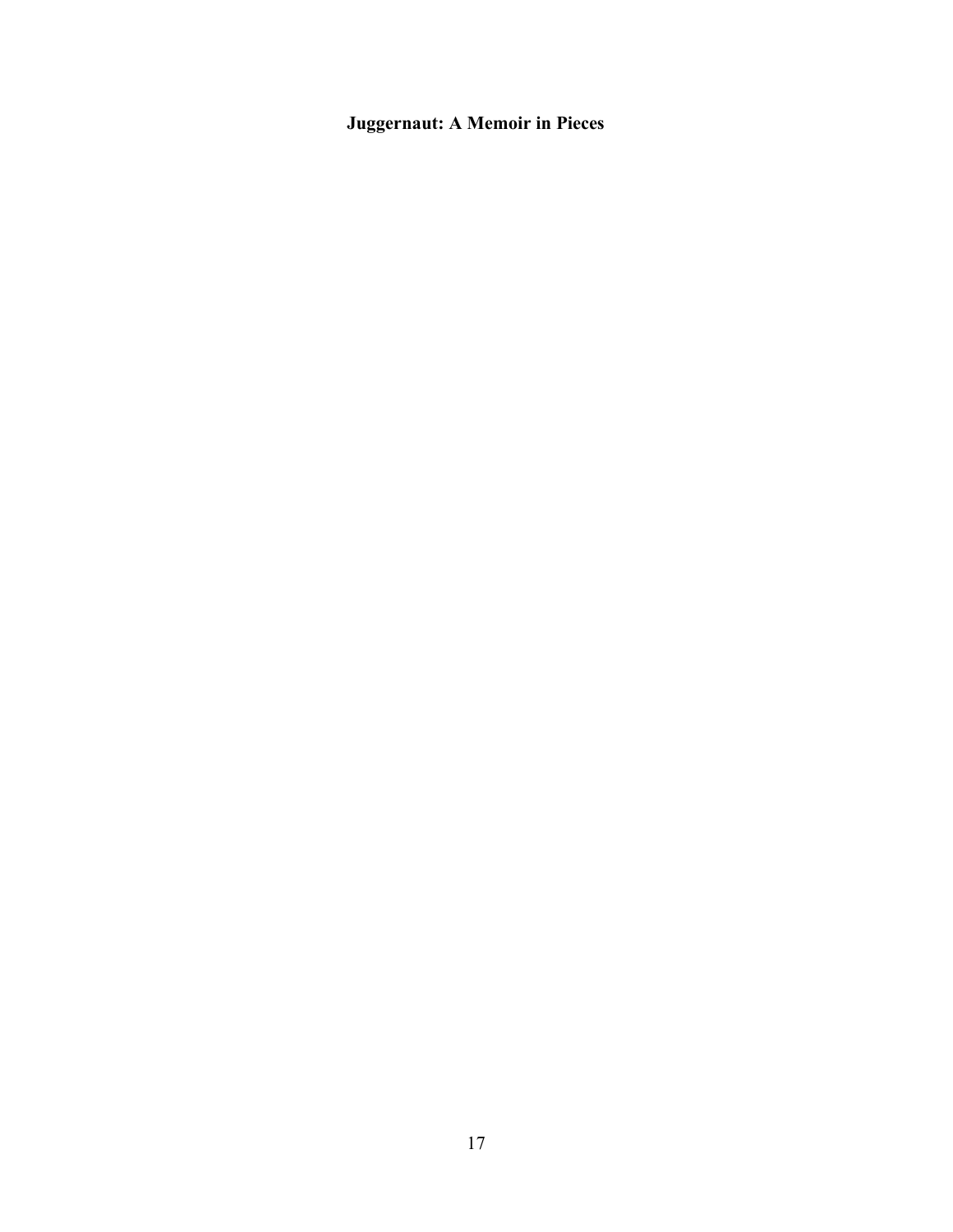Several festivals are held at the temple in Puri, India, each year, the most important being the Chariot Festival in midsummer. On this occasion, the image of Juggernaut is placed on a 60- foot-high cart and pulled through the town by hundreds of people. Occasionally worshippers have thrown themselves beneath the wheels of the cart to be crushed as a sacrifice to the god Jagannatha. This practice gave rise to the English word juggernaut, meaning a person or power that crushes anything in its path.

--The Oxford Dictionary of Phrase and Fable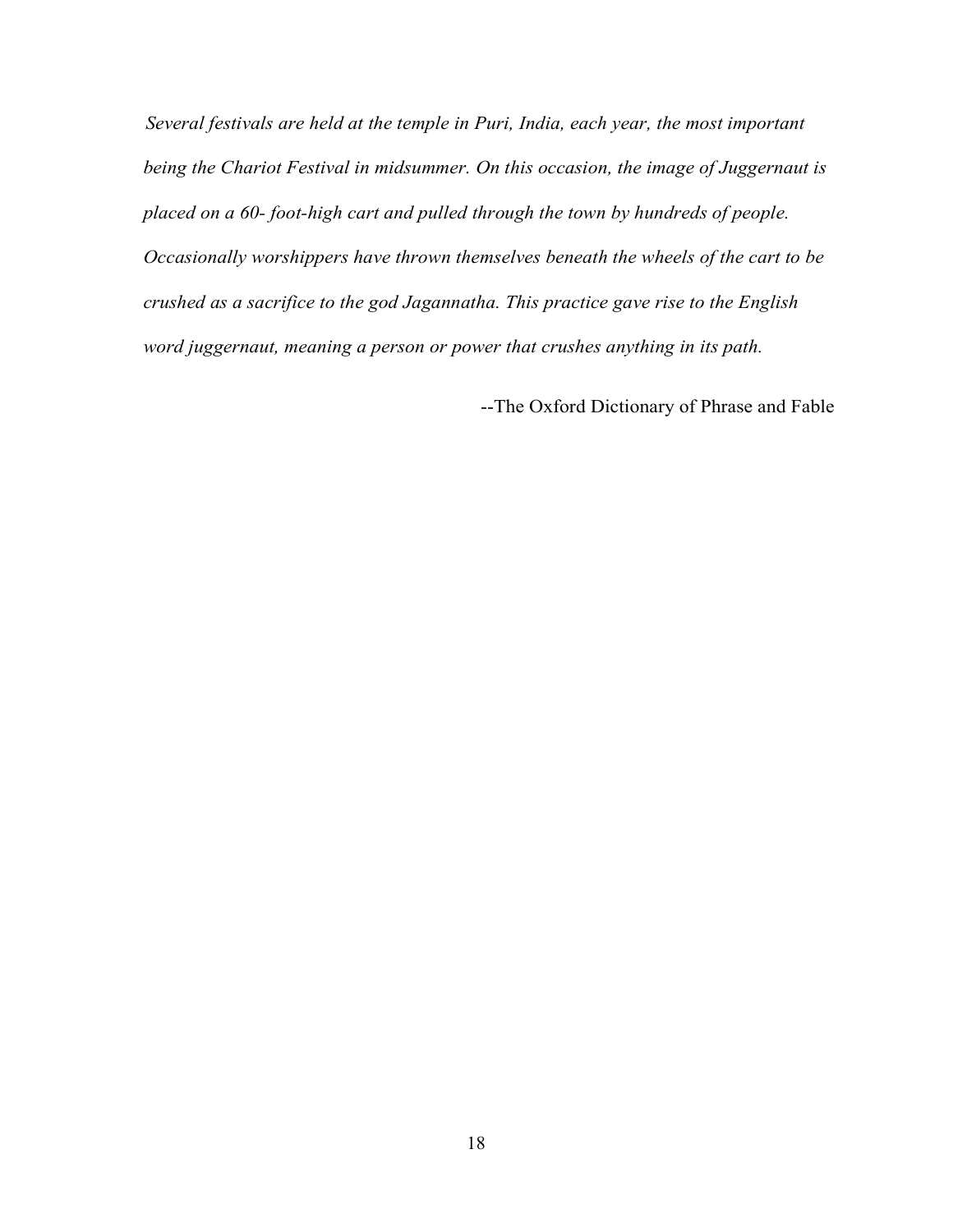# Pandemic

After the bomb your body becomes bunker to pandaemonium. Your heart a nuclear winter.

You heave open your ribs' hull. Creatures clamor in, cramped and chittering. Fur and tooth. Squirm

and blight. Your couplings little holocausts. They eat you out, healer turns monster. Bright spinal knurls spatter against the wall,

a Pollock painting. Your gut a panoply, devil's knot. Nest of snakes, Medusa-wound. Medea-mad. You name yourself Aftermath.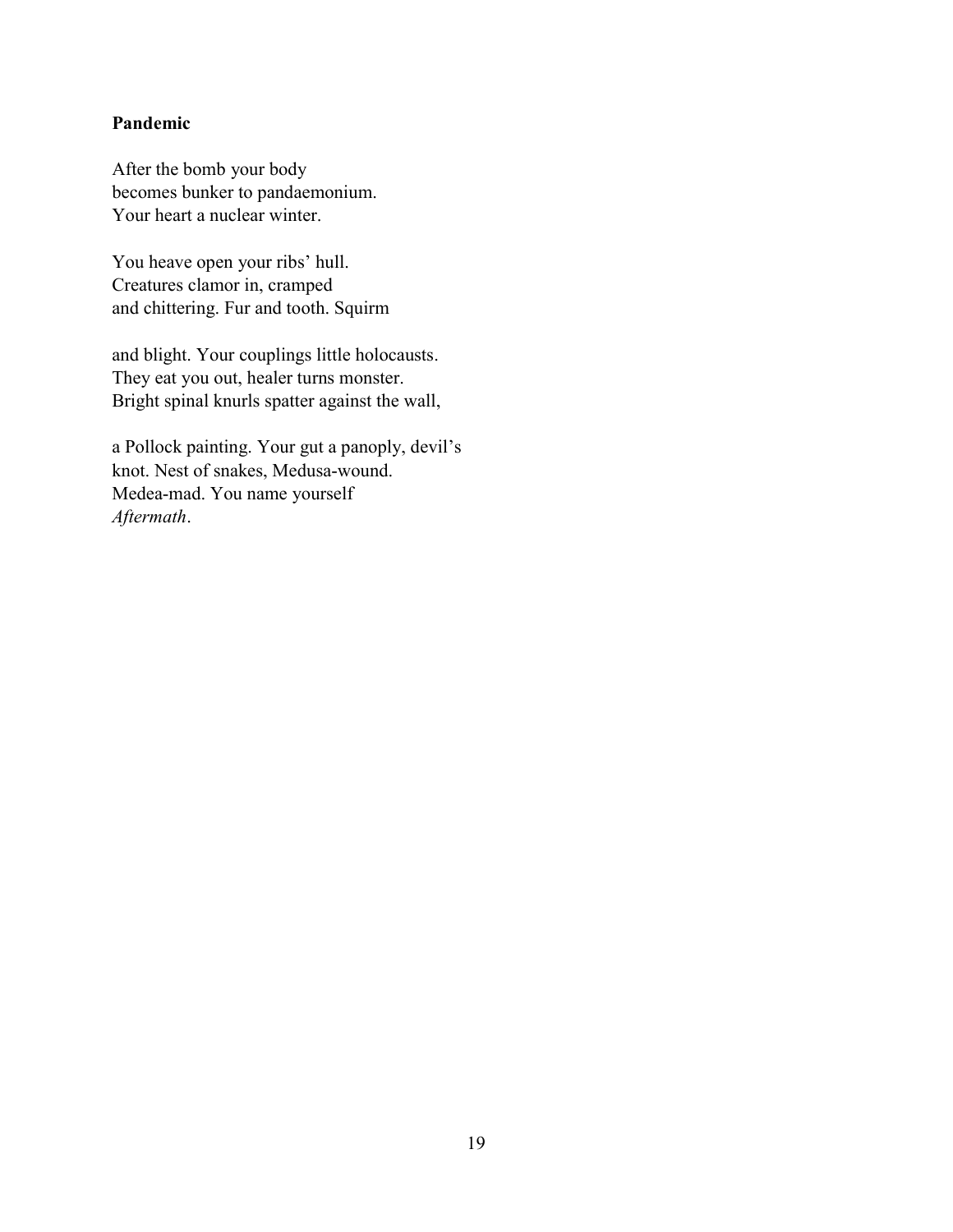I: Blight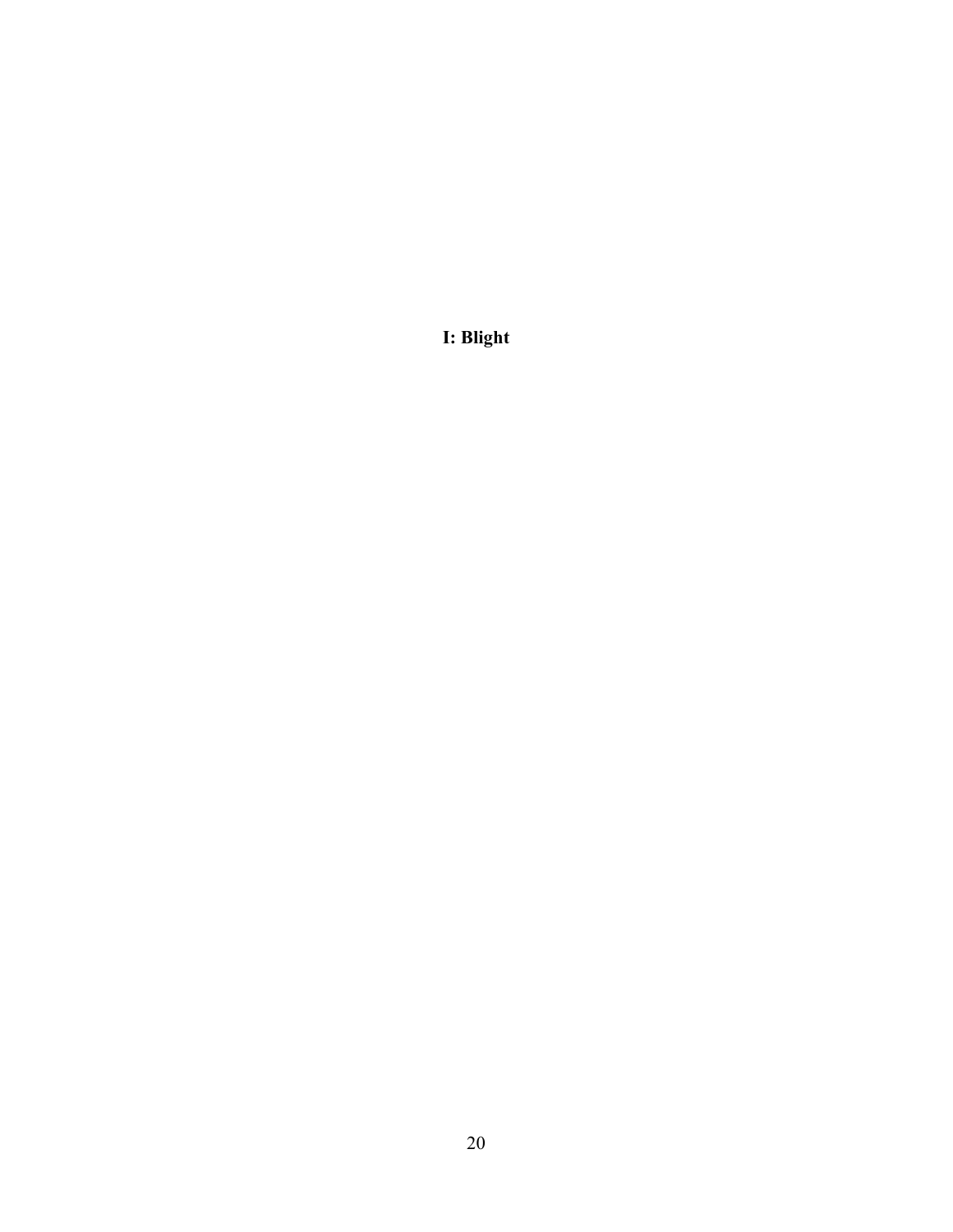### Everything's Gone Green

There came a time I couldn't look at trees without feeling elegiac—as if nature were already over, if you know what I mean. It was the most glorious thing I had ever seen.

–Dana Levin, Banana Palace

We pause to take in the green all around us. Lush. Wet. Tall grasses and wildflowers swaying on stalks. An aristocracy of blackjack oak trees and loblolly pines encircle us and bend toward each other to form a canopy, a jade ceiling blanketing a lake as glassy as cellophane. At Lake Livingston in the Piney Woods region of southeast Texas, my nephew Joe and I wake up early, while the rest of the family sleeps. I sit on the front porch drinking coffee and watching the sun rise over the lake, and he prepares his rods for a day of fishing. My two dogs explore the new landscape, sniffing and rolling, covering themselves in the smells of dead fish and worms and rodent urine. Maya's ears perk up as she hears the sounds of bass splashing in the water.

"Everything's so green here," I tell Joe. "Doesn't it make you feel alive?"

"Yep," he replies, in the monosyllabic fashion of a teenager. But he is a child of nature, planning to attend Texas A&M Galveston in the fall of 2019 to study ocean engineering, so I know he gets it. A chorus of frogs surrounds us, their cries punctuated by my dachshund Bijou's barking. She's a born huntress, taunted by the wail of this prey that surrounds her.

If Kevin were here, he would probably be outside with us now, even at this early hour, soaking in the beauty and hiking with the dogs through the forest. Lately our love of green is the one thing that still connects us.

I think about green, my favorite color, the way it envelops and heals: Aloe vera. Ayahuasca. Lavendar. Yarrow. Cannabis. Lemon balm. The way it keeps returning despite humanity's efforts to wipe it out.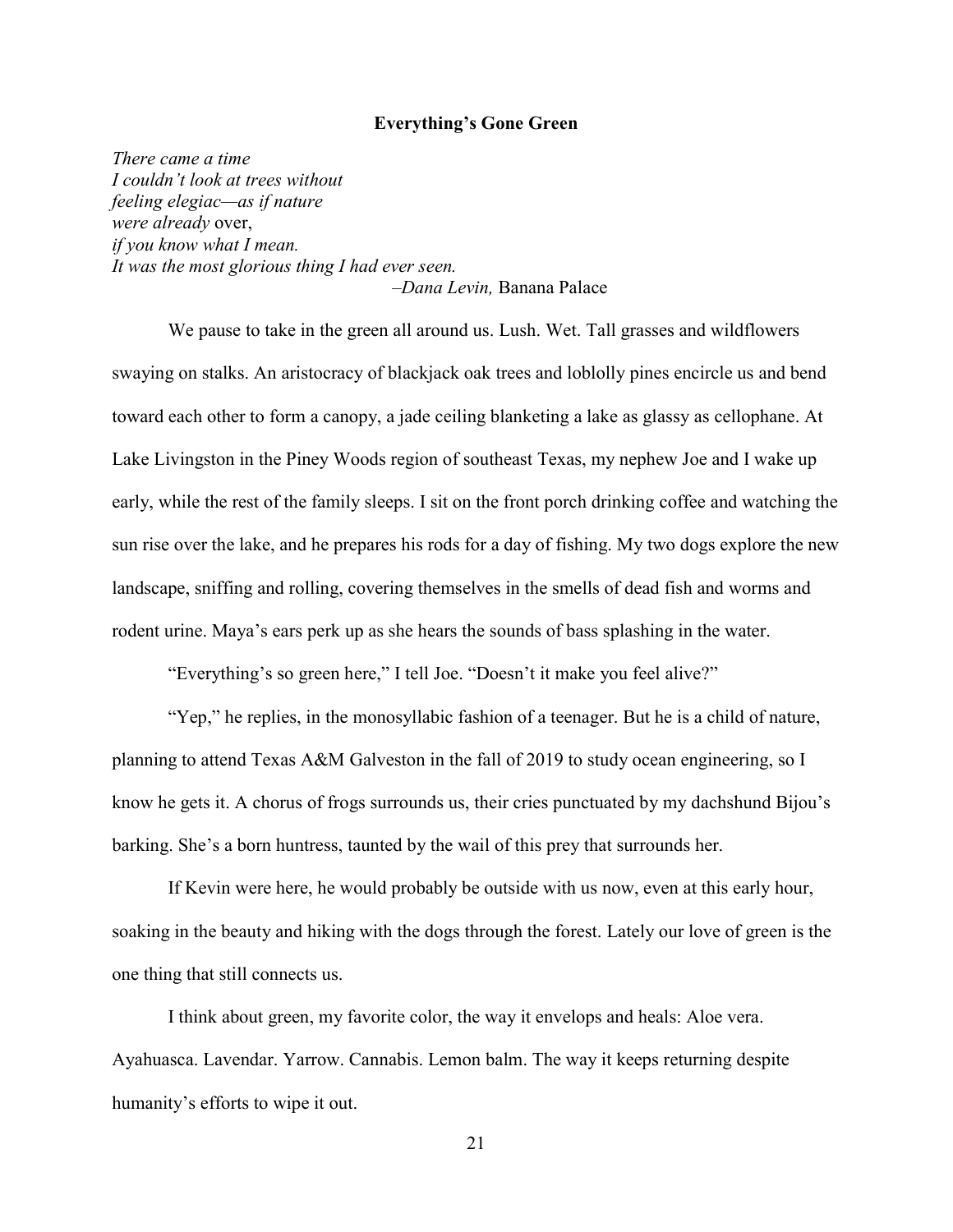Green is the color of creation, the color of yes, of go, of bless, of grow, of abundance and expansion.

My mother's eyes are yellow-green, flecked with light. A cat's eyes, the eyes of a Celtic witch, they dance like gemstones. My husband's eyes are gray-green. They smoulder and warn the glow of a pre-tornado sky. Mine aren't so dramatic but are green nonetheless—hazel and pitch-dark—the color of a Louisiana bayou at dusk or Army fatigues on a soldier crouched in a moonlit trench.

\*\*\*

I used to wear red a lot until my therapist Dr. Mabli said to me: "You should wear green more often." Dr. Mabli always wore green or blue. The day he gave me this advice, he wore a turquoise shirt, the collar starched, the skin of his neck olive-dark and his green eyes impish under his glasses.

"Why?" I asked him.

"Because you're Mediterranean. You don't have much pink pigmentation. Green is a contrast to red, so it will bring out some pink in your cheeks. Make you look healthier."

I didn't know that my 75-year-old, Italian-born therapist from the Bronx was also a member of the fashion police. But, due to my need for paternal approval, I followed his advice.

Now, when you look in my closet, articles of clothing arranged according to the color spectrum, you'll see a sea of kelly-green morphing into forest and teal. Sea-green and limegreen. A turquoise sweatshirt with the words "The Yoga Project" embossed on it in silver letters. A bell-sleeved olive blouse that wraps around and ties at the waist. A strapless lime-green

\*\*\*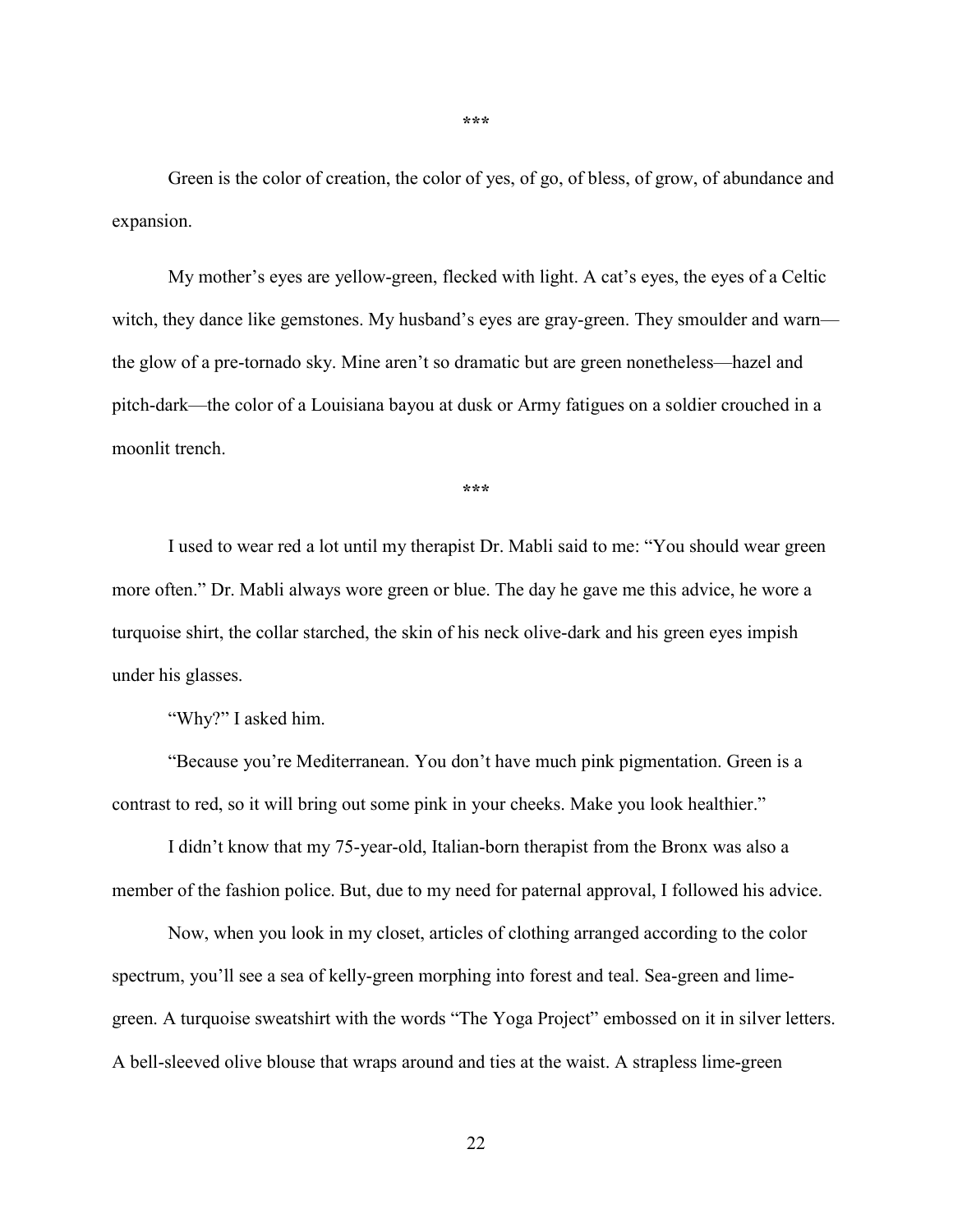sundress I bought from a beach vendor on Galveston Island, its skirt emblazoned with purple calla lillies.

My skin, which I inherited from my French father rather than my Irish mother, has green undertones, my veins teal rather than indigo. Winter is not my season. In the winter I am bonewhite, but unlike my Irish friend Amy, with her rosy cheeks and bright, blue eyes, I seethe green underneath the pale. On the plus side, my skin turns a golden-brown as the months turn warmer, while hers burns and freckles.

My half-Hawaiian husband also prefers to wear green, his closet a sea of cool colors faded jeans and gray yoga pants, soft teal t-shirts and heavy cotton jackets. I have asked him to move out, but that doesn't mean I don't still love him. That doesn't mean I won't still draw his fragments to me after he's gone, pressing my face into whatever khaki-green windbreaker he chooses to leave behind, as if oxygen itself seeps from its threads.

#### \*\*\*

My first memories of God were green.

When I was five years old, my mother's ailing schnauzer Kip disappeared. I was the one who found her still-warm body, in a patch of grass behind the backyard hideaway of my camogreen tent. I remember placing my hand on her silver fur, feeling the life slipping out of her and knowing I was exactly where I needed to be. I saw a column of green light spiral upward from her body, illuminating a tornado of dandelion motes and pollen spores in the air before it disappeared.

God didn't live in the Methodist church my family attended. I never understood why I had to wear itchy tights and starched dresses and mary janes I wasn't allowed to scuff just to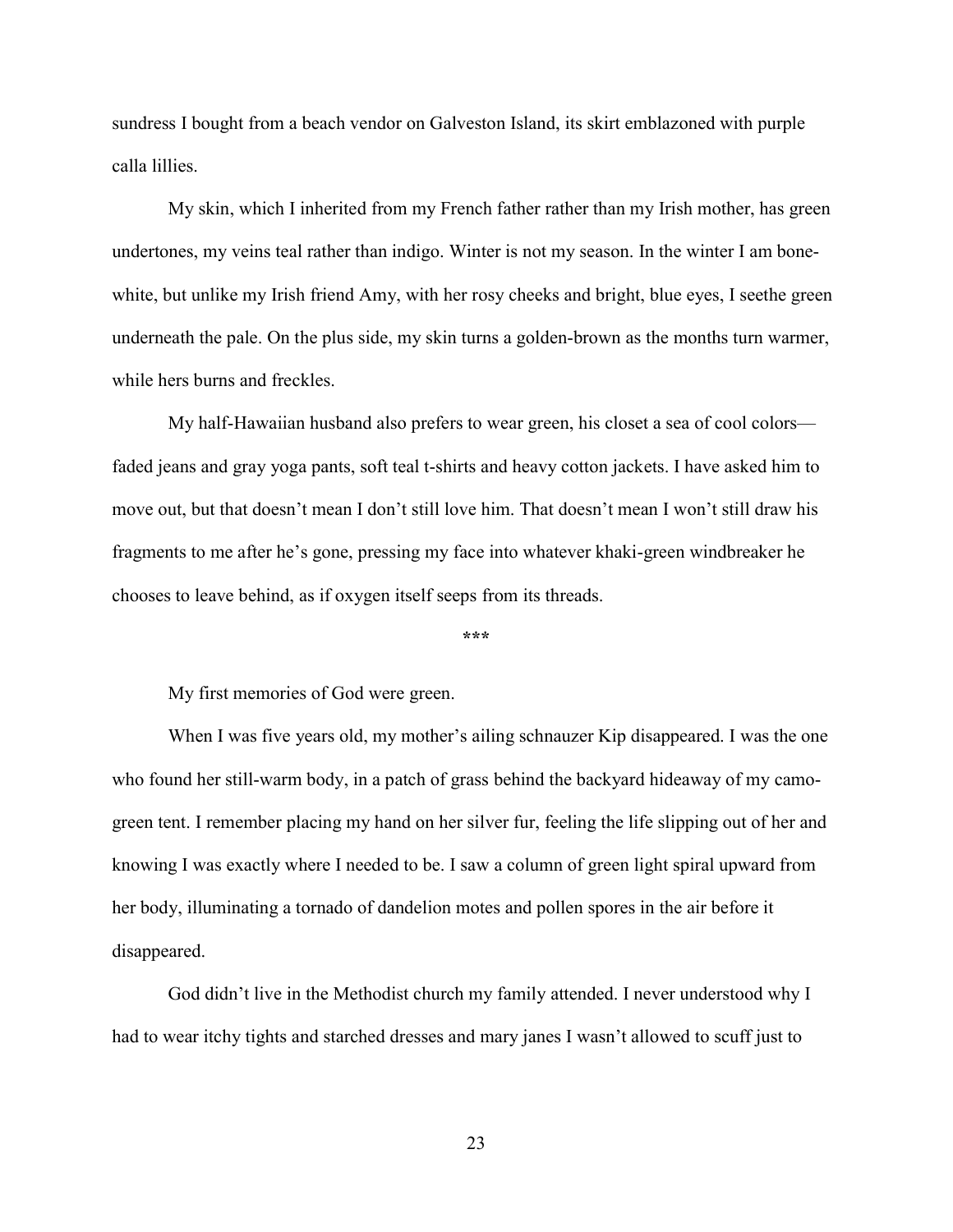cram into a pew and try not to fall asleep or pass notes and drawings to my brother, scribbled on the backs of church programs.

But every summer we attended a family reunion in Lake Charles, Louisiana, where my mother's cousin David officiated at a sunrise worship service. God lived amid the weeping cyprus giants, the dogwoods and the redbuds, the lake gleaming like silver, and the pale-green sky lit up with streaks of rose and gold at dawn.

As an adult I don't subscribe to any particular religion. And even though I study Tibetan Buddhism and yoga philosophy, my spiritual leanings are still pagan—my sun in Taurus, my heart ebbing and flowing with the changing cycles of the moon.

\*\*\*

Kevin and I got married two Septembers ago at the water gardens under the Harvest moon—a full, super-blood-moon eclipse, to be precise. Nature is what united us, what still bonds us. When we cross the rusty suspension bridge that leads into Z. Boaz Park, we step into a place where we become raw, where all of our drama and demons fall away. Pokeberry bushes serve as threshold guardians. Once inside the kingdom, we try to name flowers, to identify birds by their songs. In some places the grass is so tall, it feels more like we are swimming through it. Kevin breaks off a big stick, waves it in front of us like a wand to check for spider webs. Sometimes a red-tailed hawk cuts across the sky, its shriek as haunting as the battle cry of a warrior. These are the moments I will miss the most.

#### \*\*\*

Two weeks ago, on the eve of the summer solstice, my friend Christi invited me to a free yoga class on the banks of the Trinity River. A lattice of cedar elm branches criss-crossed above us as we leaned back into reverse warrior or rose up from the ground into bridge pose. The deep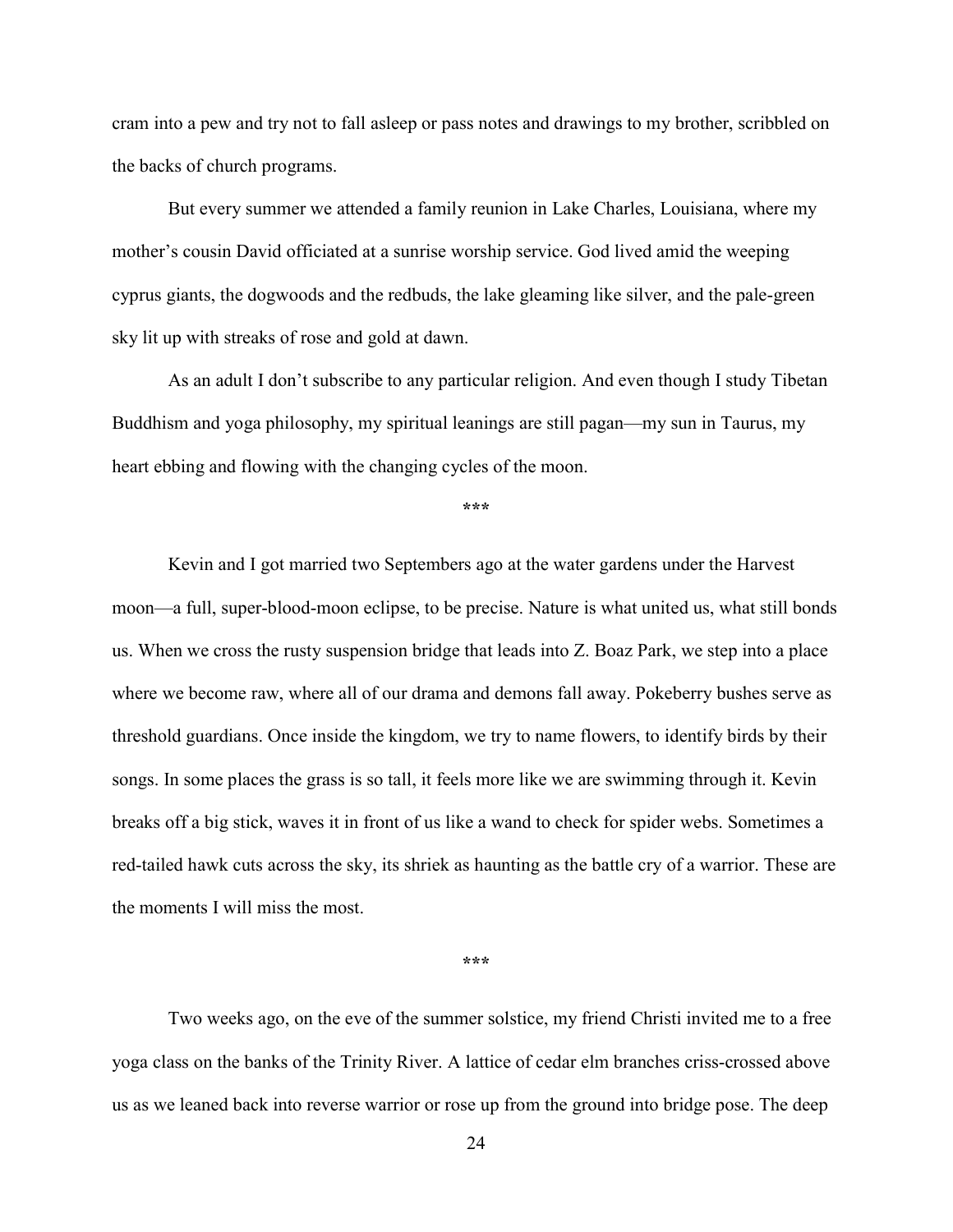green river undulated beside us, long and lithe as a garden snake. After class, I noticed Christi's manicure and pedicure, her fingers and toes painted clover green. "I love your nail-polish," I said.

"I just got this done today, and I knew I was going to see you tonight. That's why I chose this shade," she said. I had been writing about green for the past two days, thinking about green, seeing it everywhere. How strange and wonderful to see my thoughts manifested on my friend's hands and feet.

Lately I have been noticing the green spines of books on my shelf; green tubes and jars of sunscreen and foot lotion and hair texturizer in my bathroom; the forest-colored leaves embossed on the red patio pillows my dogs like to sleep on underneath my writing desk; tints of patina in the gray skin of the elephant in the painting that hangs on my kitchen wall; the pea-green velvet couch my husband's doctor sold to us for \$100.

Even my car is green, or green-ish anyway, although the official color Mini-Cooper released in 2009 was called "Oxygen blue." On the desk in front of my laptop, my journal is green, as well as the potted cactus and peace lily plants. An empty bottle of "Prophecy High Priestess" sauvignon blanc—one that I saved because of its depiction of a green-robed sorceress—sits in the kitchen windowsill above the sink.

#### What we focus on expands.

#### \*\*\*

My handsome green-eyed husband is a drug addict.

He was diagnosed with bipolar disorder before we started dating, and he revealed this to me at the beginning of our relationship, giving me a way out if I wanted it. But I had known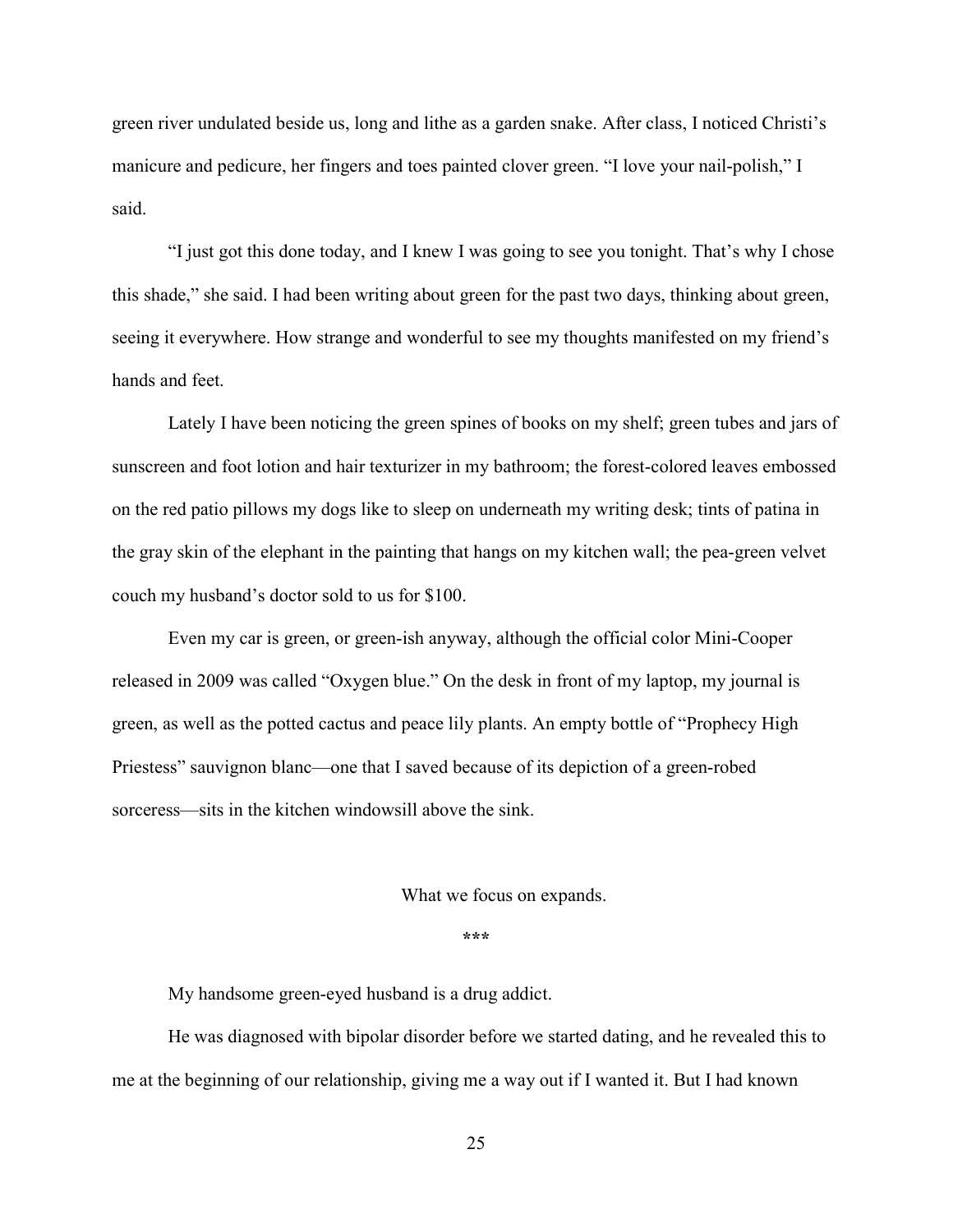Kevin since I was ten and loved him with a pain so radiant it cut through everything. There was no way out for me.

He was my older brother's best friend, and when we were growing up, he lived with my family off and on for six years. As a child I never questioned why he kept getting kicked out of his own home. I only knew his infinite kindness, his love of animals, the way he seemed more at home outdoors than indoors. He was my brother's only friend who never hit on me, never acted creepy, never treated me with anything but respect. He used to sleep on the other side of the wall from me, he and my brother smoking pot and listening to Pink Floyd. I'd place my palm against the wall, curl up next to it, imagine I could hear him breathing.

He uses drugs to mask his symptoms, to try to regulate his troubled mind. I understand this. I used to think addiction always involved a drug of choice. I thought there were simply meth-heads or coke-heads, alcoholics or gamblers, sex addicts or heroin addicts. But my husband is addicted to being an addict. It took me two years to figure out he was an addict because his drug of choice kept changing.

I was his drug at first, which explains why I didn't notice it. We married after a brief but intense courtship; then he became addicted to day trading, gambling away all of the severance package he'd been given by the financial-services company in Chicago that laid him off. Suddenly I was the sole breadwinner. And I was married to an addict with a mental illness.

In the past two years, he's churned and burned through mushrooms and methamphetamines, opiates and exercise—his tall, muscular body an endless human symbol of a snake eating its own tail, over and over.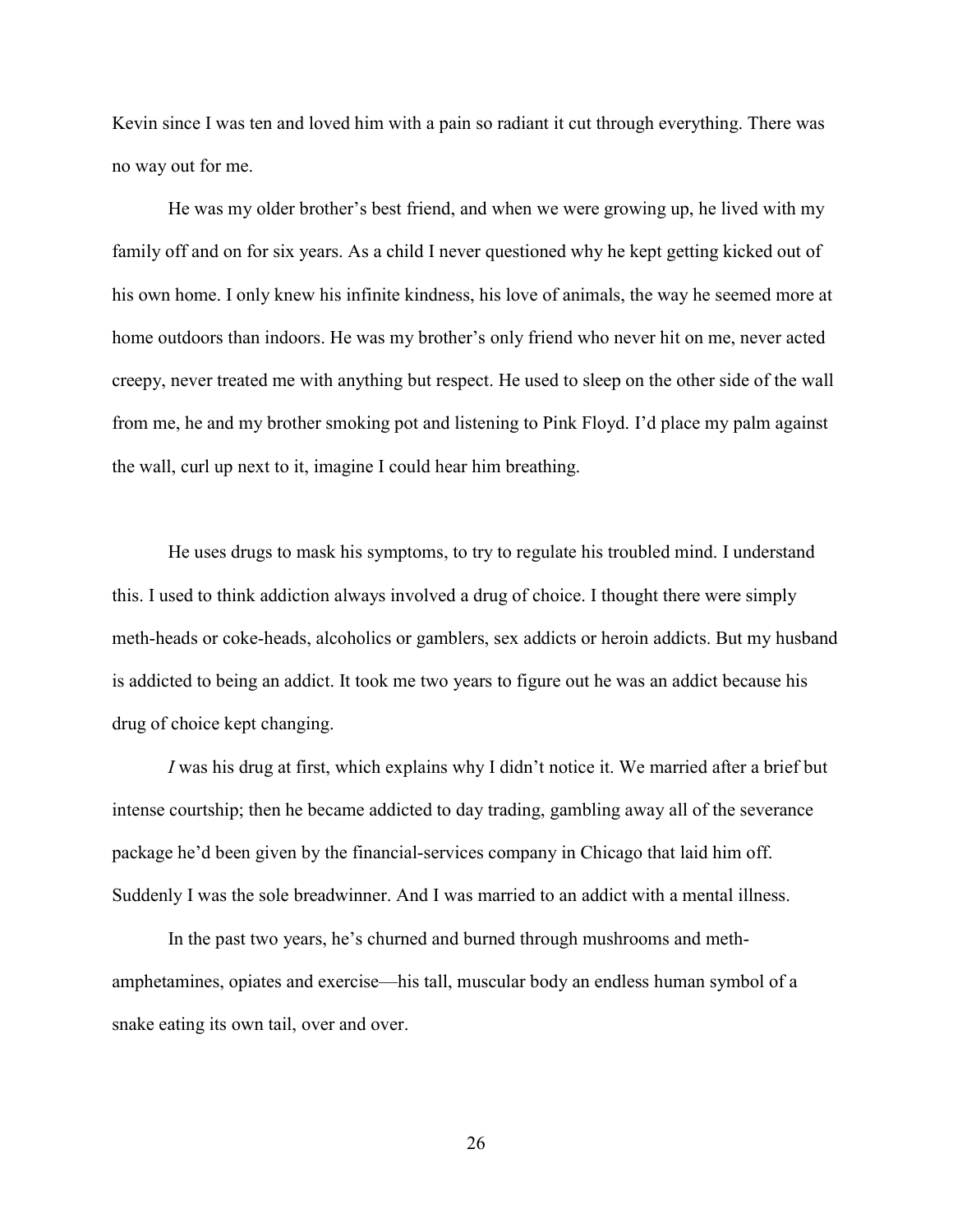Marijuana is his daily fix. When he ran out of money, he turned one of my bedrooms into a lab. A rich friend funded the operation, bought grow lights and exhaust fans, humidifiers and thermometers. They bored holes in my walls and taped up the windows with trash bags—a Pentecostal preacher on one side of my house, a cop on the other.

I'm not a smoker, but I have no moral problem with weed. I believe it serves as medicine to people who really need it, including my husband. But conservative Texas is a long way from legalization.

Still, I learned how to detect ripe buds through a magnifying glass, marveling at the amber beads that formed on the fuzzy tips of the leaves. Instead of knitting while watching TV at night, I would trim plants. It was a meticulous exercise, like shaping Bonsai trees, my hands sticky with resin, the living room ripe with the smell of green.

If it weren't for Kevin's rage problem, I might still be aiding and abetting him. In March, when he put yet another fist through yet another wall, I snapped out of my codependent stupor. I stopped saying yes. I started seeing the color red every time I closed my eyes. I started saying no to everything. I became a wall of NO.

\*\*\*

At Lake Livingston Joe and I stay up late. We creep to the lip of the pier, dip our crabnets and wait for meat. Two tacit egrets wade through a tangle of Bible-green vines, the buckmoon low and swollen as a toothache in a night sky gilled with green. My phone lights up neon green with texts from Kevin. I ignore them. My nephew and I fall asleep on the floor of the cabin, my dogs huddled between us. With the front door open, we feel the warm breeze, hear the frog and cicada chorus. Yellow jackets lurch and hum, trapped behind the screen door in a woozy ballet of half-flight, too drunk from summer to even know they're dying.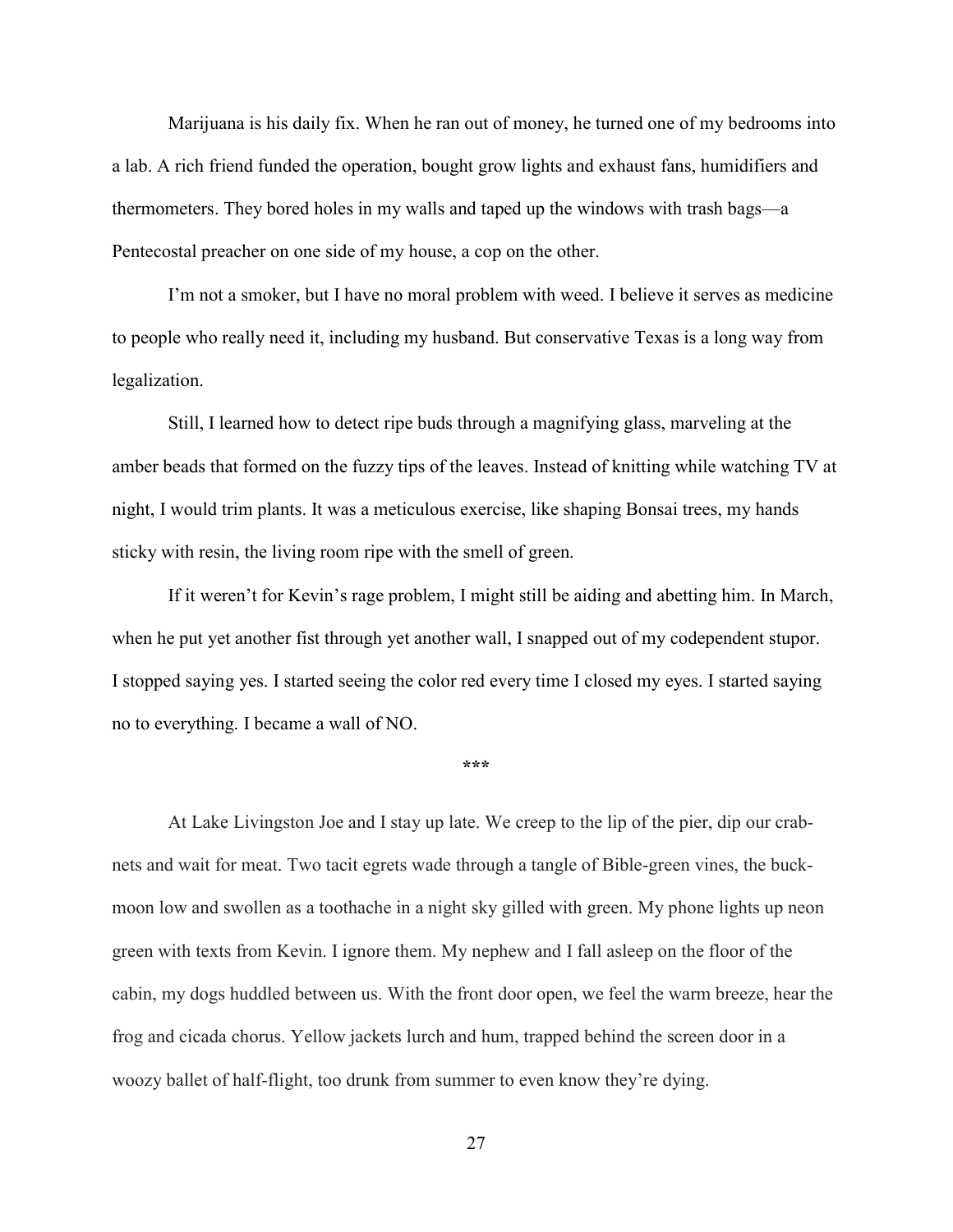#### Love Like Saltwater

As I study my genealogy chart, I love to say the names of my Cajun ancestors, names like Jean Baptiste Olivier and Marie Magdelaine Monpierre, liquid names that curl in the mouth like minnows, then unfurl and swim off the tongue. I come from a family of fishermen. My immigrant relatives made their living catching silverfins and tiger prawns in the netherworld of Bayou Black, the swamp singing in their veins, as lush as green rivers.

On a Sunday afternoon in August of 1856, long before hurricanes had female names, a violent storm ravaged Terrebonne Parish where my ancestors lived on the Louisiana coast, killing over two hundred people. The hurricane also destroyed the hotel and gambling houses at nearby Isle Derniere, leaving the island bereft, void of vegetation and split in half, the once bustling seaside resort transformed into a haven for brown pelicans and black-backed herons, royal terns and laughing gulls. Rains flooded the Mermentau River and destroyed crops along the bottom lands. Saltwater soaked rice fields in Bayou Black, stripped fruit from orange trees, and smeared the air with swirls of brine and citrus. Survivors clung to bales of cotton and washed ashore as the storm subsided. My great-great grandmother Delphine, whose name is a French-Greek hybrid of "dolphin," survived the storm. She was fifteen when the hurricane hit.

I imagine Saturday night before the great storm, Delphine and her sister Aurelia, like my nephew Joe and me, dipping their nets and waiting for crawfish. I imagine on Sunday morning after dawn, the sun turned the moor to loam, and a violet sheen skimmed the gulf. I imagine Delphine sprawled on the front porch, watching the sky glower and sink and the vultures wheel and dive like black angels. My great-great grandmother was a Catholic girl, but I imagine, like me, she harbored a secret pagan heart. On Sunday afternoon, the storm loomed, and Delphine's limbs aquiver, she whirled and danced like a dervish while the sea swelled. She was Hurricane Delphine, deciding whom to love when she saw who could crawl from the shambles unscathed,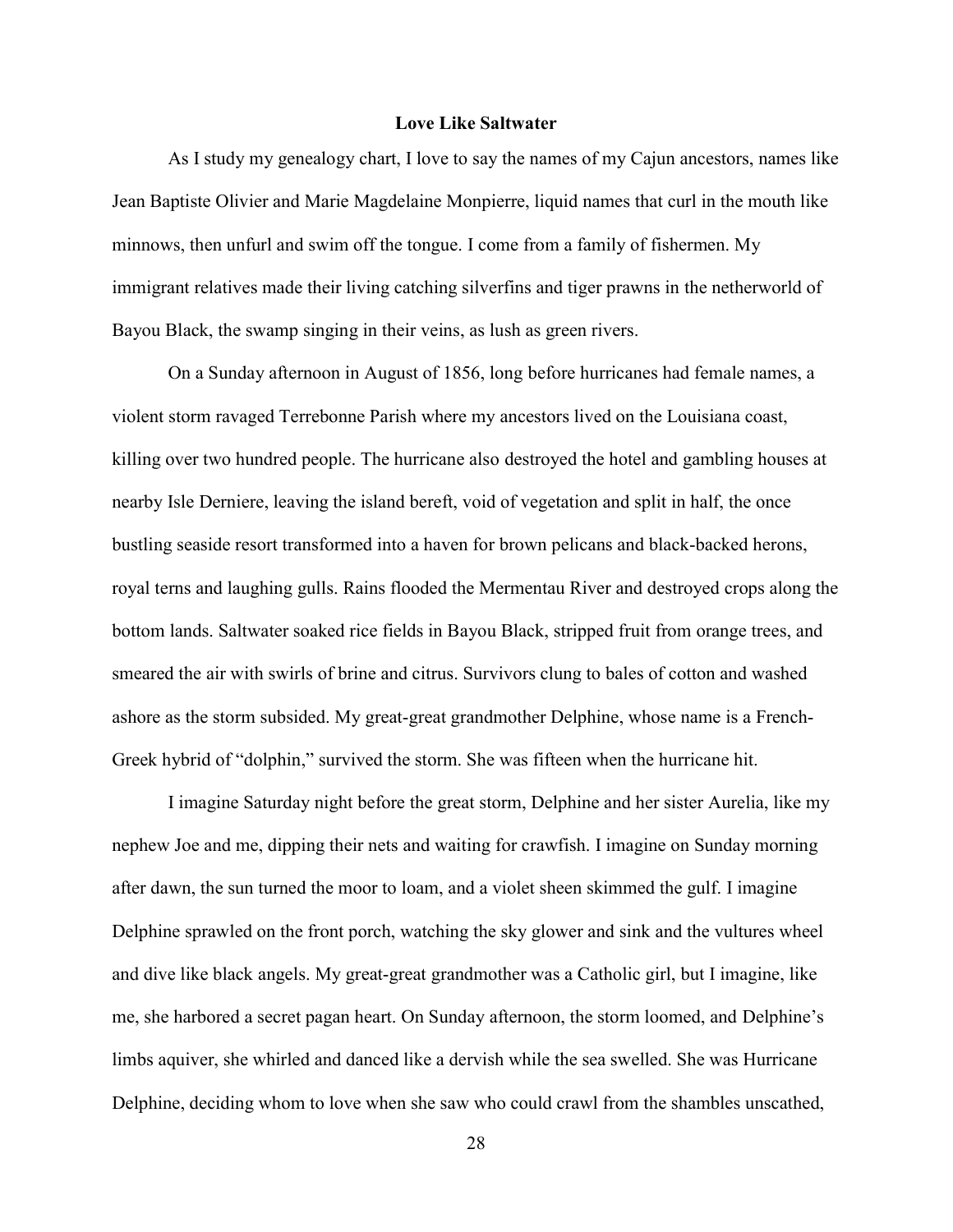who could cling to a bale of cotton and sweep ashore, his swamp-green eyes singed with salt, his blue-black hair braided with seaweed. This is how she would choose her mate—her own personal Poseidon. I like to pretend this is how she met Pierre Zephirin Olivier, my great-great grandfather.

A century and a half later, their ghosts dance on my ribs, their maritime blood brewing inside me, imbuing me with a hunger for salt and brine and sun. Perhaps this is why I swam as soon as I could walk, staying under the water until my flesh puckered and my green eyes burned, flicking my imaginary fins, twirling like a drunken ballerina, and tumbling over and over until I almost believed I could breathe water instead of air. A timid child too scared to climb trees or ride bicycles, I was always the first to dive, fetching pennies that glimmered like buried treasure at the bottom of the pool. Once I even swam with dolphins off the Mexican coast of Isla Mujeres, my hands gliding over the animals' satin spines as they keened and twittered, their powerful bodies coiling around me, weaving human and dolphin skin into one skein. I felt like I was home.

Shortly after I learned to swim, I figured out how to mix my father's martinis—gin rather than vodka, shaken instead of stirred, laden with green olives and poured over ice. I wanted to make myself useful to him. This is how it began, I suppose, my addiction to addicts. I remember the heady smell of the liquor, the clink of ice against the tumbler. I remember how he chilled the olives in champagne until they were smooth as emeralds bobbing in bubbles. I used to dive for the olives submerged at the bottom of his glass, and I would suck the juice out of them, rolling them around on my tongue, loving their briny, gin-and-champagne-soaked taste. They tasted like the ocean, like the swamp where my father's people lived, like fishermen, olive skin and seagreen eyes and ink-dark hair…like my father himself.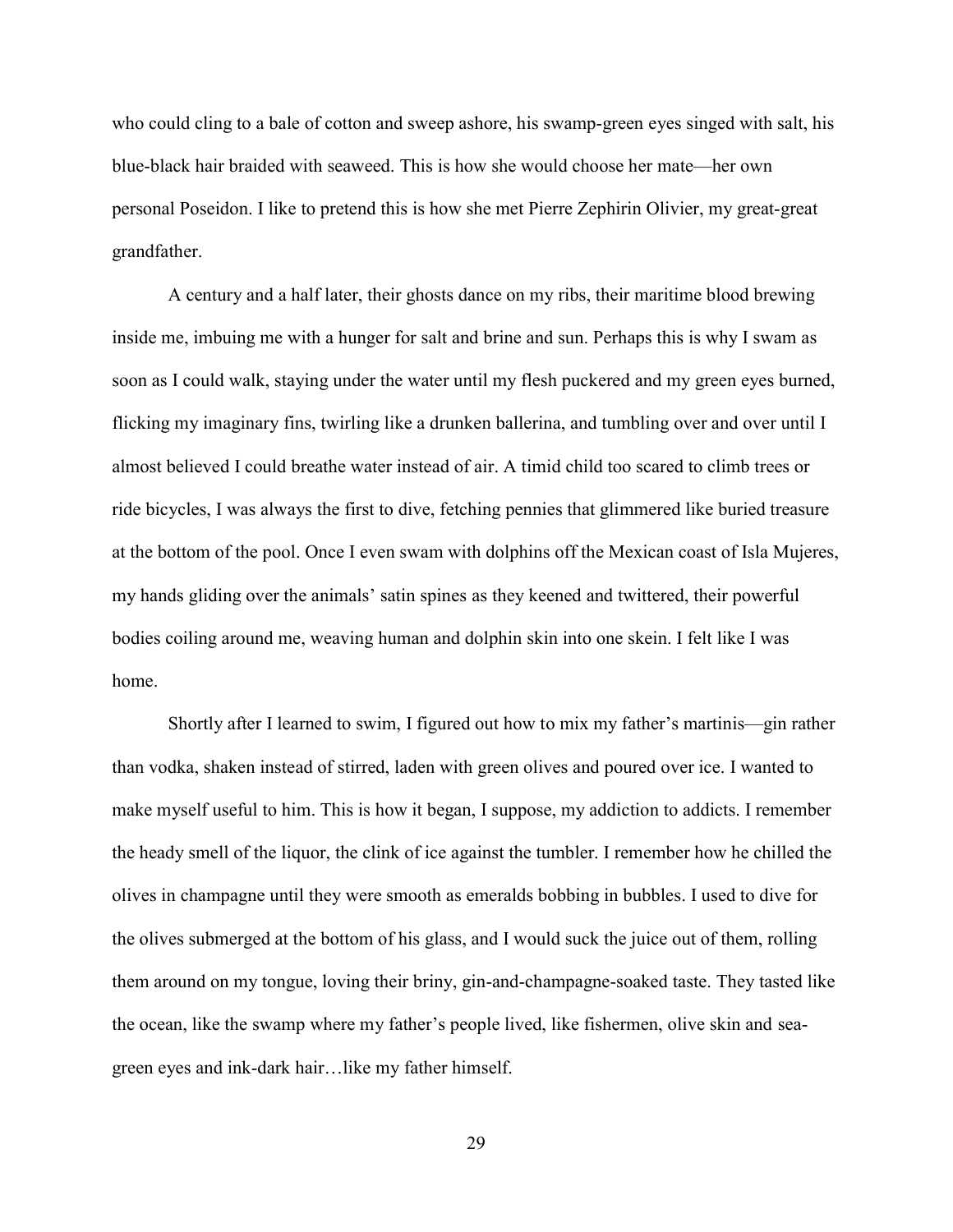While most of the girls I knew received cars and college educations from their fathers, the Olivier genealogy chart is the only thing my father ever provided for me after I turned eighteen and he no longer had to pay child support. My father and I never knew each other well. All we shared was the same saltwater in our veins. A born seaman, he served as a lieutenant commander in the Navy and was often stationed overseas at exotic-sounding places like Guam and Bahrain and Okinawa. When I was in elementary school, he lived in Japan for two years, so I became obsessed with that seafaring country—their Kyoto dolls, their sushi rolls and squid salad, their beds as compact as cupboard drawers. When my father returned to us in Shreveport, he didn't have much use for me outside of my bartending skills. He found me too fey, too fanciful, too peculiar. He called me a "bleeding heart liberal," "an egg about to crack." Then he left us for good.

My father never really knew his father—Alcide Olivier, nicknamed "Frenchie"—because he died when my father was a little boy. In the only photograph I have ever seen of my grandfather, he stands, haggard and swarthy, next to my elegant grandmother, his shock of sable hair mussed and oily, a hand-rolled cigarette dangling from his mouth. Working as a roughneck on a Gulf Coast oil rig, Frenchie traded in a life of fishing for a life of drilling. He swapped the salt air for sulfuric acid, and his blackened lungs couldn't take it. So I suppose it isn't my father's fault that he didn't know how to be a dad. He never had anyone to show him.

In the French folktale, "Love Like Salt," a king asks his daughter how much she loves him. She replies, "I love you as much as fresh meat loves salt." The king is so perplexed by his daughter's answer that he disowns her and banishes her from the palace. Years later the banished daughter marries a prince from a neighboring kingdom and invites her father to the wedding. Still desperate to please her father, she requests that the food for the wedding feast be prepared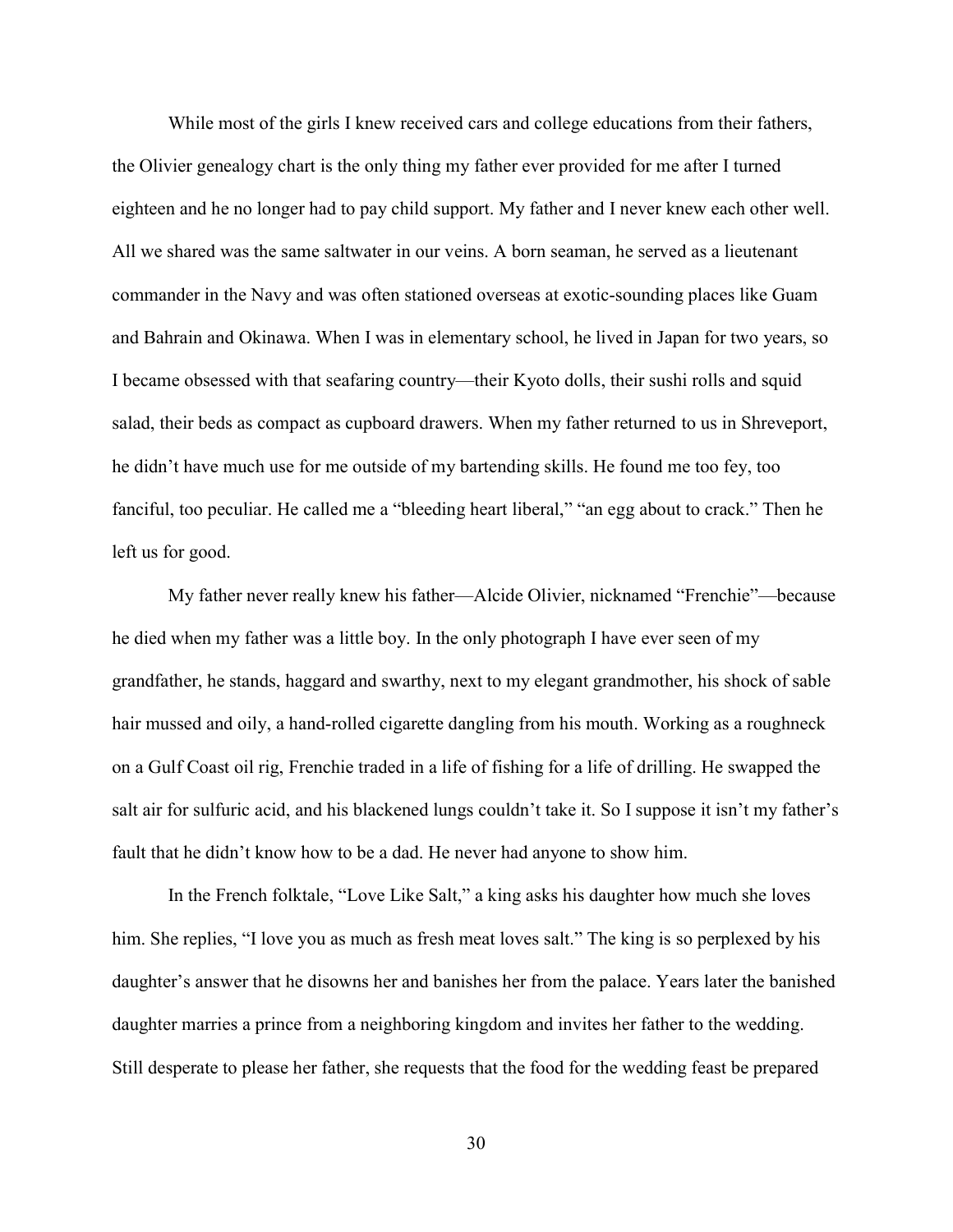without any salt. But the king spits the food from his mouth, declaring it "tasteless." The king then embraces his daughter, apologizing for his neglect and admitting he was wrong to misinterpret her words. For the rest of the wedding banquet, the king relishes plump shrimp curled in crimson sauce, fat scallops soaked in butter, and brine-drenched oysters dipped in sea salt, affirming they are the best foods he has ever tasted.

Unlike the mythical French king, I doubt my estranged father will ever appreciate my way of looking at the world, acknowledge the hole his absence carved into my life, or forgive me for being who I am. But I can try to forgive him. After all, his DNA is the salt that flavors my food. He gave me more than a genealogy chart, more than a list of French names printed in black font on twenty pages of white paper. He gave me sea gods washing ashore. He gave me ancestors fishing under the feverish flambeau of the bayou, luminous as selkies drying their silken skins in the sun. He gave me a rich history from which I can weave stories, spinning them around in my mind like dolphins spiraling up from the bottom of the sea. He gave me my love for the water.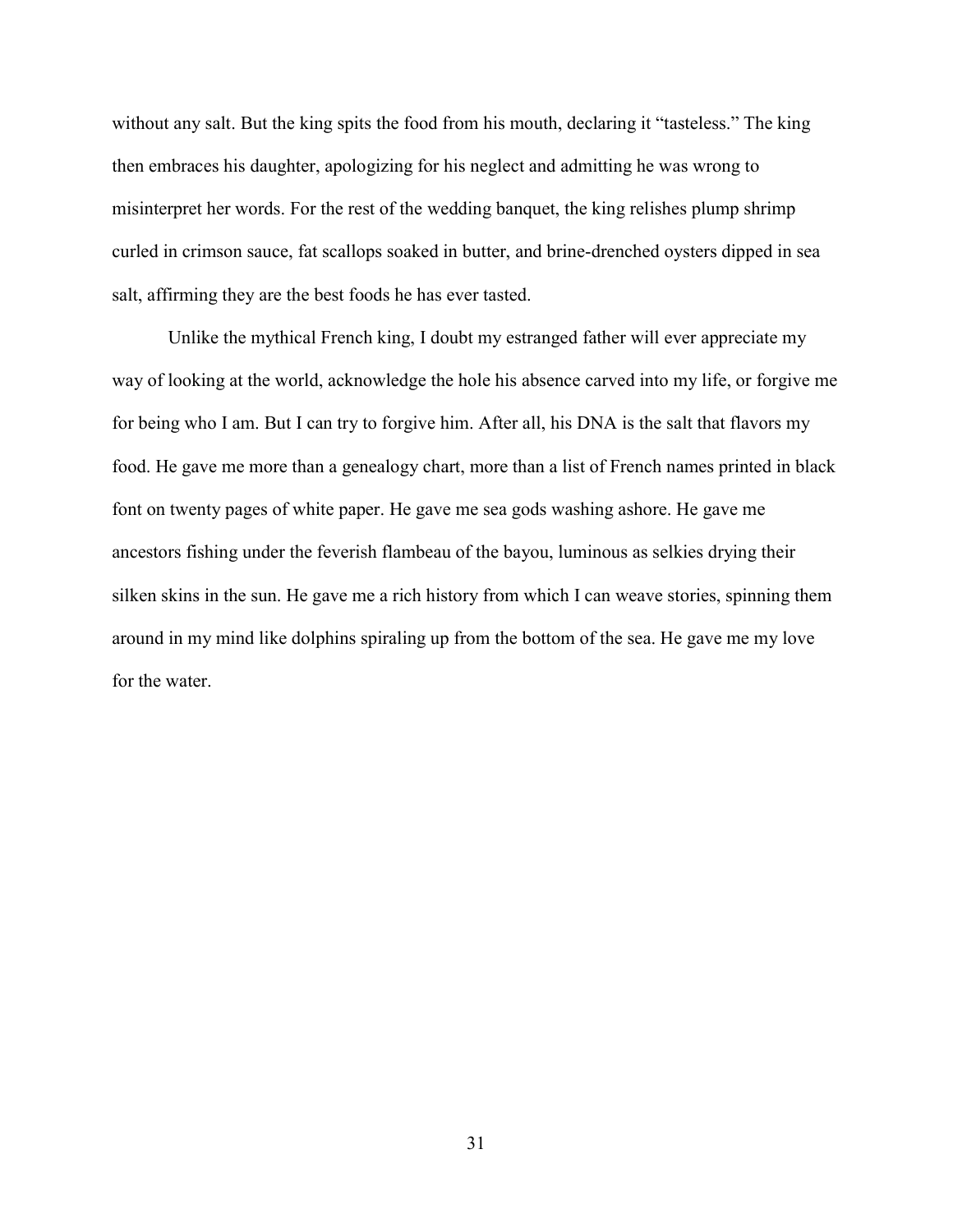# Biting My Tongue

Even after eight years with Brock, we could skulk into some seedy bar where his band had probably played and talk and talk like new lovers, like people just discovering each other. He was my boyfriend before Kevin. There were fewer fireworks in that relationship, but the friendship was strong. We'd talk about our childhoods, about movies we loved, embellishing, even making shit up, but it didn't matter. We were both storytellers.

His spirit of choice was whiskey, which matched his deep, Oklahoma drawl. He sounded like bourbon laced with morphine and honey. He had a voice for radio but didn't stay in school long enough to finish his Communications degree. I drank Cape Cods, or "vodka-cranberries with lime" as I called them in the bars we usually frequented, fearing the bartender, with his dyed-black hair and face that rarely saw sunlight, would either not recognize, or worse—sneer at—my order. Bars have a way of interfering with your circadian rhythms. We'd sit in the dark all day, drinking and talking, then tumble outside at three in the afternoon, blinded and surprised by the sun, hunching down and covering our faces with our hands like vampires. That was before Brock got sober and I got a real job. That was when our lives revolved around drinking and smoking and bands and tattoos—the art girl and the rockabilly boy.

A couple of years ago Brock emailed me to say he was sorry. Sorry for all the ways in which he had hurt me. I responded by saying, "Yeah, me too. Sorry. So sorry," not realizing then that he was on his ninth step, and his email was an amends letter. But then I remembered all the times he would hang his head out of the car window, puking on the passenger door of my red Hyundai Tiburon as I drove us home, the way my gut would curl up with anger and revulsion and guilt. How he'd pass out on the bathroom floor of our old, dank rental house in the cultural district, and I would just leave him there, my gut still knotting, not willing to drag his big carcass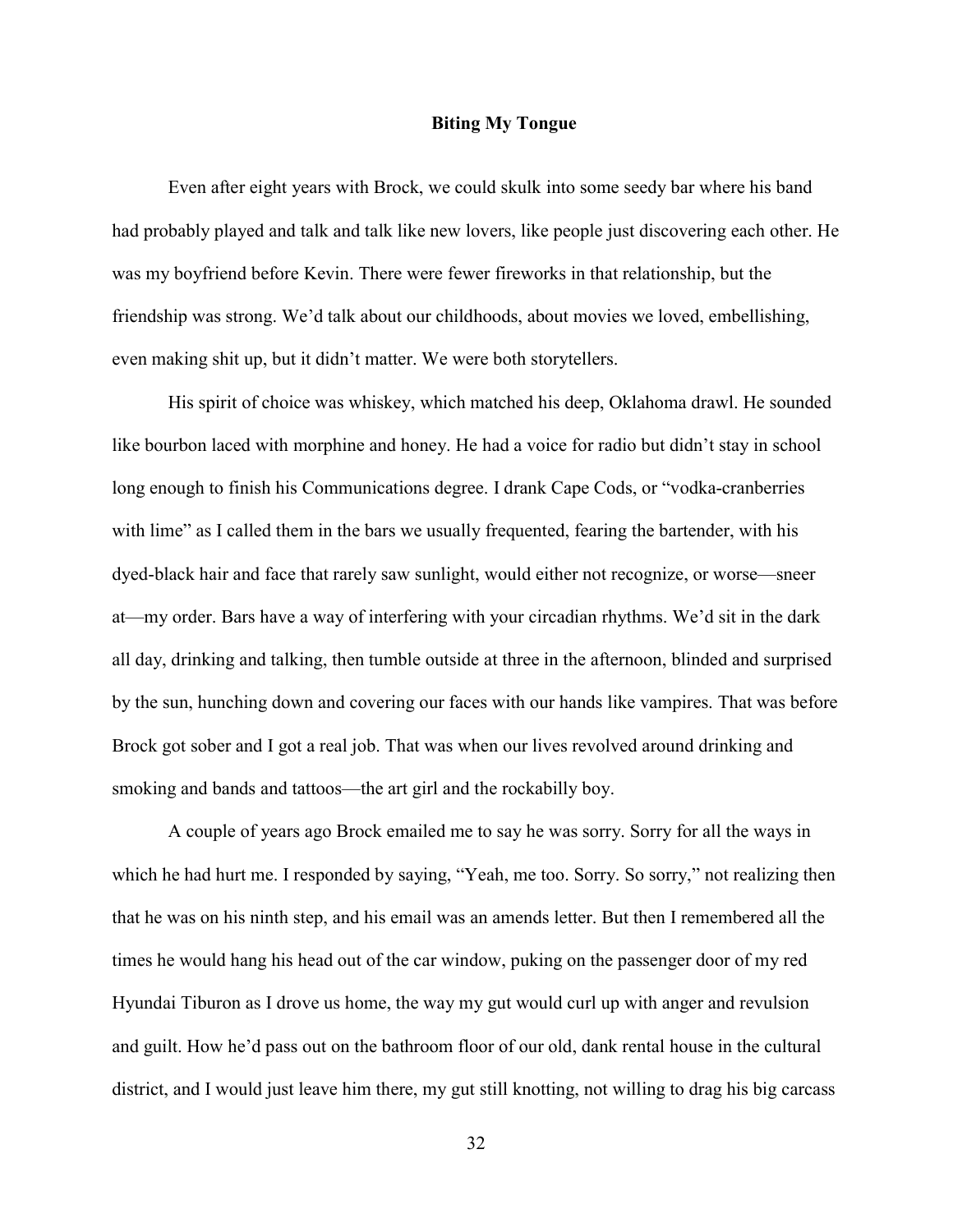to a more comfortable spot. Sometimes if I were feeling generous, I'd at least throw a blanket over him.

I've been rescuing men my whole life.

No knights on white horses ever swooped in to liberate me. Instead my mother's brand of feminism may have instilled empowerment, but it also turned me into a martyr. She taught me that women were the superior sex, and therefore, it was our responsibility to placate and coddle the males of our species. So we were the ones always trying to save my father, my brother, and Kevin. From their addictions, from their damaged hearts and brains. With Joan of Arc as our icon, we were the knights on white horses.

In the 1970s, I taught myself to read from a shoebox filled with cassette tapes. Each tape had an illustrated story booklet that accompanied it, allowing me to see the words as I listened to them. I remember the pastel hues of each matching story and tape--lime green or salmon pink or powder blue--the squeaking sound the plastic envelopes would make as I unearthed each treasure from its casing, the click and whir of the tapes as their spools spiraled over and over again in the cassette player in my bedroom. Mostly I favored the obscure stories—"The Selfish Giant" by Oscar Wilde, Hans Christian Andersen's "Thumbelina," or the whimsical tale, "Johnny Fedora and Alice Bluebonnet," a love story about—of all things—hats on horses' heads. But it was Andersen's mermaid who captivated me the most. I remember a row of figures rising from the waves on the cover of "The Little Mermaid" booklet, their long hair snaking down their backs in glittering shades of copper and gold. I had to look at the "Snow White and the Seven Dwarves" cover if I wanted to see dark hair like my own, but that story didn't interest me: Perky princess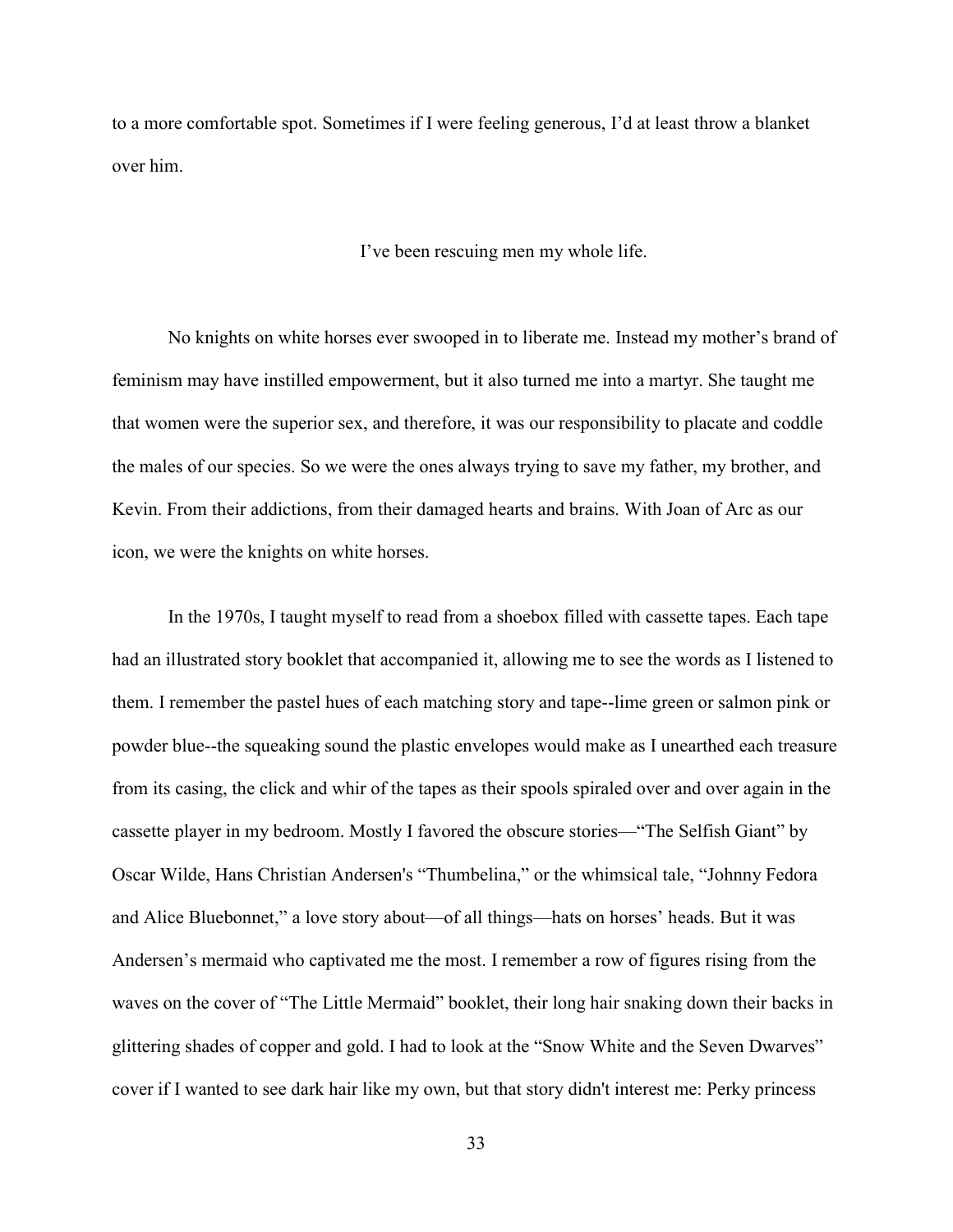cleans up after seven little men only to end up cased in glass, waiting like a coma patient to be awakened by yet another man.

No...it was the mermaid whom I turned to over and over again--the girl who did the rescuing, who breathed life into her precious human prince, the girl who yearned for a red, sunlit world in which she didn't belong. This was the real story of bargaining and self-sacrifice. I can still see the illustration of the mermaids rising up from the water like the bobbers my brother used for fishing, their shorn heads speckled with stubble because they had sold their shimmering locks to the sea witch in exchange for their little sister's safe return. I remember the silence of the mermaid's voice gone mute after the sea witch cut out her tongue so that she couldn't even scream when her tail split into legs, couldn't cry out night after night of dancing on glass in hopes of entertaining her beloved. The original narrative is no Disney-fied fairy tale. It's a brutal story in which Andersen tortures his protagonist, symbolically castrating her by slicing off her tongue, splitting her tail, and stabbing her new feet with a thousand tiny knives.

Stories have the power to enlighten, to heal, and even to transform. But maybe favoring this story in particular and reading it time and again created a samskara in my psyche—a bad pattern, a furrow burned into my brain like the groove on a record.

In my literature classes, I often ask my students to name their favorite story of all time. I ask them to ponder the question: "How has your story shaped you?" What I want to know is, do we find ourselves living out our favorite stories, over and over again? If this is the case, I suppose children need to be careful about which stories they choose. But how can we be? Don't stories choose us? I don't know what drew me to Andersen's brutal tale, but I know I have found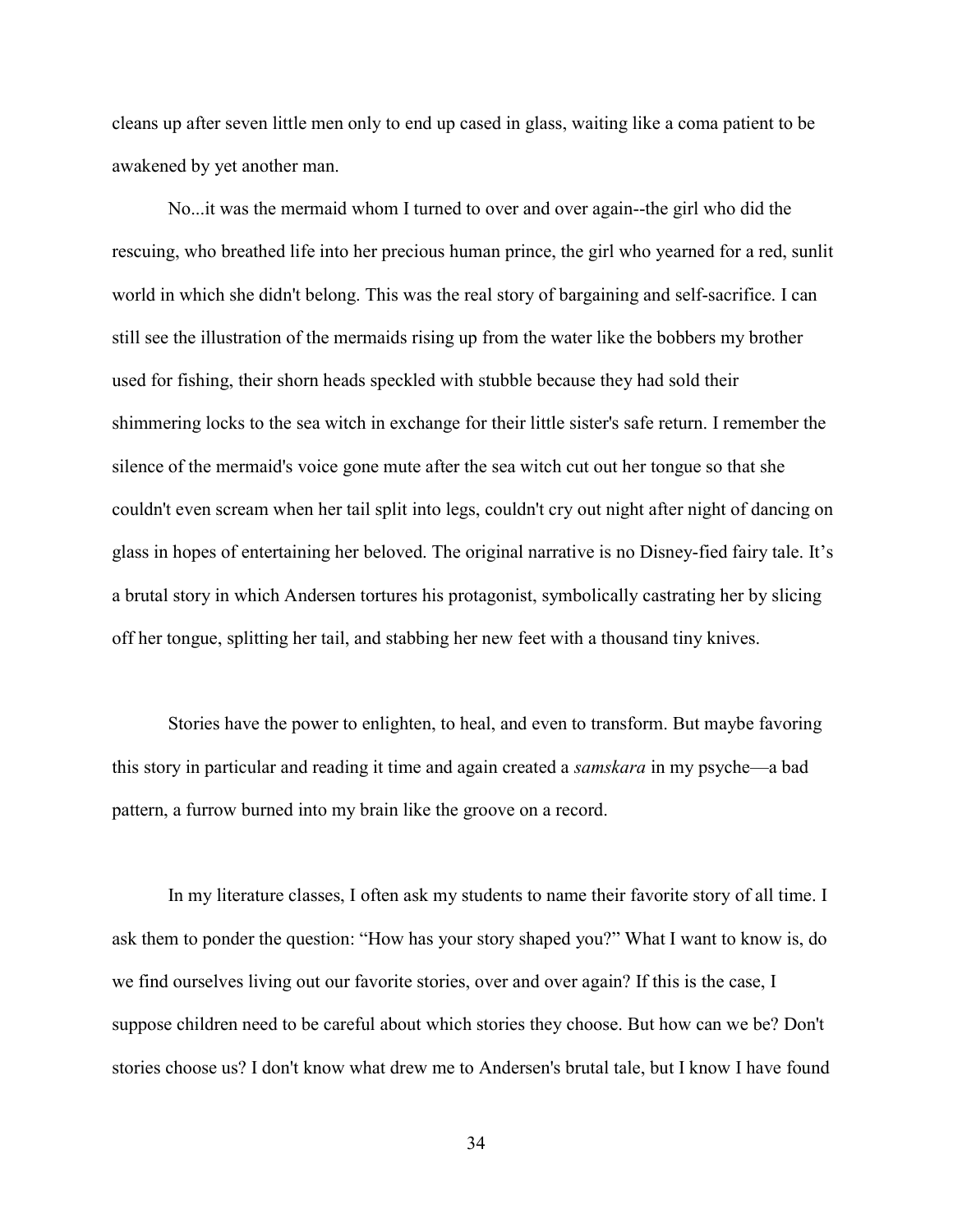myself living it, over and over again—rescuing washed-up princes, biting my tongue, eating my words, stuffing my feelings and soaking them in wine.

Whenever I said anything Kevin disagreed with or perceived as criticism, his face changed into something almost monstrous, his green eyes blackened. His square jaw twitched, body tightening, big hands clenched into fists. Then his words spewed forth, loud outbursts or streams of insults, little daggers pricking my guts. So I learned to stay quiet.

I interviewed him about his head injuries, hoping to gain more insight into the static that permeates his brain, the constant crackle he tried so hard to obliterate, sometimes with yoga and meditation and time in nature, sometimes with hard drugs and visceral screams and smashing glass. On good days, he just talked. And talked. I saved hours of voice recordings: Kevin describing football injuries and street fights, kickboxing knock-outs and amphetamine overdoses, motorcycle accidents and self-inflicted wounds. When I showed a transcript of the interview to one of my mentors, he said, "But where are you in all of this?" I was dissolving into that marriage, my once strong voice fading to a whisper, to the white noise between Kevin's monologues. I traded my voice to love someone who could not love me back, for the privilege of being pierced by a thousand tiny knives.

The third time I left Kevin, I tried to lay low. I didn't change my Facebook status. I only shared the information with close friends and family. But still the exes began to circle around my dying relationship. "Vultures," my colleague Cheryl said when I told her Kevin had hacked into my iCloud and was enraged from reading unsolicited texts from ex-boyfriends. Vultures have an undeserved bad reputation, but I try not to bore everyone I know with that story.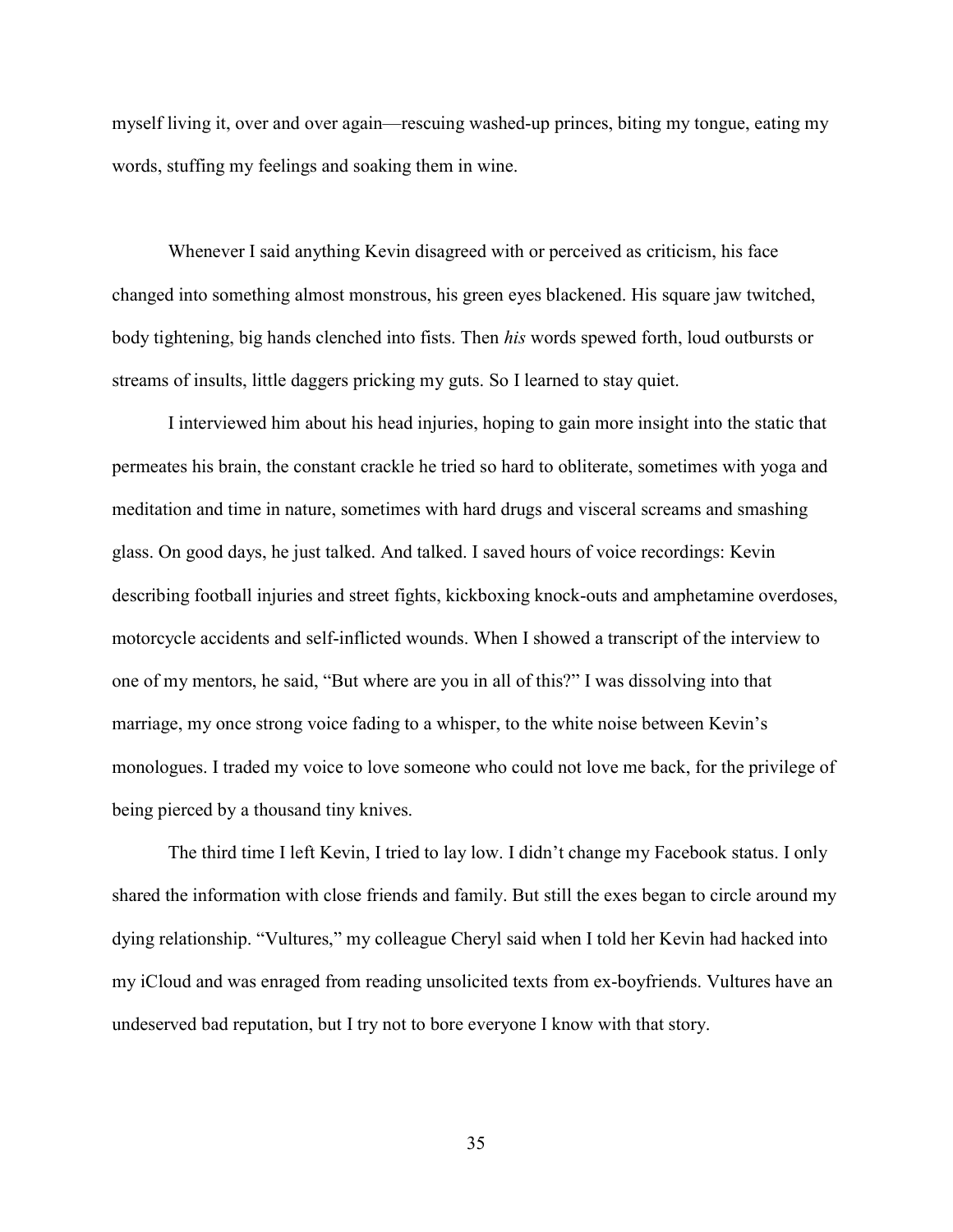Brock didn't want anything from me except my voice. Outraged by the male crimes rising to the surface of our culture on the wave of the #metoo movement, Brock wanted me to be the voice for a feminist podcast we ended up calling "Knowing Her Place." We met at a Starbucks on a rainy Sunday so he could download some audio software to my laptop. He handed me an old-school microphone on a tripod, bigger than my fist, painted with a matte-white finish like some vintage British sports car. "I think it's time for men to shut up and listen," he said.

Now the microphone sits in my office, next to my monitor as I'm typing this—beckoning me, a tiny red light blinking at the top of its dome like a lighthouse calling a ship to shore.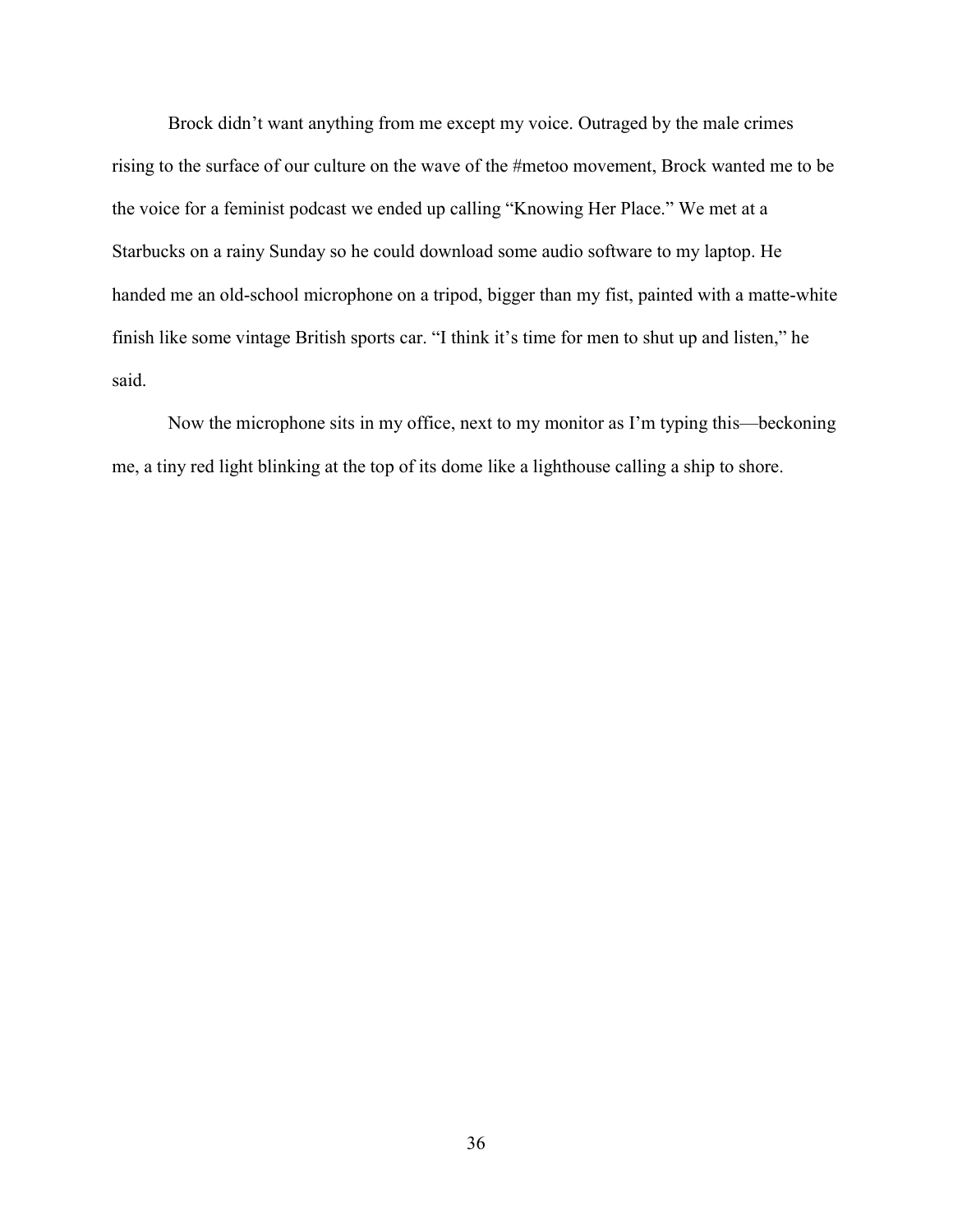#### The Wild Horse In Us

When you're in love, everything is shrouded in magic. When you're in love with someone who is larger than life, the world gets tinged with a kind of golden haze. That first spring Kevin and I were together, everyday incidents took on mythic proportions.

I remember one morning we were awakened by the sound of dozens of crawfish scuttling across the damp courtyard of Kevin's apartment complex. We peered out of his fourth-floor window, the courtyard a freak show of creatures with gnarled pincers pummeling the air like the gloves of punch-drunk boxers. The April rain soaked the ice buckets Kevin's frat-boy neighbors left out, along with those little science-fiction monsters they hoped would just die. But after we ventured out of the building with our umbrellas and rain boots, we counted nearly one hundred survivors, peeking out from bushes, stairwells, and doorways. We gathered them into grocery bags, hauling our cargo down to the mouth of the Trinity River. We released the crawfish, bag by bag, and they crawled, dazed, into the water.

Every morning that spring we surveyed the Trinity for signs of life but never saw any crawfish creeping under the bridge or scrambling along the shore. Six weeks later, however, we spotted a baby crawfish ambling in the sand of the river bank, no bigger than a spider, its pink shell paper thin as an x-ray. I remember us grinning and hugging, dancing on the shoreline, as mad as Dr. Frankenstein, so pleased with the results of our infiltration of the ecosystem, with our ability to create life. I remember Kevin saying, "Nature always shows up."

After we got married, Kevin still had a way of lighting up my world, of making an adventure out of ordinary life. A year after the crawfish incident, I remember the weather turning warm and dry after a week of rains. We spent hours hiking with our dogs, exploring the trails of the Fort Worth Nature Center on Lake Worth, getting lost in the dense foliage and spying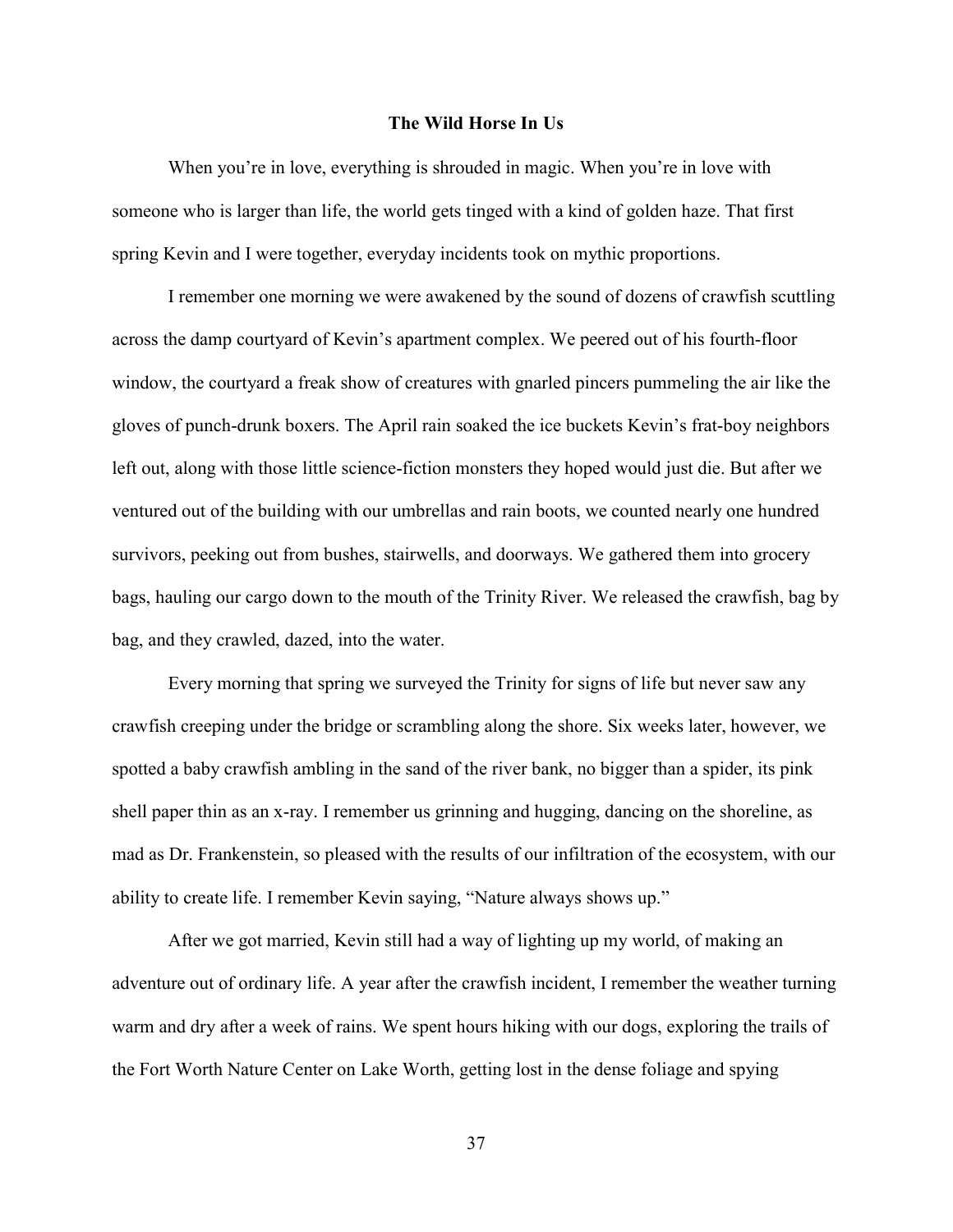armadillos, vultures, pelicans, cormorants, and deer in their natural habitats. Sometimes we just drove--long, meandering rides in Kevin's convertible Mustang.

One Sunday we passed a field of horses behind an enclosure on the side of the highway, a honey-colored mare craning her neck over the fence to get to the lush grass that grew close to the road. "Get back inside that fence," Kevin said to her, as if she could hear or understand him. "You might hurt yourself." Then he said, "Let's go feed the horses."

"With what?" I asked.

"The good grass."

"It looks like they have plenty of perfectly fine-looking grass inside the fence," I said. But Kevin made a U-turn and looped around the highway, careening back down the service road that bordered the horses' enclosure. We climbed out of the car into the fierce March wind, stray hairs that had escaped from my ponytail whipping my face. Our dogs ran to the fence and crawled under it, wagging their tails and sniffing the horses' legs as if they were greeting old friends. Kevin started grabbing clumps of grass and holding them up for the horses. At first the horses were timid, so he threw the grass over the fence, and they nosed it with curiosity, sniffed, and began nibbling.

Eventually they walked over to us, and we kept pulling up verdant bundles of sod, made a brilliant green from the recent rains, and offering them up to the horses, who chomped and slurped with abandon. The honey-colored horse was first to accept our offering, but then the chestnut-colored one ambled over, then the white one with charcoal-colored splotches, then the small brown mare with the single spot of ivory between her eyes, shaped like a star. Our dogs danced around the horses' legs, dodging their hooves.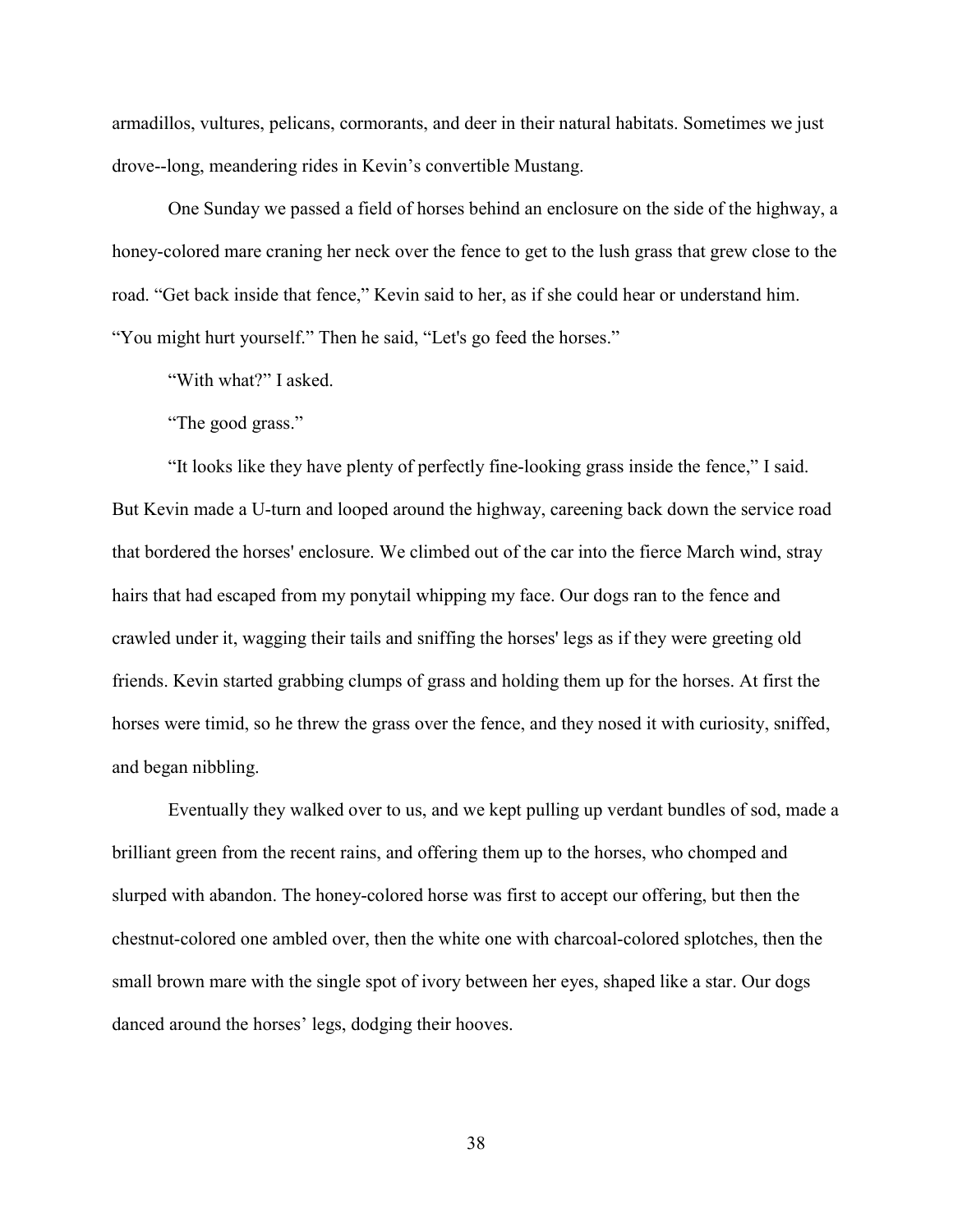Virginia Woolf, who also had bipolar disorder, wrote, "There is no denying the wild horse in us." Throughout my relationship with Kevin, I kept that quote on my office door underneath an image of the author, her hair morphing into a black horse with its legs prancing down the back of Woolf's neck and its wild mane coiling over the top of her head. Kevin was the wild horse in me, and he was the physical manifestation of a side of myself I didn't know any other way to access. He was violent, yes, but he was also tender. This roller coaster of intermittent reinforcement is what makes abusive relationships addictive. This is why we stay. Our times in nature, feeling the earth spin, were the moments when I still loved him madly, the times in between the rage, the moments that reminded me why I married him, when once again I felt blessed, choosing again what I chose before.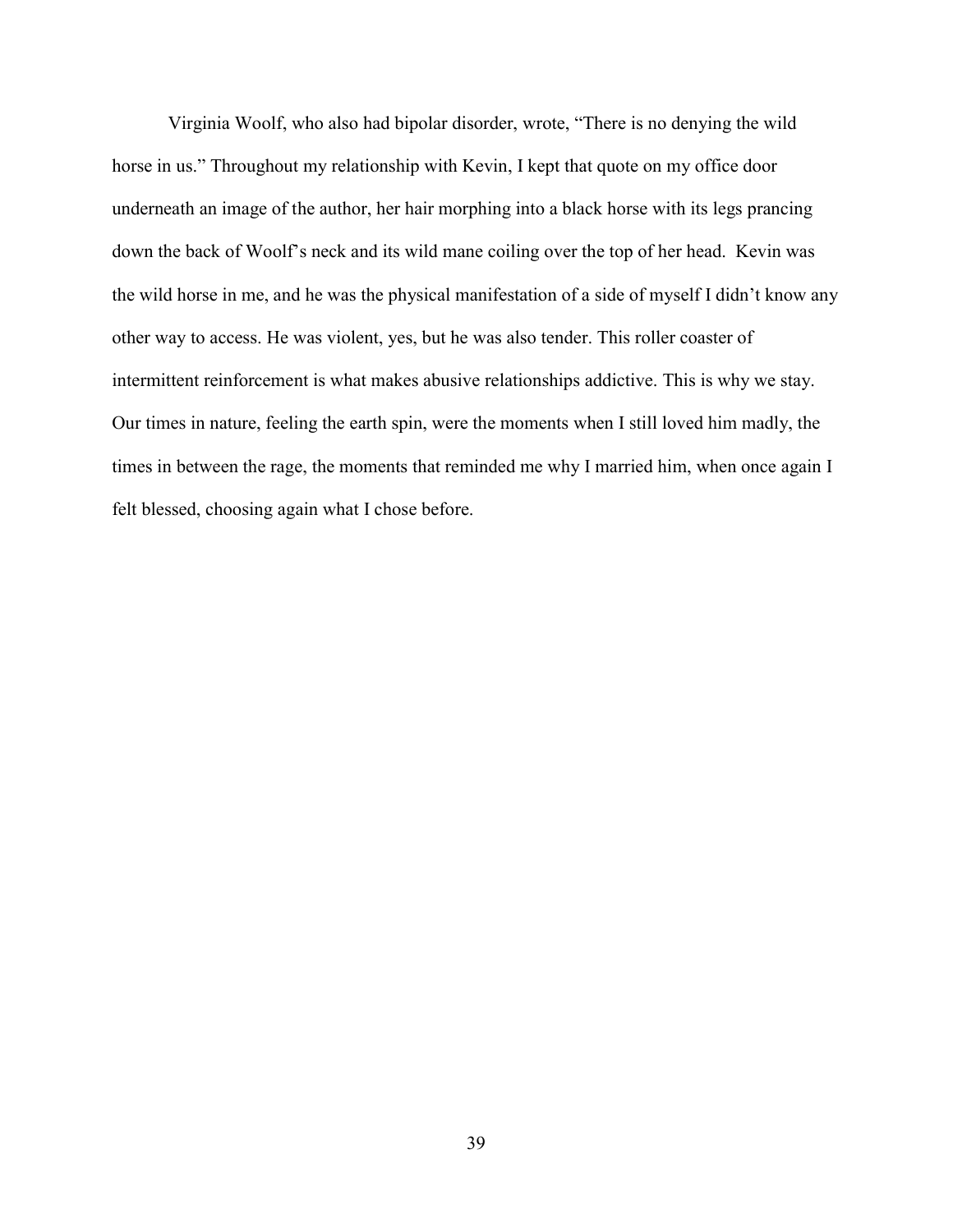## Tapestry

They say our bodies go into fight-or-flight mode when stressed, but I am all flight, a creature of air, Libra ascendant. Even my appearance is bird-like—small-boned, sharp-nosed, thick hair like a cap of starling-colored feathers. So I find myself at Dallas Love Field on a Friday in late October, the airport glittering purple and black, orange and green. Witches' hats, pumpkin earrings, stuffed black cats, and Frankenstein-monster dolls spill out of the gift shops. I have a four-hour flight delay, so I buy a magazine called "World's Scariest Places: Haunted, Creepy, Abandoned" and scroll through it while nursing a \$12 glass of Prosecco.

Ten hours later I'm buzzing around my best friend Keith's apartment in Brooklyn on the outskirts of Prospect Park. I show him the magazine, and we begin to map out all the places we'd die to visit. His boyfriend Paulo, who hates Halloween anyway, is in the Phillippines for his art show, so we have all the time and space in the world to inhabit our weird selves, to embark upon our morbid journeys. Keith goes into his bedroom closet and emerges with a cylinder and a box of thumbtacks. He unrolls a world map and tapes it to the wall. I marvel at the fact that something so monumental could emerge from such a cramped space. What else is he hiding in there?

Keith is short and broad-shouldered, ink-black hair, jet-black glasses, black beard flecked with gray. His body is covered in tattoos, movie monsters and pin-up girls and red roses snaked with thorny vines. "I'm thinking Isla de las Muñecas," Keith says, sticking a pin on the map just south of Mexico City, his fingernails chipped with black polish. I picture this island of haunted dolls: plastic babies littering the jungle's lungs, pinafores torn, dead eyes glittering. "I may find some long lost relatives." Keith's father is from Mexico, but he's never met him.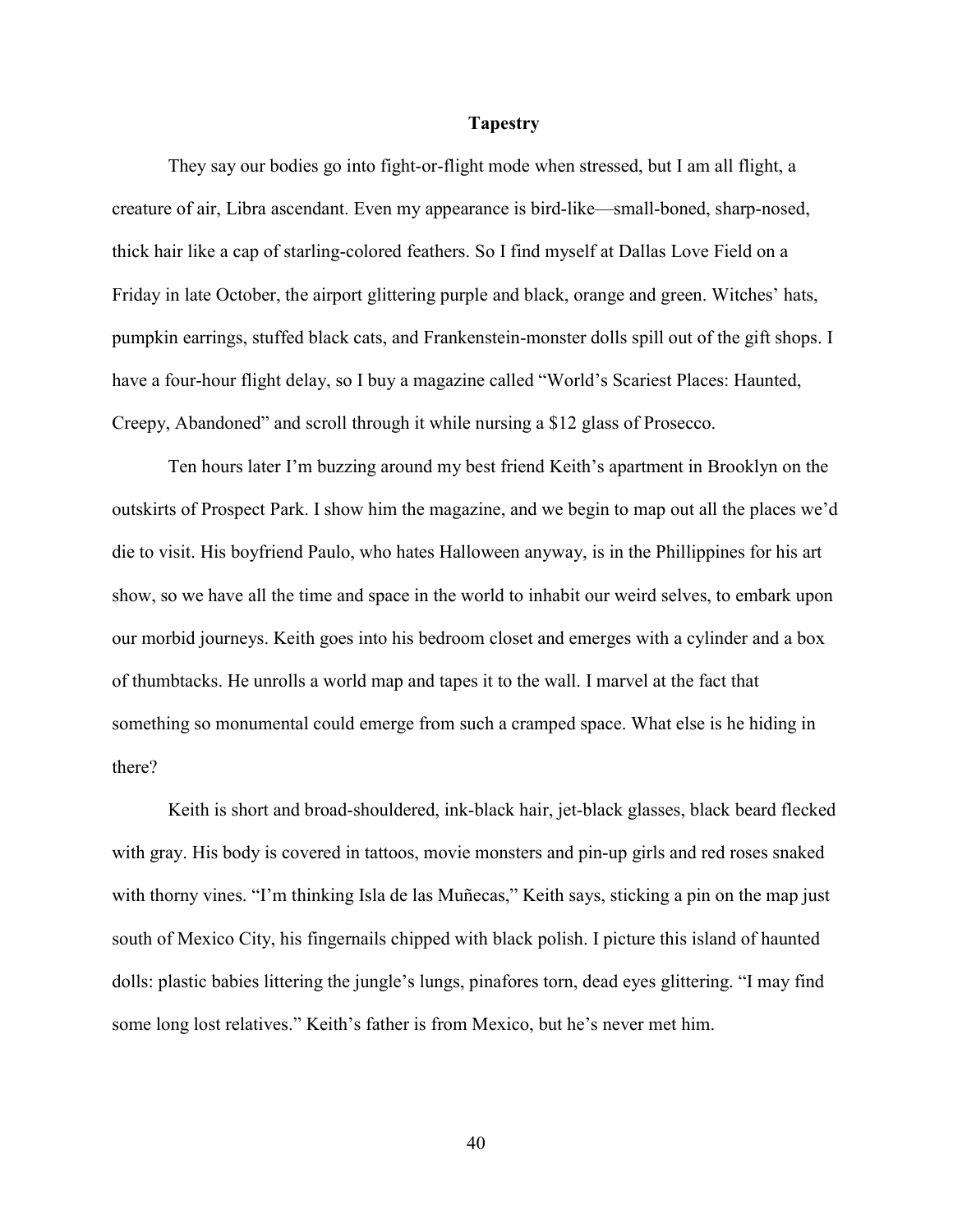"I want to go to Spreepark," I say, pointing to the photos in the magazine. It's an abandoned amusement park where broken carnival rides clutter the forest like candied hellhouses, and giant wolves open their synthetic jaws, wide as caves. I pick up a red pushpin and stick it in the heart of Berlin.

"You always want to do something that involves fairy tales," he says.

"True. Speaking of, how about the Suicide Forest?"

"The what?"

 "Aoikigahara," I say, leafing to page 80 in the magazine. "The Sea of Trees. People walk in and get lost on purpose. Then they hang themselves in the trees or just never find their way out." As morbid as this description is, I want to be engulfed in a flood of green: hemlock fir, Japanese cypress, and Fuji cherry trees encircling me like the arms of a goddess. A forest floor carpeted in sage-colored moss, plants spreading their roots out over the surface of hardened lava as if they were crawling. My eyes move East on the wall map, I find Japan and put a thumbtack near Mount Fuji. "I don't want us to kill ourselves or anything. I just want to get swallowed up by the woods for a while. We could pretend to be Hansel and Gretel."

"We already are Hansel and Gretel," Keith says. "My mom's a wicked witch, both our dads are useless, and you married the Big, Bad Wolf."

"There's no Big, Bad Wolf in 'Hansel and Gretel.'"

Keith glares at me. " You're splitting hairs."

Keith and I met in an acting class when we were in middle school. Our mothers hoped theatre classes would help channel our dramatic personalities. On the first day of class, our teacher—a small, round woman named Dot—instructed us to find a "twin" we could mirror.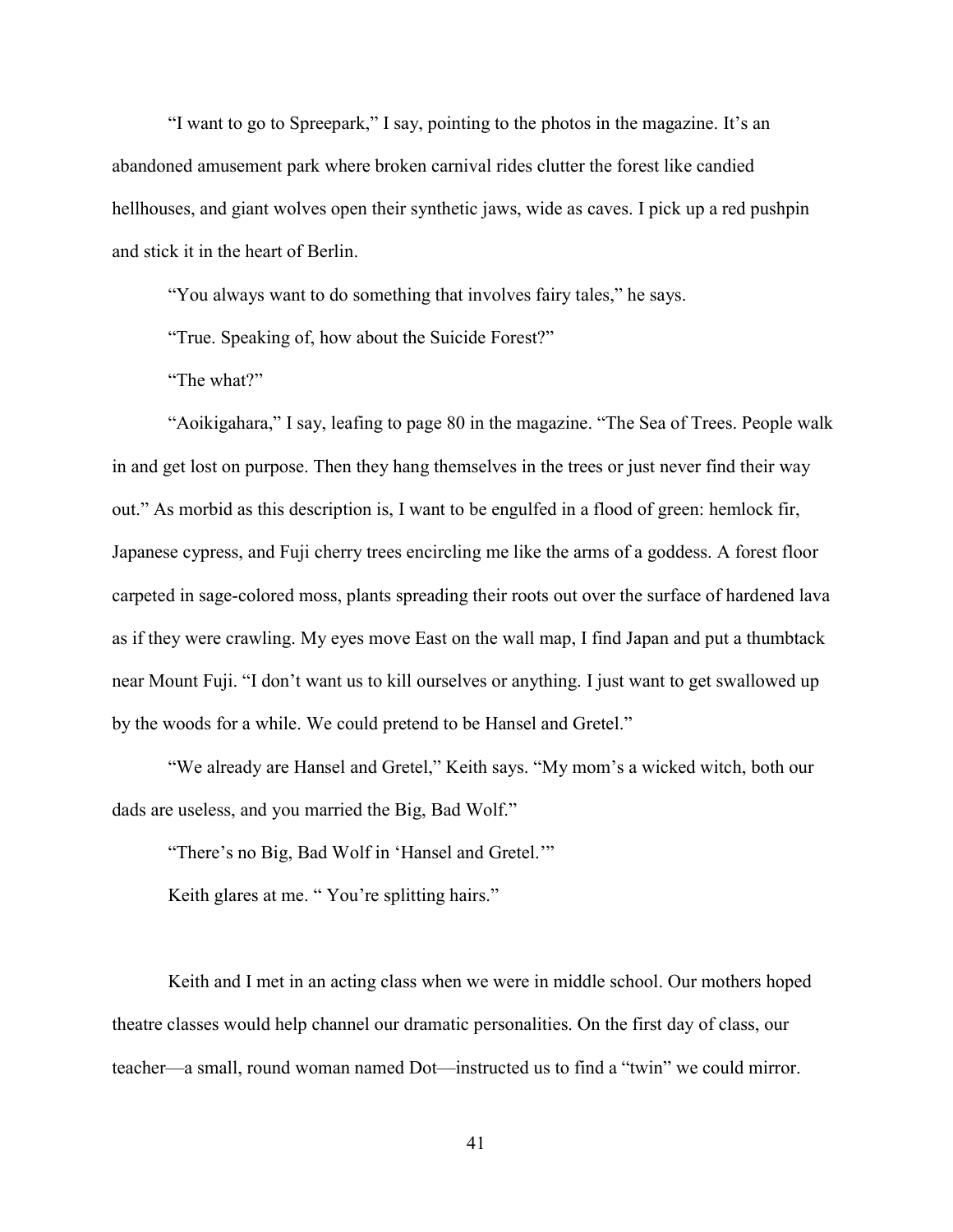Keith and I were the two shortest kids in the class. We locked eyes across the room, then shuffled toward each other. "Pretend your partner is your mirror," Dot said. "One of you start moving. The other one, imitate your partner's movements."

We felt self-conscious and silly at first, but after a few minutes, I couldn't tell whose movements were leading and whose were following. And for almost two decades Keith and I orbited the world like two mirror images, two twin moons, until he moved to New York to design clothing. Now he sells menswear for Marc Jacobs instead of creating, and I lecture about novels instead of writing my own. But when you're twelve, your deepest wish is to find your own dark heart mirrored in another's, and that's what we had found.

"Here's where I don't want to go," Keith says now, picking up a black pushpin and putting it right where we are, in New York. "Kingsborough," he explains, the institution where his schizophrenic mother was committed two years ago. "It's just three train stops over. But the last time I was there, she was hurling her own poo at her roommate, and she crouched under her bed when they came to sedate her. It was a shit show. Literally. I mean I'll go again, of course. But I don't want to. I'd rather...I'd rather have my balls eaten by fire ants."

"I don't want to go to Shreveport," I say, sticking a black pin in Louisiana. "When I saw my father last, I had to chase him around the casino because he moves fast for someone with Parkinson's. And he was mainlining martinis. He kept forgetting who I was, but he had no trouble telling the bartender, 'Beefeater Gin, three olives, straight up.'"

"What would you rather do?" he asks.

"I'd rather…Ummm…I'd rather have…a raccoon piss in my eye?" Keith is better at the "I'd rather…" game than I am.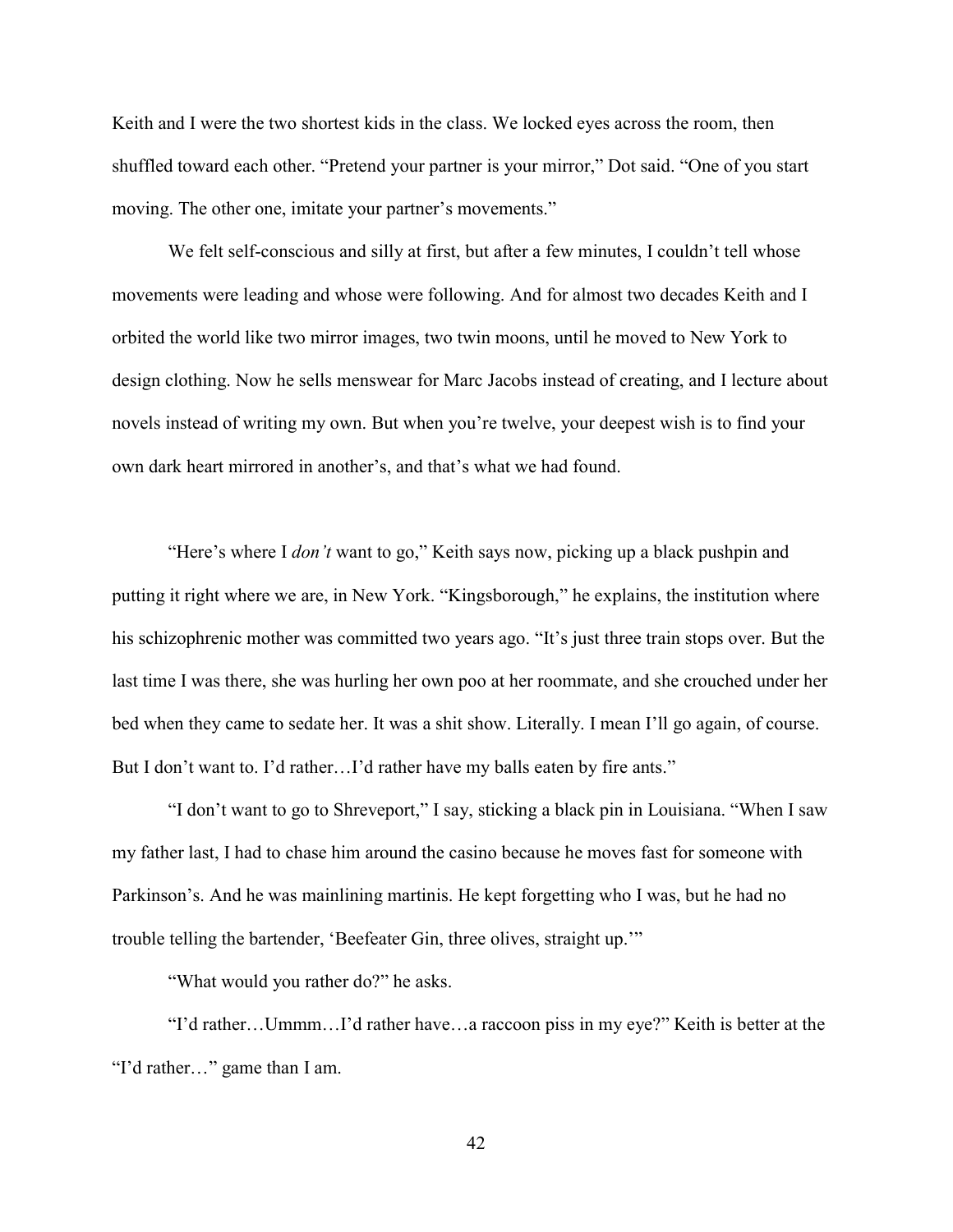"Nice one," he says.

"Or home," I say, putting another black pin in Texas. "I don't want to go home."

I remember yesterday morning in Texas. As I huddled in my bedroom closet, I heard sounds of glass breaking and the guttural cries of a wounded animal. A cacophony of noise engulfed my house, but I didn't venture out until I heard a door slamming and a motorcycle engine revving, then quiet descended over the house like a thick curtain. The kitchen looked as if a nursery of raccoons had ransacked the place. Shards of glass glinted on the floor, and open drawers spilled their contents of silverware and whisks, magnets and pens, one drawer face completely torn off. Beer from a smashed six-pack still fizzed on the countertop, filling the kitchen with the smell of bread dough. One of the tiles in the floor had a large chip in it. How do you break a tile? I thought. My next thoughts were: My house, my kitchen, my floor, my tile because I remembered my marriage counselor Dr. Mabli's question: "Does he break your things or his?" At least that wasn't my beer.

Then, as I sat on my suitcase in the doorway of my bedroom, marveling at all the worlds I had access to with a simple swipe of the thumb, I looked up the definition of "borderline" on my phone, the Madonna song from childhood trilling through my head. The American Psychological Association said: "A condition characterized by being almost but not quite a sociopath or psychotic or narcissist or neurotic." But I thought about all of the other possible definitions of "borderline." I imagined a seam intersecting sea and sand. I thought of the long rim cleaving my husband's body from mine. I heard the hiss of a slit stitch, a fringe that could fray, like worn silk, spilling down our spines and splitting wide, gulfing into a gully too ample to breach.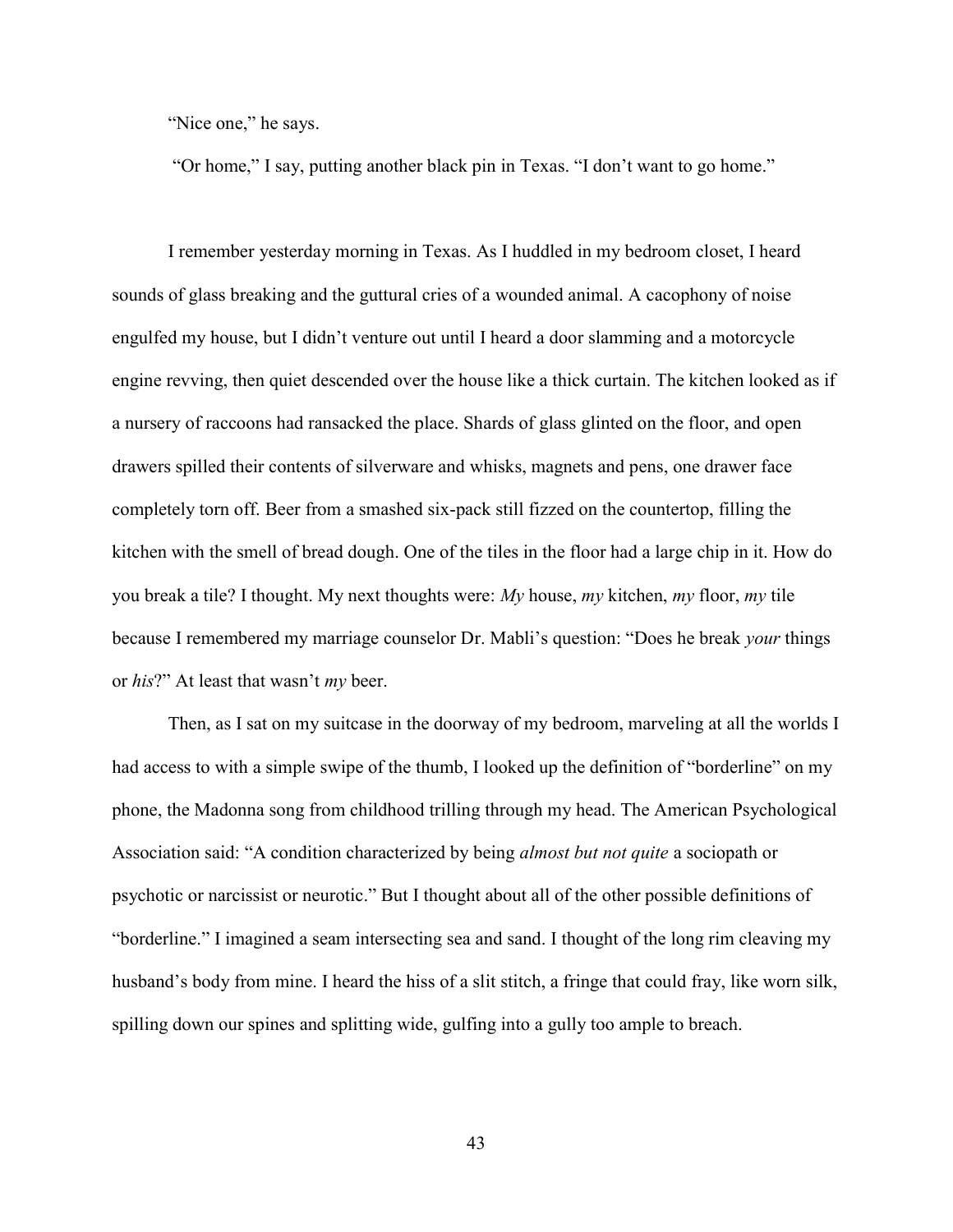After I packed my bags, I scrolled my phone again for an exit plan, a magic portal I could click open and disappear through. Instead I found an article: "How to Leave a Partner with Borderline Personality Disorder." For some reason an image flashed in my mind—me as a kid riding the roller coaster at Hamel's Amusement Park in Shreveport, over and over in giddy dips and loops, the smell of burnt sugar ribboning through my tangled hair. But in that moment, I felt like my seatbelt was stuck shut, and I was lurching and pitching, careening through the dark, seasick as a green-gilled sailor who'd love nothing more than the sight of land. "Go 'no contact,'" the article suggested. Good luck with that, I thought.

But the next online portal I opened took me to the website for Southwest Airlines, and I booked a flight to LaGuardia. Just. Like. That.

Saturday Keith has to work, but I wake up early and walk across the street to Prospect Park with my journal and a cup of dark roast from Tugboat on Flatbush Avenue. Sitting on a park bench, I identify with all the winged things, noting the difference between a monarch and a pearl crescent butterfly, a witch moth and a black swallowtail. I watch the flight patterns of cormorants and geese, detect the scree of a hawk, the scream of a jay, the chirp of a sparrow. And when I hear the autumn song that sounds like, "Oh... pretty, pretty, pretty, pretty, pretty," I know a blood-red cardinal roosts nearby.

 But my own flight patterns are tricky for me these days with Kevin's fears of abandonment. In May I took my nephew Joe to Galveston Island to visit the campus where he wants to study ocean engineering. We watched as the Sea Life lab students released ten rehabilitated sea turtles back into the Gulf of Mexico. All ten round bodies turned themselves toward the ocean like compasses, their flippers making little sand angels as they crawled back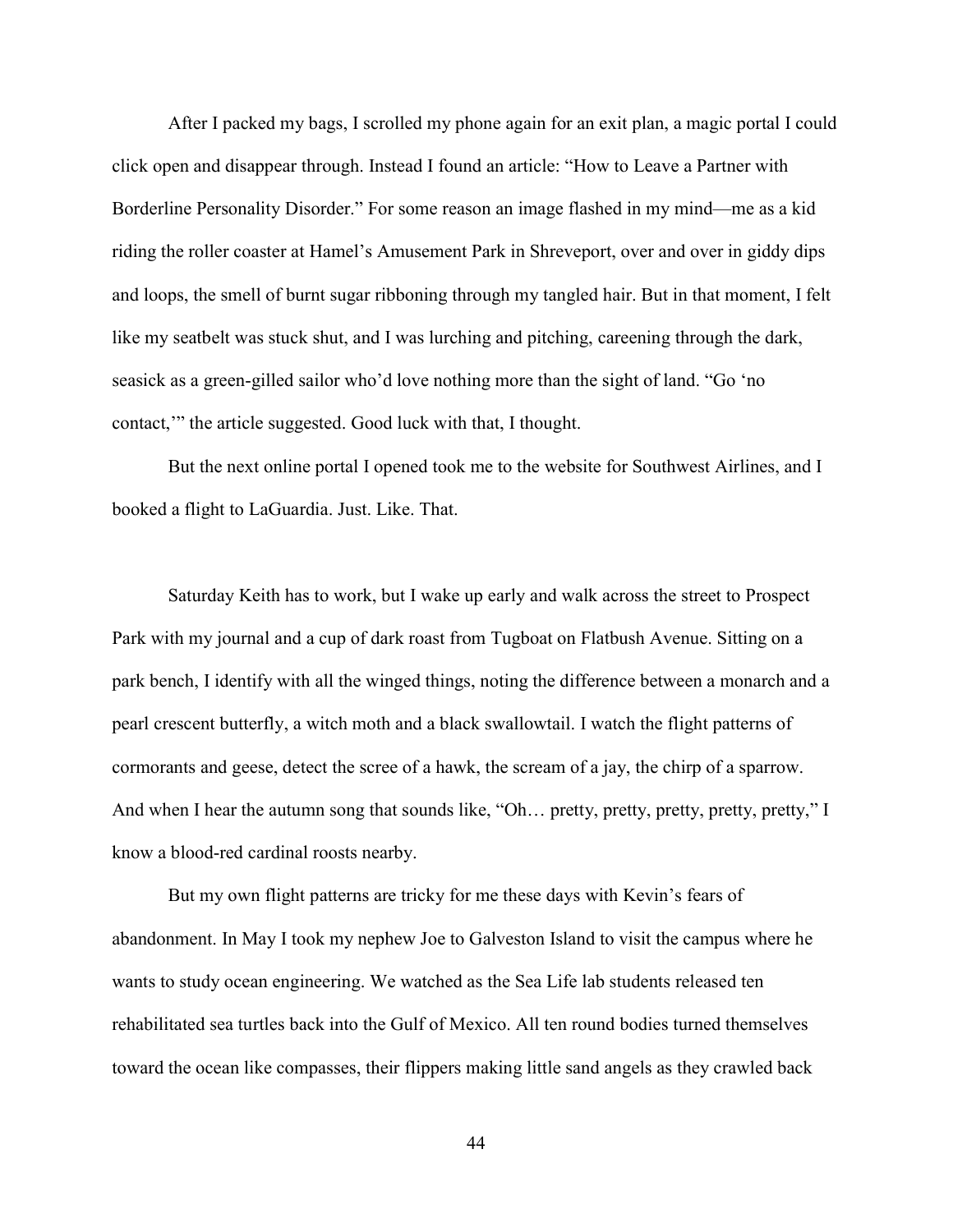home, one by one, getting swallowed by the murky waters. Joe and I wiped our faces with the backs of our sleeves, the Gulf Coast wind thrashing us like cat-o'-nine tails. "I got some sand in my eye," Joe said, sniffling.

"Yeah, I know. Me too," I said.

While I was on the Coast, Kevin started taking fentanyl, an opiate more potent than heroin that one of his friends purchased off of the Dark Web. "This killed Prince, you asshole!" I yelled at him when I returned home to find a few traces of white powder still lining the inside of an orange pill bottle and Kevin deep in the throes of withdrawal.

"We thought it was Oxy," Kevin said.

"Like that makes it any better."

That night on Keith's couch, lulled by the Q train's whir and the conductor's bright monotone: "Next stop: Coney Island," I dream about one of the turtles from Galveston. She has thirteen scutes spiraling across her calloused carapace, one for each new moon of the year. I lug her to safety, pivoting the broad disk of her back around like a ship's helm until her tail curls toward me, but she shimmies out of her casing like a burlesque dancer, and I catch her glassgreen belly in my hands. And in the morning I know it means I'm not Athena, not Artemis, no virgin goddess of war. I lay my weapons down in earnest, too keen to slither out of my armor, too quick to let love pummel all of my softer parts.

Last April, after even Dr. Mabli told me to give up, I wrote Kevin a letter asking for a separation and flew to San Diego to present at a film-studies conference. That's when Kevin started threatening to kill himself. It's October now, and he's still living in my house. And I have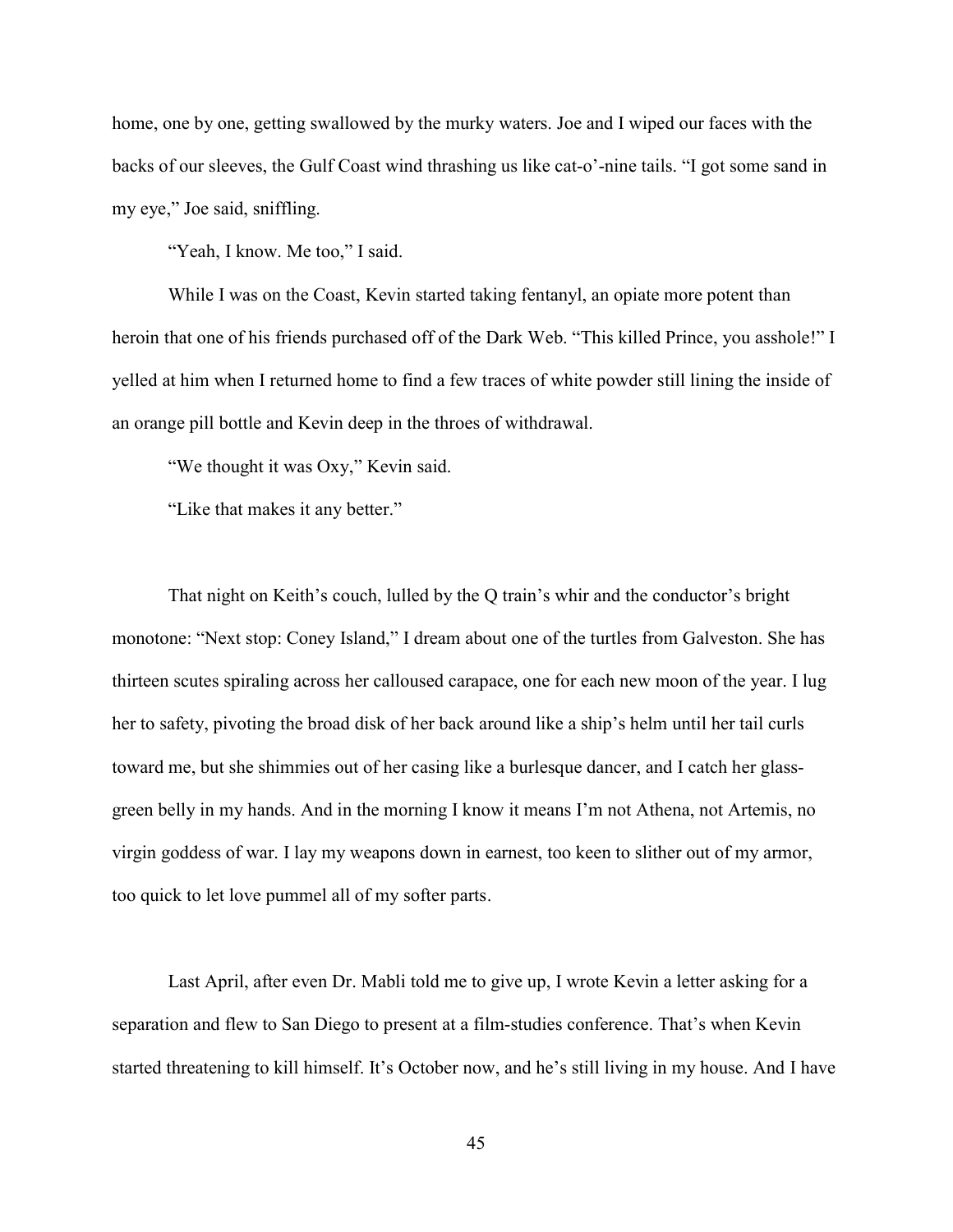no idea what might await me when I go back home Monday. But I always go home. I have a decent job and three rescued dogs. I have an aging mother who needs my care and a teenaged nephew who still wants to be my friend. And I'm as addicted to Kevin as he is to drama. Maybe I'm even as addicted to drama as Kevin is to me.

On Sunday Keith and I take the Q train to  $57<sup>th</sup>$  Street, the morning sun glinting through a frost-gray sky, our breath making smoke rings as we speed-walk, huddled, half a mile to the MOMA. Paulo is a member, so we get to meander the white labyrinth of the museum before it opens to the public. We are first in line at coat-check where I hand over the tapestry coat Keith bought me a decade ago at a second-hand shop in Chelsea. I need a new coat but hate to part with this one, its lavendar faux-fur collar and cuffs encircling my bones like I'm the snow queen of Narnia.

Second only to nature herself, museums are like churches to me. We amble through the permanent collection first. I visit this sanctuary every time I come to New York, but it never ceases to enthrall me. I stand in front of Magritte's The Lovers for a long while, the heads and faces of its kissing figures enshrouded in white fabric. I think of Magritte at age 14, watching his mother's body as policemen hoisted it from the Sambre River, her wet nightgown wrapped around her face. I think about love as glamour, as bewitchment. I wonder if we ever really know anyone's true nature.

But it's the Louise Bourgeois exhibit that pulls me in with its own sort of enchantment. Giant, maternal spiders crouch above metal cages, forever mending their broken webs. Women turn into spirals, pivoting on pointed toes. I feel like each room is a decade in the artist's long life, and I'm walking through her body, wrapping myself in the fabric of her memories. "If you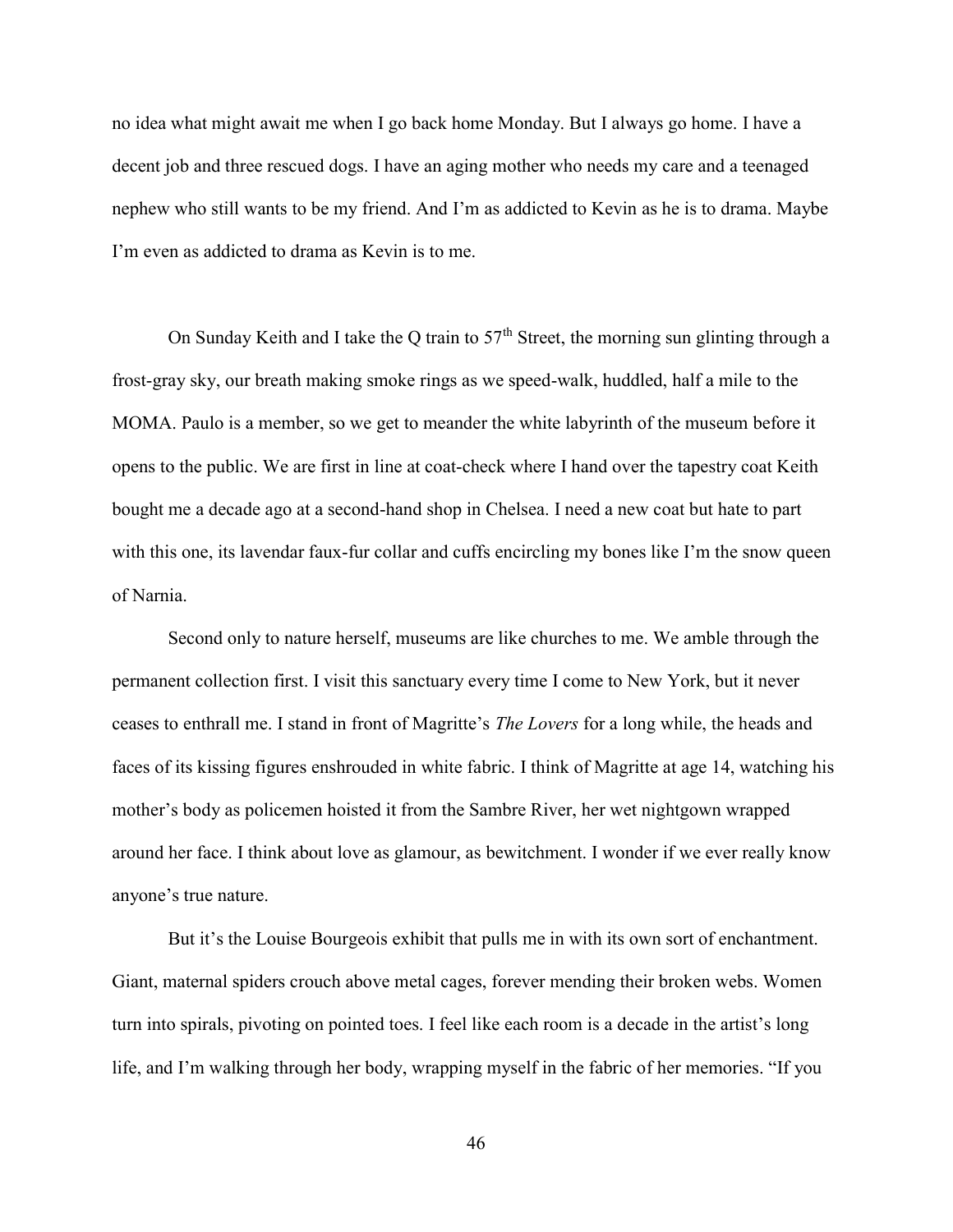bash into the web of a spider," Bourgeois once said, "She doesn't get mad. She weaves and repairs it." Bourgeois cut up all the textiles of her childhood—bed linens, towels, tablecloths, handkerchiefs—and spent the rest of her life piecing it all back together again. Weaving was her way to make things whole.

"I knew you'd love it," Keith says.

"I need to buy the exhibition catalogue," I say.

"It will be cheaper at Strand."

So we take the N train to Union Square and wander the aisles of Strand Bookstore, lingering in the Art and Horror and Film sections. We buy a voodoo doll "for protection against people with bad taste in music," then lug a pumpkin from the Park Slope Farmer's Market home on the subway. When we cross the Brooklyn Bridge, the setting sun illuminates dust motes spiraling around the train car like glitter embalmed in ether.

The forecast predicts rain on Monday, so I know tomorrow morning I'll stand in the fog and drizzle waiting for my taxi, my dark bob tucked into my red hoodie, my Union Jack rainboots making loud splashes in the muddy puddles on Ocean Avenue, like a little kid playing in the rain. After I get into the backseat of the cab, I'll turn and blow kisses through the rear window, wait until Keith can no longer see me until I start to cry.

But on my last night in New York, we cook deep-sea scallops dipped in squid's ink, drink Velvet Devil cabernet, and eat black sesame-seed ice cream for dessert—all the foods that stain the lips and tongue. "Paulo told me that if you eat black foods, you can cheat death," Keith says.

"You can also get stuck in the Underworld," I say.

"But you still get to come up for air once a year," he says, raising his wine glass. I do the same, thinking: No, not Athena. A different sort of goddess. One's who's eaten the fruit of the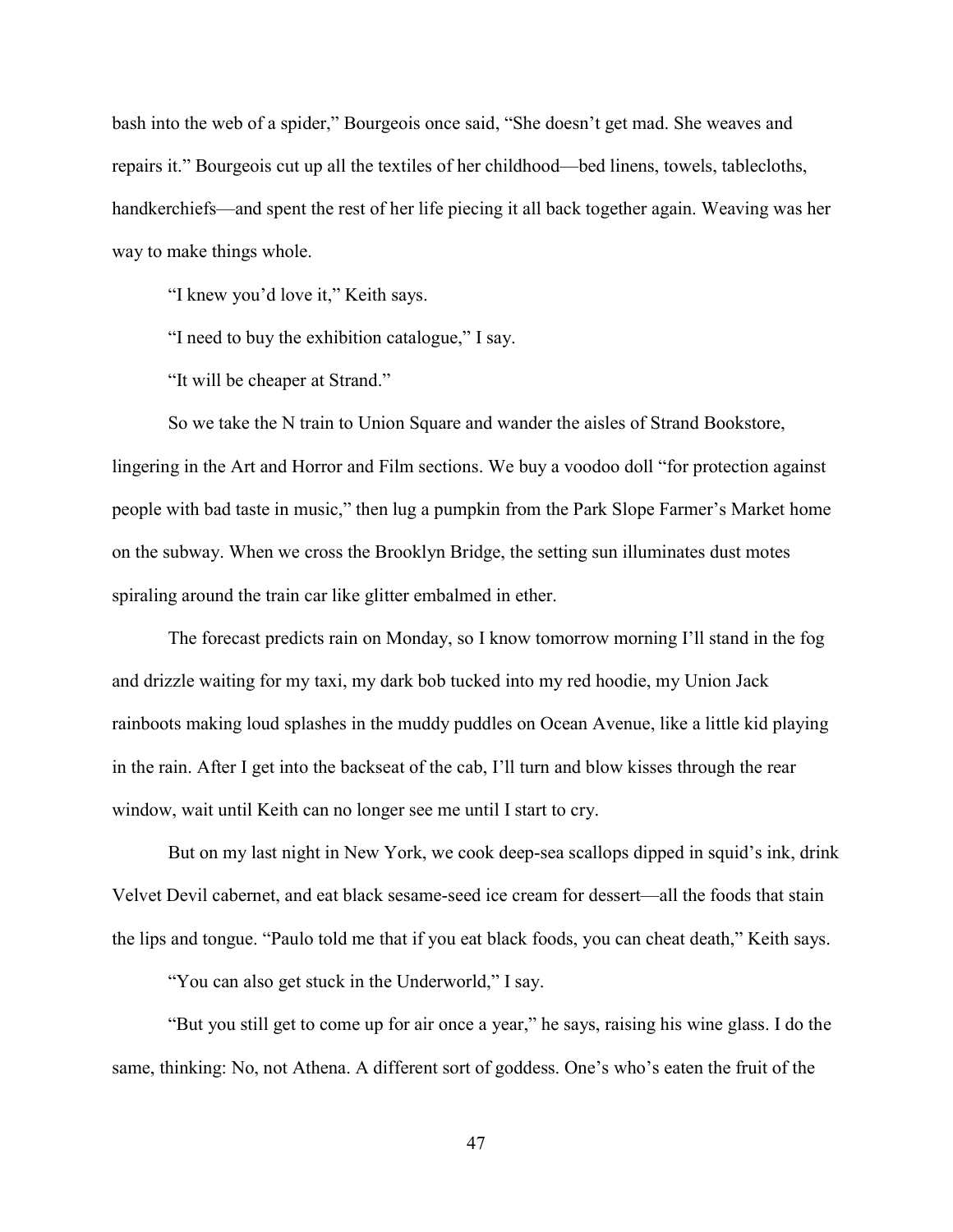damned. The apartment is clammy with stale air and seafood smells, so we crack open the windows, and I feel my broken spirit scattering out of the apartment like a spider.

"Did you read *Damage* by Josephine Hart...or at least see the movie?" I ask.

"Oh yeah, that's the one where the guy falls in love with his son's girlfriend. The old creeper!"

"But it was Jeremy Irons," I say. "He can creep on me anytime."

"Sometimes I think I'm a better feminist than you are," Keith says.

"Oh, most definitely. But you should read the book, seriously, it's really good."

"Okay, okay, I'll read it." And I believe him because he's the only person who reads everything I tell him to read.

"Anyway, in the book—maybe in the movie too, I can't remember—there is one person for every person," I say. "It may be a child or a lover or a sibling or a friend. For the mother in the book, it's the son. For the protagonist, it's his son's girlfriend. I think maybe you're my one person," I say.

"Yeah, I know," he says. "I always imagined we'd grow old together."

"Maybe we will."

That night we lie on Keith's bed, his jacket a dark hulk looming on the closet hook. It's the night before Halloween, so we play The Shining on an endless loop like they do in Room 217 of the Stanley Hotel in Colorado. I think of these loops in our lives like symbols of the ouroborus, like snakes eating their own tails. Over and over, I wake in the night to hear Shelley Duvall screaming, "Jack, please don't."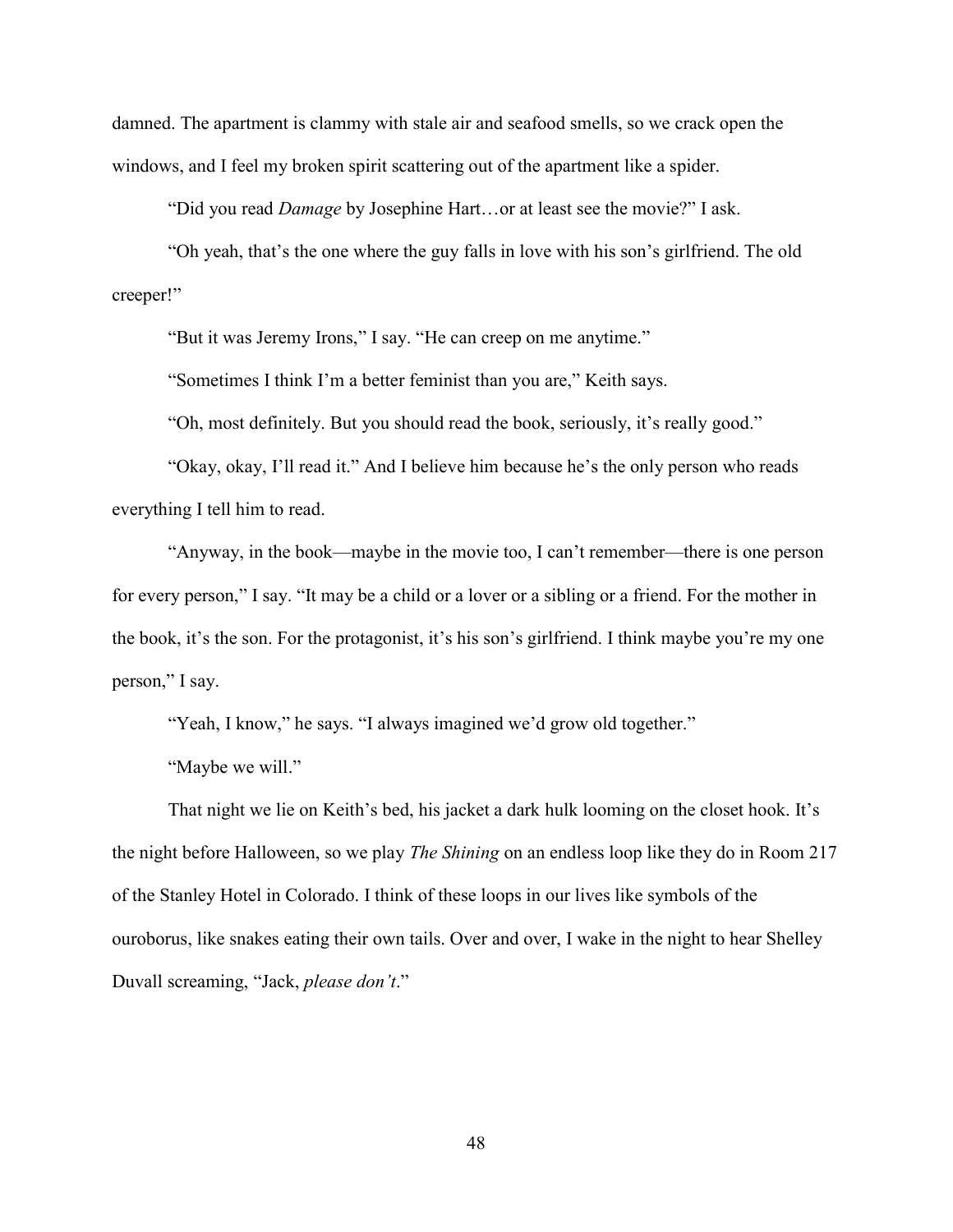#### **Story**

Story will find you. If your mission is to make art, and you're not making art, the universe might get offended. She might lift you by the scruff of your neck, and, like a mother threatening a wailing child, she might hiss in your ear, "I'll give you something to write about."

This has been my experience with writing.

Poet and novelist Marge Piercy said, "A real writer is one who *really writes*. You have to like it better than being loved." I don't know if I'm a real writer. I don't know if I like it better than being loved. Perhaps if I had entered the world cosseted in a cocoon of love instead of a family replete with alcoholism, criticism, and neuroses, I might not have felt the need to fill the void inside of me with love from external—and often inferior—sources. Then again, I might not have felt the call to write at all.

On better days I like to think I write because I am a conduit for story. I like to think I am not the writer but the magical channel through which stories must pass. If I get out of the way and show up at the page, I enable this "magic" to happen.

I write because if I don't, I get mired in the busy-ness and drama of everyday life. I try to fix my students' problems, I become chauffeur and cook and caretaker to my extended family because my lack of human children means they think I don't have anything else to do. I marry men with drug addictions and personality disorders. I use their chaos as an excuse to avoid my craft. The page is where the drama needs and wants to go, but if I don't put it there, I live it out instead.

I write because I'm in love with language. To paraphrase W.H. Auden, I write because I like the sound of words hanging around together. If I could be a painter or a sculptor, I would probably do that instead. Something about making tangible art on a grand scale seems more real to me, more significant. My friend Winter paints abstract landscapes. She fills canvas upon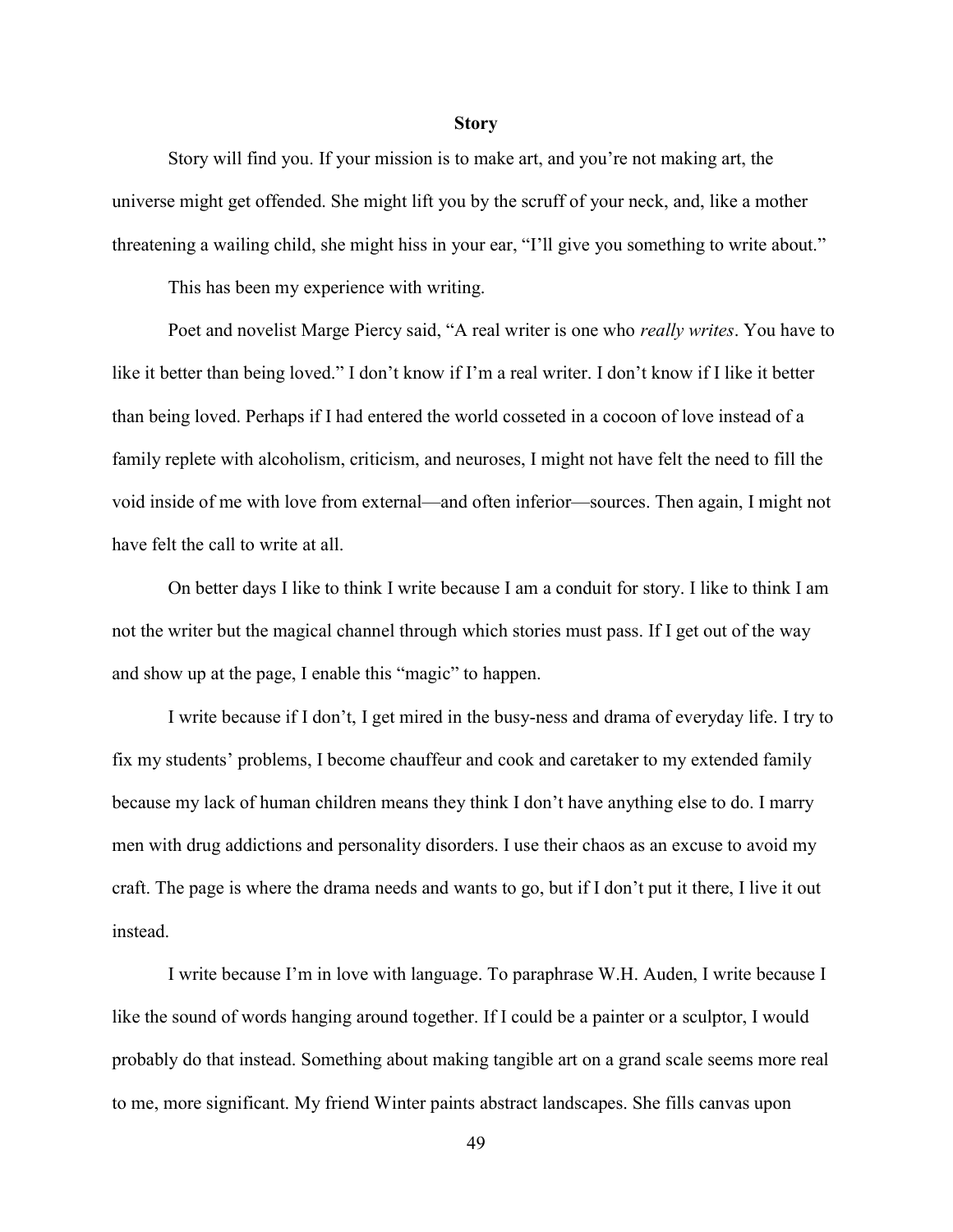canvas with swathes of sweeping color, creating storms and forests and galaxies with textures, with mad brushstrokes. I want to live inside of her paintings. She is a petite woman whose paintings are monumental, covering entire gallery walls. Her art commands space and takes a shape and place in this world.

But I was given different tools. Black Garamond font on a white screen. Green Pilot-gel ink on recycled journal paper. Purple Sharpie on 3x5 notecards, one word per card, so I can arrange and rearrange words as I sit on the living room floor, sifting through my mystic toolbox, forming incantations in a circle around me on the area rug.

My art is small and insignificant in comparison to Winter's, at least to the naked eye. But for as far back as I can remember, the universe has put words in my head, in my mouth, in my hands. Words crowding around in my heart and tumbling out of it. Today I am filled with words that mean "female healer"—words like curandera, shamanka, santera. I am fascinated. I am intrigued. I want to play with these words, breathe life into them on the page. But I don't want to steal from a culture that doesn't belong to me, so I unearth a word I can own: *traiteuse*. A traiteuse was a female Cajun faith healer who would lay her hands over warts to make them disappear and stomp and dance around cotton crops to keep infestations at bay.

And from that one word, a story begins to take shape in my mind. A protagonist emerges, a traiteuse seated at the helm of a little john boat, rowing down the dark fingers of Lake Ponchartrain, a long plait of hair snaking down her back in a flood so black it could stain the water. I remember taking my nephew to a rainforest museum exhibit in Galveston, the crude "shamanic tools for hunting magic" encased in glass. With the beginnings of my traiteuse's narrative buzzing within me, I pull out a box of items I've collected from my nature walks: umber-and-ivory-striped hawk feathers, crooked balsa-wood sticks, strange horned pods shaped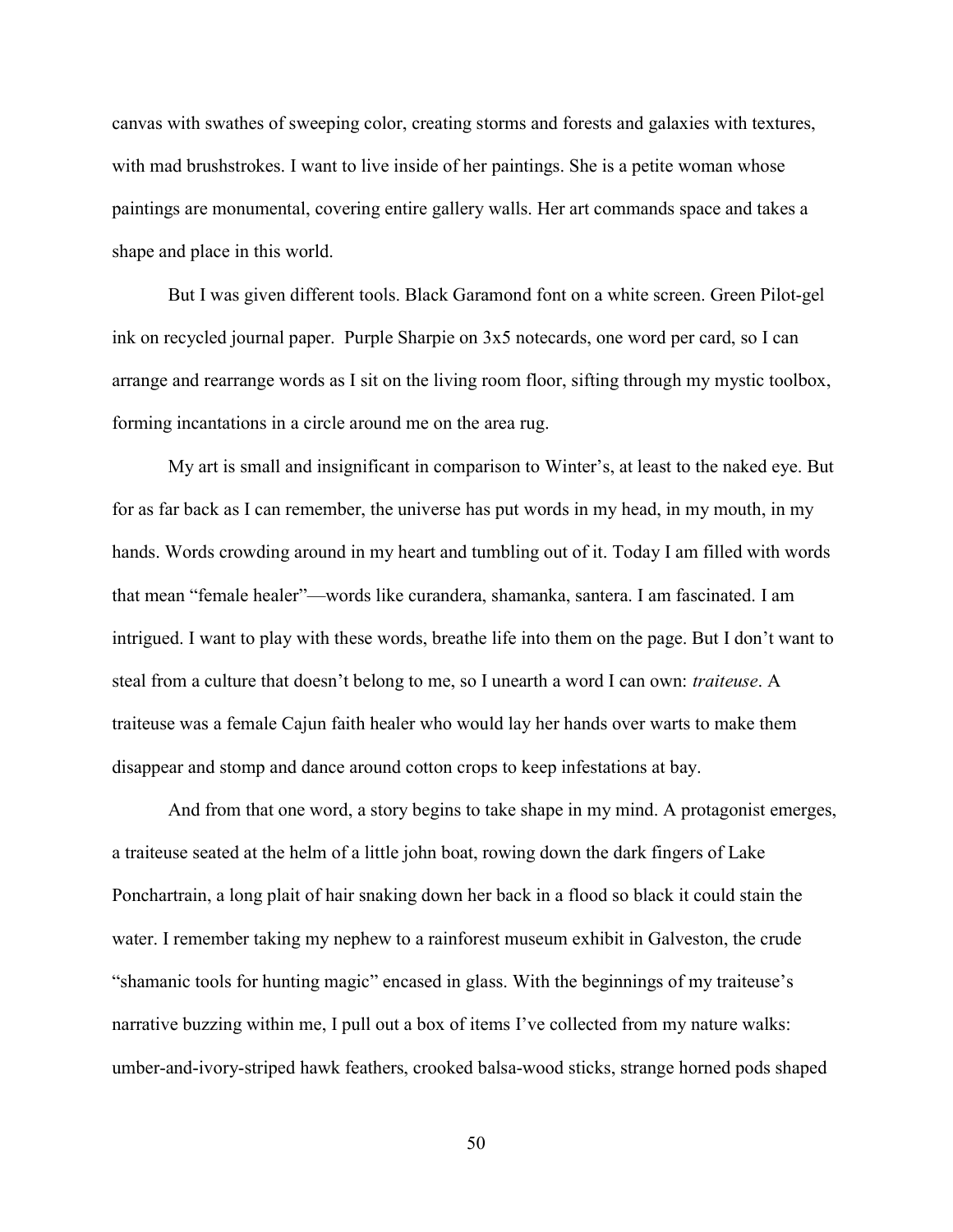like shrunken steer skulls, dried amber-colored mushrooms cascading like layers of chiffon on a Balenciaga ballgown. I turn the treasures over in my hands, thinking about crafting fetishes for my heroine.

An old Chukchee proverb states that "Woman is by nature a shaman." I also believe that Woman is by nature a creator. Sometimes she creates life. Other times she creates art. The most powerful women of all, like my friend Winter, manage to do both. And sometimes our art is also our healing practice. Sometimes our art needs to be expressed for the purpose of healing ourselves and maybe even others. Lately I feel something primal gestating inside of me, waiting to claw its way out. Something made of words, of images, of shamanic hunting tools…turned visceral and tangible on the tongue, on the page.

It's better to put all this weirdness, all of this terrible beauty, on the page. It's better to make art than to make a dumpster-fire of my life. Now more than ever, I feel that pull, that call.

So I leave my husband, whom I've loved since I was ten. My loud, looming hulk of a husband with his mood swings and his addiction demons, with his clutter and his daily crises, who has taken up way too much space in my house, in my life. I barricade myself in my new space, turn my writing desk to face the window. My dogs growl at my feet as jackrabbits nibble on the overgrown front lawn. I write. A lifetime of personal drama seethes and whirls behind me. I write. A luminous Texas summer yawns and stretches out in front of me. I write. Because finally, I think just maybe I like it better than being loved.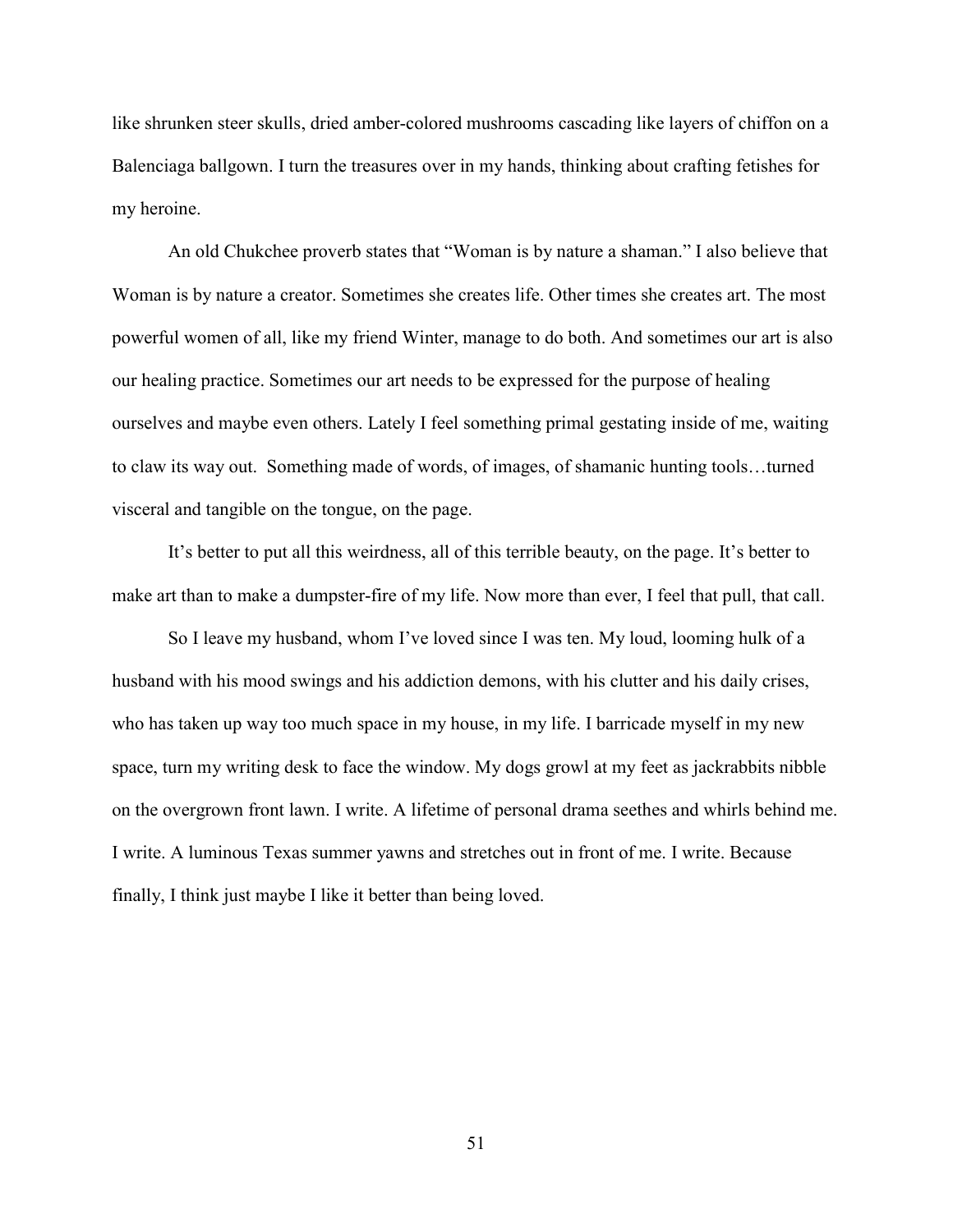#### Blight

"They want to change things. They just want to see what happens when they tear the world apart." –Donnie Darko

Whenever Kevin leaves the townhouse for a few nights, I am able to exhale. I begin to create an alternate universe for the dogs and me, a world where I get to keep all of them, and we are free of his torment. But it is difficult to conceive of eradicating him from my life without calling forth the annihilation and reconstruction of my entire world.

So this is how my world will end.

\*\*\*

At night I imagine the dogs and I are morphing into one creature, all fur and teeth, blood and bones, with fourteen legs and four heartbeats, twitching itself to sleep in a heap on the dirty mattress, dreaming of salmon and shiraz, long car rides and warm dinners, all the things it took for granted in the old world. My pack stays warm this way, twitching and dreaming, a low whine escaping from the dachshund Bijou's throat as she curls her nose into my armpit and kicks at my ribs with her claws. Maya, an American Eskimo mix, turns over on her back, paws dangling, in the place where Kevin, the other human, used to sleep, Maya's white fur shedding in wiry tufts that blow around the room, like steel wool wrapped in cotton, tickling my nose and chafing my skin. Mook, the old brown chihuahua, mostly deaf and blind in one eye, sleeps in a soundless and motionless coil between my ankles, his body humming heat like a little generator.

Sometimes I hope Kevin will crawl through the door and merge into our collective mass of bodies, wrap his long form around my back, pull me to him. I miss the way he spasmed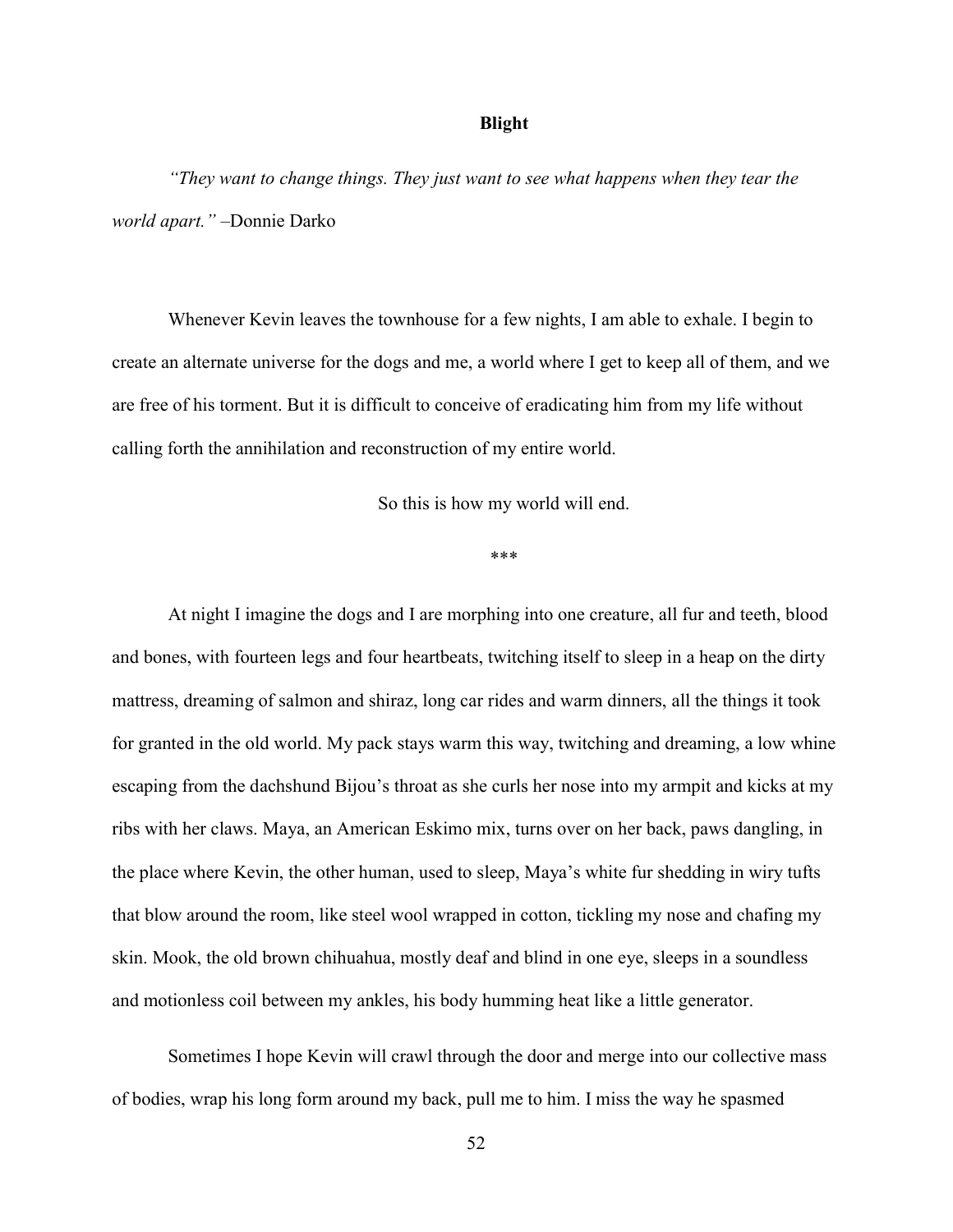himself to sleep, little earthquakes pulsing underneath his warm skin. I miss tracing the freckles that spilled across his broad shoulders, the two dragon tattoos snaking up and down his lean back, convulsing like wings. I miss the deep bass timbre of his voice, traces of Chicago rounding his O's.

But other times I fear his return in equal measure and keep a gun stashed under the mattress just in case. I like to slide my fingers between the mattress and the wooden floor and touch the gun's cold, hard edges: five bullets in the chamber, one for each human and canine creature left in my world, myself included, of course.

Mornings are the best time, as the sun rises over the river, and the dogs and I watch the nest of raccoons huddling in the tree outside of our window. Great blue herons and white egrets glide, agile as angels, and the river unfurls from their glossy feathers as they skim its glass lip. The river's supply of fish seems endless—channel catfish and pirate perch, largemouth bass and blacktail shiners—but I wonder how long it will feed all of us, human and canine and bird alike. Lately I swear I can hear the faint trill of a trumpet calling "Reveille" on the other side of the river each dawn. It reminds of my father, a trumpet player who only joined the military so they would pay for him to go to college and major in music. I can't see anything through the thick web of cedar and hackberry trees that engulf my small house, and maybe I'm imagining the music anyway. In the womb of half-sleep, I can pretend it's a normal morning, that I still have human neighbors waking up in the townhouse across the courtyard, that Kevin is downstairs making chai, that I will be going into the office later that day instead of out foraging with the dogs.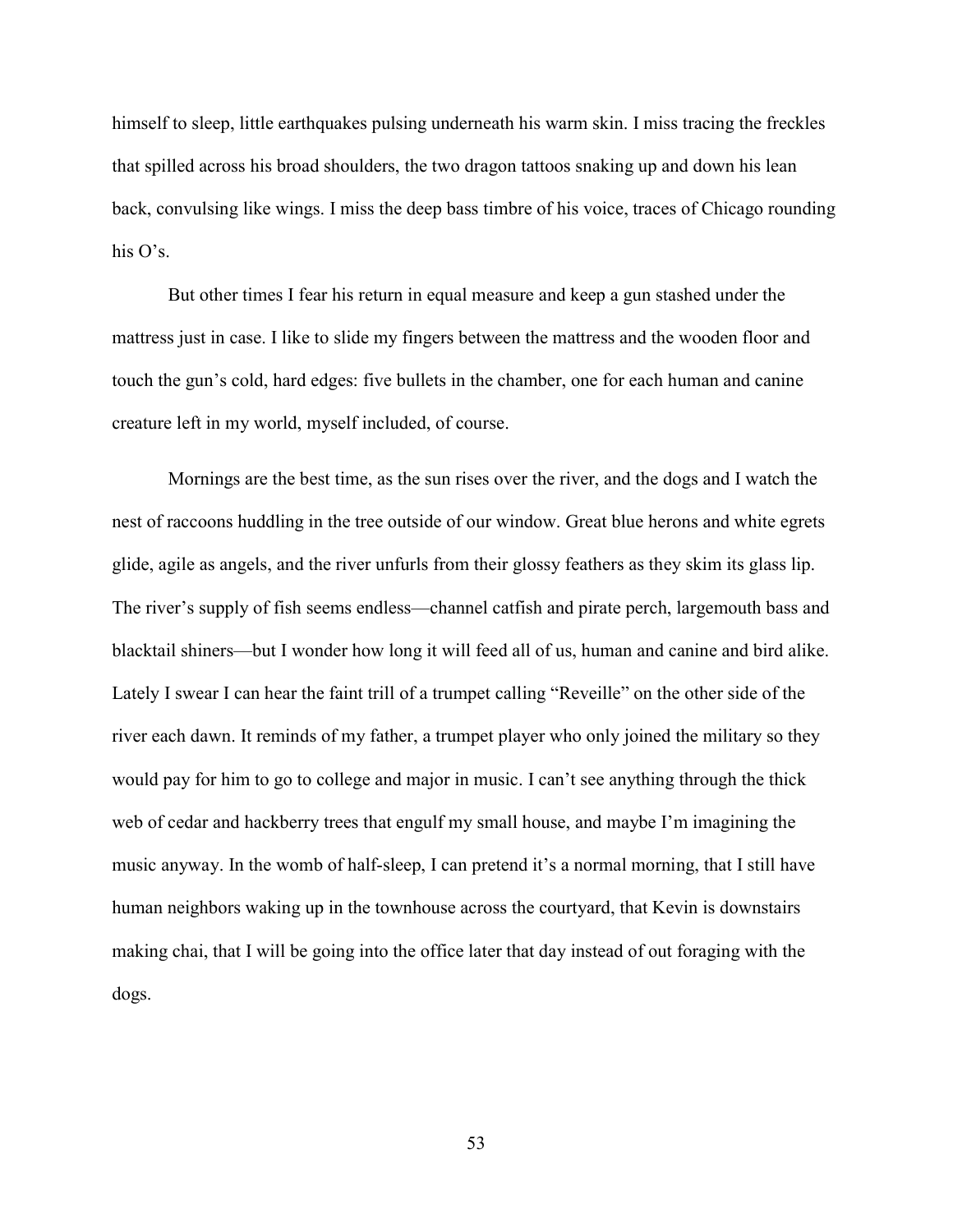I never wanted three dogs, but before the Blight struck, Kevin taught me how to control them. "Always make them walk behind you, especially through doorways," he said. "Your small size doesn't matter. They sense your energy."

Now the dogs and I hike every day along the river's edge, searching for chokeberries, muscadine, white mulberries, a big stick in my left hand to slash away spider webs, the pistol in the holster on my hip to protect us from predators. I wave my right hand in the air, snapping away like a castanet dancer, cueing my pack to follow.

Kevin rescued Maya from a shelter in Chicago before we started dating. But as the Blight began to tear at Kevin's mind, and he morphed from man to monster, Maya's loyalty switched to me. When Kevin raged, the dogs and I would run into our bedroom closet and snuggle under the rows of jeans and blouses, t-shirts and dress pants. I pretended we were sheltering from a tornado, like my family used to do in Louisiana when I was a kid, four humans and one dog hunched in the bathtub, a twin mattress on our shoulders, sirens wailing. As Kevin's episodes increased in length and frequency, the dogs and I began to spend so much time in that makeshift shelter, I even shoved a small black desk salvaged from the curbside (Kevin called it "garbage gold") into one corner of the closet with my computer on top of it, the cursor on its screen blinking through folds of fabric. Now I write in journals by candlelight, and most of my clothes have been turned into more practical items like blankets and bandages. And Maya is my souldog, the two of us pale and sensitive, quiet and big-eyed—"Maya-Lee"—two damaged halves of the same whole creature.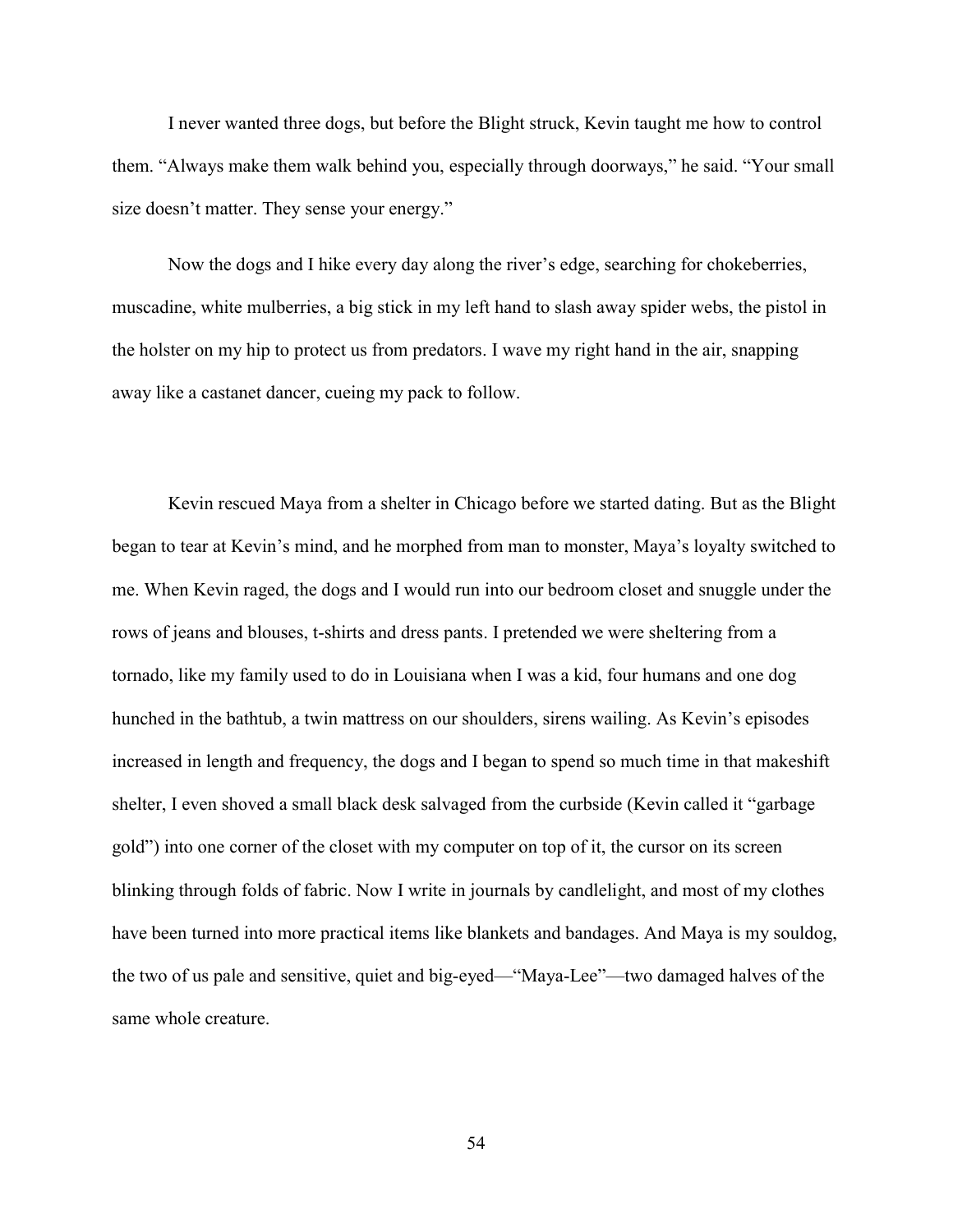Kevin rescued Mook too. He hopped into the passenger seat of Kevin's Mustang one sweltering August in Texas when Kevin spotted Mook on the street, brown fur matted and caked with hotspots and insect bites, a smelly old flea collar around his skinny neck. He was small and old but funny and fierce—reminding us of Sri Mukherjee, one of our gurus—so we called him Mook for short. Only Bijou was my original dog—aggressive, territorial, devoted to her family. But now, with Kevin gone, we are a pack, the four horsemen. Mook the clown. Bijou the warrior. And Maya-Lee the twin flames.

I was not immune to the Blight, but I figured out a way to stop it in its tracks. Save yourself. Give up something you love. If you were lucky, the Blight only ate away at something you could live without—an ear, maybe. An eye, an arm, a kidney. But if it chose your mind, like it did Kevin, or your heart, like my mother, or your spine, like my brother and my best friend Keith, then what you had to give up would probably take your life with it. I was a teacher in the old world, and the Blight attacked my throat. I woke up one morning after Kevin was gone, my throat so bruised and swollen I couldn't swallow, my tonsils fuzzy and engorged as tennis balls. I thought about cutting them out and cauterizing the wound, but I had no medical training. Instead I sat outside all night, watching the full moon's reflection in the river, humming and chanting despite the pain, offering my voice to the water, Maya howling softly beside me. In the morning, the pain was gone. I could swallow, but I could no longer speak.

Now I carry the burden of my losses like stones in the belly of a fairy-tale wolf. As I lie in my canine heap on the mattress, an ink-black vulture swoops toward us, perching on the tall loblolly pine tree just outside the window, fanning its wings out, a black ballerina preening before a bow. And I think about the last good day: the vultures wheeling and diving as Kevin and the dogs and I lay on a blanket in a meadow near Turner Falls, the place where I first knew that I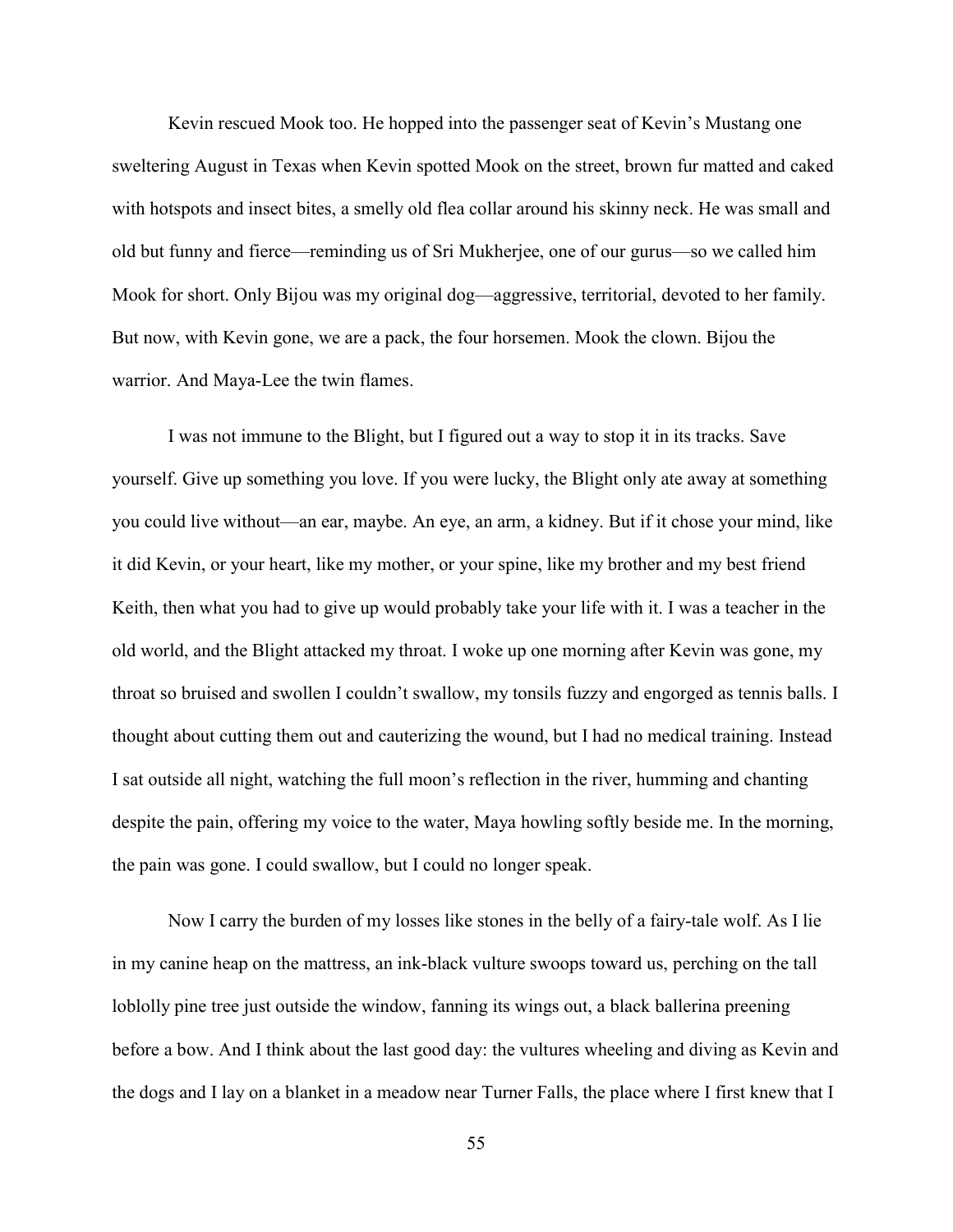loved him, a morbid picnic of valium and bullets spread out around us. "Do you know why vultures don't have feathers on their faces?" I asked Kevin.

"No. Tell me," he said, lacing his big fingers through my smaller ones, drawing my hand to his lips.

"They were the only animals brave enough to push the sun away from the earth, and it burned their feathers off. But it saved all the other animals."

"You and your stories," Kevin said.

It was our second anniversary, and we had used half of our last tank of gas to drive north to Oklahoma. The Blight had decimated our world by then. We had lost everyone and everything we loved: our families and neighbors, my job at the college, the college itself, all the other researchers and faculty and students dead, Kevin's yoga studio an empty silo with walls of broken mirrors. We were running out of food. Kevin hated the way he was changing as the Blight ate away at his brilliant mind, turning him into something to be feared rather than loved. But on this particular Tuesday Kevin was lucid, so he would be strong enough to kill all of us with his father's gun, saving himself for last. That was our plan anyway.

But life doesn't always go as planned. Instead I dosed the last glass of Pinot Noir with just enough valium to put Kevin into a deep but temporary sleep. Then I brushed his long, saltand-pepper hair off of his olive face, kissed his forehead, gathered the dogs into my old blue Mini Cooper, and drove three hundred miles back home to Texas, not a soul on the road, windows rolled down, Maya and Bijou shoving half of their bodies out of the windows, paws on the sills, wind blowing their fur back as they inhaled the cooler October air.

\*\*\*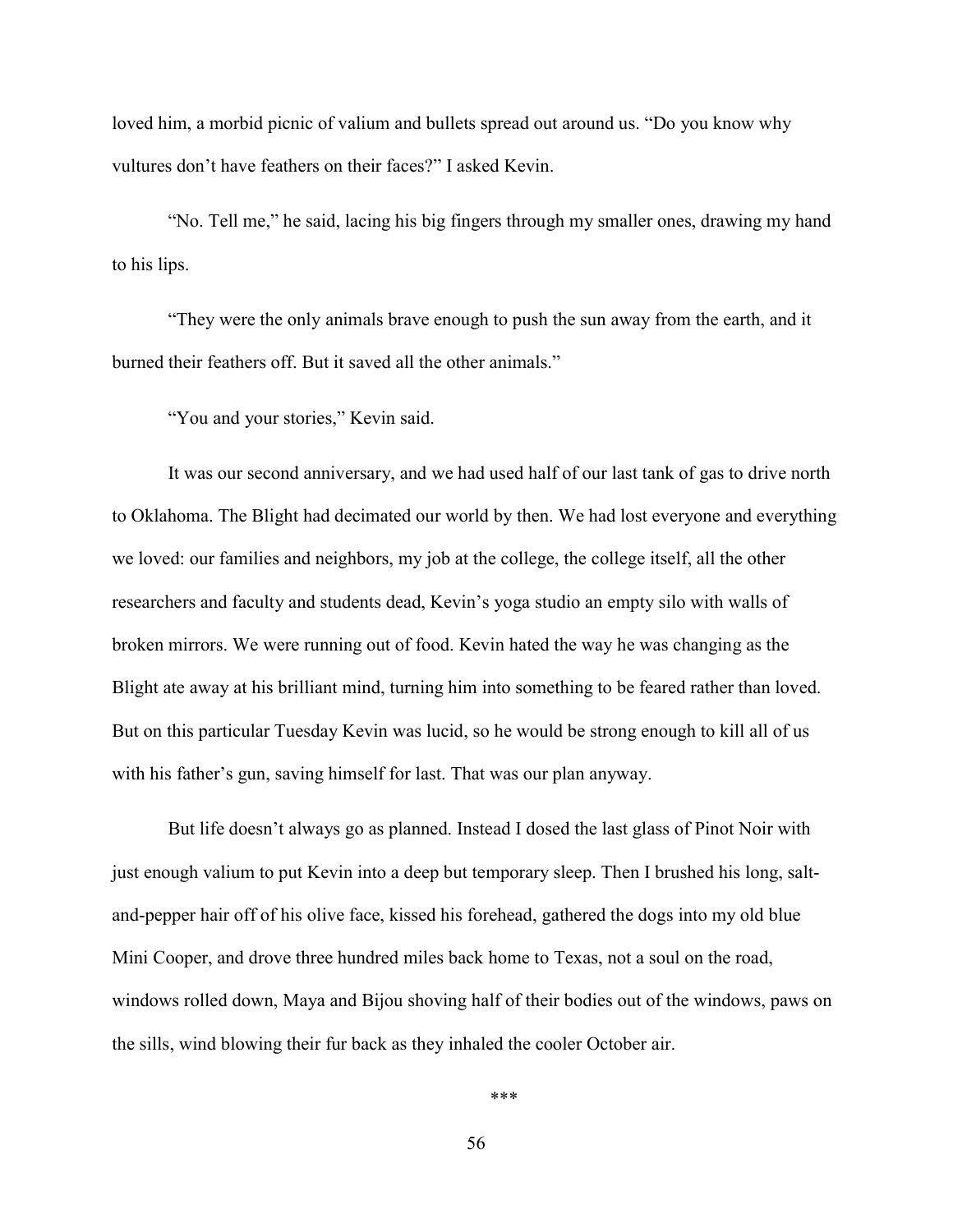It won't be much to live for, but it will be enough. Shelter, books, and candles. Berries, birds, and river. Bijou, Mook, and Maya-Lee. Maybe one day I will try to cross the river with my pack. I want to tell the others my secret. If there are any others. I can no longer speak, but I could scribble it down on a scrap of paper. I could scrawl it in the dirt. I could tell them how to stop the Blight. Tell that ghostly bugle player and his comrades, if he has any comrades left, they'll have to be very brave. To give up something they love.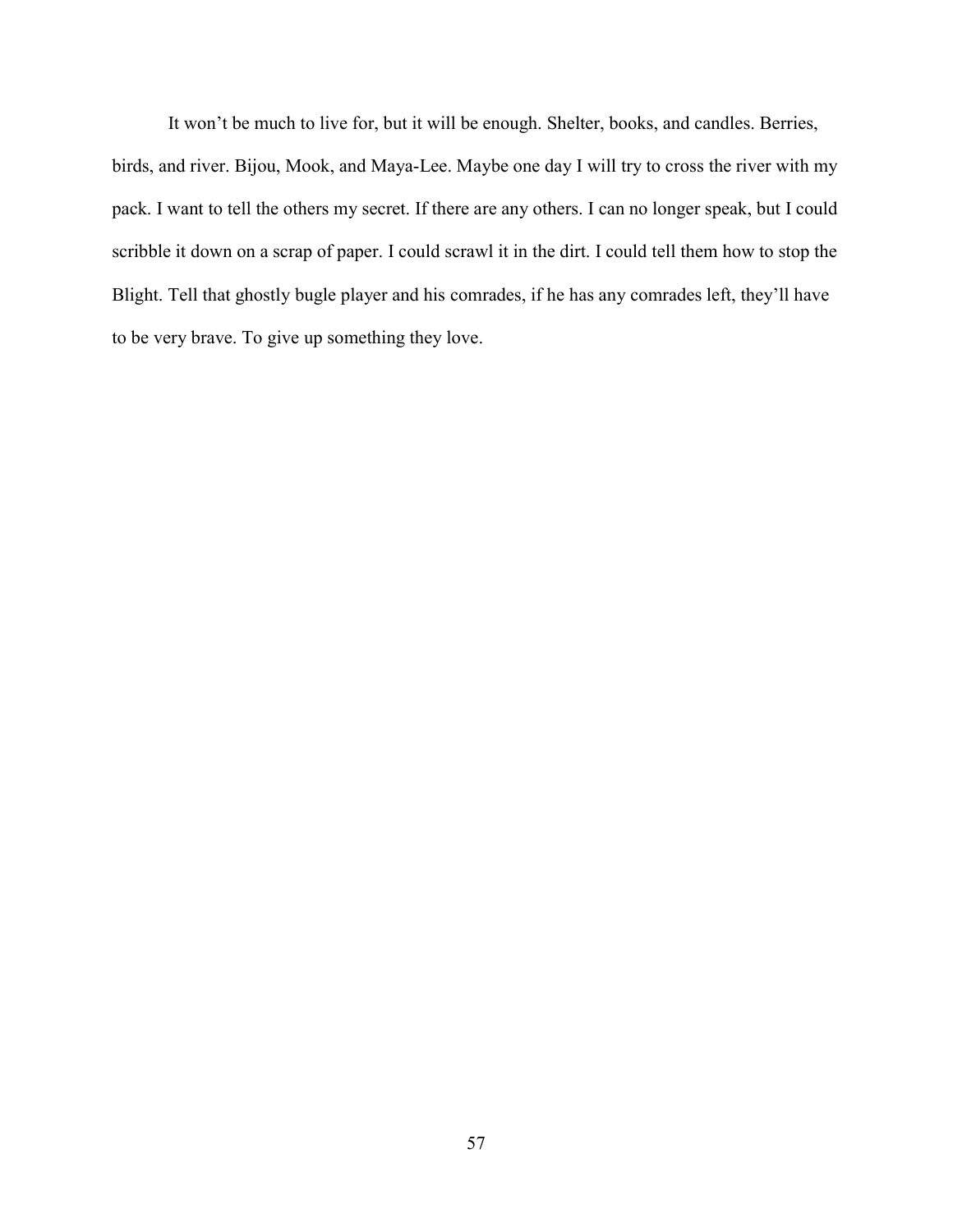II: Monsters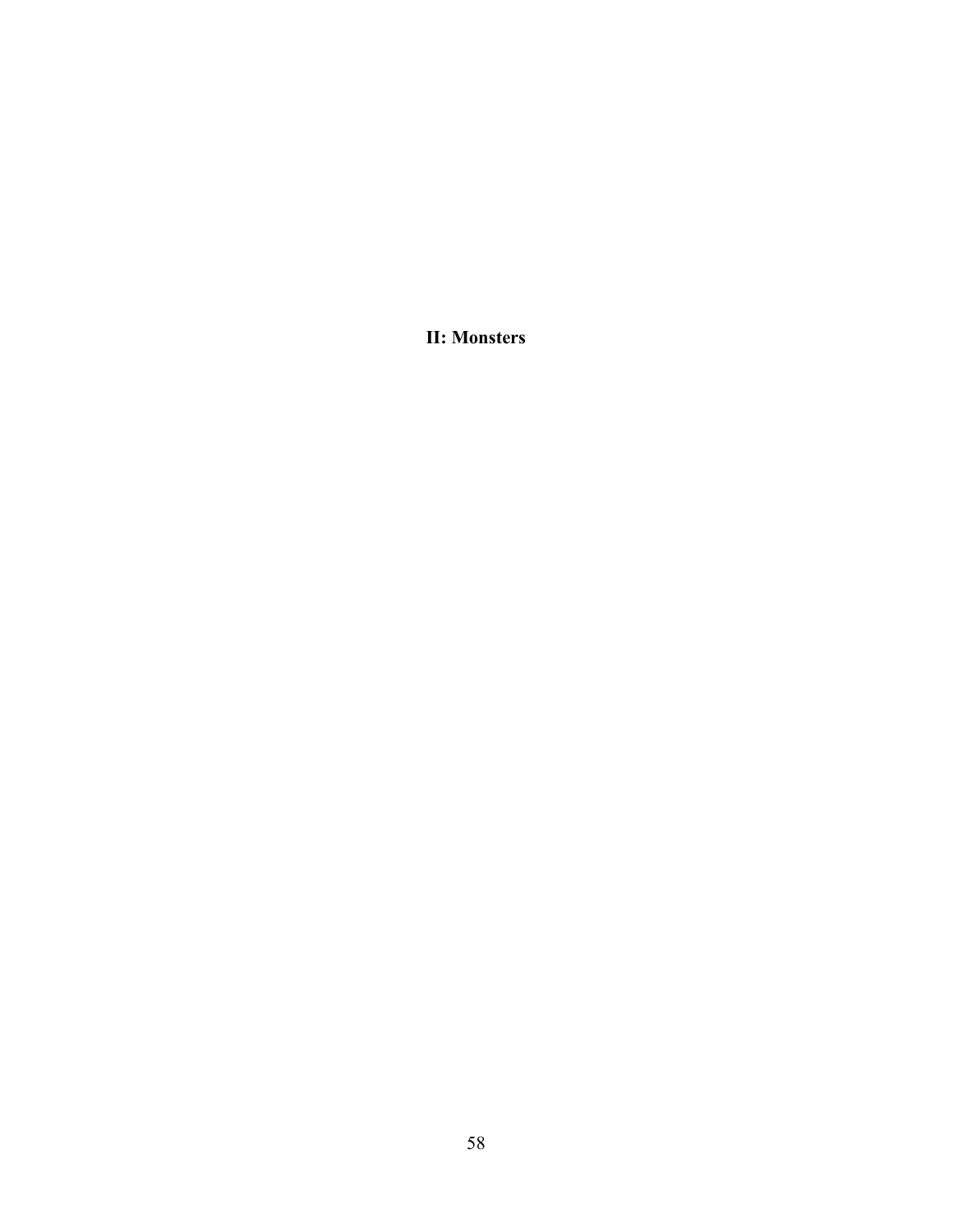## Ashes to Ashes

I know sometime in the future I'll want to be right back here, crawling through the sparks and synapses of David Bowie's brain, my headset enclosing me in this glamourous world, my best friend and his partner wandering these catacombs with me, all of us close in proximity yet each immersed in his or her own private experience.

But right now my grief weighs me down, a lead balloon in my gut, my limbs like liquid metal sinking to the gallery floor. Present-moment awareness, the balm that would soothe me, eludes me now. I wander like a specter through this exhibit, only halfway here. The soaring, music sweeps over me; David Bowie's baritone a cross between a croon and a snarl, an angel and a demon. As I glance around like a woman possessed, eyes seized up by unseen forces, Bowie's words in my ears sync up with his lips on the screen. His costumes and personas surround me, a mold of his face an accoutrement to some of the mannequins on display. His flowing coats cinched in to a wasp waist, his glittered leotards lean as cats.

I remain snared in a trauma bond, love-struck, even after signing the final divorce decree. I've escaped to New York again. It's springtime now, the sky still grey as pewter, the raindrops still casting a blue sheen on the black trash bags that line the streets. And here at the Brooklyn Museum, swimming through the "David Bowie Is" exhibit, thoughts of my ex-husband infiltrate this headspace so that his tall form, his pretty face, his lean hips get mixed up with Bowie's.

Just like in Kevin's life, madness was the refrain playing in Bowie's family background. Three of his mother's sisters became psychotic along with Terry, his older half-brother. Their insanity and Bowie's fear of it was a major theme in his music. In 1967, the cumulative effects of emotional abuse, being unwanted and stigmatized, resulted in Terry's first psychotic episode. He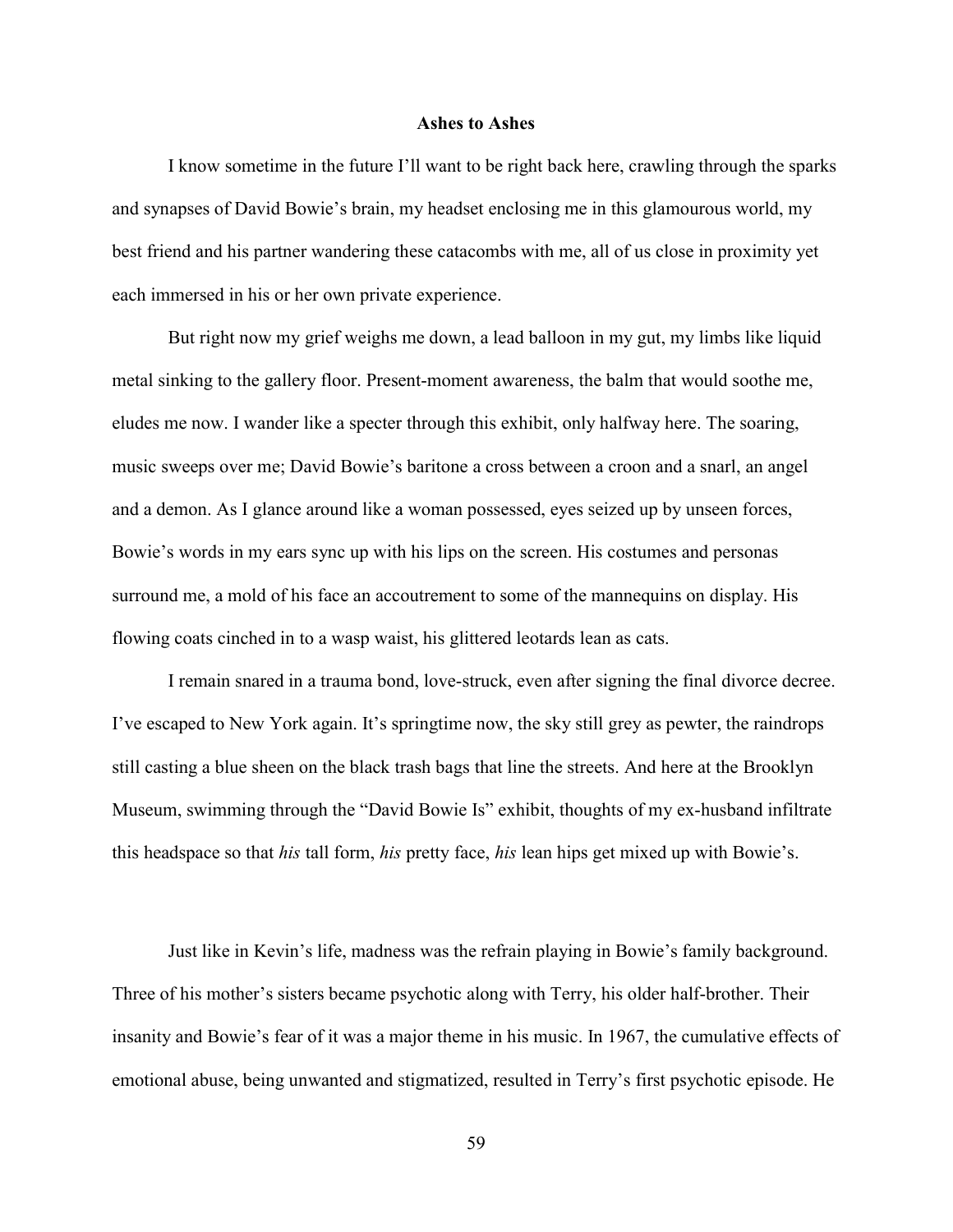saw a blinding white light and Jesus Christ appeared, telling him he had been picked for a special mission. Bowie immortalized this incident in his line "a crack in the sky and a hand pointing down at me" in the song "All You Pretty Things." Terry spent the rest of his life in and out of mental hospitals until, in 1986, he threw himself under a train.

Kevin's family tree was also littered with suicides, and his older brother Kenny, diagnosed schizophrenic, once stood on the railing of a balcony outside of Kevin's high-rise Chicago apartment with his arms outstretched, ranting about Jesus for several hours until Kevin managed to coax him down. Their father, Ken, Sr., beat his sons into submission until Kevin started to fight back. Kenny remained scared of Ken but would hold his girlfriends hostage, perpetuating the cycle of abuse.

But Bowie managed to transcend the trials of his youth, the myth of the "bad seed" in his family. Bowie showed us that we have many different potential selves, more than we often know. If we can identify them, we can be so much more than the sum of our childhood maltreatment. Developing a dialogue between the different parts of ourselves, we can resist the cascade of destructive patterns that trickle down the generations.

Perhaps Kevin wasn't confident enough in his own skin to allow his madness to be channeled into disparate personas, to embrace his almost feminine beauty. The baseline state of the borderline is a searing shame, a self-hatred that flares into rage at the slightest provocation. But one time he dressed in drag for me, wearing eyeliner and fishnets and a blood-red wig—my own private Bowie, my own tortured rock-star soul.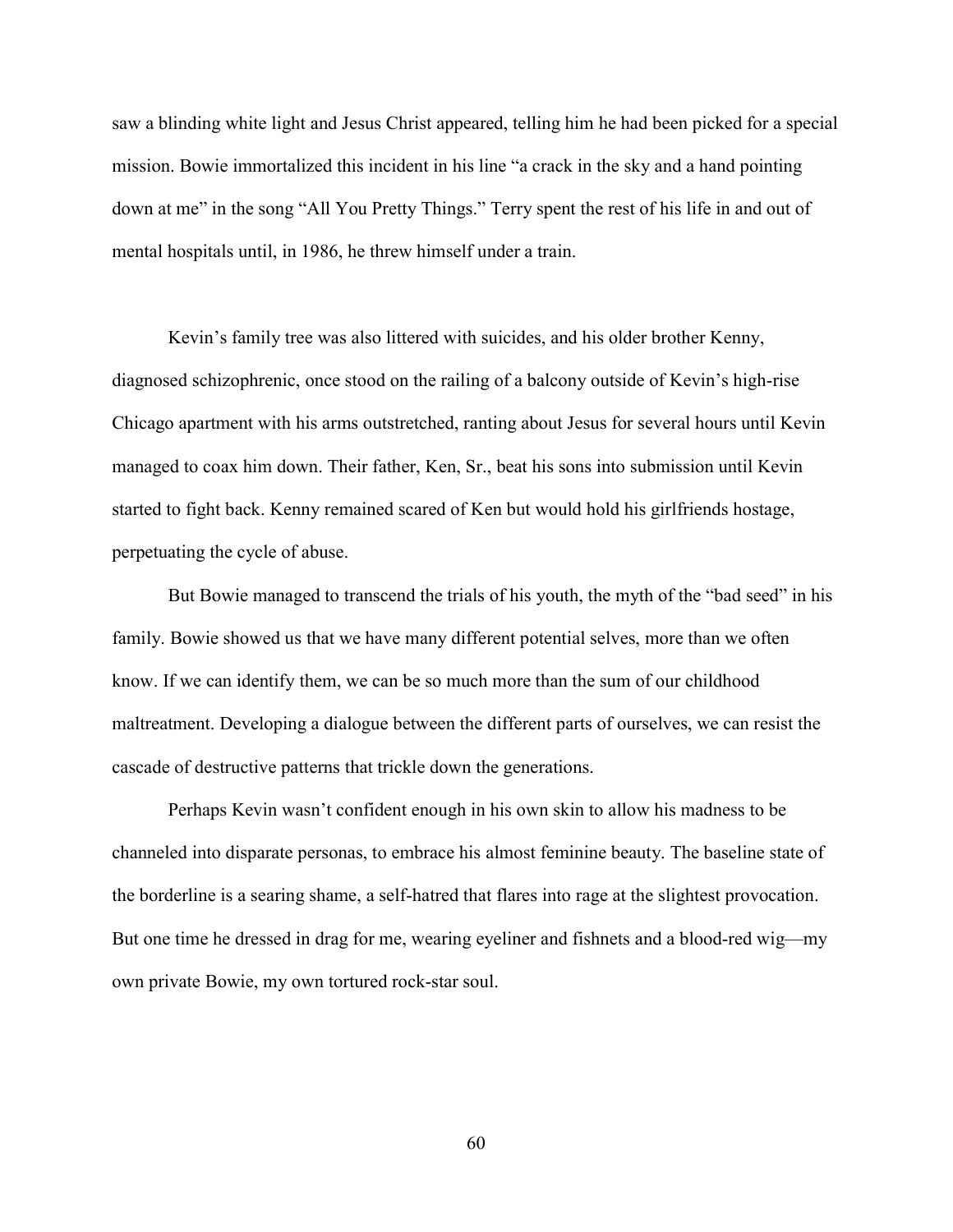Now, two hours after we entered this house of mirrors at the Brooklyn Museum, I am spit out, dazed, into the final room. The quote on the wall reads, "David Bowie is teaching you that everything changes."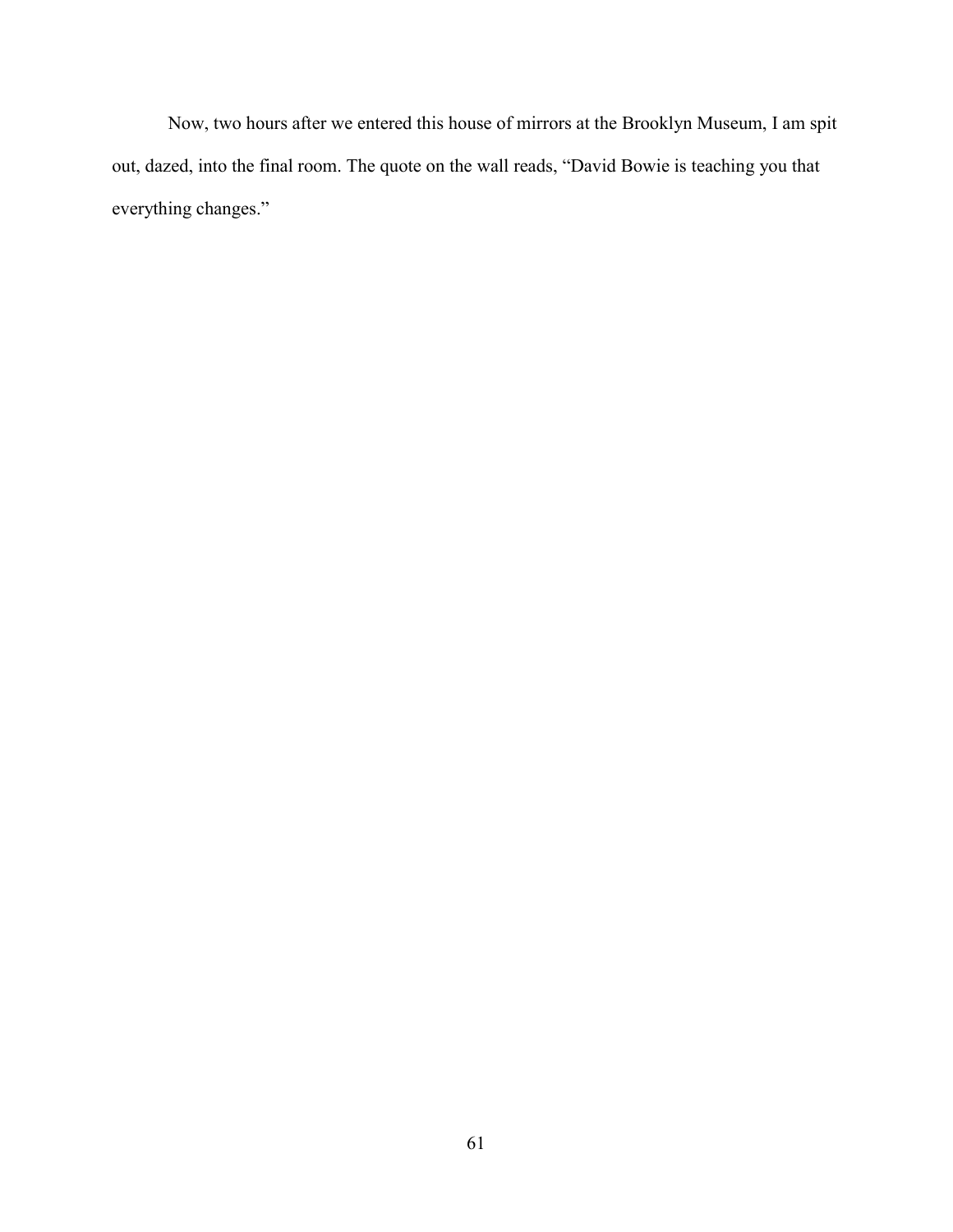## Juggernaut

Right after high school, I fell in love with a boy named Simon who reminded me of Kevin. Kevin, five years older than I, had married his first wife by then, and I had long since abandoned my crush on him. But Simon shared his adventurous spirit, his affinity for nature: plants and animals and the environment. Both of them were lean and olive-skinned, deep-voiced and gangly but somehow as pretty as girls. And while Kevin's hair morphed to blue-black by the time he was in his twenties, then turned silver in his forties, Simon's hair stayed the color of burnt caramel, and his eyes were as dark as swirls of black coffee.

I realize now that their thrill-seeking spirit was an addiction to chaos that all narcissists seem to share, along with a perpetual state of boredom with the ordinary world and a need to draw those closest to them into their madness. And  $my$  addiction of choice has always been the narcissist and/or addict himself. I thought they were both human embodiments of Icarus, their souls in danger of burning from their proximity to the sun, to a realm I didn't think I could access without them.

During high school, Simon's arrogance was on flagrant display. He was like a peacock in River Phoenix drag, so I never admitted to my physical attraction to him. But we made out secretly, everywhere and always—backstage during play rehearsals, his house during "study" sessions, the parking lot behind Taco Bell—regardless of whether or not either of us had an official boyfriend or girlfriend at the time. The first time we kissed, he remarked upon the size of my nose when viewed up close, and he often told me about his erotic dreams and fantasies involving me, insisting that his fantasy version of me had bigger breasts. I also wished I had a smaller nose and bigger breasts—two sources of Kryptonite throughout my adolescence—and Simon, like all narcissists, knew how to utter the barbs that would sting the most. Sometimes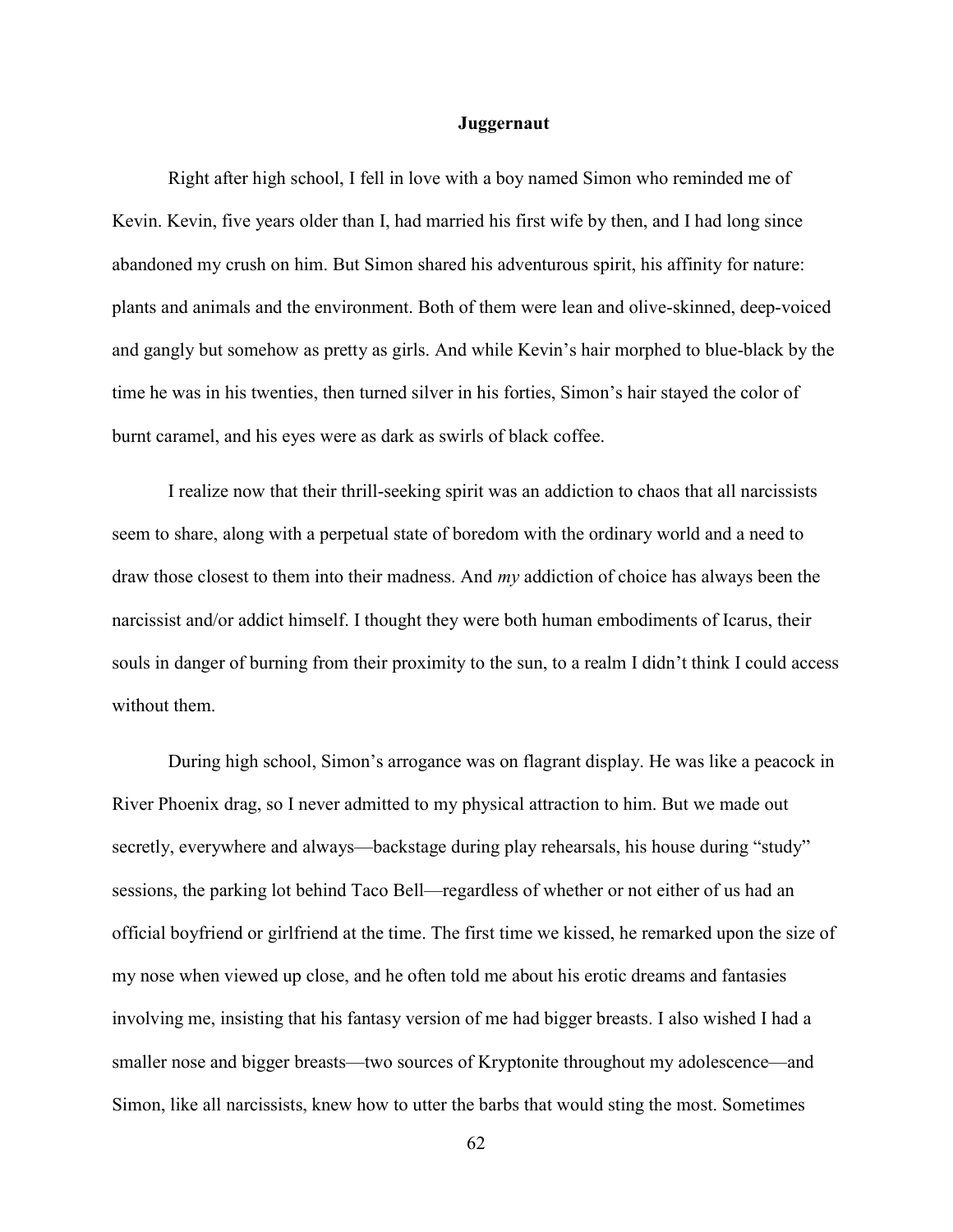when I was standing at my locker, he'd amble through the hallway and smack my backside as he slithered past me. I'd whirl around just in time to see him jaunting away from me, never looking back, as if he owned a part of me. I didn't have the language then to label him a narcissist, and it is only now that have I found the courage to face the truth of my past relationships, to reframe them as what they really were.

"Do you think Simon was a narcissist?" I asked Keith on my last visit to New York.

"Oh, absolutely," Keith said, without missing a beat. "Simon was a dick-bag at best. He could be so hurtful toward you, it would make me see flames."

I remember a freezing-cold football game during our junior year where Simon sidled up behind me on the bleachers, wrapped his long arms and legs around me, keeping me warm, and resting his sharp chin on the top of my head. We stayed like that for the whole game, which neither of us was particularly interested in, not talking, just breathing the same space, our icy exhalations as white as puffs of smoke. And I just let him. I just let him do what he wanted with my body, his physical presence inducing some sort of trance-like state. My girlfriends rolled their eyes at me and edged away from us on the bench, as if we were going to have sex right then and there. On the way home from the game, the car of boys he was riding in pulled up alongside my car of girls, and he rolled the window down in that frigid air to stick his bare ass out of the window at us. My girlfriends all shrieked. Laura punched me in the arm, as if I was somehow responsible for his Neanderthal behavior just because I'd let him curl his lanky limbs around me like a spider monkey for the entire game. But even I recoiled at my own behavior.

Why did I let him have so much power over me?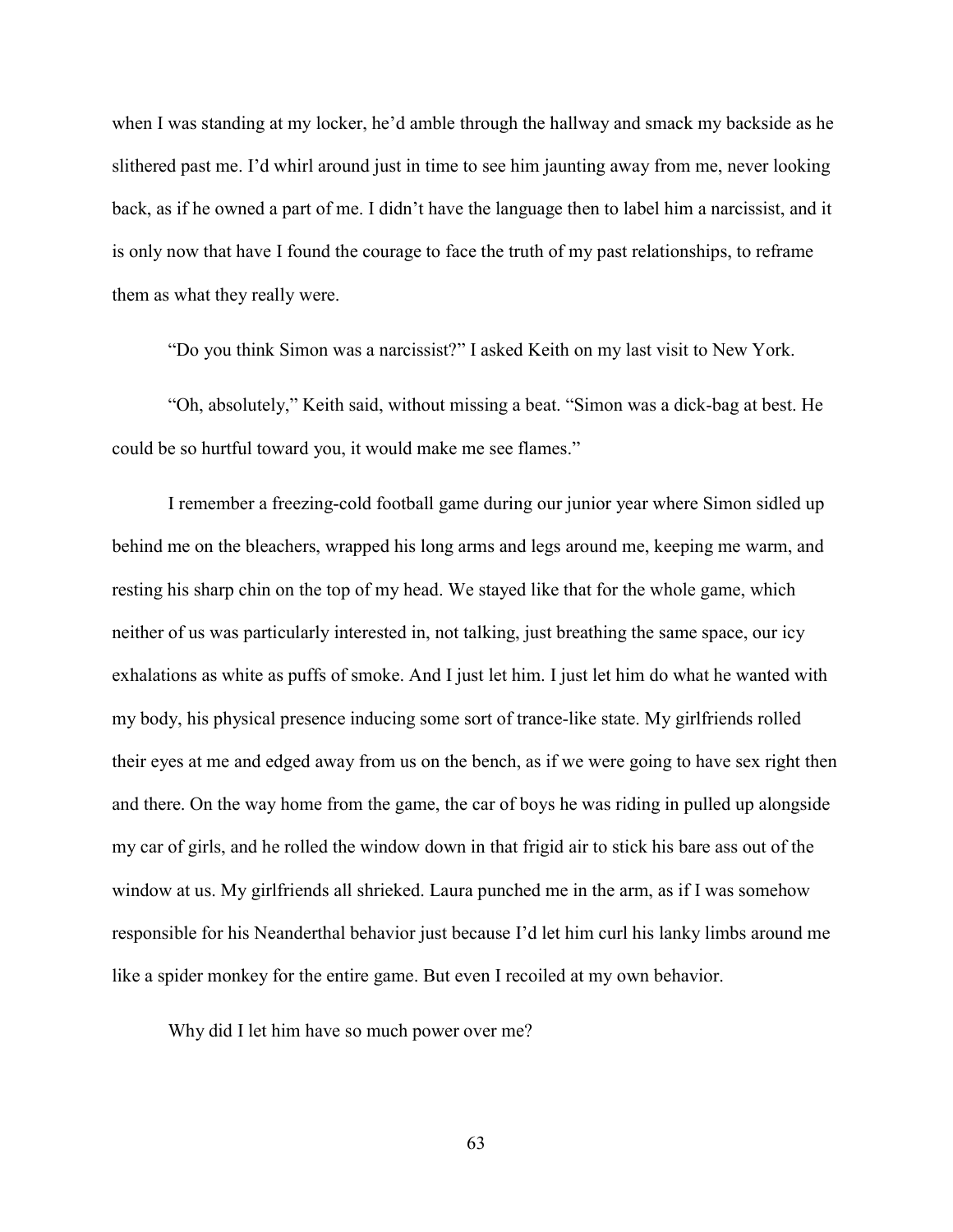Right after high school, I started working at a bookstore in the mall to help me pay my tuition to a local state college. Simon was waiting tables at a nearby restaurant, and he used to come visit me while I was working. But I still didn't take him seriously. One afternoon, as we sat in the Food Court on my lunch break, he said, "I'm sorry about the way I treated you in high school. I'm sorry about who I was. But I'm different now." I cocked my head to one side and narrowed my eyes at him. Then he told me, in the same type of language that Kevin would often later use, that his recent trip to South America with Greenpeace had spurred a "spiritual awakening" in him. He was so heady, to me then, I remember, his musky male scent, his tawny hair brushing his shoulders in the '90s fashion, his pretty little nose pierced with a silver stud. I wanted so much to believe him. And he never gave up.

But I stood him up on our first date, still not taking him seriously. We were supposed to go see a band in Dallas, but I went out with some friends instead, arriving home around 2:00 a.m. to find Simon's silver Toyota Civic parked in my driveway. "You're late," he said. "But you said you'd go out with me, so you're going out with me." I had to admire that level of confidence, so opposite from my own evasive demeanor. If I liked a boy, I always found running away from him to be the best strategy.

"Nothing's open anyway," I said. We were too young to get into bars, but even the local bars were closed at that hour.

"Dunkin' Donuts is open 24 hours," he said. I was tired and ready to go to bed, and the last thing I wanted to do was sit in a bright, ugly donut shop with this arrogant boy in the middle of the night. But he was right. I had agreed to a "real" date with him for the first time in the four years we had known each other.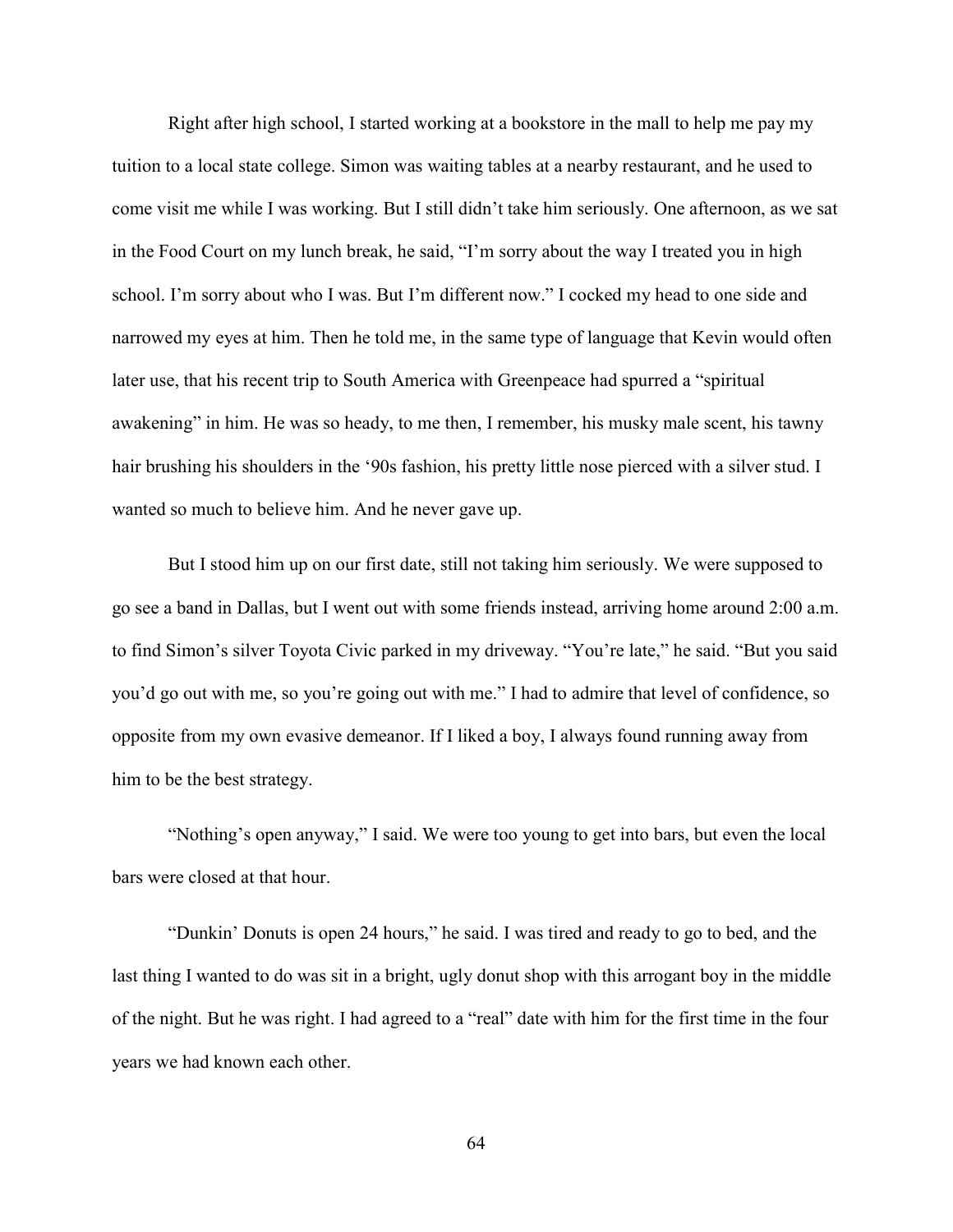So we went to the donut shop on Camp Bowie Boulevard and drank coffee, our faces giddy, our pulses racing. Something was happening. After our glamourous late-night dinner of coffee and kolaches, we snuck on to the lawn of the Kimbell Art Museum, threw our shoes off, and danced in the wet, green grass. Simon had a blanket and a bottle of cheap red wine in his trunk. We lay on the blanket, naming constellations, talking about the authors we liked to read, about the revolutions we wanted to start. We talked about how we hoped to stop George W. Bush, Jr. from being elected as governor of Texas. We talked about all the animals we wanted to save from extinction.

And that night a flip switched inside of me, my heart flopped over in my chest like a flounder on a fishhook thumping against the bottom of a boat. I'd been crazy about boys before, of course. So much so that "Crazy About Boys" could have been my Native American name. Girls with bad paternal relationships often start young—curious about male bodies, male scents and sounds and rituals. My first kiss happened when I was in middle school, at a keg party by Benbrook Lake, when a much older boy coaxed me on to a picnic table and wedged his tongue between my lips, his mouth warm and fizzy with beer.

But that night, lying on a blanket on the museum's manicured lawn, early summer, Simon's long fingers laced through mine, talking and laughing like children, I fell in love for the first time. We sat on the lawn until the sun came up, a light drizzle coating our flesh and making the summer air bearable. When he took me home, he walked me to my mother's front door, and, as the June rain drummed like a heartbeat on the roof, we stood on the front porch. Simon held my face in his hands, his thumbs stroking my cheekbones. My insides contracted and uncoiled; light unraveled from my belly in ribbons and glimmered outward toward my toes and fingertips.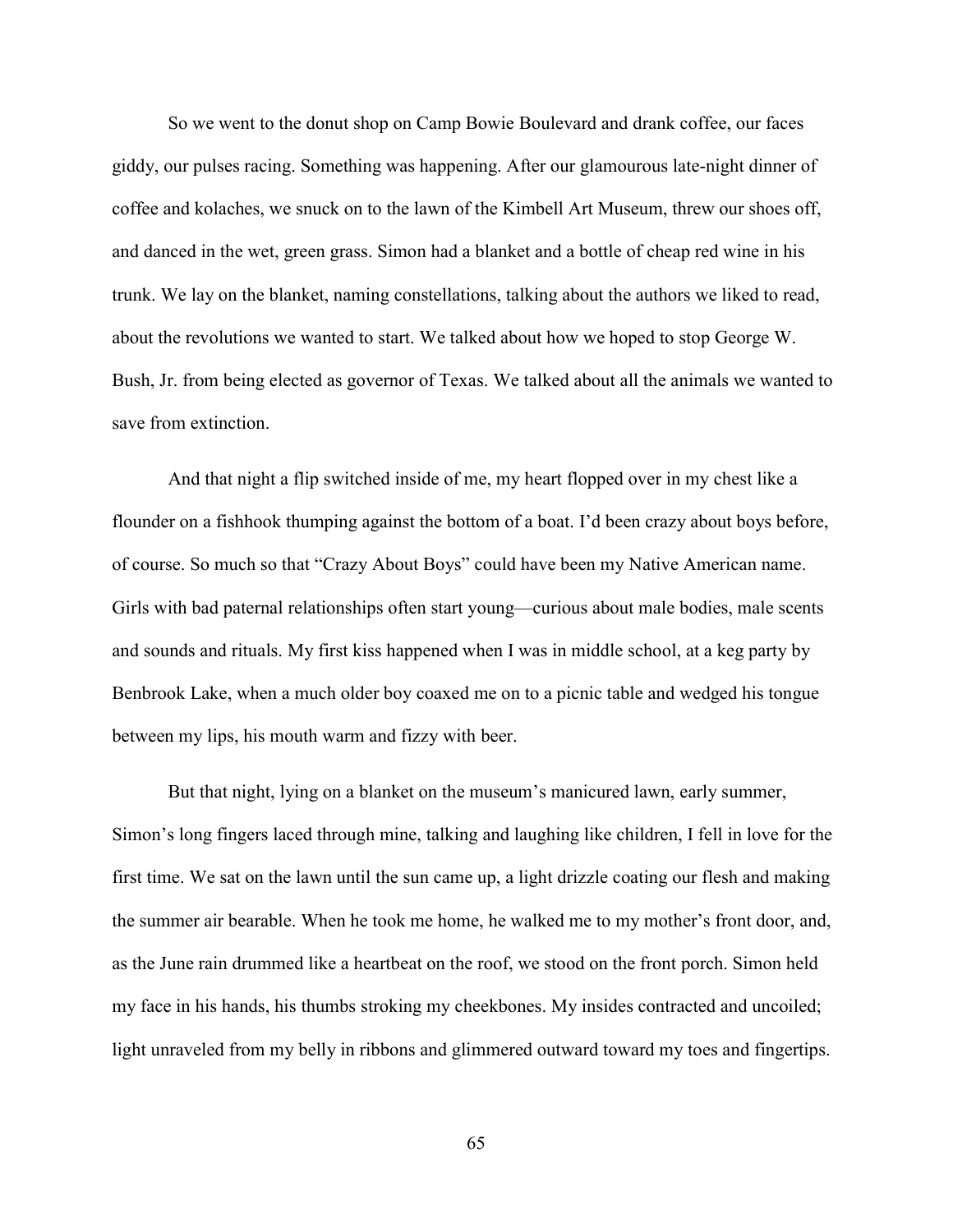My fingers turned electric where I touched him. I grazed my hands over the patchwork of scars that laced across his back from a car accident. I tried to memorize their intricate pattern.

And for the next three years Simon would hurt me over and over and over again, imprinting that constellation of scars into my psyche, an endless needle scratching an endless groove, sleeping with a herd of vapid girls and parading them in front of me, leaving lacerations from his acidic tongue. Simon's father, too, was a narcissist, whom Simon despised. And Simon was whip-smart, more cunning than Kevin, more confident. Less brutal in some ways, less physically threatening, but crueler and more in control of his own damaged nature.

On my twenty-first birthday, just after Simon returned home from a backpacking tour through Europe, he left a present on my front porch. I picked up the package and unpeeled the brown paper wrapping to reveal a framed, 10-by-12-inch photograph of…Simon. Of course, I thought. How arrogant for him to give me a picture of himself for my birthday.

But when I inspected the image more closely, I realized that, although Simon's face was centered in the photo, a series of paintings surrounded him. He stood in the Matisse gallery at the Pompidou Center in Paris. I remembered how I was supposed to fly out to meet him in Paris, but I never did, and a pang of regret jabbed me in the stomach. Just to the left of Simon's wild mane, I spotted Matisse's Jazz Icarus, my favorite art work, the one I'd had a poster of hanging on my bedroom wall since childhood.

Only four colors comprise Jazz Icarus—pure black and the three primaries: blue, yellow, red. While cobalt saturates the backdrop and majority of the canvas, an ink-dark figure sways and dances in the center of the painting, catching the viewer's eye. His head tilts back, right arm raised toward the top left corner of the canvas, yet it droops like the limb of a willow tree. He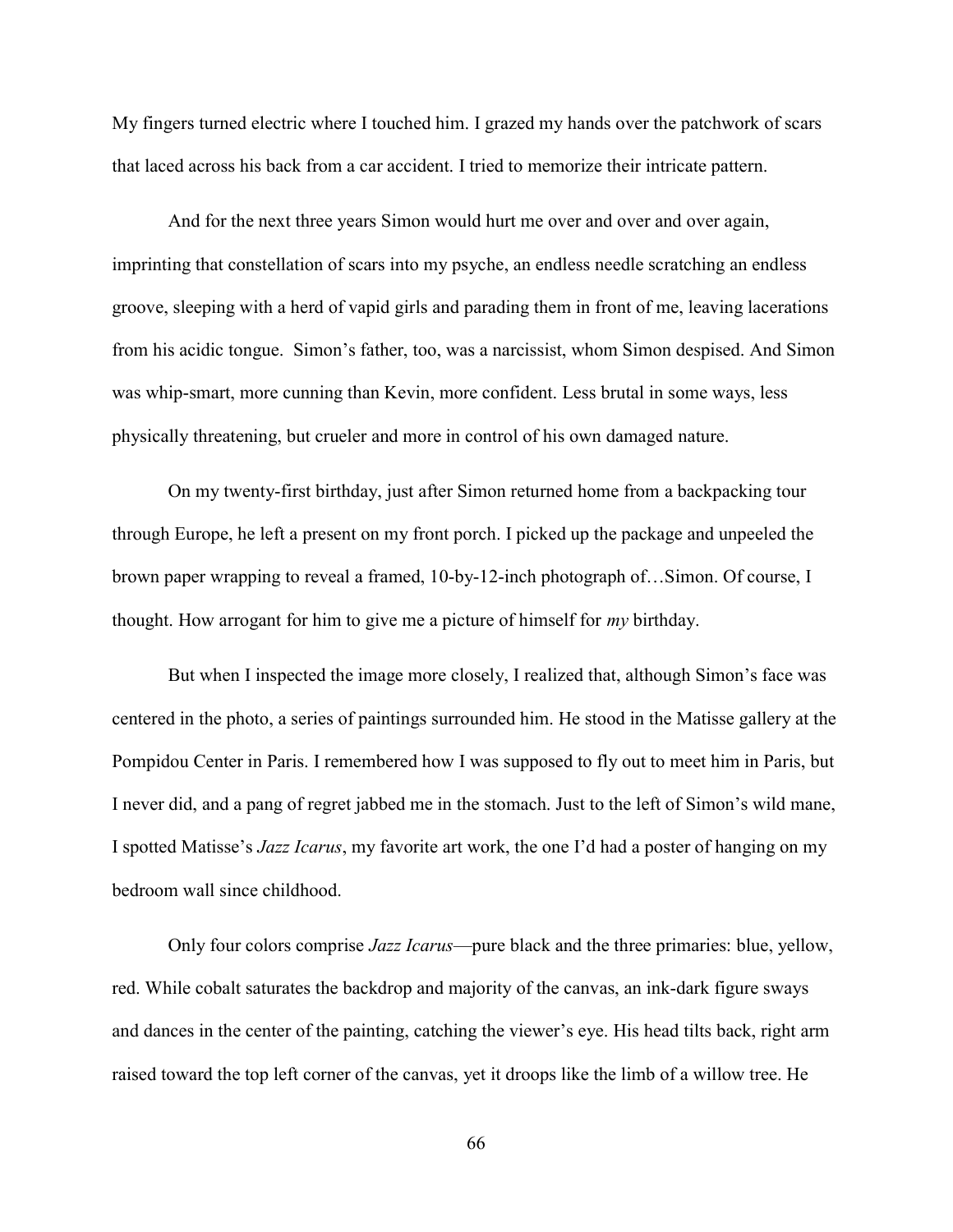balances on his right leg, so his left appendages are less active, more sedate. Six bright-gold figures, which could be stars, sunbursts, or even birds, explode like camera flashes to the left, right, and top of the dancing man. On the left side of the dancer's torso beats his heart, a miniscule but vibrant crimson sphere.

It is this smallest component of the image, the figure's scarlet heart, which always drew me to this art piece. I find it fitting now that Matisse named the piece after Icarus, who fell into the ocean and drowned, like Simon most likely did, after flying too close to the sun.

For over twenty years, I've held Simon up, like a god in a carriage, throwing myself under the wheels of his ghost. Only now, in the wake of my divorce, in the process of healing from Kevin's narcissistic abuse, do I allow my brain to recognize the whole story. Simon's disappearance the year after he gave me that portrait forever catapulted him into the realm of myth. While hiking alone on the island of Kauai, the same island Kevin's ancestors were from, its cliffs lush with vegetation, Simon vanished into thin air. Now, over twenty years later, a backpack found near the mouth of a waterfall is the only trace of him that remains.

"I think we both allow Simon a certain respect due to his horrible death," Keith said. And it's okay to hold these two dichotomous images at once: the demon and the angel, the harbinger of darkness and the bringer of light, all crammed into one memory: A pair of bare shoulders, knobbed and brown as axe handles, and me pushing my face into the curve of his back as if oxygen itself seeped from his skin.

The summer before he disappeared, Simon and I drove home to Fort Worth from the University of Texas at Austin. We listened to Peter Murphy and R.E.M. and Rage Against the Machine, shouting along with the music, Simon's deep voice reverberating through the car. I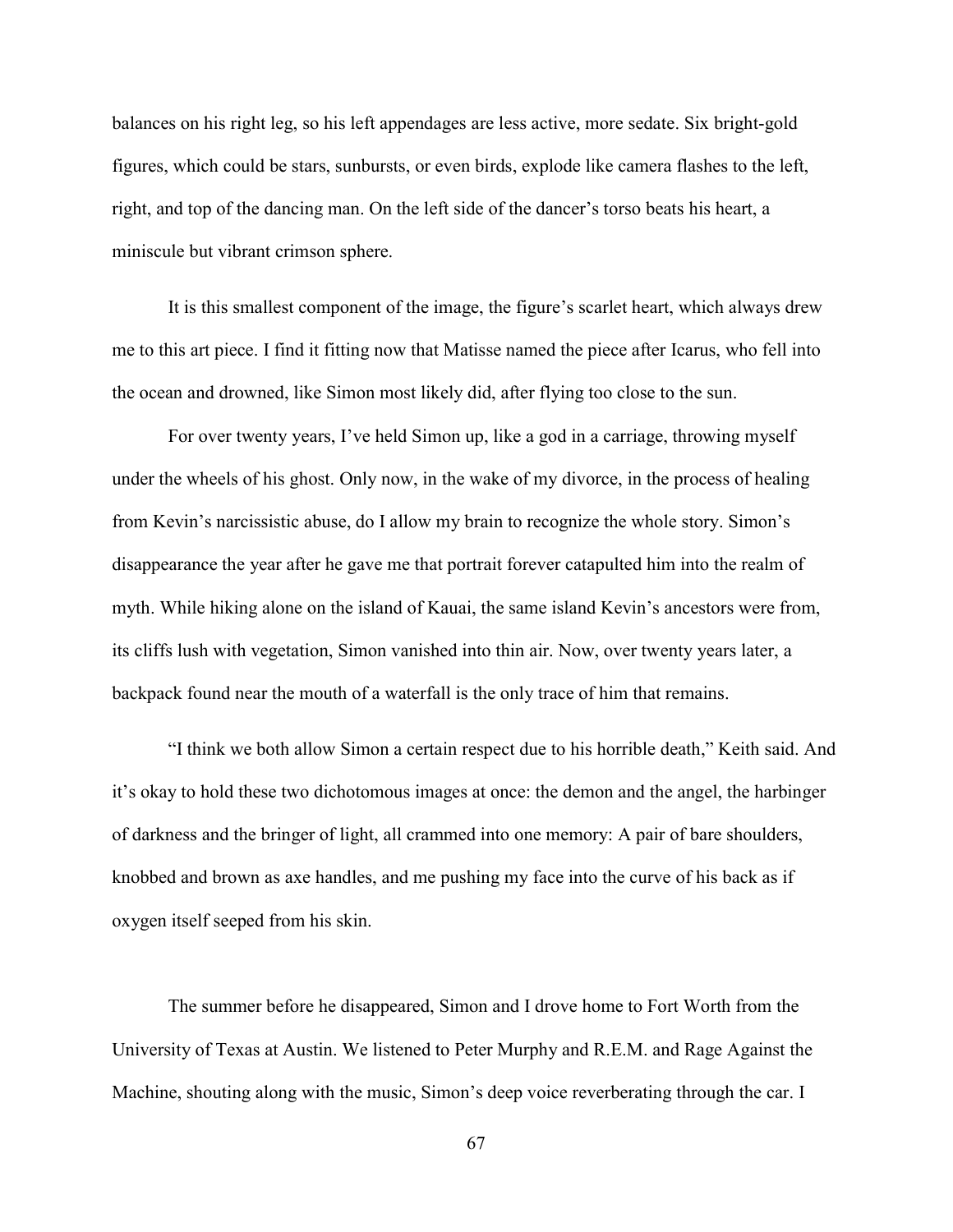remember wearing a white peasant blouse and jeans, cotton and denim shielding my skin from the Texas heat. Simon's brown chest and feet were bare, his thighs covered in tattered cut-offs, his wheat-colored hair tied back with a scrap of leather. If Simon was the sun, I was the moon.

As we drove through Waco, we saw two homeless-looking men standing on the side of the road. They were filthy, their beards matted and flecked with dirt, their worn boots caked in mud. Simon stared at them with interest. "Are those your cousins?" I teased. As he slowed the car down, I said, "Seriously. What are you doing?"

"Giving these guys a ride," Simon answered.

"Are you crazy?"

 "It's good karma," he said. "I owe it to…somebody. When I hitchhiked in Europe last summer, people always gave me rides."

"That was Europe," I said. "This is Texas. They're as likely to shoot us as they are to thank us."

 "Come on. Where's your sense of adventure?" As the men got into the back seat, their stench filled the car, an acrid mixture of soil and sweat. We rolled down the windows.

"Where are you headed?" Simon asked them.

"Oklahoma," one of the men answered. "So as far north as you can take us."

"Are you hungry?" Simon asked. I handed them a box of crackers, and they devoured them, ravenous, crumbs flying from their mouths. The package was empty in seconds. We gave them the rest of the food we had in the car. The man who had not spoken handed me a pamphlet. As I thumbed through it, I realized the men must belong to a religious sect.

Oh, god, I thought. Well, at least they probably won't kill us. Then it dawned on me. Without thinking, I blurted out, "You're...you're Branch Davidians?"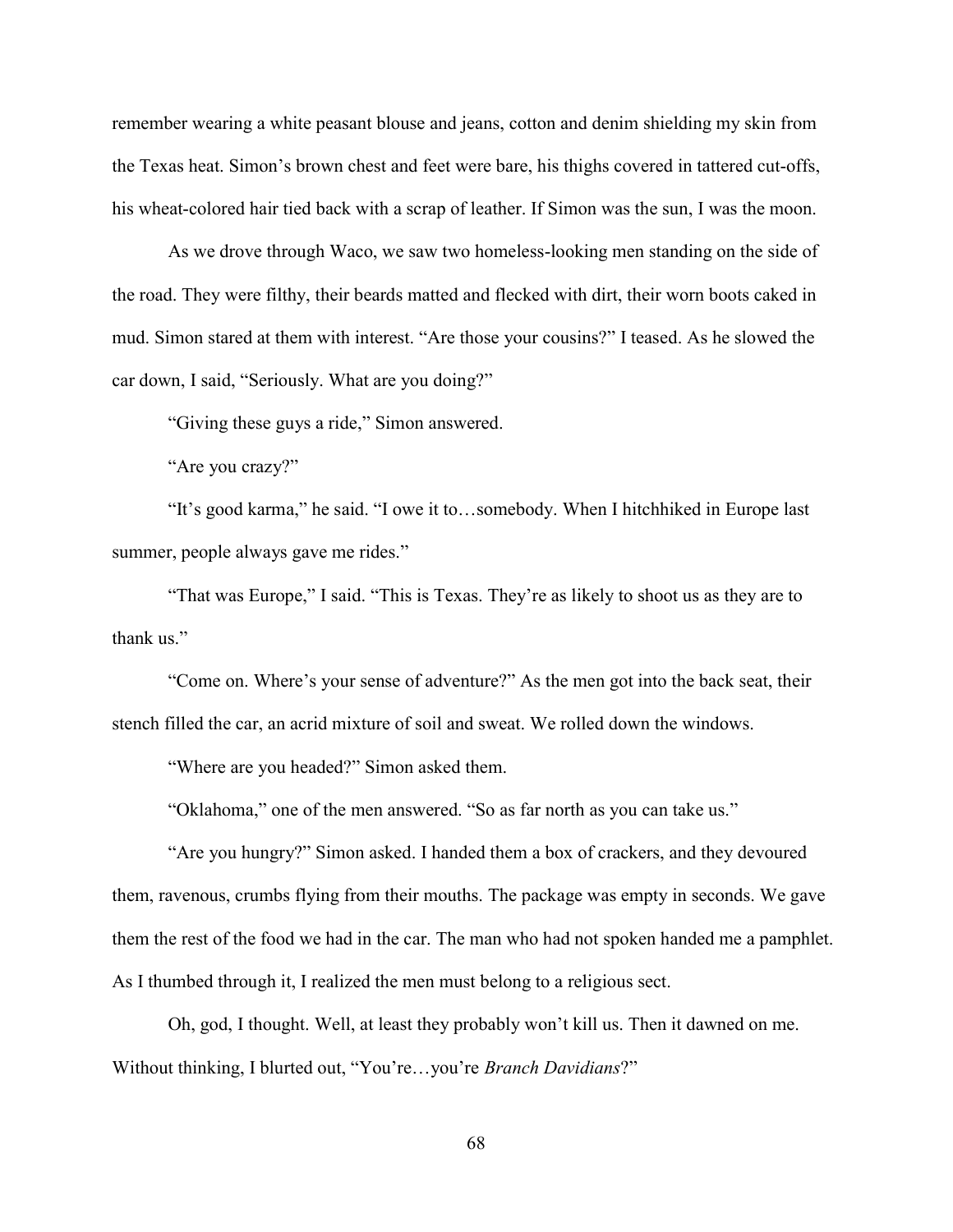"Not anymore," the more talkative man answered. Simon laughed, a full baritone laugh that I still hear sometimes in my dreams.

Two weeks earlier the Waco siege had ended in a fire that killed almost a hundred members of the Branch Davidian cult, including their leader David Koresh. "You mean you escaped from the compound?" I asked, incredulous. The men just kept eating. I glanced at Simon, who was still grinning. I smiled too. We were conspirators, helping these men be reborn on the other side of the Texas/Oklahoma border, old sins burned clean in a madman's raging fire. They rode with us all the way to Fort Worth, dozing as we listened to music. We dropped them off at a train station downtown and gave them all the cash we had, which wasn't much.

When we got closer to home, Simon parked his car on Skyline Drive on a bluff overlooking the city, a spot that he had loved since childhood. We lay on the hood of his car, gazing up at the full moon and the pinprick stars, heat from the engine seething beneath our backs. Simon's fingertips grazed as light as moths on my skin, and his car's stereo droned us to the lip of sleep, where the borders of our two separate dreams brushed, in that Texas town where nothing interesting ever happened.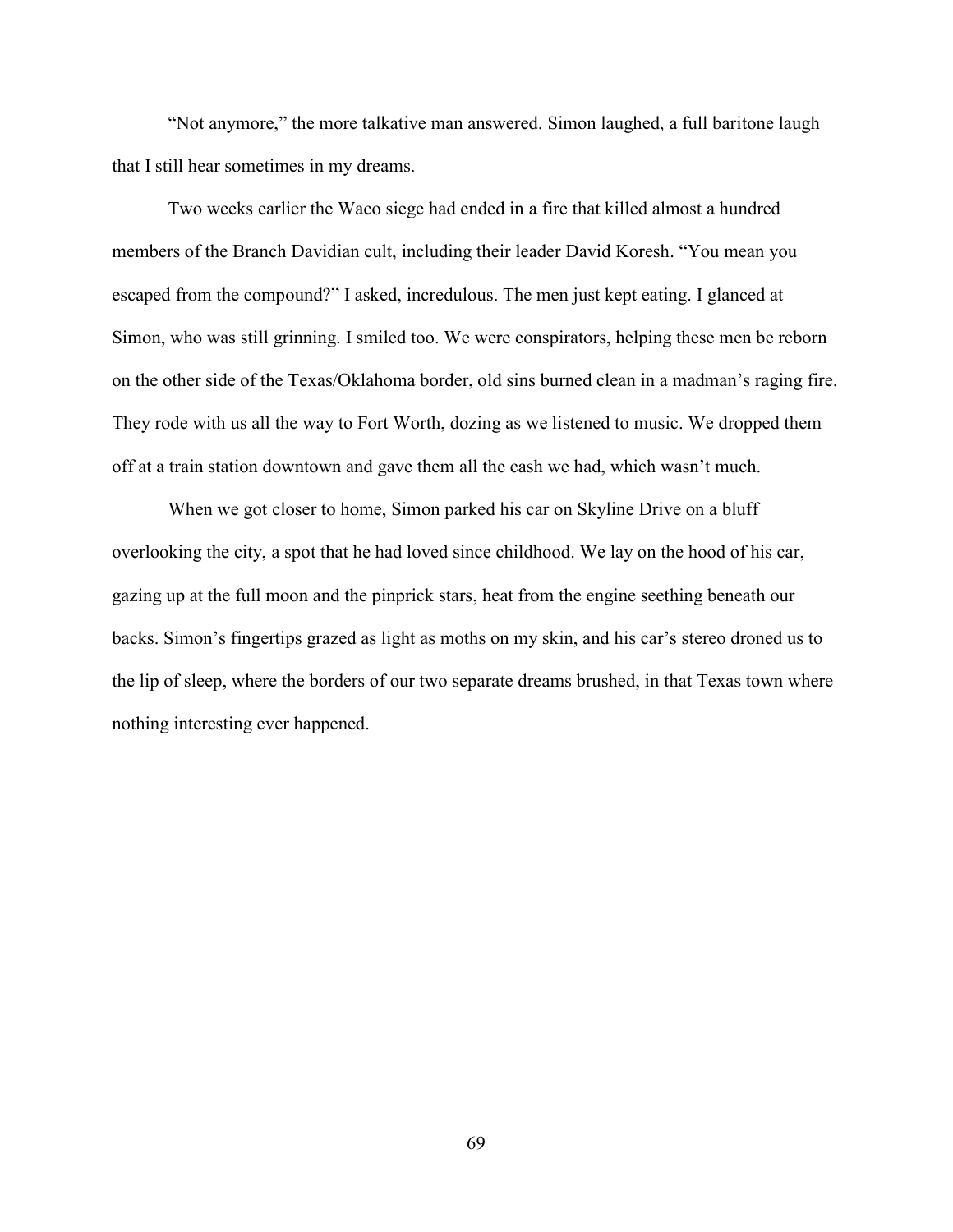# Save Me From What I Want

Live fast and dye your hair.

That's what I wrote on my Converse in  $8<sup>th</sup>$  grade.

Maybe it was the way the feeling pulled me

like a girl pulling a ponytail.

Maybe I didn't get the job cause of the polka dots.

Maybe I don't care cause of the wave.

Today I'm blue. Tomorrow I could be anywhere.

All these pop songs about dying young like it's gonna be so epic.

The only difference between  $8<sup>th</sup>$  grade and now is the blowing up

the use of color & perspective.

Things that are with you when you wake up

& you feel like someone's there.

Same rainbows under her eyes

clouds floating in the air.

–Marisa Crawford, Manic Panic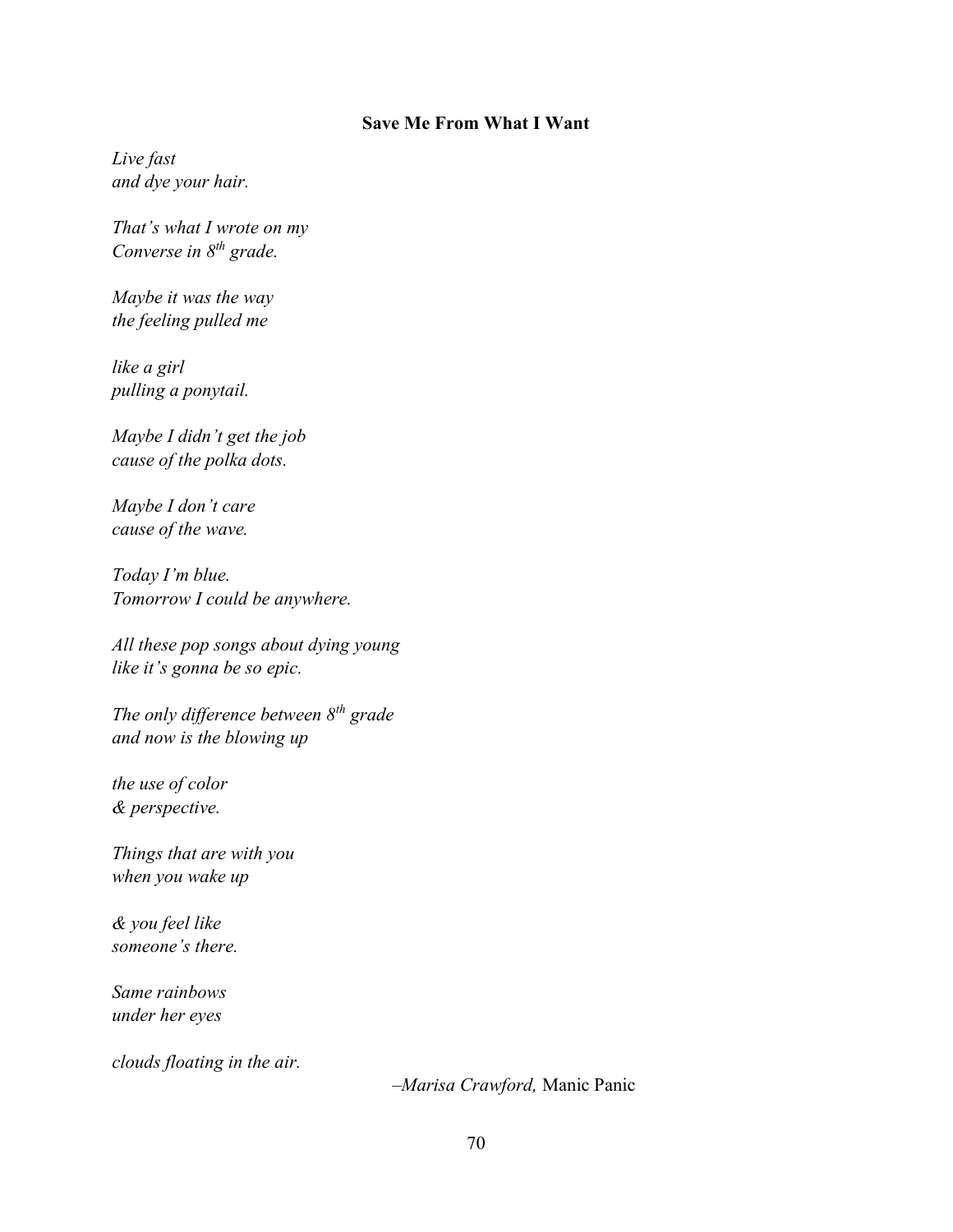Despite my traumatic attachment to Simon, I was unprepared for the way I would fall for Kevin, the original Icarus, the original Narcissus, when he came back into my life, that knife to the gut, that tumble down the rabbit hole. I also still have a photograph I took when the first Kevin was fifteen and I was ten, next to Lake Caddo, his skinny shoulder blades jutting out like propeller wings tarnished brown under the flambeau of the bayou. I remember thinking he looked like Neptune with his blue-black hair and his net of crawfish writhing under his big hands like a womb.

I used to lie on the pier while he and my brother fished, the dark water webbing beneath my back, carrying armies of crabs pink as plastic soldiers and a chorus of fish that leapt and undulated in August hues—russet and blue and vermillion. The pier wound like a snake through miles of crooked trees more fitted for a jungle with their heart-shaped leaves sprawling around us like waterfalls of ink. Kevin was my god, so different from the most of the earth-bound boys at my middle school, their knees and elbows shuffling without grace down the hallways.

Thirty years later I am sitting next to him on my brother's couch, this "Birdman of Chicago," nature still lighting up his veins like an electric roadmap. He shows me another photograph—a snowy hawk he rescued, caught in a fishing line, its wings stretched sideways like a crucifix. That night I dream his long arm is wrapped around my waist, and I wake in a sweat with my sheets coiled and twisted around me, still trying to name the color of his eyes too fluid for agate, too light-flecked for stone, knowing I will offer myself up to him like a lamb to the slaughter, and wondering why and how sometimes the dead come back.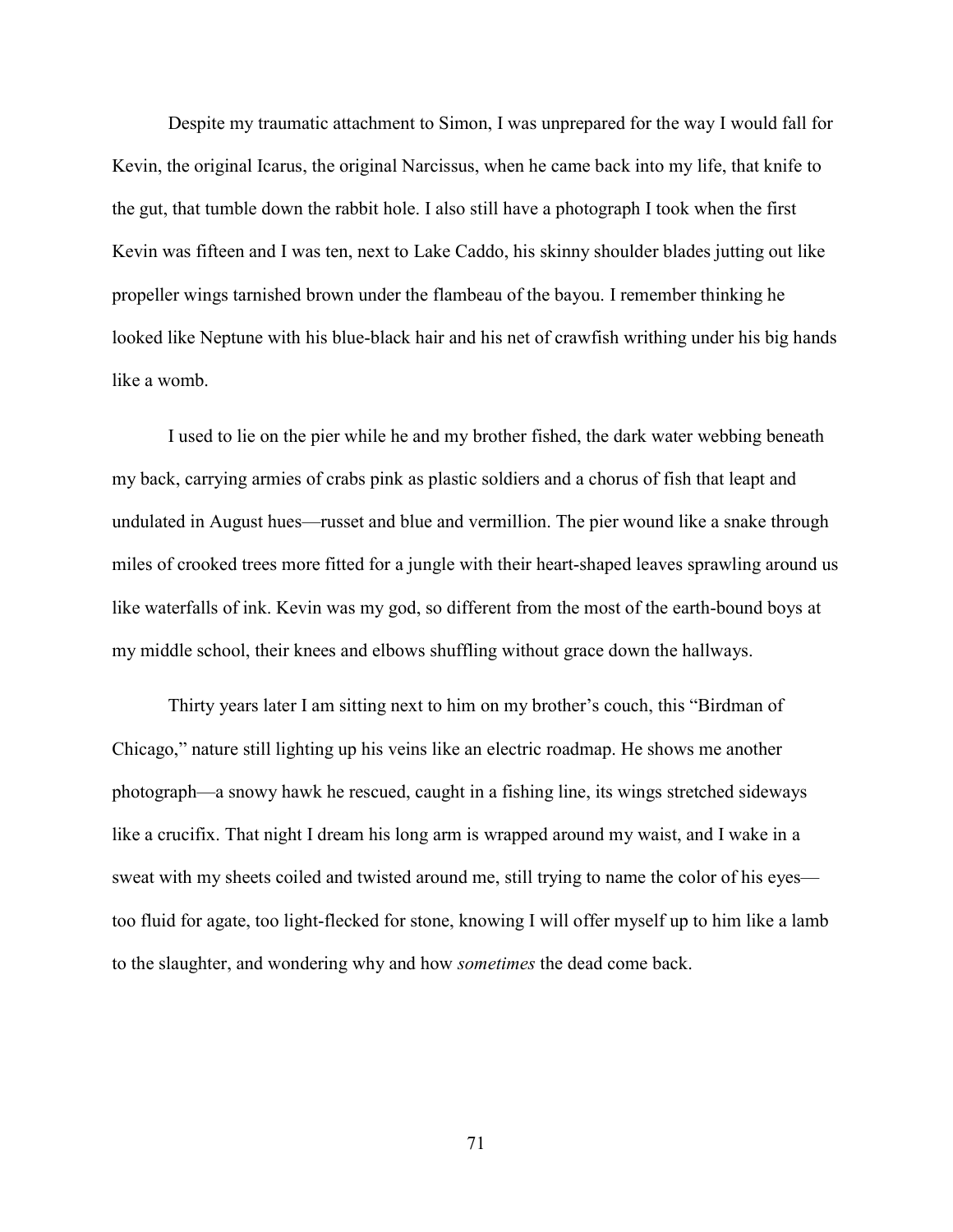#### Good Hair

Kevin always had beautiful hair. In his twenties he was a body builder with a black belt in karate and a mass of dark hair that made him look like he belonged on the cover of a Harlequin romance novel. But I liked it even better when we got married. It was still thick but mostly silver and cut short in the fashion of rulers of the ancient Roman Empire. Hints of pepper peeked through the salt, and all of it shimmered in the sunlight like liquid metal.

Sometimes, even though I was only five years younger than my husband, a store clerk or bartender would ask to see my ID when we would buy alcohol. "Do you want to see my ID too?" Kevin would ask.

"Oh, no, sir, that's okay," was the inevitable reply.

"She's my wife, not my daughter, okay? We're practically the same age!" Sometimes he got defensive.

So he tried to talk me into letting my hair turn gray as well, perhaps because he wanted to control me or because he saw me as an extension of himself, our physical connection so intense it bordered on morbid. And because I was hypnotized, walking around in a stupor for the first couple of years of our relationship, I agreed to try it for a while.

"What you need is a role model," Kevin said. "Find an image of someone you want to emulate, and post the image where you can look at it on a regular basis." He proceeded to pick up his phone and show me a recent photo of the bearded George Clooney, looking every bit like a dashing sea captain or the wolf in "Little Red Riding Hood," flecks of white dotting his ebony fur. "Like this," Kevin told me. "This was my role model when my hair started changing. Clooney is my gray god, if you will."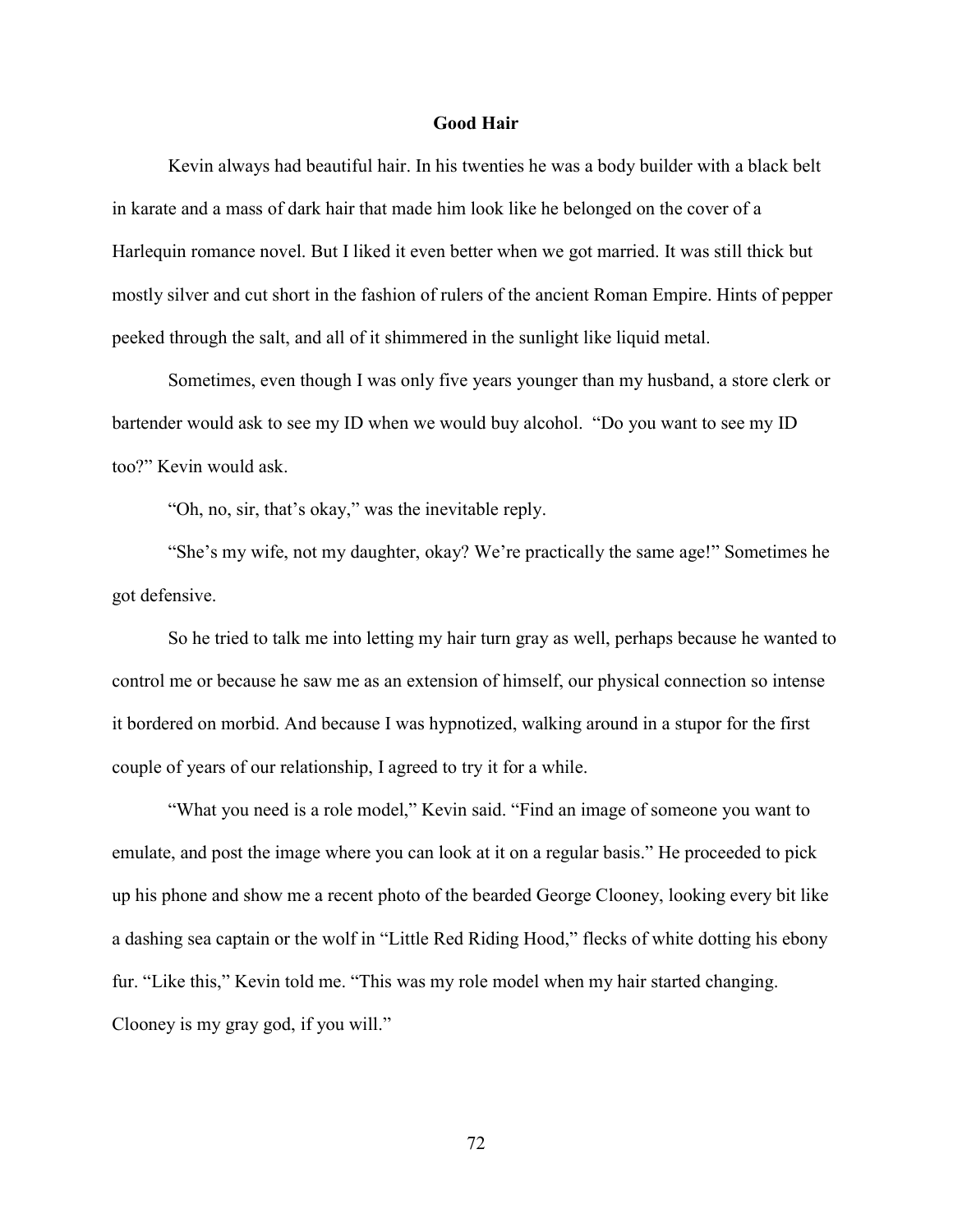But I had a feeling it would take me more than a few clicks to find a beautiful *woman* with gray hair.

I was right. All of the actresses my age—the ones who haven't become unrecognizable from plastic surgery or been forced to live in a cave so that their subjugation to time won't offend the masses—sport some dyed version of the same blonde or red or black hair they've had since puberty…but with highlights.

So Kevin suggested I look for images of witches.

"Excuse me?" I said.

"You know how you're all into the pagan thing. Find yourself a witch with flowing gray hair, a gray goddess."

My facial expression must have spoken volumes because he back pedaled. "I just think it would be cool to start a trend of gray-haired women with young faces and bodies."

Nice try.

But the conversation did get me thinking about the lengths we go to in order to conceal our age as we mature, as if the inevitable process of aging somehow makes us flawed, makes us bad people. And the juxtaposition of the two images—Clooney and the witch—is telling. Our cultural perception of a gray-haired man allows us to conjure up pictures of debonair movie stars, while a gray-haired woman gets equated with a monster.

Like most women, I never appreciated my natural hair until the gray started to creep in, which happened to me in my late 20s. Before that I had straight, dark hair, thick but silky—the color of chocolate when I was being kind to myself, the color of mud when I wasn't. I had "good hair." I know this because my mother told me so, and she is not the type of person to dole out compliments, not even to, or perhaps *especially not to*, her own children. Instead she decided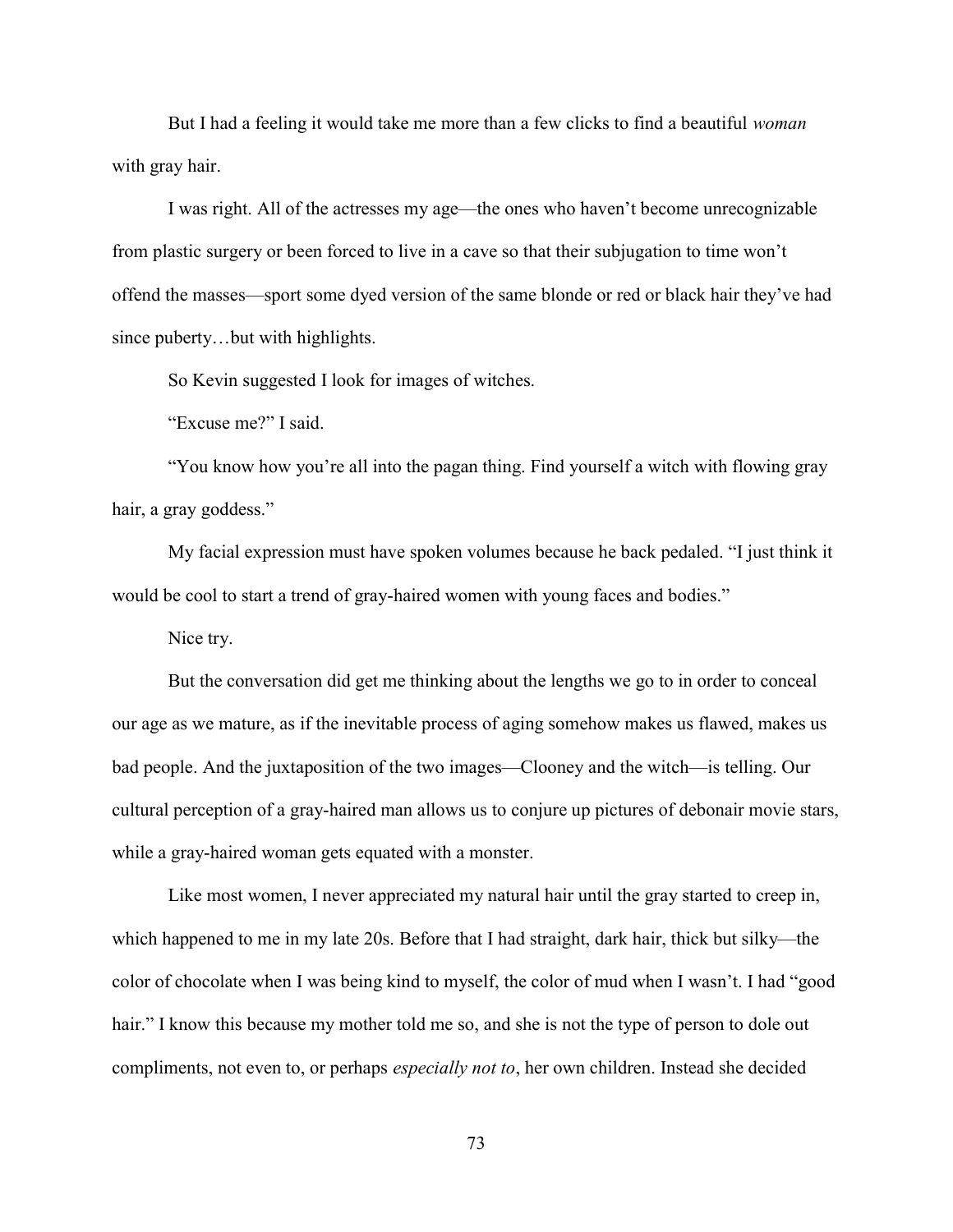long ago what traits she would ascribe to my brother and me, both good and bad, as if her utterances somehow brought these attributes into being and made them True. I had good hair and pretty hands and feet. These are traits that she felt she did not possess but for which I still owed her thanks. Despite her assurances about my "good hair," however, I never allowed myself to embrace it.

After all, how could I become a Barbie doll or a cheerleader or a fairy-tale princess with hair like that, a witch's broom that has recently swept up a pile of ashes? So in middle school, I used a product called Sun-In, bleaching my dark tresses to an unflattering shade of orange as I baked myself, lying on a beach towel in the back yard. In the 1980s when curly hair was in fashion, I further tortured my orange locks by giving myself a home perm, ending up looking like some stick-figure version of a girl from a Whitesnake video. Then there was my neo-goth phase, in which I cut my hair short and dyed it blue-black because it was much more dramatic than my boring brown. Now I spend a great deal of time trying to get back to the "natural" haircolor I never liked in the first place, all to maintain some illusion of youth. Because the color is changing, I can grieve it, I can call it chestnut or coffee or sienna…anything but potting-soilbrown.

And maybe it was my adolescent desire to be different from everyone else that contributed to my agreement with Kevin to go natural. I looked around and saw the same slick cap of mahogany bobbing about on the heads of middle-aged women everywhere. It was as if we were all dying our hair with the same shade of Old English wood polish we'd use to restore luster to a piano or a dining table. I wanted my gray to be a statement of rebellion, of individuality. I hoped my *real* hair color would be pretty like my husband's. Maybe, instead of gray, it would be silver or pewter or platinum, like a built-in tiara. My elderly mother did not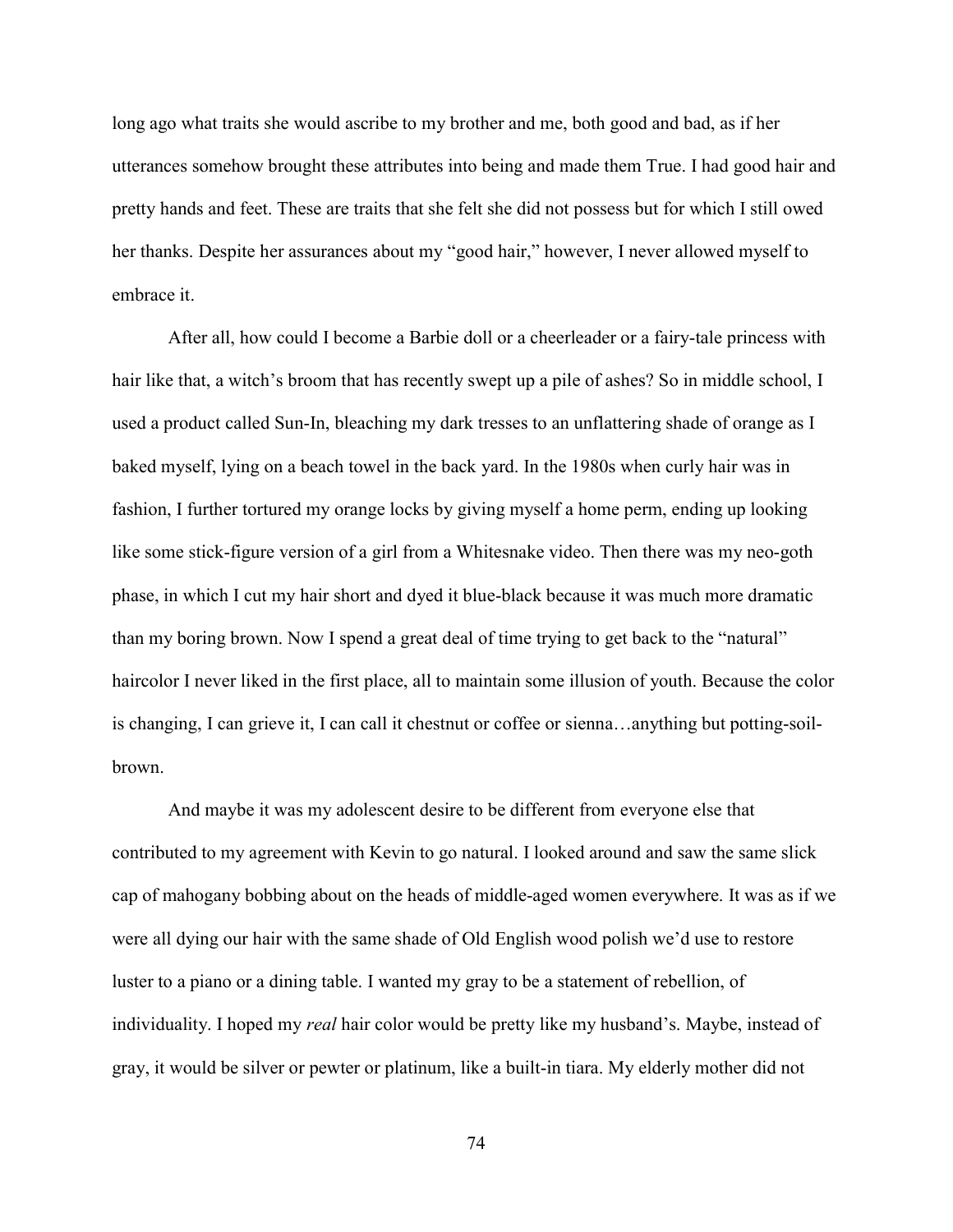approve of my little experiment. Maybe she was afraid people would see she had a daughter with gray hair and would thus begin to suspect her bright copper helmet of hair might not be natural.

I wanted my transition to be a revolution, an act of defiance. I wanted to rise, as statuesque and metallic as Lady Liberty. Instead of a torch, I would hold a wad of cash that I saved on salon appointments in my outstretched fist.

But during that transitional phase, I became more enslaved to vanity than ever. Fearing a colleague or student would mistake the silver zebra stripe down the center of my head for the first signs of a nervous breakdown, I went to great lengths to disguise it. Hats, headbands, scarves, turbans that a swami would envy, bandanas that made me look like an extra from Sons of Anarchy, all graced my head. There is an entire industry capitalizing on women in just such a state of flux and preying on us in this vulnerable time. Root sprays, creams, powders, and tubes of shoe-polish-looking substances that you can squirt directly onto your head all promise a temporary fix to an unsightly problem.

"Sometimes it seems like we're all living in some kind of prison, and the crime is how much we hate ourselves," Claire Danes once said on my generation's cult classic TV series My So-Called Life. She was right.

I remember watching my musician friend Daniel's five-year-old daughter Lotus after a gig at an outdoor restaurant along the Trinity River, while Kevin helped Daniel load instruments into his car. Lotus is a gypsy child with olive skin and dark brown eyes, her dusky hair a mass of luscious coils bouncing around like slinkies. It's beautiful, of course. The stuff of envy. But she had befriended a little blue-eyed, blonde-haired girl at the restaurant and was taking turns riding her new friend's pink bicycle on the adjacent river trail. Not nearly as skilled of a rider as her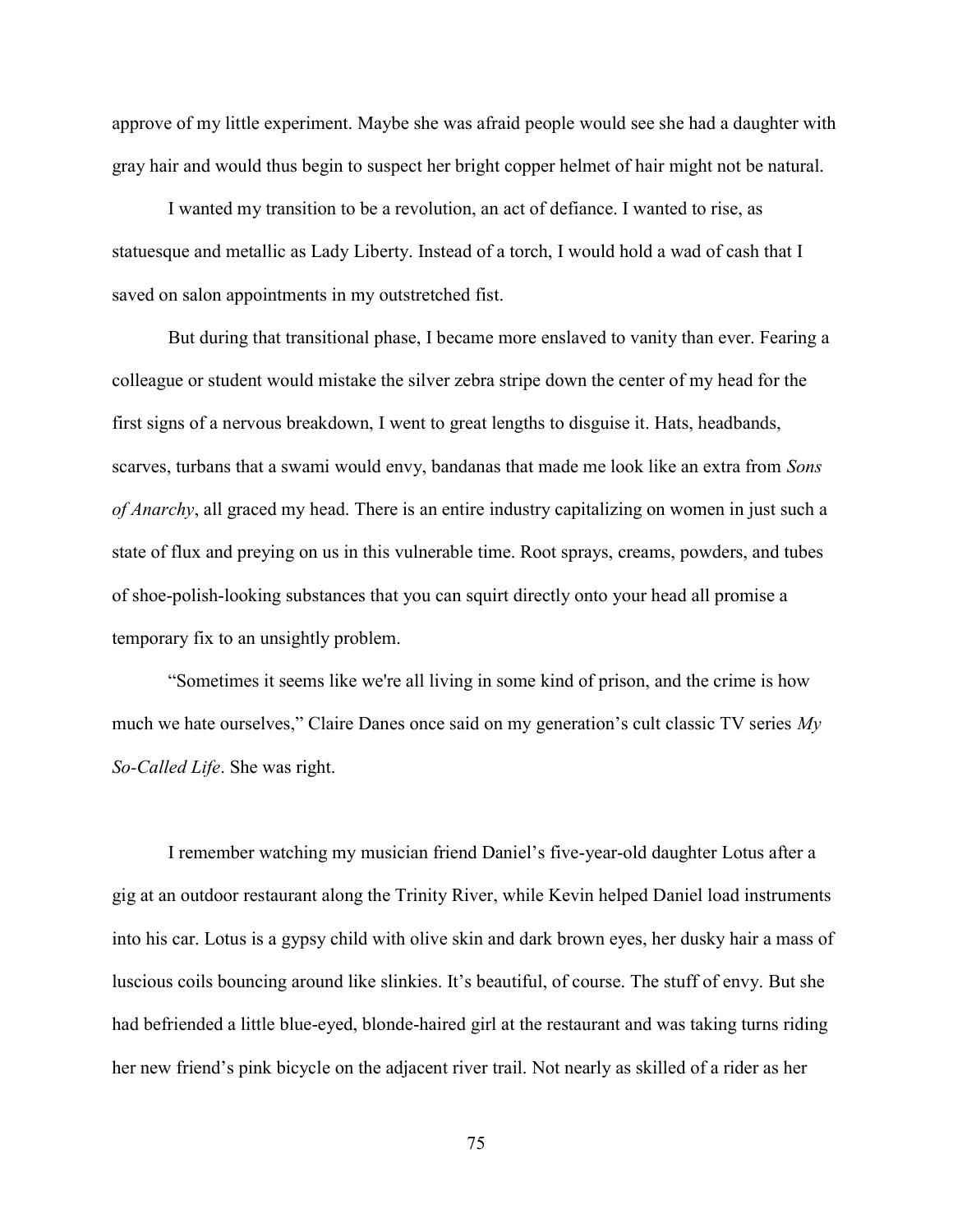new friend, Lotus climbed on the bike, turning the dial between the handlebars until it clicked to a picture of a blonde princess. And then, eyeing the trail ahead of her with grit and determination, she began to inch the pedals forward.

"You girls and your hair," Kevin muttered as he returned to witness the scene. I think what he meant was…we always want what we don't have. Lotus and I are Natalie Woods who want to be Marilyn Monroes. And maybe voluptuous Marilyn Monroe wanted to be elfin Natalie Wood. But more likely, if they had to do it over again, they would both just wish they'd been born plain enough to live long and boring lives instead of short, tragic ones. It's vicious. And absurd. A virus in the female collective consciousness that I don't know if I should blame on our mothers…or our fathers…or the media…or ourselves. I guess the dreaded aging process just adds another layer to an already disturbing dynamic. A war against the self that for some reason often gets waged on our heads. Even Gen-X poster girl Angela Chase (Claire Danes in My So-Called Life), despite her depth and authenticity, was unhappy with her hair. Angela's mousy brown hair—a metaphor for her life, of course—was holding her back. So in the pilot episode, she dyed it a vibrant red shade called "Crimson Glow."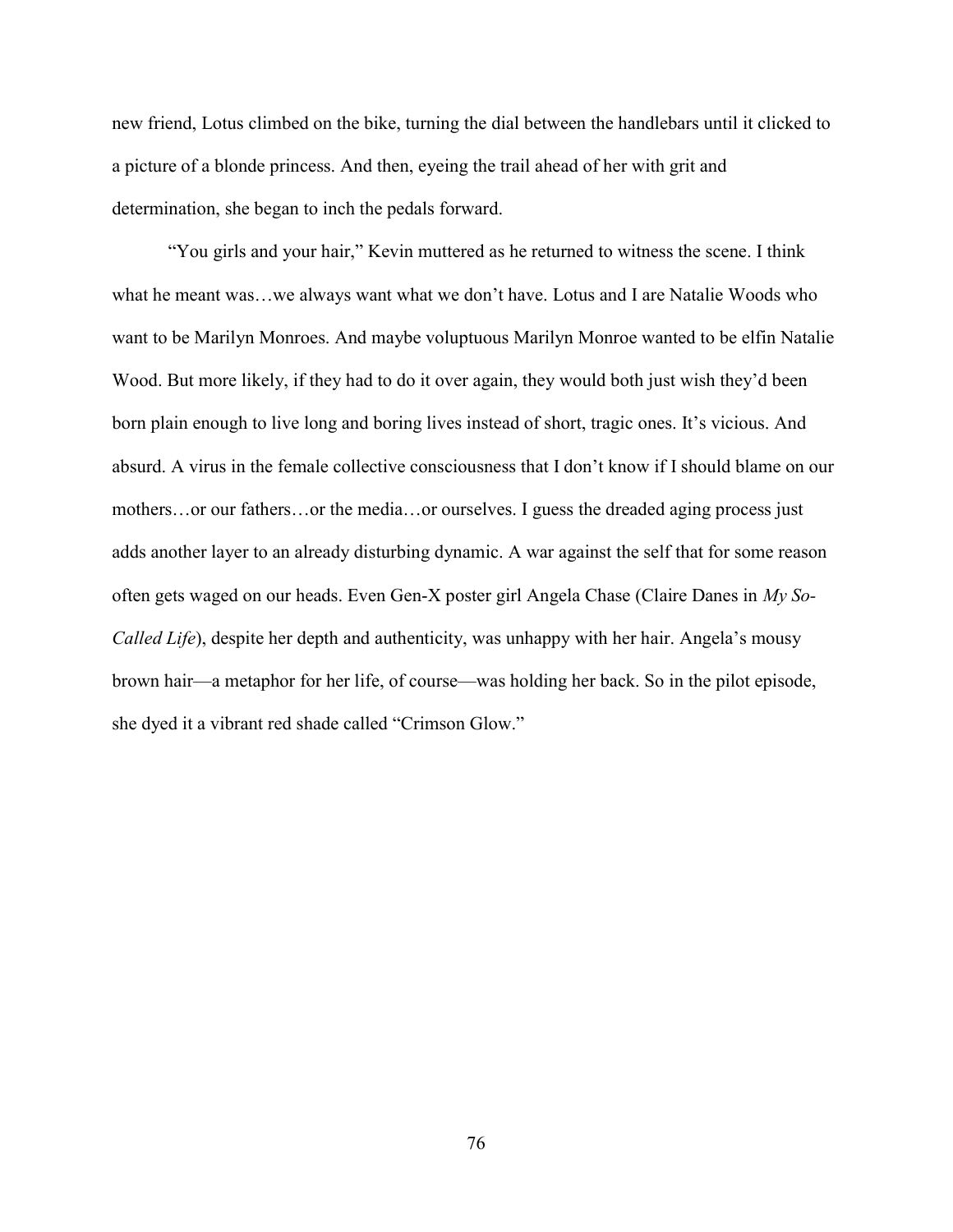## Pain Body

# Fall 2016

By ten p.m. on the night of November 7, the champagne I'd purchased to celebrate the election of the first woman president was gone, used instead to drown sorrow, to choke back shock. Kevin lay on the floor under a table that he'd shoved against a window in the living room to allow his plants to get some light. His arms were wrapped around Jasper, a Sharpei/pit bull mix that we had rescued. Our other three dogs were draped across my lap and shoulders on the couch, providing comfort in that uncanny way that dogs have of sensing our pain.

The next morning I managed to haul myself to my eight a.m. class, but I did not know how to alter my grieving face. I turned it toward the windows, raising the silver blinds, one by one, letting my students look at the storm swelling over Marine Creek Lake.

I knew Ahmed had been sleeping in his car, and Liliana was working long hours at the Quik Trip to send money to her family in Guadalupe. Rahim was going to graduate with his daughter that December, but he wanted her to wear the gold honors sash he earned. And Lucas, the Iraq war veteran, drank himself to sleep every night, trying to quell angry hints that glinted and crouched like tin soldiers in his brain trenches. I held their secrets. I carried them around like stones in the belly of a wolf. How they were there at eight a.m. on a Wednesday was a miracle, some rare trick of light. My grief was a black crab that crawled through the back door, intestines cut into sections on the classroom floor. I wanted to kick out the windows with the flats of my boots, urge everyone to hurl desks and howl, our cries the jangling wails of a Chinese opera. How could I talk about Beowulf when the world was burning? Instead I scrawled nine words on the board:

You are loved.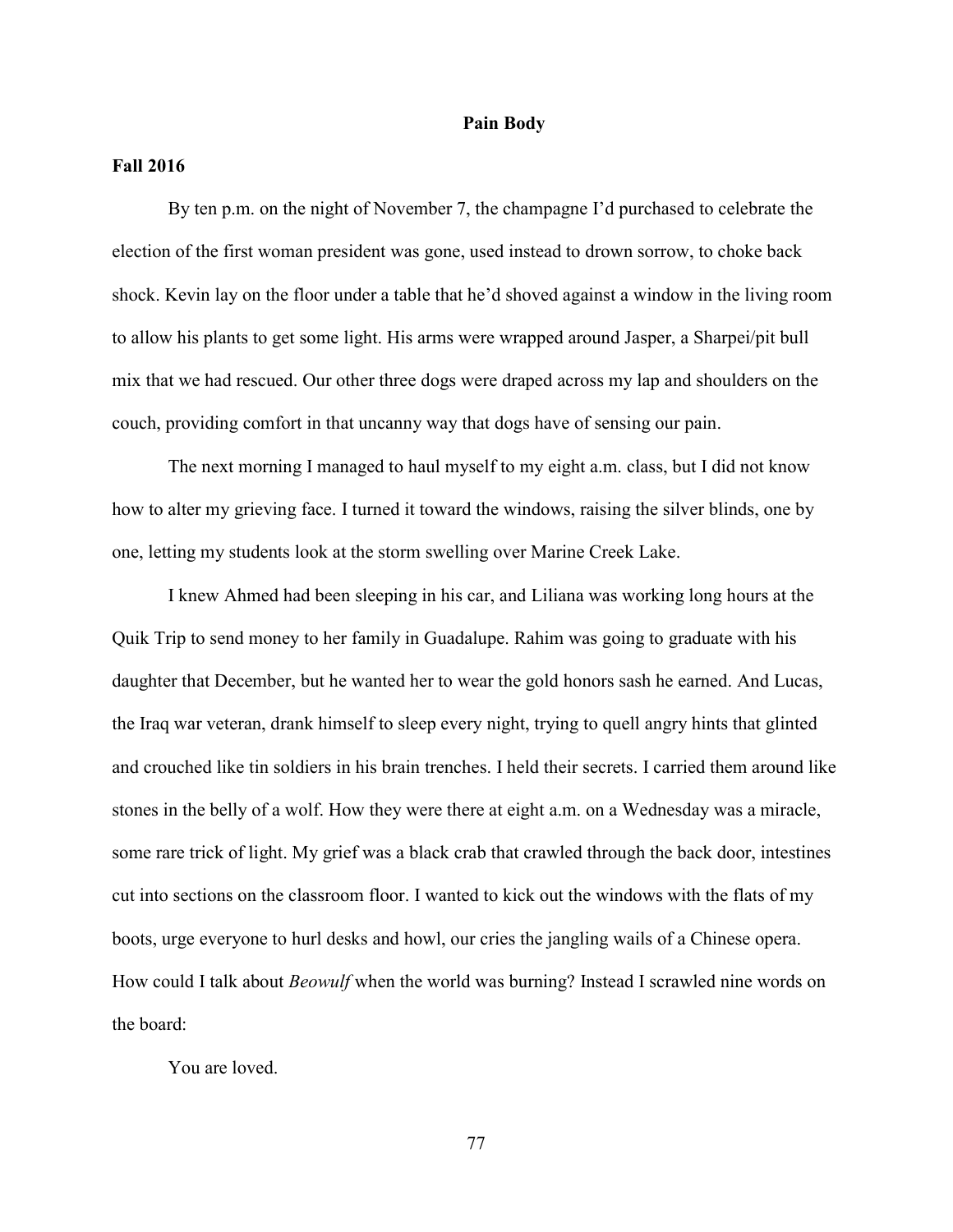You are loved.

You are loved.

# Fall 2018

Kevin didn't vote for Trump. As I watched him on election night curled under the table with Jasper, I thought, maybe, he felt it too. The female pain body. But, over the next year, he would occasionally defend Trump or his voters, especially his narcissist father, a former Republican candidate for mayor of a Dallas-Fort Worth suburb. Like a typical borderline, Kevin's ideology would ricochet all over the political map.

Now it's almost two years later, and the political landscape is exploding. My abusive marriage became my personal epi-center of the female pain body, my ground zero. I slayed my demon, yet another sexual predator is about to be appointed to the Supreme Court. I don't watch the testimony; instead I drive South again with my brother and his family on the last weekend of September, just after the Autumn Equinox.

Every woman who is demeaned, discounted, shamed, and disbelieved on the public stage is like another bullet wound to any of us who have been hurt by men, by the perpetuation of a patriarchal system that is as toxic to the collective body of the feminine as a marriage to a psychopath is to an individual woman.

I feel the worst for my eighty-year-old mother, an empath who doesn't even try to protect herself, a feminist who clawed her way through her own abusive marriage and crafted a teaching career in her fifties as a single mother with two children. She refuses to travel and has no one to confide in except me. I have always been her confessor, a burden quite often borne by the youngest child. I hear the raw pain in her voice as I talk to her on my cell phone, while my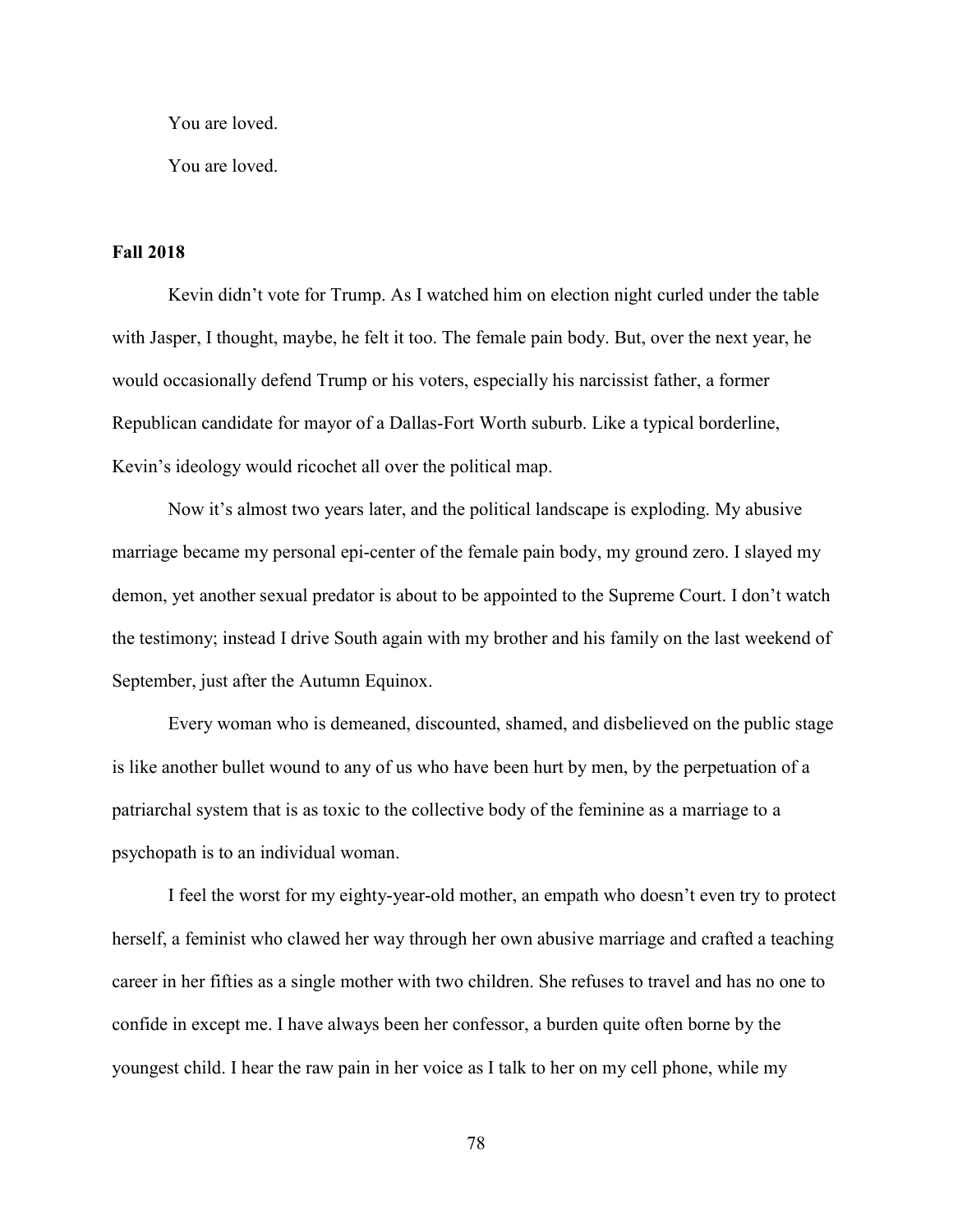brother, the getaway driver, goes into a convenience store on Galveston Island to buy cigarettes. "They'll confirm him," she says of Kavanaugh. "They'll confirm him. No one cares."

But I am finished with this over-identification with pain, with this resignation to allow the patriarchy to continue to fuck us over. I want to tell my mother that as long as she makes an identity for herself out of this pain, she cannot become free of it. But I've tried to have that conversation with her so many times. All I can do now is realize that I, too, have been attached to this pain, so attached to it that I married it, bound my life up to its sprawling tentacles.

But I'm free now.

So I vote, I teach, I spread the message. I mount a rainbow-striped Beto sticker on the back of my mini-Cooper and hammer a Lupe Valdez sign into my mother's front yard for her. I get certified to register my students to vote. While Dr. Christine Blasey Ford is cross-examined on the political stage, I dip my toes into the Gulf of Mexico, the normally teeming beach a ghosttown on this rainy fall afternoon, Bijou chasing seagulls with the speed and grace of a tiny greyhound. I look at my photos of Galveston's empty Pleasure Pier after I get back to our rental condo and see that they are eerie, as gray and spectral as a carnival that danced and whirled a hundred years in the past.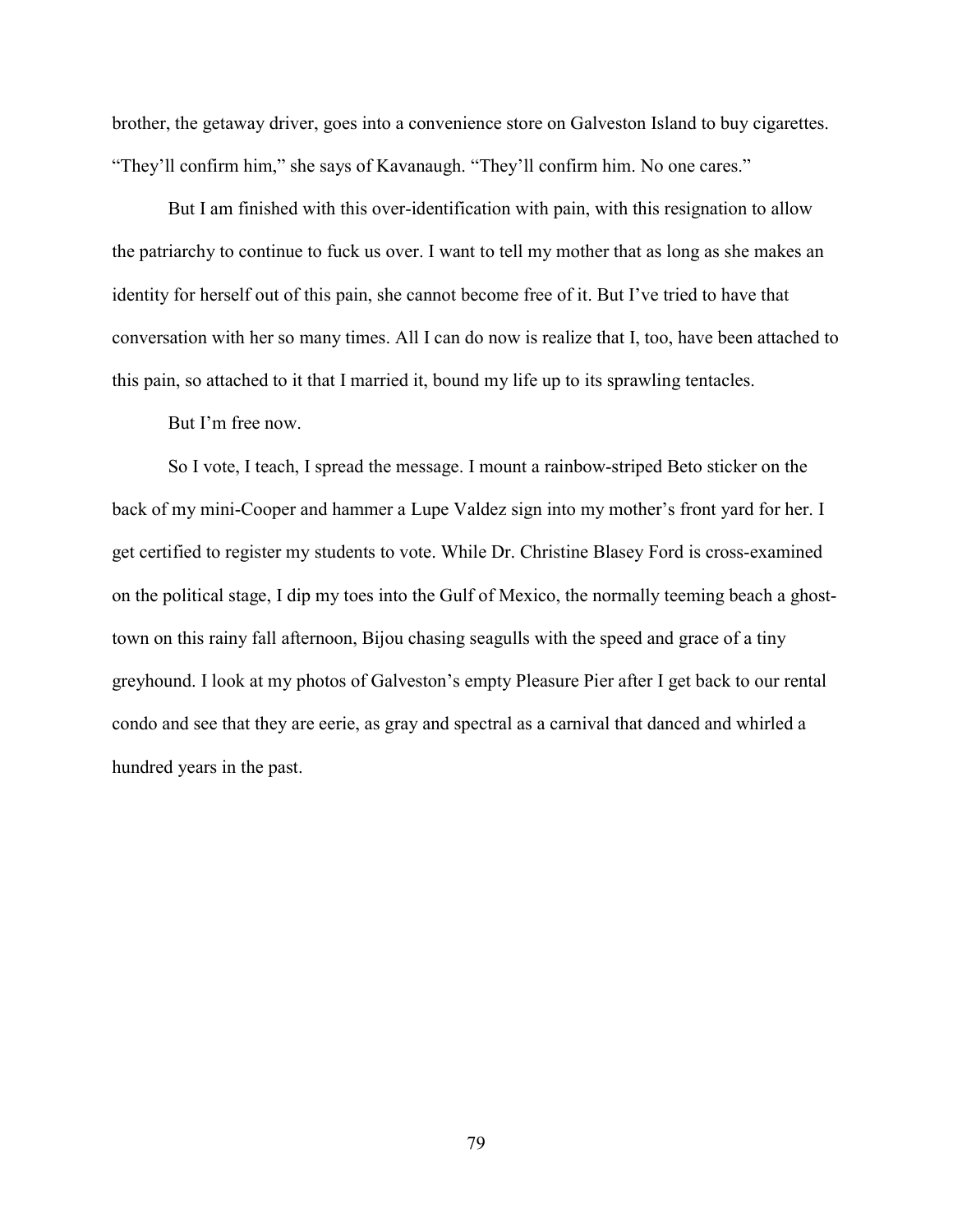#### Bullet With Butterfly Wings

"When Stefan drugs Maleficent and cuts off her wings, do you see this as an allegory for rape?" I ask the students in my Myth and Fairy Tale class. The girls nod. The boys' faces redden as they attempt to sink low under their baseball caps. In this cinematic flip of Sleeping Beauty, when Maleficent awakens after Stefan's brutal attack, she howls in anguish, mourning what she has lost. Her wings are her source of power. Like a young woman's sexuality, they are precious, and the crude way in which they are sawed off her back—her trust broken, her body violated leaves her ravaged inside and out.

I tell my students the original story of *Sleeping Beauty* is actually a  $17<sup>th</sup>$ -century Italian fairy tale called "Sun, Moon, and Talia." In this brutal tale, when the prince encounters the comatose heroine Talia, he is not satisfied with merely a kiss. We know this because nine months later, Talia—still sleeping—gives birth to twins. Just like in *Maleficent*, the protagonist is unconscious and therefore unable to give consent. Thus, the original *Sleeping Beauty* is also a story about rape.

When I was nine, my brother's friend tried to rape me. Not Kevin. Never Kevin. Kevin was always my protector when we were kids. My perpetrator was named Jeff. And mine is not a unique story. Change the girl's age, the identity of the assailant. Maybe remove the words "tried to" and re-word the crime to past tense. Maybe "raped" becomes "molested" or "touched" or "watched" or "forced." And perhaps it's not every young woman's story or every young man's story (in their cases, probably even more deeply hidden). But it is the story of far too many of us. For so many of us, our first direct experience with injustice involved the violation of our bodies,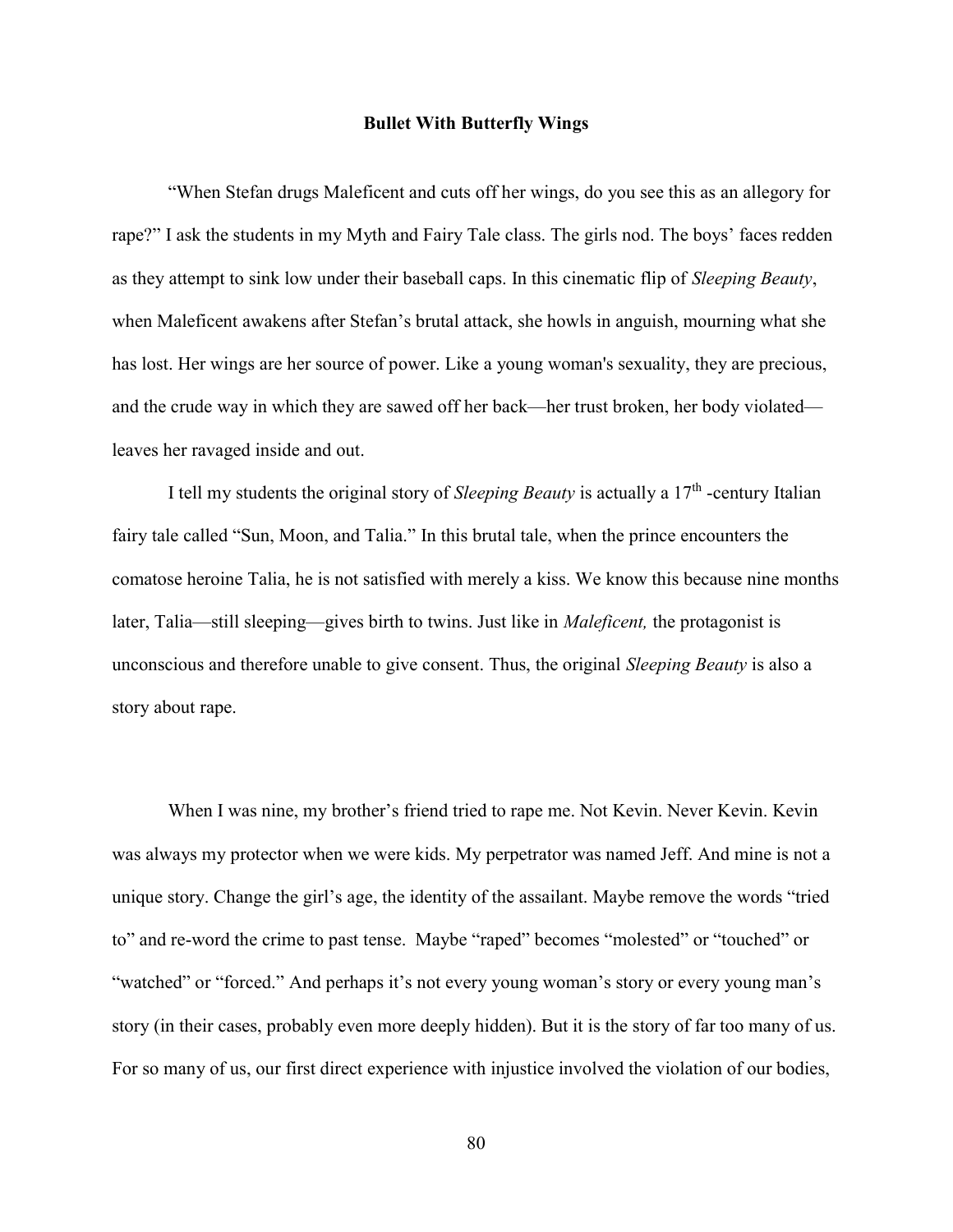and even worse, the insidious worming into our minds and hearts that has the power to poison us for the rest of our lives.

I was one of the lucky ones. My assailant, although five years older and much stronger than I, was neither an adult nor a relative, and I managed to fight him off. But to this day I loathe being awakened in the middle of the night, dragged out of dreamland. My throat goes dry, my palms sweat, my lulled heart immediately amps into full fight-or-flight mode. I learned that kicking was my best defense, ramming the soles of my feet into his chest, pointing my toes and aiming for his eyes, all those years of dance lessons paying off. Kicking became such a reflex mechanism for me that twice in my adult life, nurses would feel the need to strap all one hundred pounds of me to a hospital bed to avoid the wrath of my weaponized limbs.

At the moment of the assault, I managed to clear enough space with the force of my legs to jump out of the bed and run down the hall to my parents' room, which was unlocked. I didn't wake them. I just grabbed a pillow and lay on the floor, heart pounding, curling up next to Bonnie, our West Highland White terrier.

I wish my story ended there. Because maybe then I could re-frame it, re-write it, make it into a survivor's tale rather than the story of a scared and betrayed little girl. Maybe then I would have grown up kicking my way through life, a warrior goddess, as tough as my pop culture icons: Buffy, vampire slayer; Xena, warrior princess; Michonne, zombie tamer.

In the past few months, discovering other women whose experiences directly mirror my own has been profound and liberating. In listening to their stories, my own horror is validated and recognized, but it is also perpetuated, as I learn to reframe and accurately name each instance of trauma for what it really was.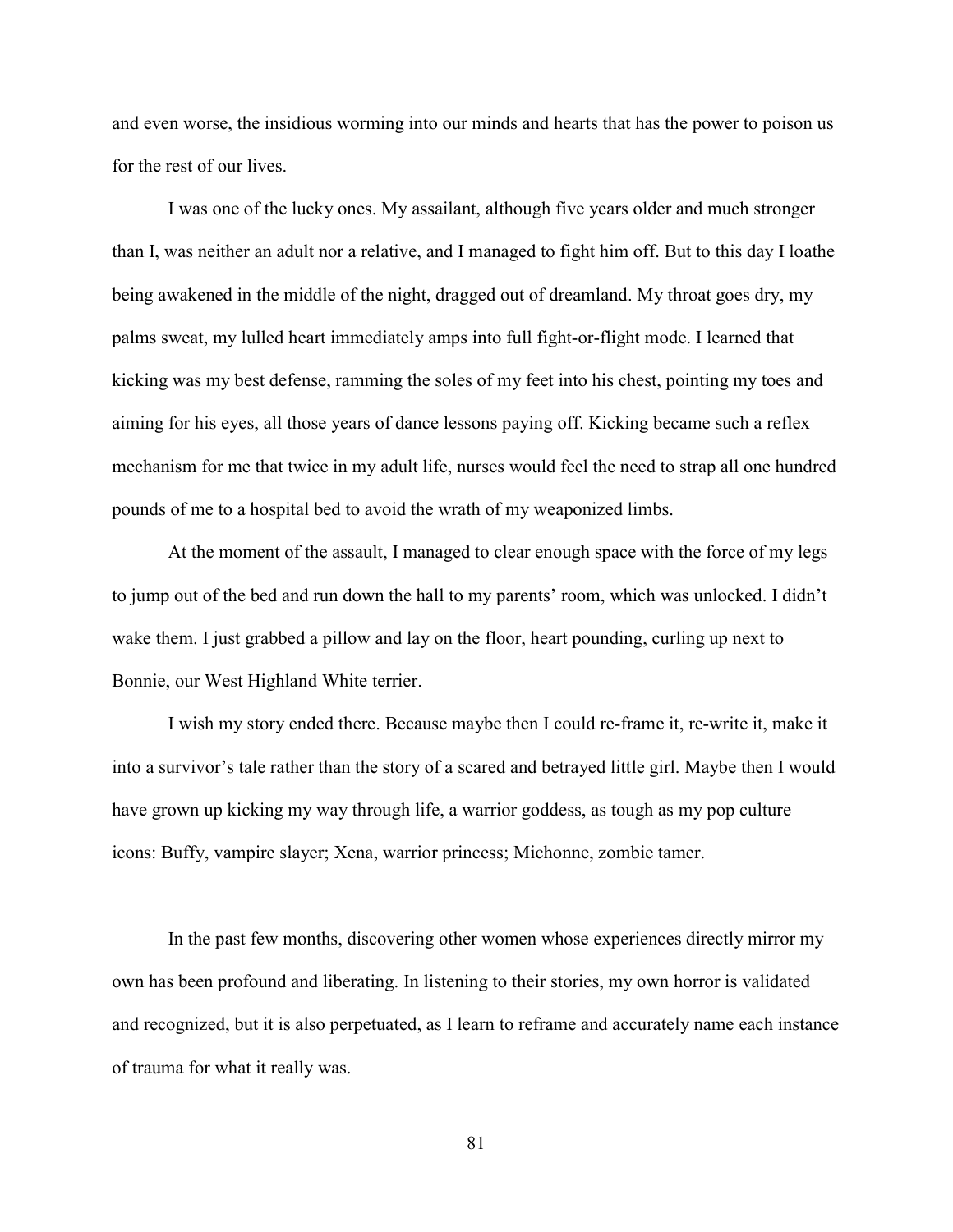A few days ago a woman on a forum for female survivors of narcissistic abuse posted the following thread: "Has anyone else had the experience of the narcissist having sex with you before you're even awake in the morning? My husband has been doing that to me for years. As I have gotten stronger and more aware of his narcissistic tendencies, I wonder if it's common."

Her question made my blood go cold. Over sixty women responded with a resounding yes, including me. Many women also explained to her, correctly, that having sex with an unconscious woman is rape, and she needed to end the relationship. Narcissists see people as fuel, as supply for their needs, and they see their partners as extensions of themselves, so I believe that may be why this phenomenon is so common.

Kevin also used my body as if it was his own, the way Simon did all those years ago, only this time, we shared a bed for three years. This time, it was much more than a slap on the ass or a worming of limbs, encasing me like the roots of a tree snaking through dirt. The first poem I ever got published and won an award for, in college, a re-telling of the Psyche and Eros myth, ended with the line, "Women were made instead to be invaded." I had no idea how real that line would become. Kevin complained a lot about my wearing pajama shorts to bed early in our relationship, so I abandoned those, but I always wore panties, as if that thin layer of fabric could somehow protect the borderland of my body from invasion. But every morning, between 3 and 4 a.m., as he spooned himself around me, my back turned to him, he would simply pull that layer down far enough to allow himself some room and insert himself inside of me. Every morning except during my menstrual cycle. I am 5'2" and weigh 100 pounds. Kevin is 6'2" and weighs 180 pounds. So no, I wasn't able to sleep through these encounters, but I learned early on that if I managed to stop them by clawing my way to the edge of the bed, away from his body,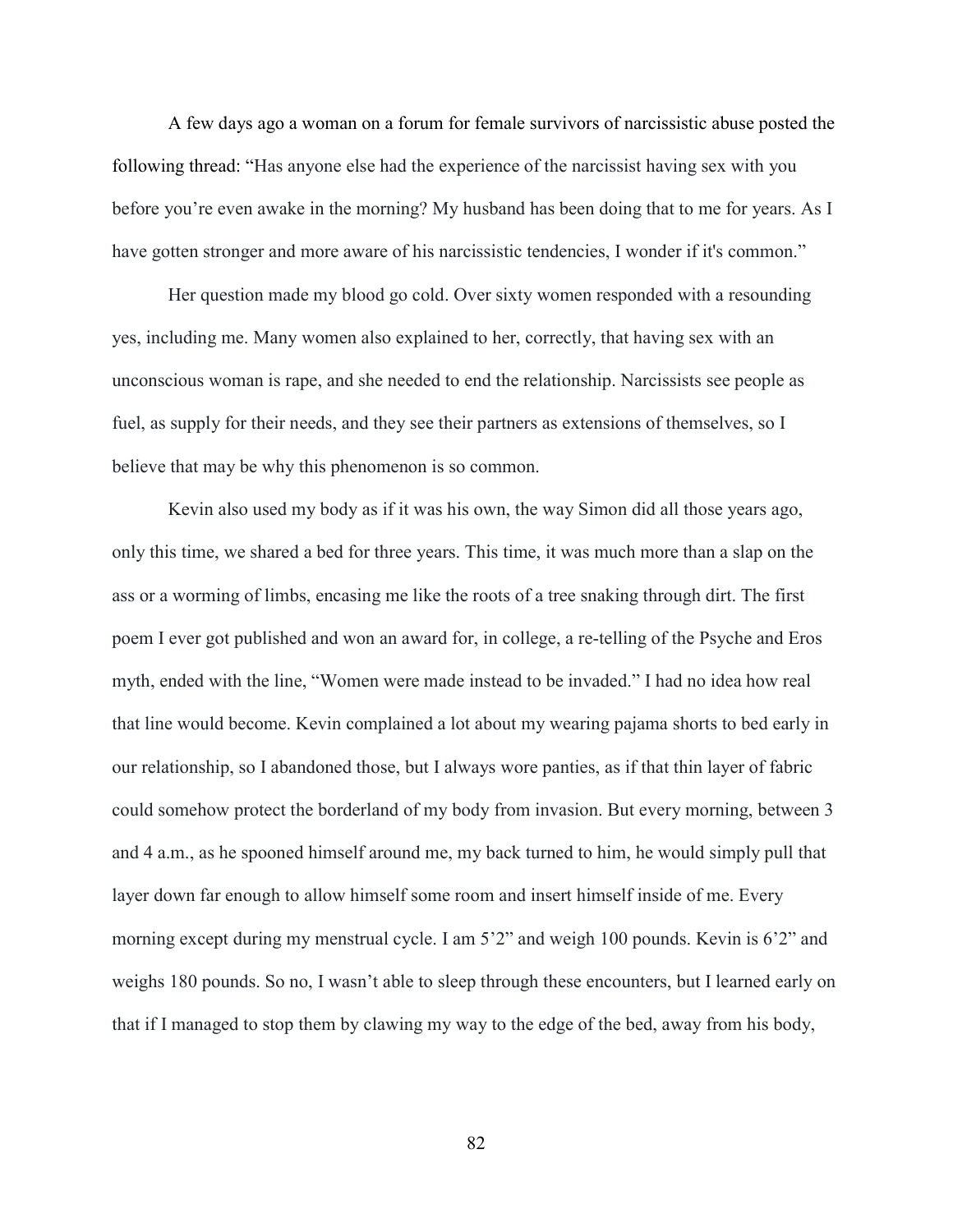then I'd suffer consequences for the rest of the day, the week, however long he chose to punish me for rejecting him. Sometimes I chose the consequences instead of the sex.

The worst part of it is that he veiled this violation in intimacy, and I believed the lie, or at least a part of me did. I think maybe even he believed it. He was my husband, after all, and he wasn't being violent, wasn't pinning me to the bed or tying me up or covering my mouth with his hand. And I was still attracted to him, wildly so—the woodsy smell of him an intoxicant, his shoulders broad as a Norse god's, his brown skin a warm place I wanted to crawl into. But not when I was cosseted in the womb of my own sleep.

So eventually, my body began to rebel, to fight for itself, since I was doing such a lousy job protecting it. Kevin and I always marveled at our chemistry, how neither of us ever infected the other one, despite his STD and both of our sensitivities. Toward the end, however, when my body had had enough, it began getting bladder infections, and my menstrual cycle, the only safe time of the month for me, went haywire. Kevin had an app on his phone to track my periods, so I allowed him to believe I was menstruating even when I wasn't, so that I could get a few mornings of relief. When I visited my primary-care doctor, she said, "I see women your age become pregnant by accident all the time. Do you really want to be tied to this psycho for the next eighteen years?" She knew everything. She knew enough to save me from myself.

What I remember most about Jeff's invasion into my bedroom when I was a child, the thing that shaped me the most, was my father's response to the attack. I told my mother first, and she pleaded with my father to forbid "that boy" from entering our house ever again. But my father accused me of lying. My father said that a boy from a good home wouldn't do something like that and that he was welcome in our home any time. My mother, always the good military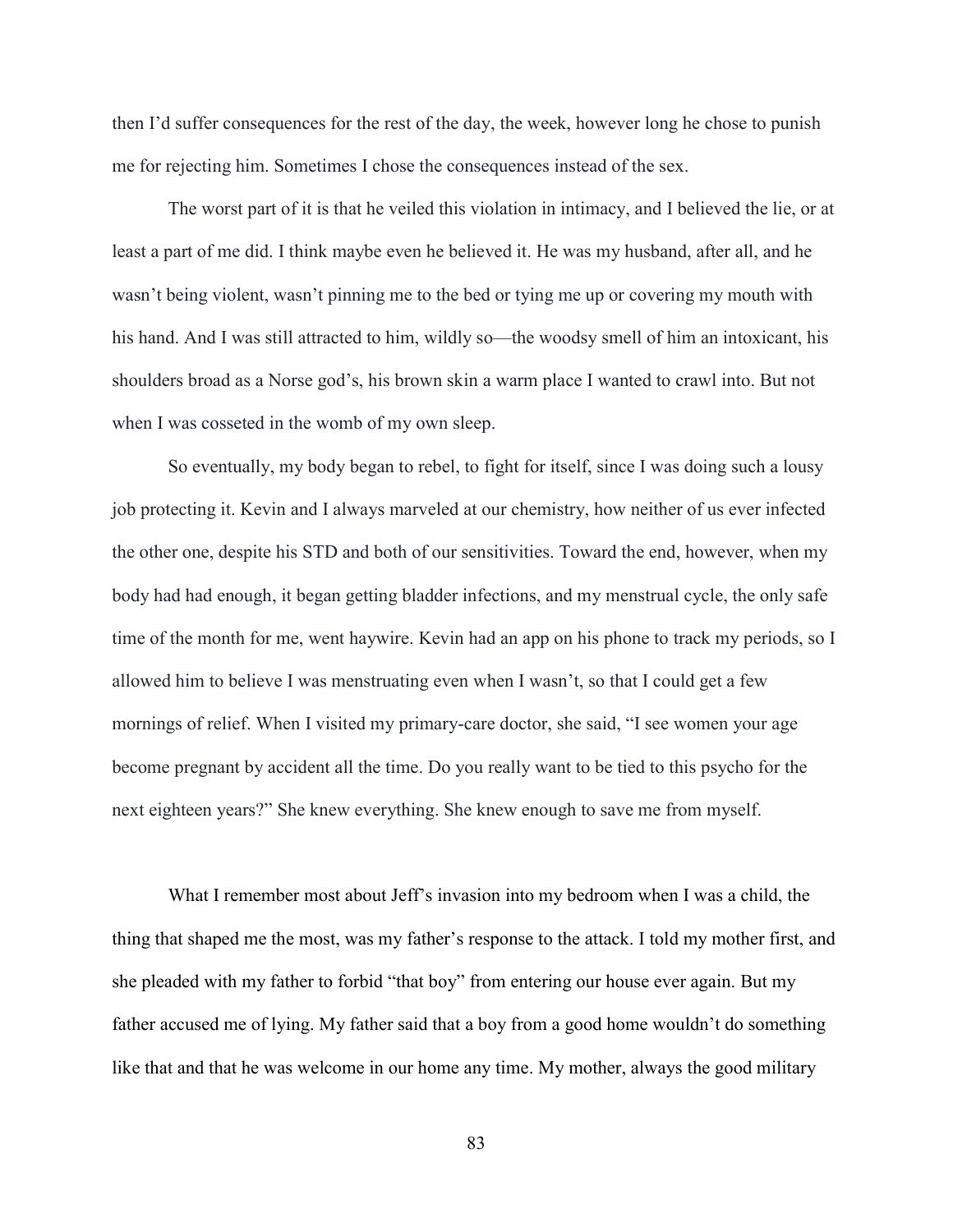wife (until their divorce), deferred to the commander's wishes. My parents' reaction was the worst betrayal, the one in which my own wings were ripped off. Now, on the precipice of forty, I'm still trying to grow them back.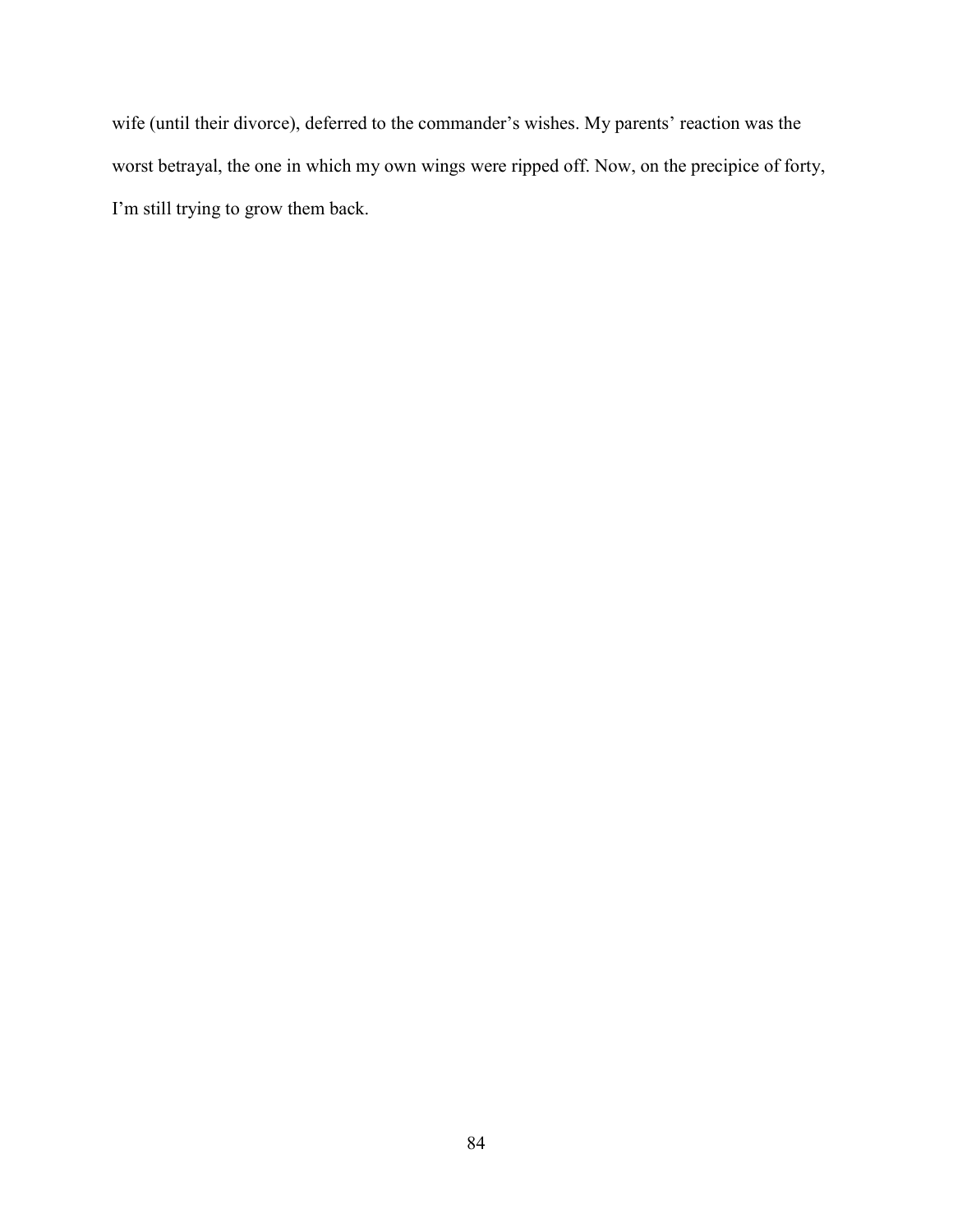## **Monsters**

"Oh, monsters are scared," said Lettie. "That's why they're monsters." –Neil Gaiman

The last night I spent by myself in the townhouse, a tall figure with Kevin's shape and energy glided into the bedroom, awakening me. I sat up in the bed, our three dogs sprawled around me, and called out his name. No one answered. The entity crept on to the mattress beside me and pulled me toward it. It smelled like Kevin too—that hot scent of male flesh, sandalwood, and leather.

Then it roared.

My body began to vibrate until I swam into the liquid wall of sound, paralyzed by an invisible net, like Snow White encased in her glass coffin. The sound started to suck me in. I was losing myself. I felt dizzy, descending sideways into a black hole. My heart thumped and raced, a sparrow smashing against a cage of bone. I struggled to catch my breath. I was disappearing into his roar, and I could feel my sanity slipping away as I grasped at objects in my mind that once held meaning to me—bell, book, and candle; ring, rock, and crystal.

My defense mechanisms of freezing and fleeing were not available to me. So I fought it. I climbed my way out of that growling cavern, kicking and clawing and screaming. I woke with a gasp, covered in sweat, my heart a gloved fist in my chest. I turned on the lights and the television, gathered my dogs around me. It was 3:33 a.m.

Earlier that night I had been playing Shaun Colvin's song "Get Out of This House" on a loop, like a mantra, dancing in the kitchen as I cooked: "Go jump in the lake. Go ride up the hill. Get out. Get out of this house. It's a house of your making. It's a house of ill will. Get out. Get out of this house." I had asked Kevin to move out at least three times in the past year, and I was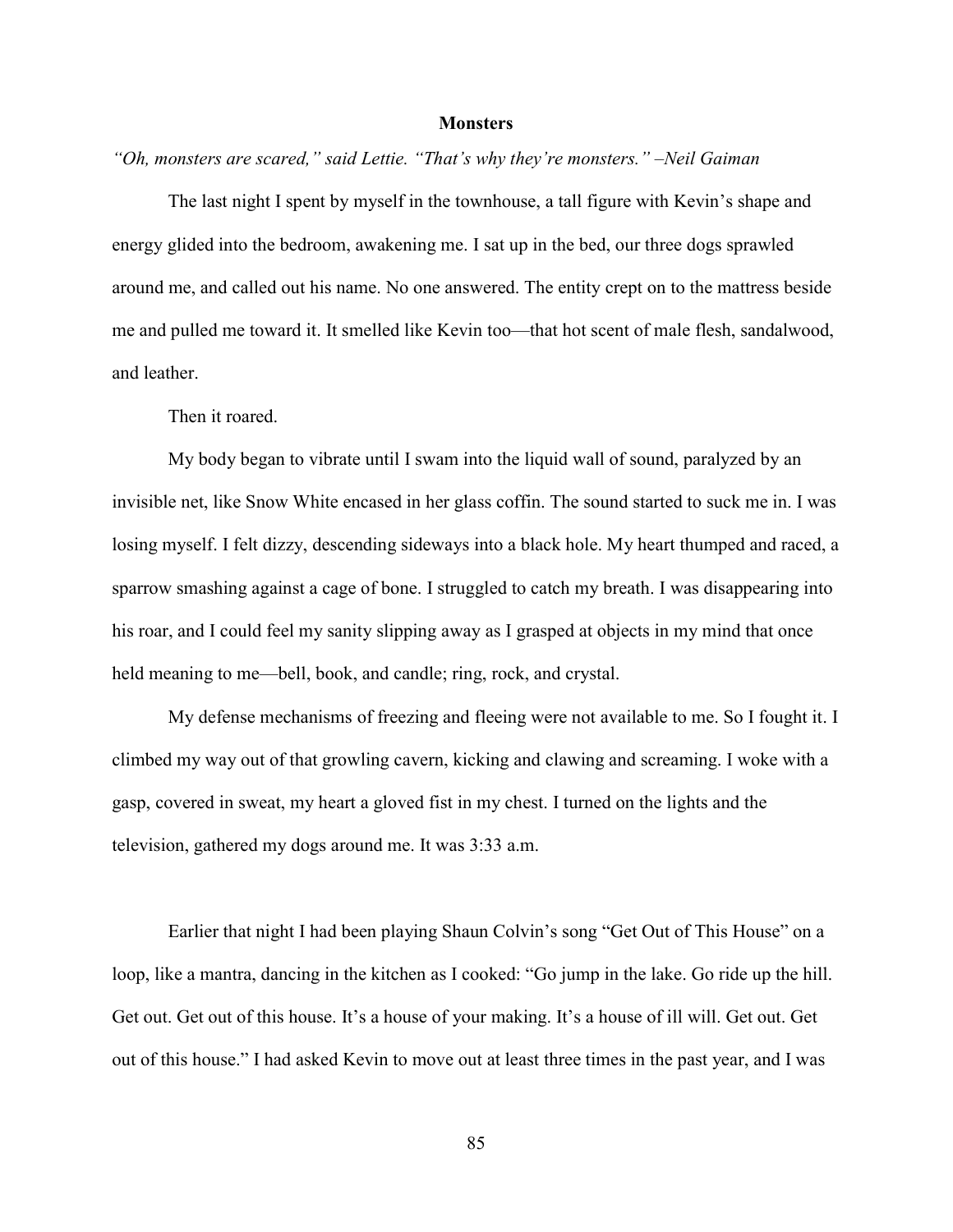gearing up for a fourth battle. But in the end, his parasitic energy had infected my house, and I've seen enough horror movies to know what that means.

It means sometimes leaving is surviving.

Some women marry houses, according to Anne Sexton, and I was in danger of just such a fate, digging in, staying put, washing its walls down every day, trying to exorcise its demons. But suddenly I was grateful to my parents for dragging me through three states and five houses by the time I was ten. If I knew how to do one thing, it was move.

As an empath, I also knew how to sense and respond to energy, but I think that's a trait I was born with. I'd been having paranormal experiences my whole life, accepting the unseen as part of a larger web of experience. In the fourth grade, when my attempts to describe Santa Claus as a non-corporeal "spirit" were met with gaping stares by my classmates, I learned to keep my mouth shut about this part of my world. I guess growing up in a dysfunctional home brings with it its own share of ghosts. My brother and I coped by transferring our real fears into fiction, reading Fangoria magazines and Dean Koontz novels, staying up late to watch John Carpenter and Wes Craven flicks.

My love for horror was one of many aspects of my persona that Kevin mocked and judged. "In the final moments before your death, you're probably going to see evil clowns," he said to me once, his voice laced with venom and superiority. "That's not what I want to see." Kevin even said it was *my* love for horror that turned *him* into a monster.

So I would hide my hobby, hoping for nights alone so I could text Keith or my friend Miranda for recommendations, so I could watch Channel Zero and The Invitation, American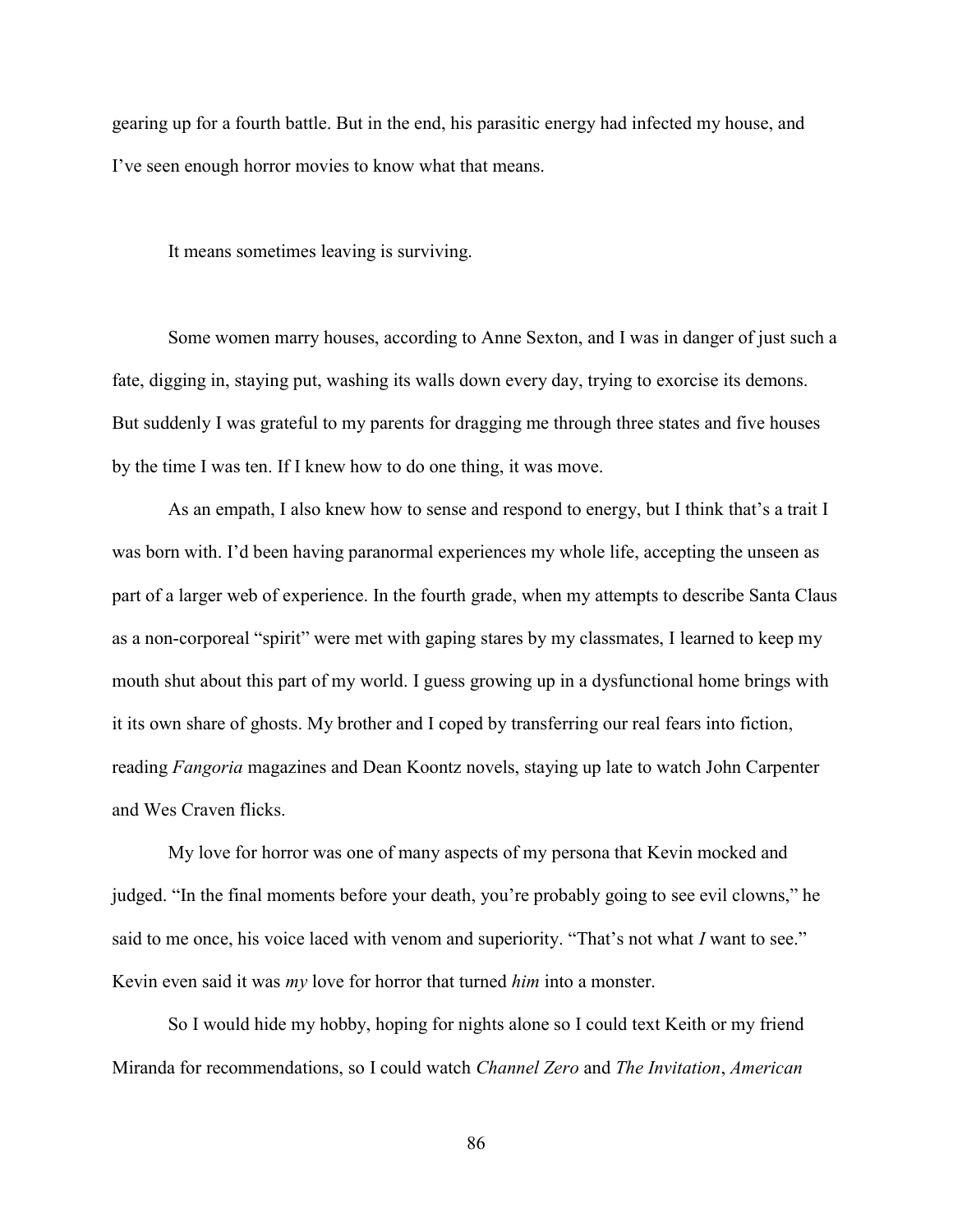Horror Story and 10 Cloverfield Lane, The Babadook, and A Girl Walks Home Alone at Night. One of the last movies I saw before I left the townhouse was Gerald's Game, a Stephen King adaptation in which a woman tied up on a bed spends the entire film learning how to free herself, taunted by images of her abusive husband. As it turns out, horror movies have proven to be rather instructive.

That mixture of "real" dysfunction and perceived evil that marked my childhood is a phenomenon that bonded my best friend Keith and me. He once showed me a photograph of himself at age ten, posed in front of a tilted Christmas tree. Small for his age, he wore Batman pajamas, his dark hair messy, his brown eyes big as saucers. Keith swears the blurry orb above his head in the photo is paranormal in nature, and I have been unable to convince him that it is simply an out-of-focus Christmas light. But I can understand why he thinks his childhood home was haunted.

Dissociative Identity Disorder, Keith's mother's illness, is characterized by two or more distinct personality states or an experience of "possession," as evidenced by discontinuities in sense of self, cognition, behavior, affect, perceptions, and/or memories. When Keith was a child, his only explanation for his mother's altered states was demonic possession—the way her face would flush and disfigure, the inexplicable strength she would gain as she shattered glass table tops and kicked holes in locked doors. And I must admit, whenever I would walk into that house, covered in weeds and dark as midnight no matter what time of day it was, I would feel a chill creep into my bones. One time we stayed up all night with a tape recorder, trying to catch evidence of a real haunting. But we didn't unearth anything.

As a teenager I wasn't the kind of goth who listened to Marilyn Manson or pierced my face. I was the kind who wanted to live in 19<sup>th</sup>-century England, my closet a sea of dark velvet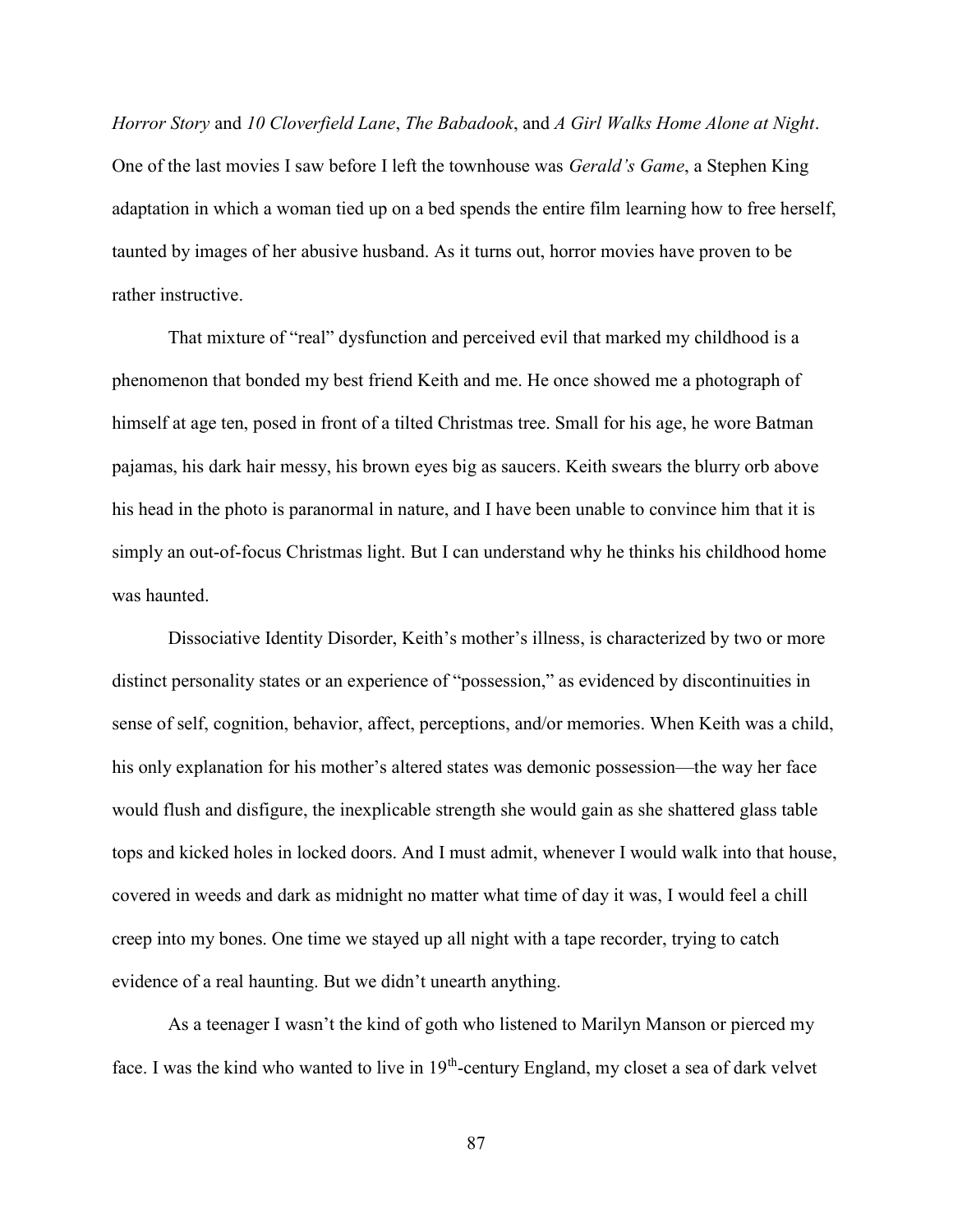and lace, my lips stained in my favorite Revlon shade called Blackberry, reading *Dracula* and Frankenstein and The Strange Case of Dr. Jekyll and Mr. Hyde (books that are now some of my favorites to teach in my British literature classes). Years later I would be admitted to an outpatient treatment program for major depression and would discover reruns of *Buffy the* Vampire Slayer which aired on FX at 6 a.m. every morning as I was getting ready to go to treatment. Even more than yoga and Prozac and six weeks of grueling group therapy sessions, I credit that TV series for saving my life.

I was drawn to the show's themes of feminine power, rites of passage, and fulfillment of personal destiny. What at first glance looks like a "B" horror film turns out to be a narrative with substance. Buffy and Willow (one a slayer, the other a witch) are powerful role models for young women. Buffy's physical prowess belies her stature; she can take on men (and monsters) twice her size. Willow's intellectual ability makes her the brainy counterpart to Buffy's brawn. Joss Whedon even transforms the final episode into a sort of feminist manifesto, as Buffy extends her strength to every woman, uttering the fateful words: "From now on, every girl in the world who might be a Slayer, will be a Slayer. Every girl who *could* have the power, will have the power." In addition to creating strong female characters, Whedon situates the high school on top of a hellmouth, thus creating the perfect metaphor for the trials and tribulations we all experience when navigating the long, murky passage from childhood to adulthood. As Buffy comes of age, she learns to embrace her calling as a vampire slayer, and each character moves toward his or her true destiny, sending a message to viewers to find our own purpose in life.

That same year many of my female students became obsessed with Stephanie Meyers' Twilight book series. I railed at them to be Buffys instead of Bellas, to slay their monsters instead of marrying them and becoming absorbed in them, and then turning into monsters themselves.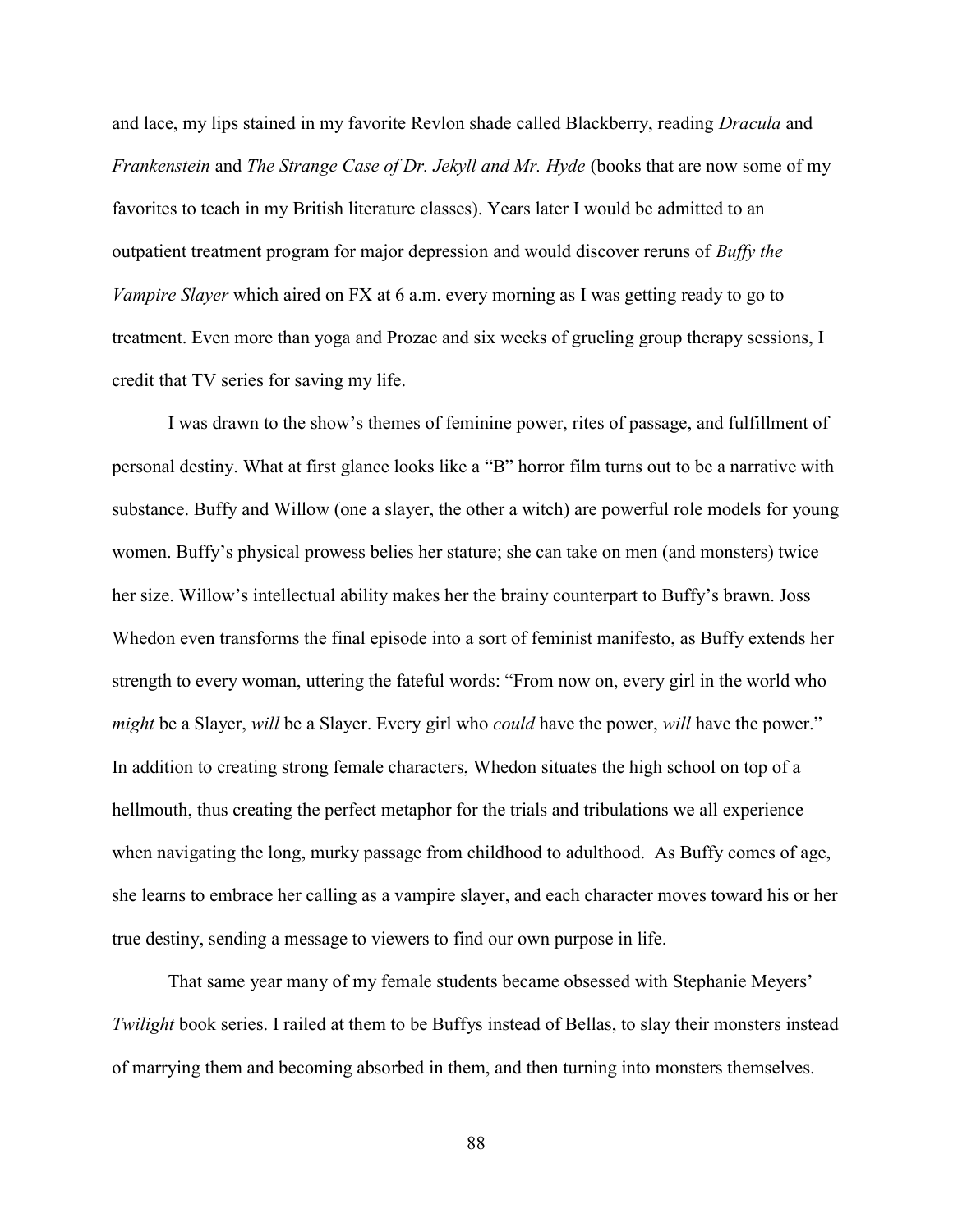Like me, Buffy is attracted to vampires, but she usually has to kill them anyway, leaving her heartsick and lonely but with her dignity and integrity intact, always fighting the good fight. Georgia O'Keefe said, "If you can believe in what you are and keep to your line—that is the most one can do with life." That is also the lesson Buffy taught me.

When my nephew Joe was little, a boy after my own heart, he used to keep a monster journal—a small, brown, leather-bound book with unlined parchment pages. Every time he learned about a new monster, he would scrawl its name on the top of a page—werewolf, zombie, yeti—and then list the facts he knew about it: where it lived, what it preyed upon, what its weaknesses were, and most importantly, how to kill it. His parents blamed me, of course, and weren't pleased with his line of research.

"Ann, do you think vampires are real?" he asked me once when he was about ten years old.

"Energy vampires are real," I told him.

"What's an energy vampire?"

"The kind of person who sucks the life out of a room when they walk into it." "Oh, like that kid at zoo camp who can't talk about anything other than Minecraft." "Exactly," I said.

And maybe Kevin was right. I didn't make him into a monster, but I attracted one. During the last year of our relationship, like Joe with his journal, I became obsessed with trying to identify and name the monster that lurked inside my husband: borderline, narcissist, psychopath. What kind of monster caused him to smash his head into sliding glass doors, to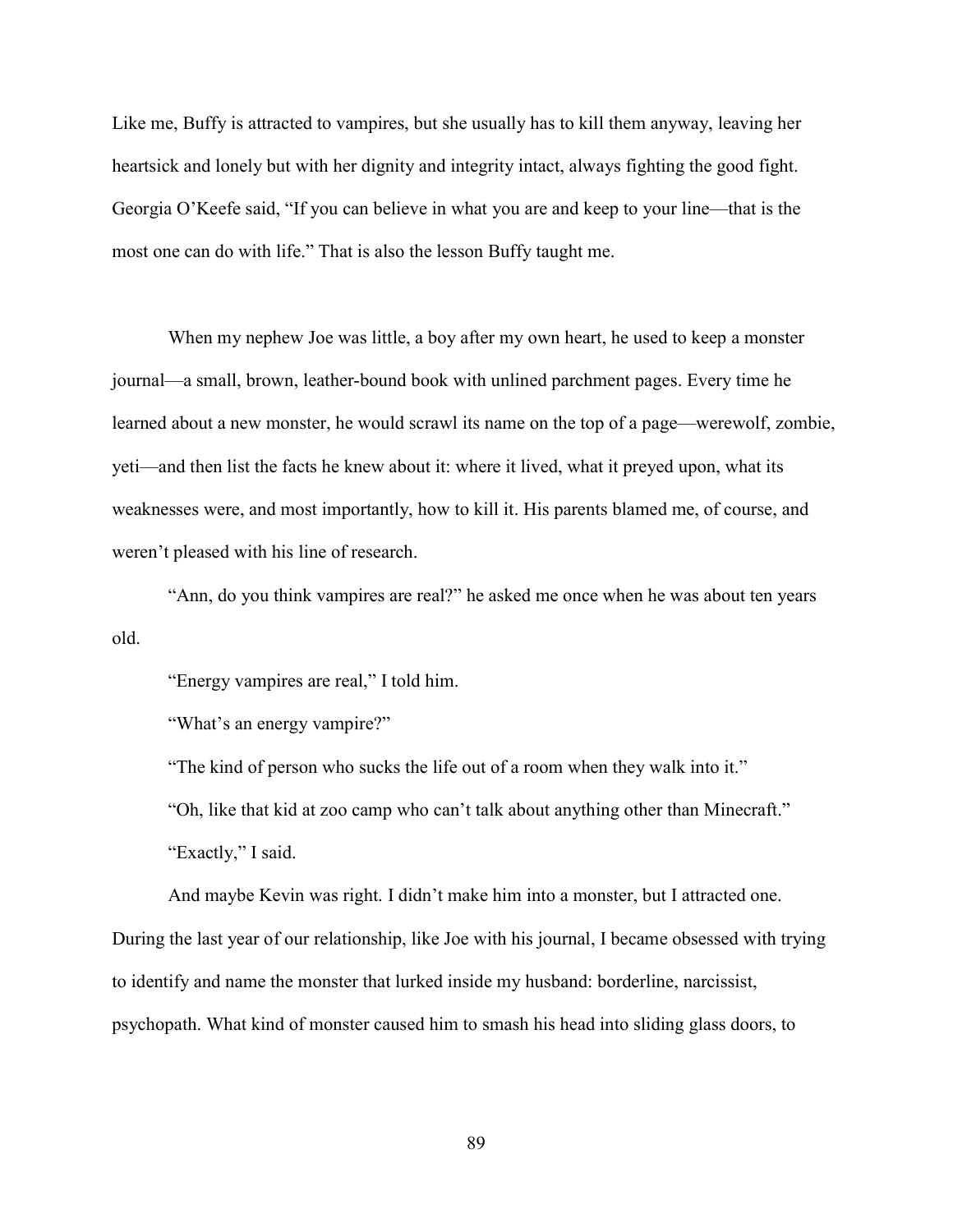throw leashes at me and the dogs, to call me a "fucking bitch," a tornado of fury spiraling around my house? What kind of monster crept behind his eyes as they flashed from sea-green to stone?

When I was moving out in a fury as mad as one of Kevin's tornadoes, I found a silver sequin, small and glimmering, like a snake's eye underneath the bedside table, and I remembered the night last spring when something shifted inside me. We were getting ready for a 1920sthemed murder-mystery party when Kevin started to tear the bathroom apart. I remember the heels from my wedding shoes clicking against the wet pavement, my three dogs running through the rain, six wet paws clamoring against the car door, a hoodie thrown over my red and silver flapper dress, my brunette waves turning to frizz.

"I think it's the spaces that mental illness creates in their brains. That's what allows the monsters to get in," Keith said to me during my last visit to New York. It sounded like as good a theory as any.

And, after all of my feminist rantings at my students, I still allowed my own soul to be sucked out for three years by a deeply damaged man—a borderline, narcissist, psychopath whatever monster was created from the crackling gaps in his injured brain. I've aged in the past three years, my face pale and tired, the back of my neck warped into a series of knots and kinks. But I got out, finally—slayed my vampire, exorcised my demon, morphed from a Bella back into a Buffy. Keeping to my line. Believing in what I am.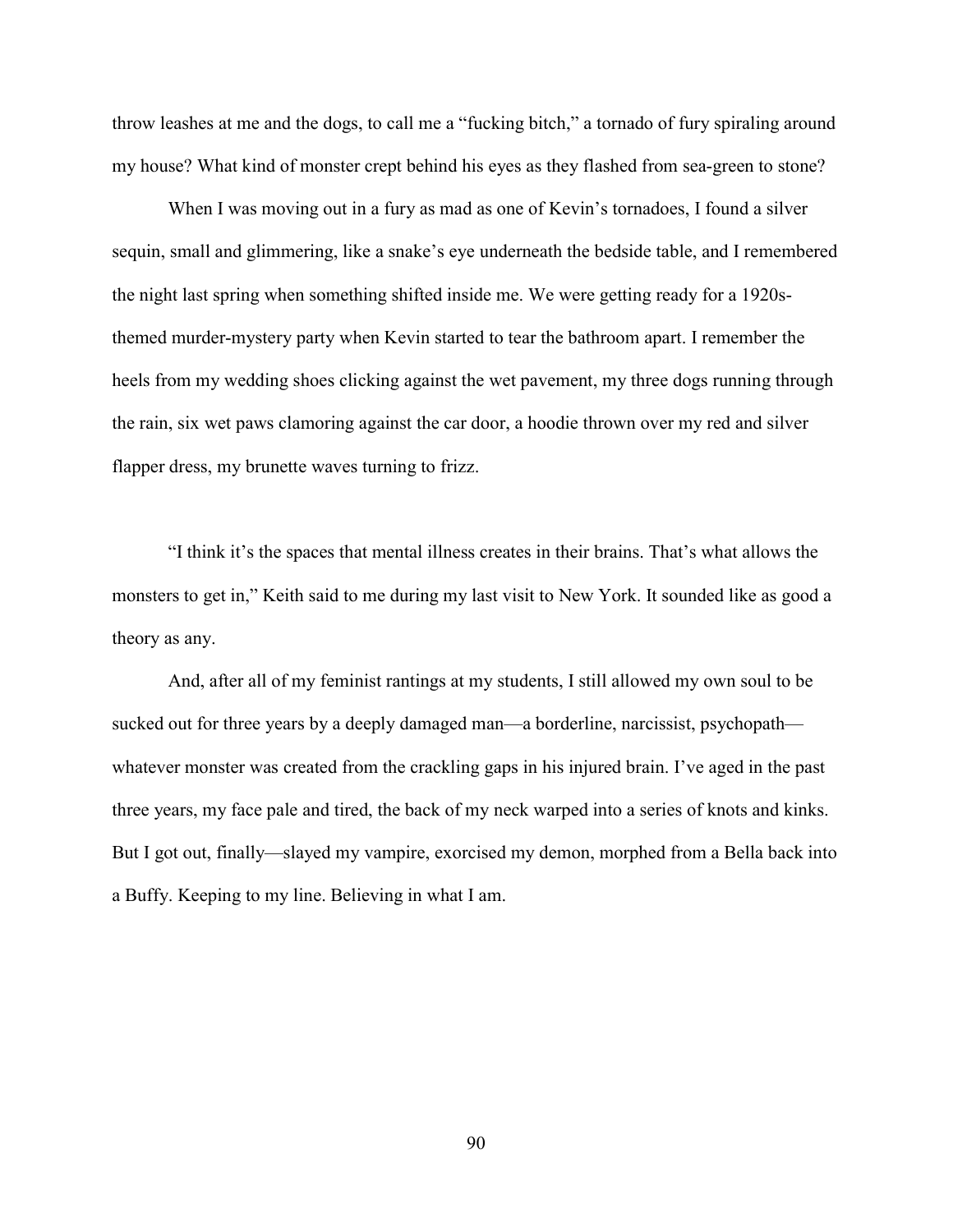III: Kintsugi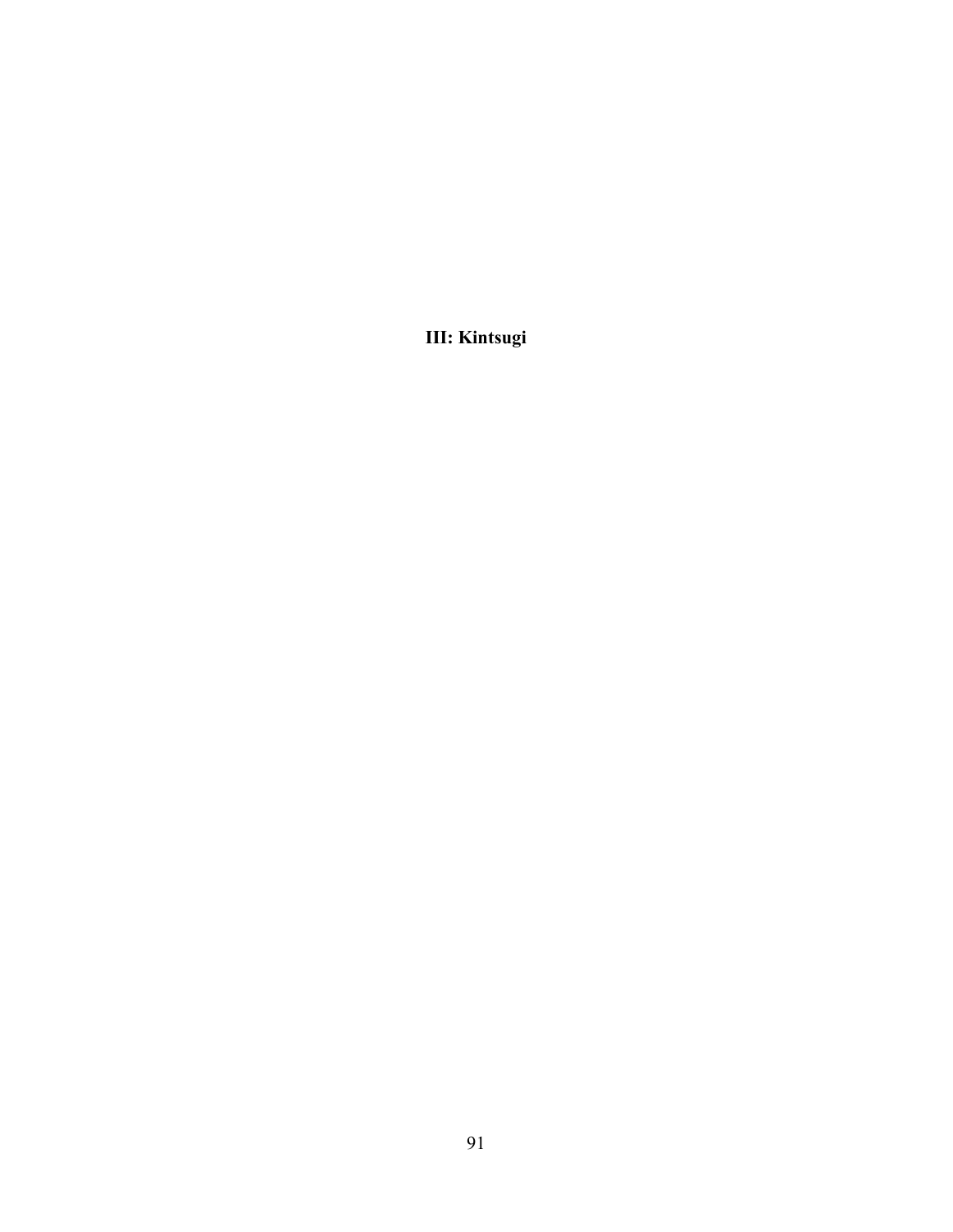## The Narcissist's Arsenal: A Glossary

If you take a swan-dive into the dark world of Cluster-B personality disorders—because you have become, cluster-fucked, as I call it—you open a Pandora's box of weapons you didn't even know existed. It's as if all of these abusers were born on some distant planet with different rules that they all understand and abide by.

"They're all the same," my counselor Brittany at Safe Haven told me. "They may be homeless or they may be doctors, but it's like they're all working from the same playbook."

Or maybe they are changelings who have swapped places with their once-human hosts. I think that about Kevin sometimes, about how different he ended up being from the wild but loving boy I thought I knew as a child. Maybe my Kevin is swimming in the azure waters of some mystical realm because this world, as Auden says in his poem about the changeling, was more full of weeping than he could understand.

Most therapists aren't even familiar with the phenomenon of narcissistic abuse or how to deal with its aftermath, but there are many online forums and communities where you can find kindred spirits. At first, you learn the lexicon, which allows you to put names to your particular brand of torment. If you can give something a name, maybe you can wrap your brain around it, you can lessen its power over you. You also learn names for techniques that you can use when battling this demon, shamanic tools to aid you on your quest.

At some point, after your knowledge begins to run deep, you may abbreviate those names, turning them into acronyms for the sake of efficiency. Going "no contact" becomes NC. Your ex's mistress or new girlfriend becomes NS, short for "new supply," as in, the new fuel that he is now siphoning into the bottomless gas-tank of his heart. For the sake of simplicity, "narc" or "nex" (narcissist ex) is the preferred shorthand to refer to your Cluster B partner or former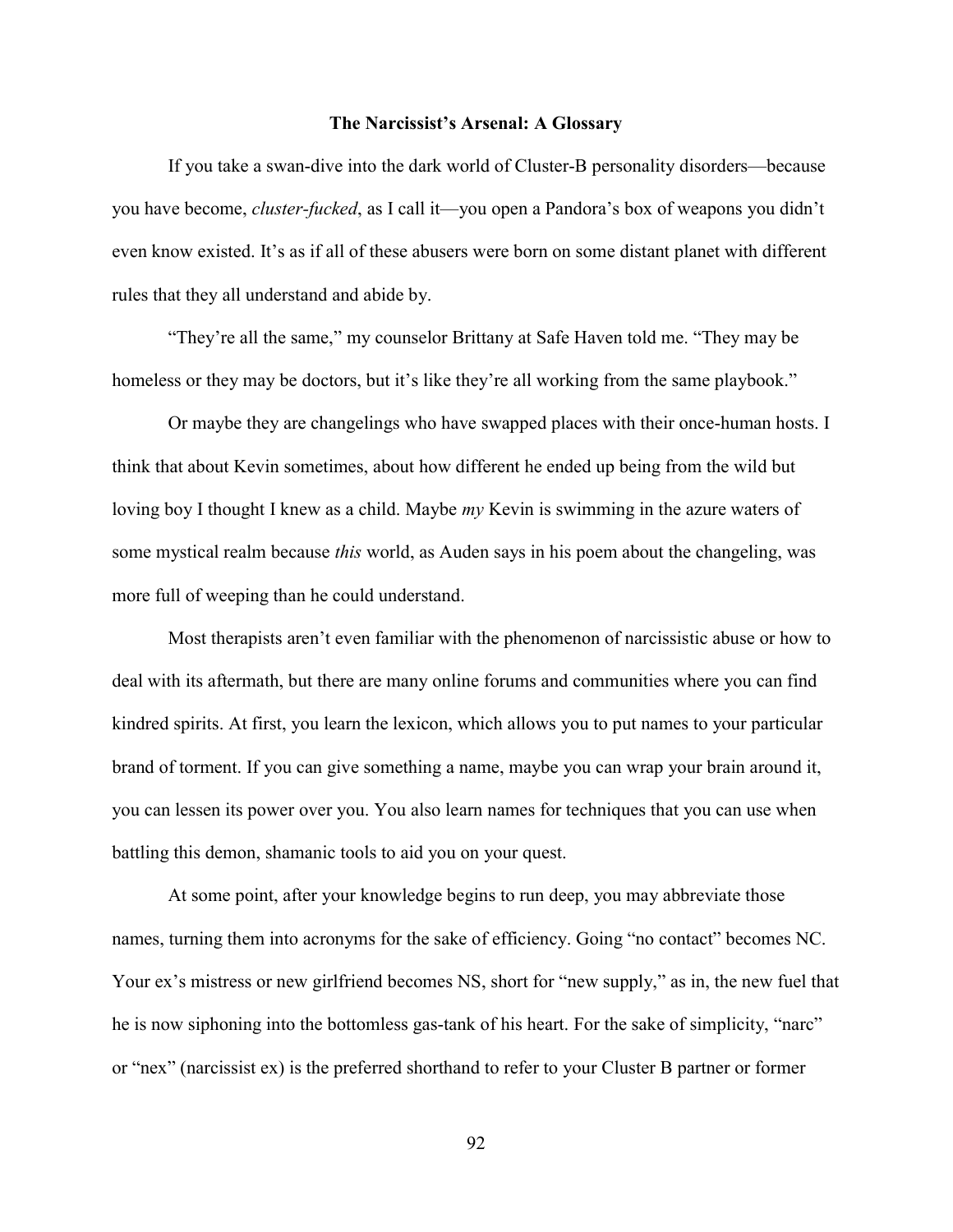partner. These terms may seem cold or cruel or vindictive or "bitchy," but we are angry, we throngs of survivors who have wasted years of our lives pouring ourselves into these empty reservoirs. We are finding each other. In naming the enemy and his tools, we become educated. With words, we grow fierce wings to propel us out of the heaps of our ashes.

# No Contact

Not only does this mean you don't respond to their phone calls or texts or requests to meet—their words either laced with honey or venom, depending upon which tactic is in play this means there is no way for them to contact you, no way for them to continue to worm their way into your already damaged psyche. You block their phone number and email address. You get as much of your stuff out of your shared space as you can in one fell swoop.

In my case, Brian, Angie and Joe came over to the townhouse on a day that Kevin had yoga teacher training, and I took our three dogs to my mom's house. Kevin was already certified to teach yoga, but instead of spending the \$5000 I gave him from the sale of my home on renting his own apartment after our separation, he gave the money to the Kundalini Yoga Research Institute for more training. At least this meant he'd be gone all day. I was a wreck, feeling like I had no right to take my own stuff, worried about what he would need. So I slumped down on to the floor, useless. Angie became the director, Joe the muscle, and Brian the court jester. We threw stuff into boxes and directed the movers when they arrived. I sent Kevin a text and then cut off his avenues to reach me, one by one by one.

A few days after I initiated "no contact," I went to see the film A Quiet Place with my friends and fellow horror buffs Miranda and Mike. In a moving scene, the husband and wife,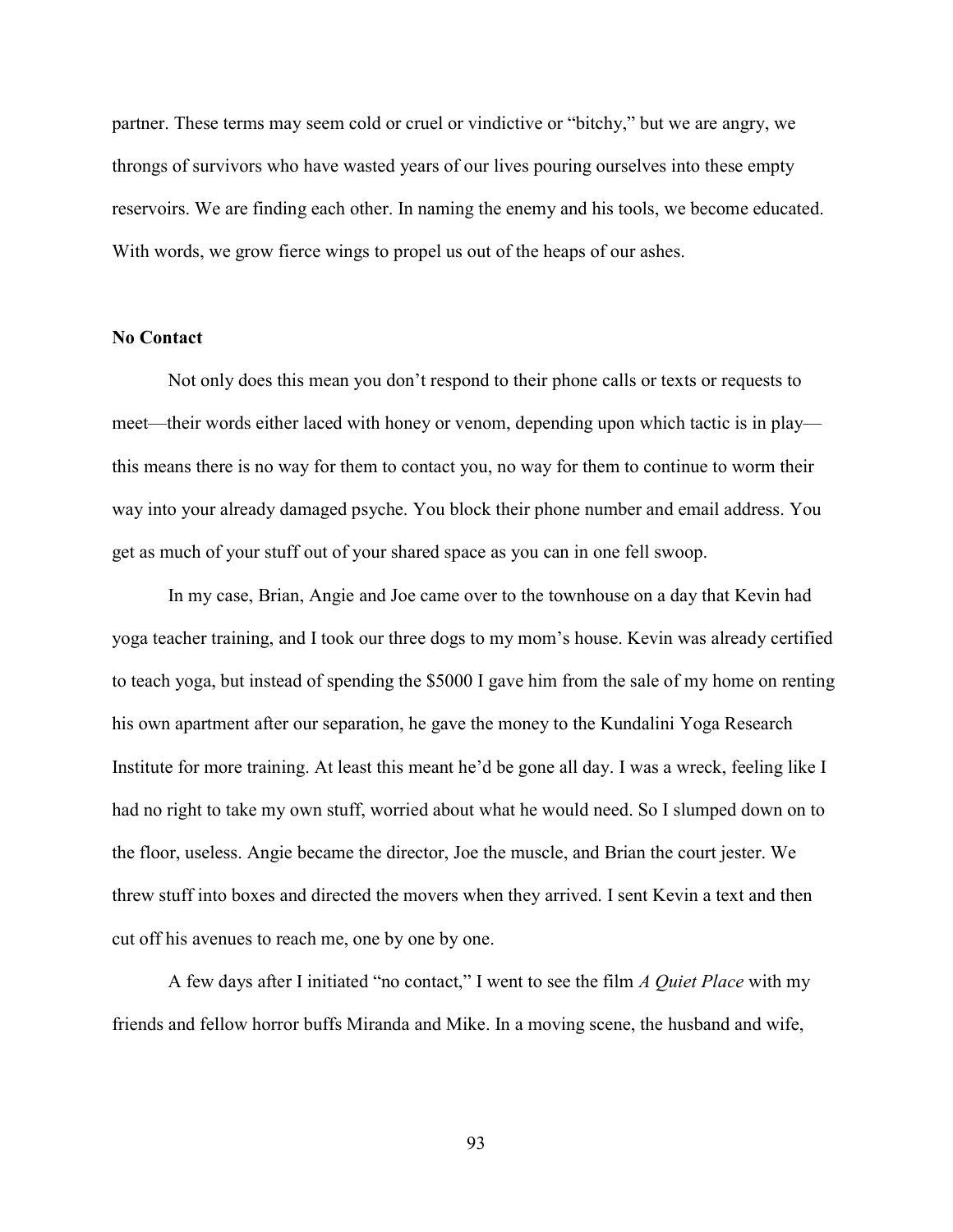wordlessly in sync, share earbuds and dance to Neil Young's "Harvest Moon." After the movie was over, I said, "Harvest Moon was our wedding song."

"Oh no. Are you okay?" Miranda asked.

"Yes," I said. "To be honest, all I could think about was how Kevin wouldn't be able to survive in a world where he had to stay quiet." But I would. Miranda said the movie was a commentary on the patriarchy, how it shuts us up, snuffs out our voices. I agreed with her. But sometimes, as the movie also teaches us, there can be a power in quiet. Before I initiated "no contact," I used another method I learned about in my pathology studies:

# Gray Rock

Before you ghost your monster, you become a ghost yourself. Don't respond, don't react. Don't let them provoke you or push your buttons. Plan your exit. In Kevin's mind, we were getting along because I had ceased to exist. A gray rock has no demands, no opinions. A gray rock makes a perfect Stepford Wife or Handmaid. I'm good at pretending. I believe this is a strength. But Kevin's favorite epithet to hurl at me was "liar." He equated my stealthy nature to lying, but I realize now that 1) He most hated the traits in me that he couldn't access within himself, and he had no ability to regulate his swirling hurricane of emotions, and 2) He was pulling out another weapon in the narcissist's arsenal:

#### Projection

When he called me a "liar" or an "addict" or "insecure" or "diabolical," he was really talking about himself. He was the more skilled actor out of the two of us, fooling all of us empaths in his new-age circle into thinking he was compassionate, sensitive, an enlightened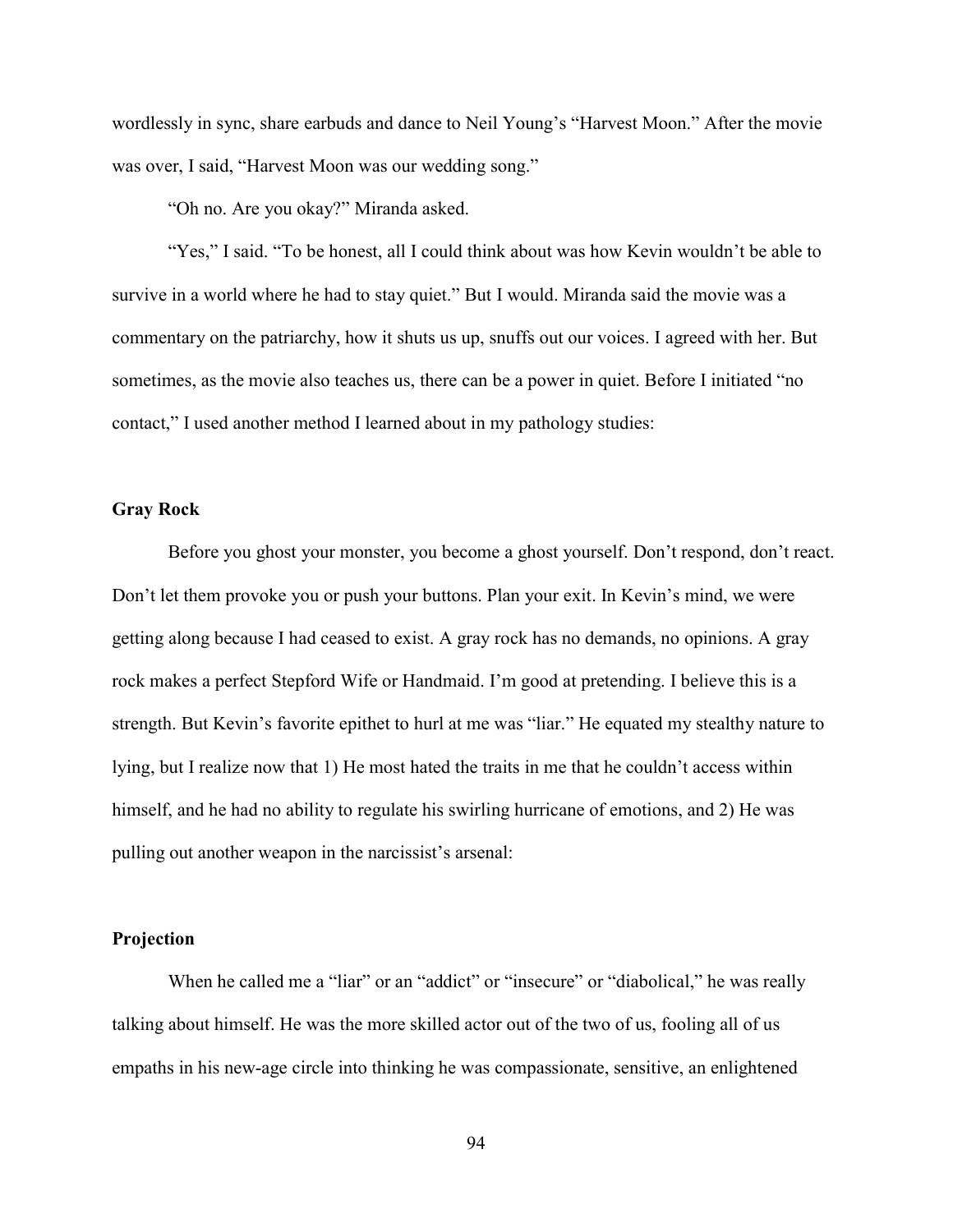yogi. As his mask slipped more and more, things he had told me in the beginning of the relationship no longer added up. He had an STD, and he told me that he got it from a woman he dated about a year before he and I got together. But then I found out he had given this illness to his ex-wife Kim, whom he had divorced seven years ago, and that was one reason she harbored so much bitterness toward him. I think she decided to go "no contact" too.

He also had a horde of female friends, and I didn't mind that. They were platonic relationships, he insisted. I thought this made him more feminine, made him understand and relate to us better. But toward the end, after I had gone "gray rock," he told me he had slept with all of them. This all happened, supposedly, before we got together. He revealed each indiscretion, each breach of friendship, case by case, trying to incite me to jealousy, which did seethe and curl inside my gut like fists, but I never allowed it to pummel its way to the surface.

# **Triangulation**

A relationship with a borderline, in particular, is an endless Ferris wheel of idealization and devaluation. You are placed high on a pedestal and then you come crashing down, over and over and over again. After these crashes, Kevin would say things like, "I just don't feel connected to you anymore," or "I thought we'd be in love forever. I guess I was wrong." In order to keep you dangling from their beak-pointed treble hook, they find a third party to elevate while you are thrashing about in the murky waters of their contempt. With Kevin it was usually an older woman, someone with money, someone he'd probably never sleep with but who could provide for his needs.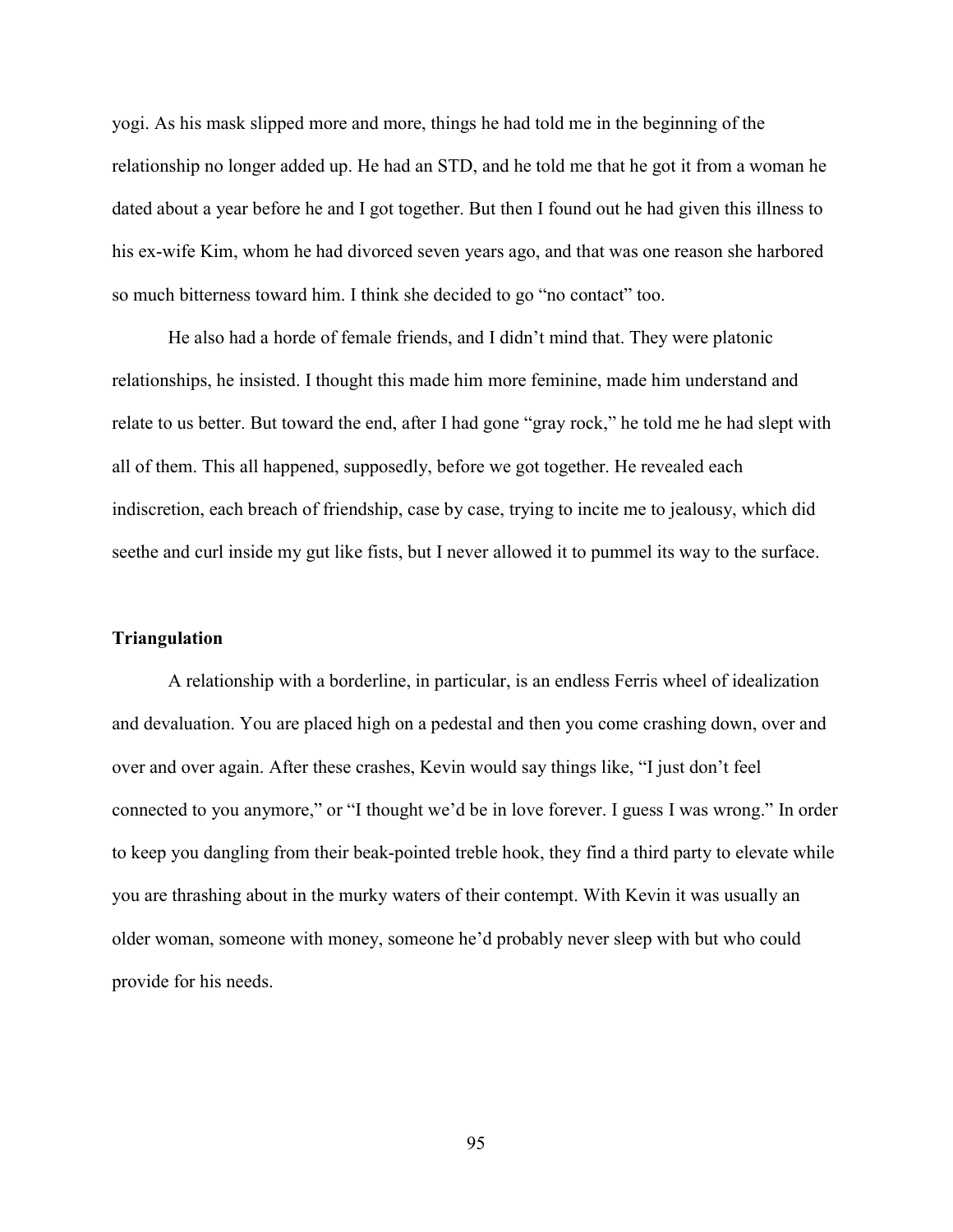And just like his other abusive exploits, Kevin never took ownership of his triangulating strategies. Instead he blamed my reaction on my own insecurities, my inferiority complex. This denial of one's reality is another tool in their magic box.

# Gaslighting

Named after a 1944 film in which a charming man manipulatives his wife into believing that she is going insane, this technique is the pinnacle of crazy-making behavior, the sharpest scalpel in their little black medicine bag of tricks. If their partners were vampires, instead of the other way around, then gaslighting would be a narcissist's wooden stake. When someone gaslights, they deny your reality. You start to question whether or not you remembered or interpreted events correctly. It becomes so commonplace, such a daily occurrence, that it turns your world, your sense of self, upside down.

## Hoovering

Hoovering is the tactic narcissists use to try to suck you back into their debris-filled chambers. If gaslighting is a wooden stake, then hoovering is a wooden cross, hypnotizing us, burning into our brains, making us powerless against them. We get to see a glimpse of the person we fell in love with, the one we've been hoping and praying would return, the one who probably never existed in the first place but instead was a glamour, a bewitchment.

When I first asked for a divorce, Kevin cried and begged and pleaded, showering me with words and gestures of love that I had been starving for. And like the zombie that I had become, I followed him to the Trinity River, the divorce papers in his hand, and watched as he burned them with a lighter, the orange flames licking the white edges of the document until they browned,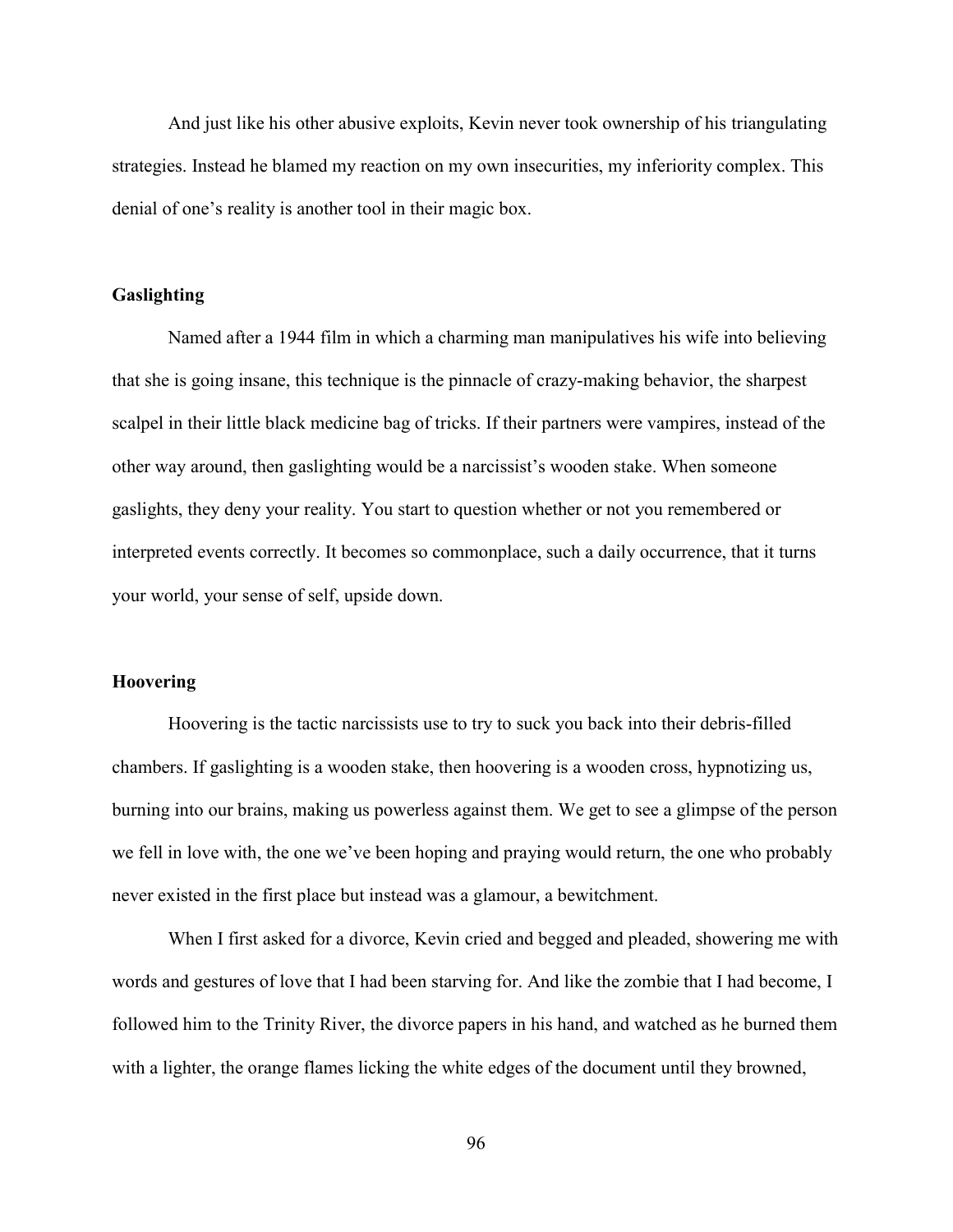curled in, and turned to ash. Over the next few months, I ping-ponged back and forth between my house which he had claimed as his own and my mother's, the weather turning cooler. His favorite hoovering technique became building a fire, opening a bottle of red wine, and playing Scrabble with me as we sat on the living room rug and roasted marshmallows. I always won.

Music was an effective hoover too. He'd put on Jeff Buckley, my favorite singer. Kevin, for the most part, had bad taste in music. He'd vacillate between angry metal bands when he was in an agitated depression or Sanskrit mantras when he wanted to feel calm. He had never even heard of Jeff Buckley before we got together, but his music became Kevin's "go to," the emotional trigger he used to hypnotize me into complacency.

# Rage-and-Blame Storm

In narcissistic-abuse-recovery expert Kim Saeed's book How To Do No Contact Like a Boss, she argues that your abuser will react to your initiation of "no contact" in one of several ways. While Kevin may have responded to my initial divorce request with hoovering, his reaction to my moving most of my belongings out of the townhouse and shutting him off was a firestorm of fury and condemnation.

Too scared to stay at my new apartment that first night, I went to my mom's house. Kevin showed up, pounding on her door, our dogs barking in the background. I was shaking, heart racing, hiding, crouched in a back bedroom like a dog that had been kicked too many times. We didn't answer the door. I knew he'd be furious because he had to be at yoga-teacher-training early the next morning, and I was no longer there to feed and walk the dogs. Kevin hated being inconvenienced.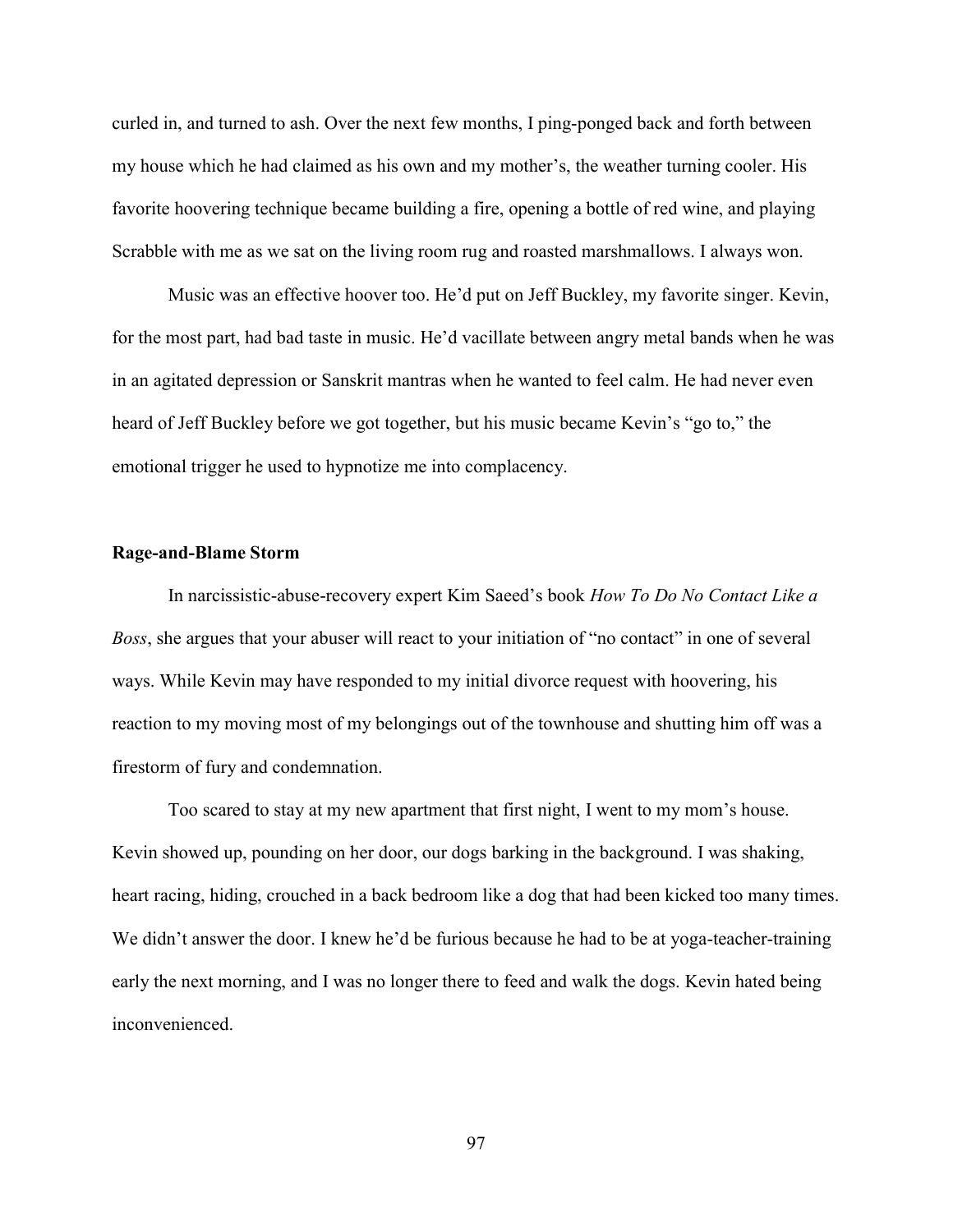So my mother called him and offered to take the dogs for the night. He screamed at her so loudly, I could hear him from across the room. He told her that she had taught me how to be a liar, how to run from my problems. After she hung up on him, he called her back several times. She kept hanging up. I was crying, upset that someone I love should have to take the brunt of his fury. That was my job, after all. But my mother was tough, unmoved. "He's an idiot," she said. "His words have no power over me." I wished so much I could say the same thing.

But over the next few days and weeks, he used a new email address that I hadn't blocked to snake streams of venom across the digital universe, his power to hurt me always the most lethal weapon in his arsenal.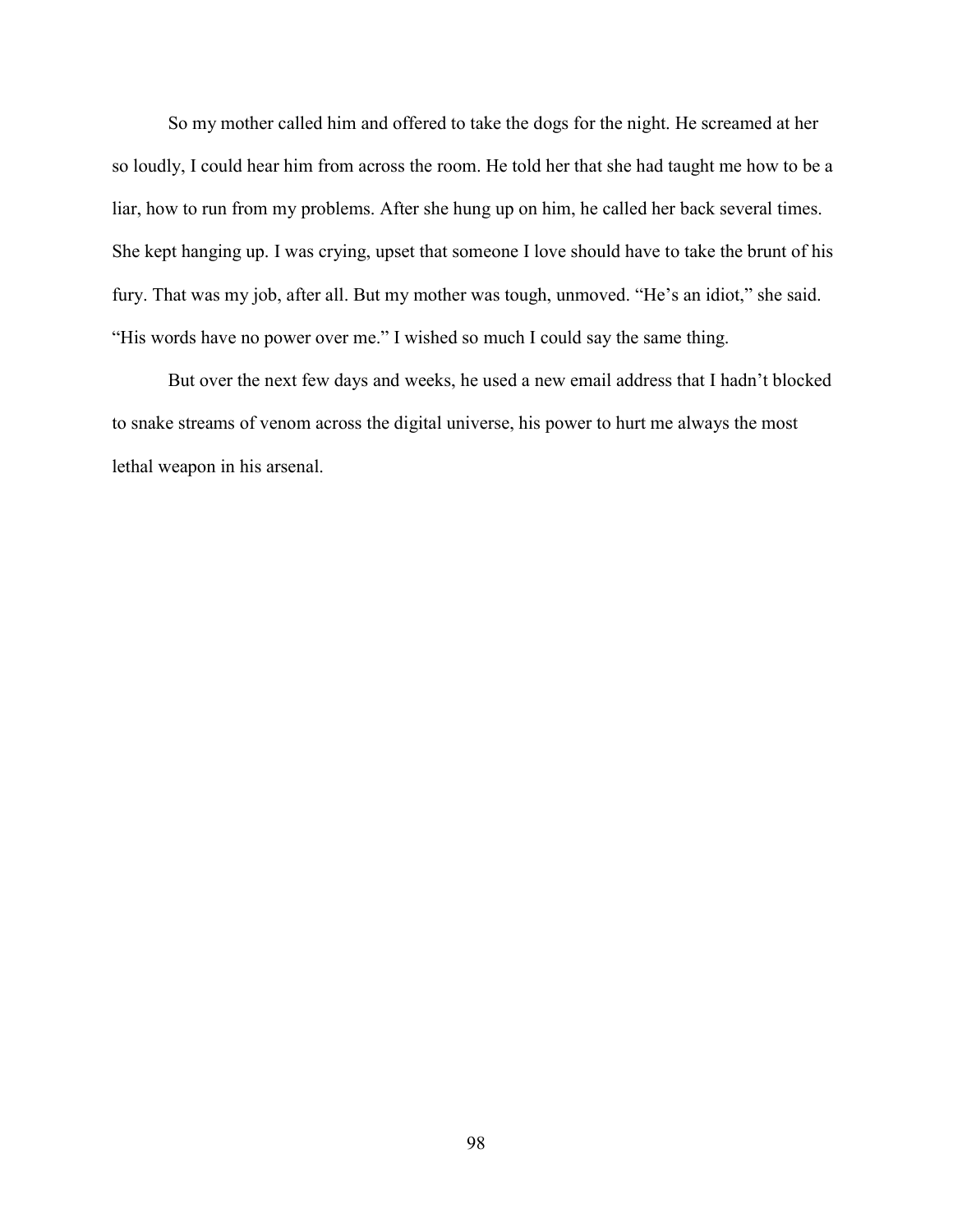# Going Feral

I remember once while lying in bed, I crossed my leg over Kevin's, our limbs forming an X-shape under the covers. "That's what Imran said he missed the most when his wife was stuck in Pakistan," Kevin said. "He missed the way her leg would rest over his while they were sleeping." Kevin's former co-worker Imran had to leave his wife behind in Pakistan, and they were separated for five years. In the beginning of my relationship with Kevin, that sounded like an unbearable arrangement.

"What would you miss the most about me?" I asked him.

"I'd miss your voice," he said, "and the way you smell."

I knew I would miss curling up behind him, inhaling him, my face pressed into the curve of his neck. But maybe that's just my animal heritage. The image and sound and smell and taste and texture of him took up residence in my brain, over and over again.

I always thought of love as a noun, a heavy thing, an anchor someone would slip around my neck, and that's exactly what it turned out to be. But with Kevin—at first—I experienced love as a verb. I liked to watch him move, tall and sinewy and graceful, like a thoroughbred horse. I liked to look into his sea-green eyes, the black pupils dilating and expanding, his eyelashes as long as a girl's.

Was that simply because the rods and cones in  $my$  eyes chose to focus on him—his motion, colors, edges, and forms? But why? Why, out of the churning mill of random activities in my brain, did it choose to fixate on him?

On our first Valentine's Day together, after we'd been dating about six weeks, he coerced me into taking Ecstasy with him. I'm no Puritan, but I was nervous about it because I don't respond well to either stimulants or hallucinogens. Ecstasy is what progressive medical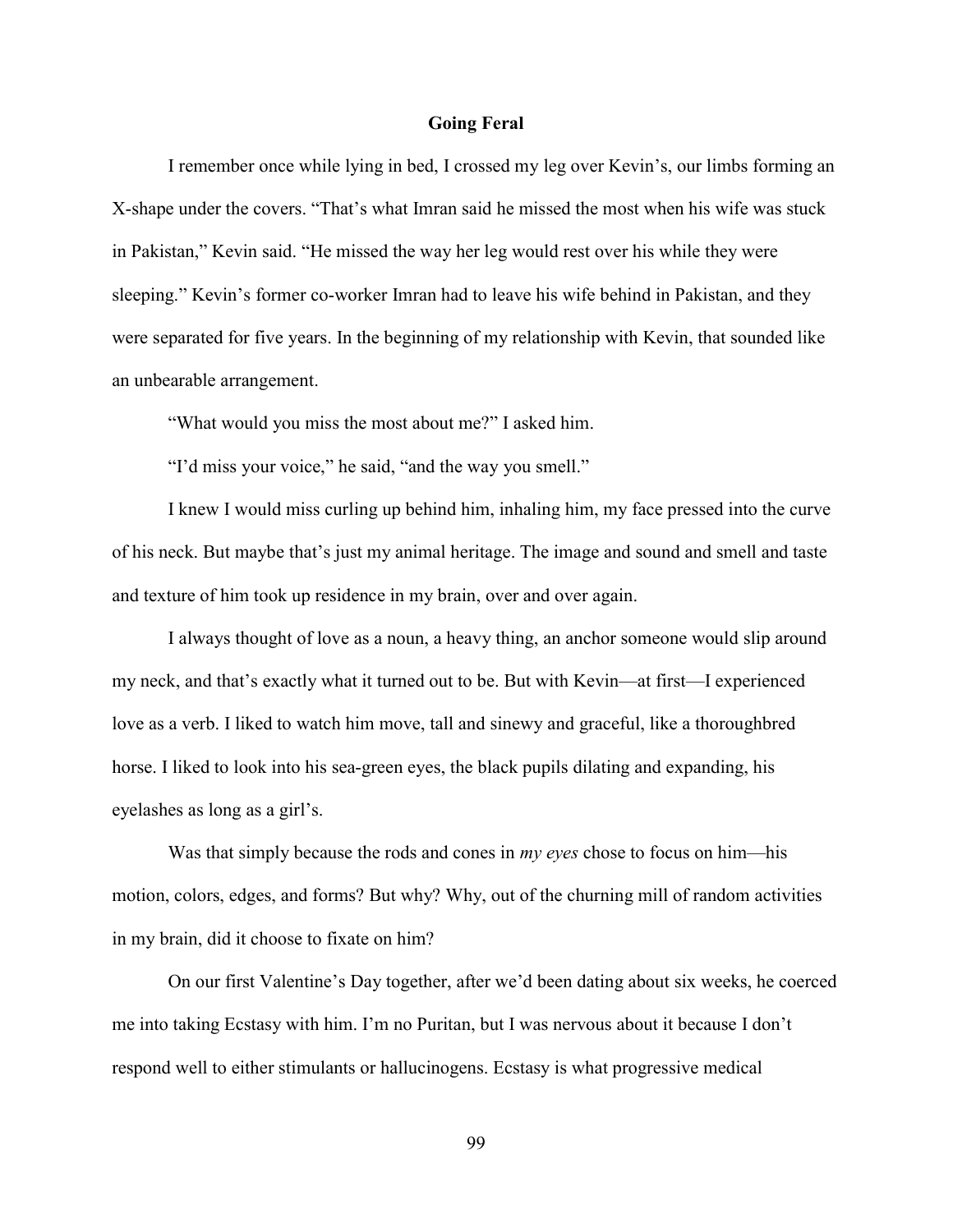professionals recommend for people with no empathy, not too much of it, so I protested at first. But I am usually up for an adventure, and with Kevin, I was love-struck, brain-washed, a willing participant in his mad escapades. Now that I am re-framing everything through my glaring reality-colored glasses, I realize he manipulated me into it. Still, we teach people how to treat us, so I know I am not just a victim in the memory slideshow that flickers across the screen of my traumatized brain.

We bought masquerade masks at a magic shop and went to see a psychedelic band called Shpongle, dancing as the burning-plastic smell of DMT smoke swirled with the black lights and macabre characters. When we got back to his apartment, I remember looking into his eyes and knowing what he wanted without his having to tell me. I had never felt that close to anyone before. But now I realize two things: 1) It wasn't magic, it was consciousness altered through drugs, and 2) It was a one-way exchange. I didn't convey any of the contents of my own heart to him; I only absorbed his into mine.

Recently I read a book called Women Who Love Psychopaths in which psychologist Sandra Brown describes the uncanny stare of these dangerous men, the way they hypnotize their prey. I thought of cuttlefish putting lizard-fish into a trance with their kaleidoscopic light shows. Because their target may run away, a cuttlefish will try to slow it down by hypnotizing it into a calm state. It uses its color-changing chromatophores to lure its victim into coming closer to its mouth. And sometimes, cuttlefish even eat their own kind.

What I didn't realize was that in releasing large amounts of serotonin into the brain, Ecstasy also depletes the brain's natural supply of it. This chemical flood of serotonin causes receptors in the brain to down-regulate, which basically means they turn themselves off for a while. Most people's brains re-regulate after a couple of days, but it took me weeks to recover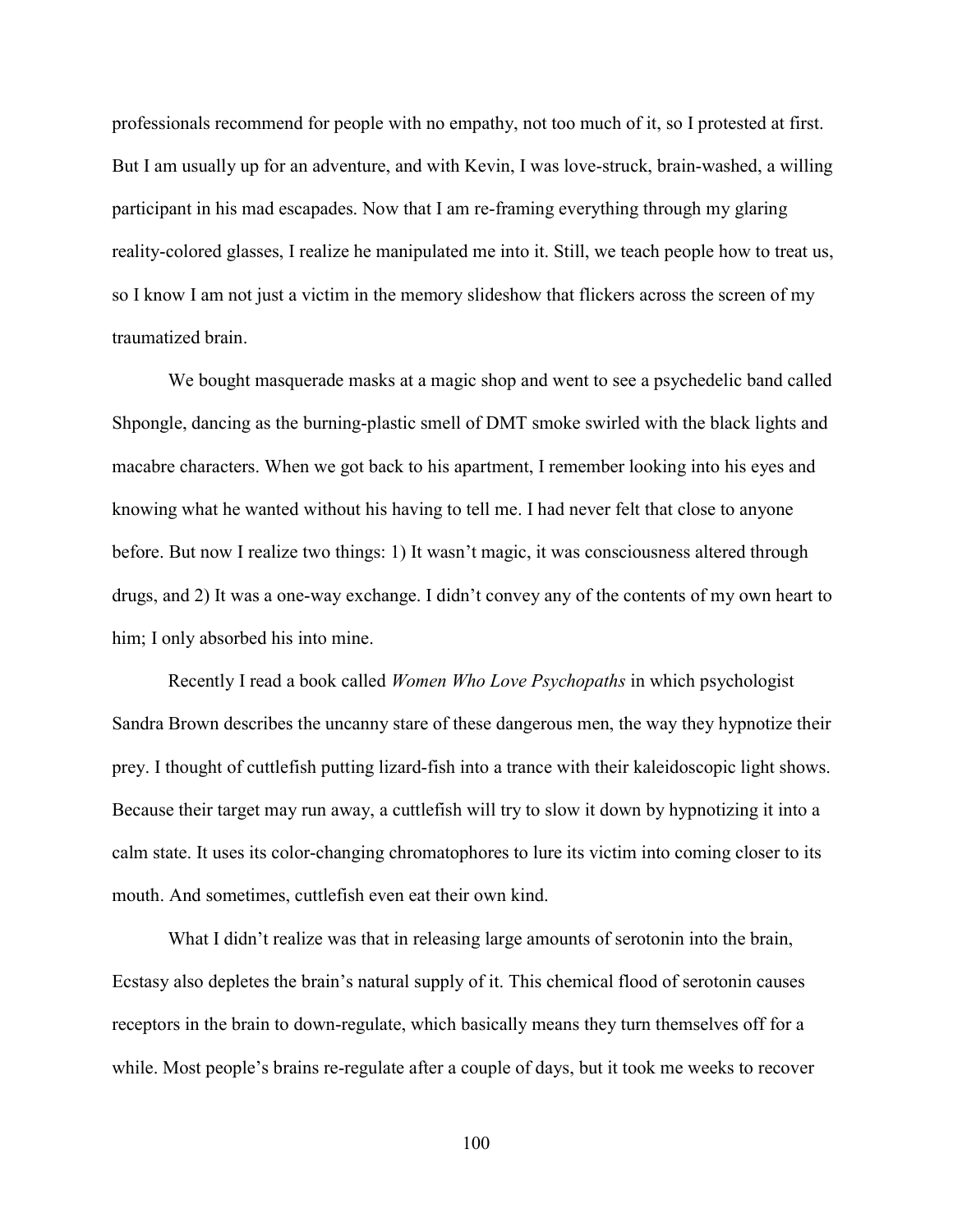from this neurological experiment. I couldn't get out of bed and had to cancel my classes. Plagued with jealousy and body dysmorphia, I felt ugly, shriveled, hollowed out. I worried I would never be the same again. But Kevin was there to play the hero, and I was more addicted to him than ever, like Margaret Atwood describes in her poem "You Fit Into Me"—he was a fishhook; I was an open eye.

But even without the drugs, when we first fell in love, we talked about our corporeal connection—the way we appealed to each other on all five sensory levels—sight, sound, smell, touch, and taste. I had never experienced that before. I thought Kevin was my "soulmate," but maybe he was just my "sense-mate," and if so, then what is the difference?

The sensory nature of our conscious experiences cannot be denied because chemistry keeps us healthy, lets our bodies know what foods and products and people to avoid, as if some things were marked with signs that read "DANGER" to us personally. Biology dictates with whom we should mate and who will be toxic to our systems. But if one believes in a soul and the eternal nature of that soul, then does that mean souls choose to be born in certain bodies with certain brains and certain sense organs, attracted to certain other bodies with compatible brains and sense organs? Do we find our soulmates through the use of our five senses? Or is "love" an illusion created by biology? And why didn't my senses recoil and retreat from him? Why didn't they protect me instead of catapulting me headlong into harm's way?

Even though Kevin's official diagnoses are bipolar disorder and ADHD—conditions that are challenging enough for a wife to deal with—about a year into the relationship, I started to suspect something more sinister had tarnished his brain, causing his handsome mask to slip more and more, revealing the monster emerging underneath it. He had sustained at least twelve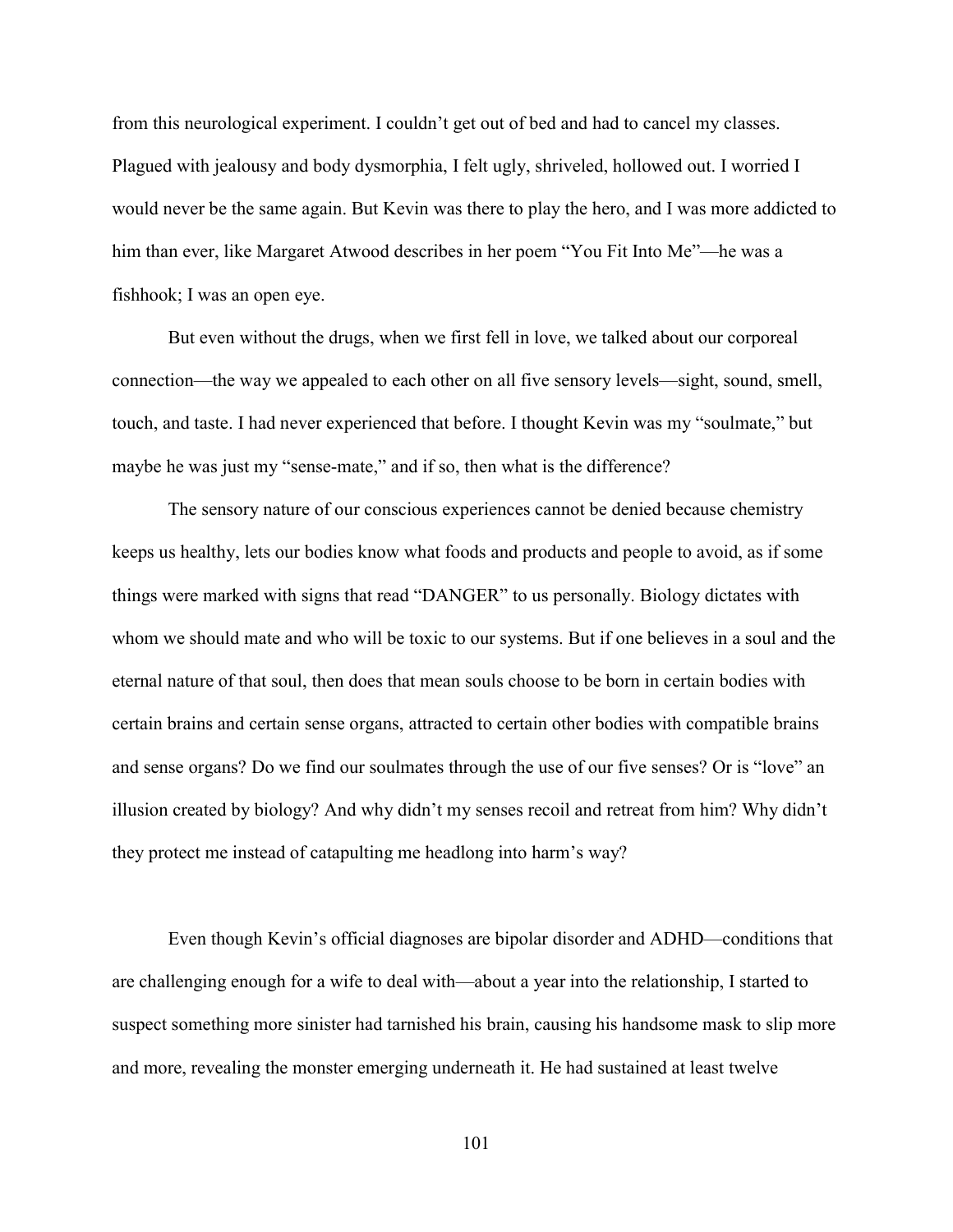concussions throughout his life, most of them injuries to his frontal lobe, a type of wound that can make its victims notoriously vicious.

Mood disorders affect the person who suffers from them, diminishing their quality of life, but they can be managed with medication and therapy. Personality disorders, however, are ingrained, unchangeable, incurable, and seem to cause more damage to the afflicted person's partner and loved ones than they do to the patient himself. Instead of walking away at the first signs of abuse, like someone with healthy boundaries would do, I became obsessed with trying to diagnose him. My research led me to discover a pervasive phenomenon—the magnetic but tragic bond between the narcissist and the empath. I don't know if Kevin is a narcissist, but I am sure his fractured brain must have dumped him head first into the noxious cloud of Cluster B personality disorders—an assemblage that includes narcissists, borderlines, psychopaths, and sociopaths. It's a spectrum, though, like autism, so a person doesn't have to fit neatly into any one category. There are even dangerous combinations like "narco-paths" and "border-paths" mostly men and always abusive. Kevin had a conscience at times but very little impulse control. He had genuine emotions but also maintained a parasitic lifestyle, seeing people as resources he could use for sex or money or drugs rather than kindred souls who existed on the same lofty plane that he did. And with each book or article I read about the narcissist-empath attachment, my heart would sink a little lower in my chest. Perhaps I had found my soulmate after all.

I believe, even more than the physical trauma of Kevin's head injuries, his abusive childhood left him with a core wound, a gaping hole that could never be filled. As healers, empaths are drawn to this wounded soul like moths to a flame. We have the ability to sense and absorb other people's pain and often take it on as though it were our own. If empaths are not aware of boundaries and do not understand how to protect ourselves, we will bond with the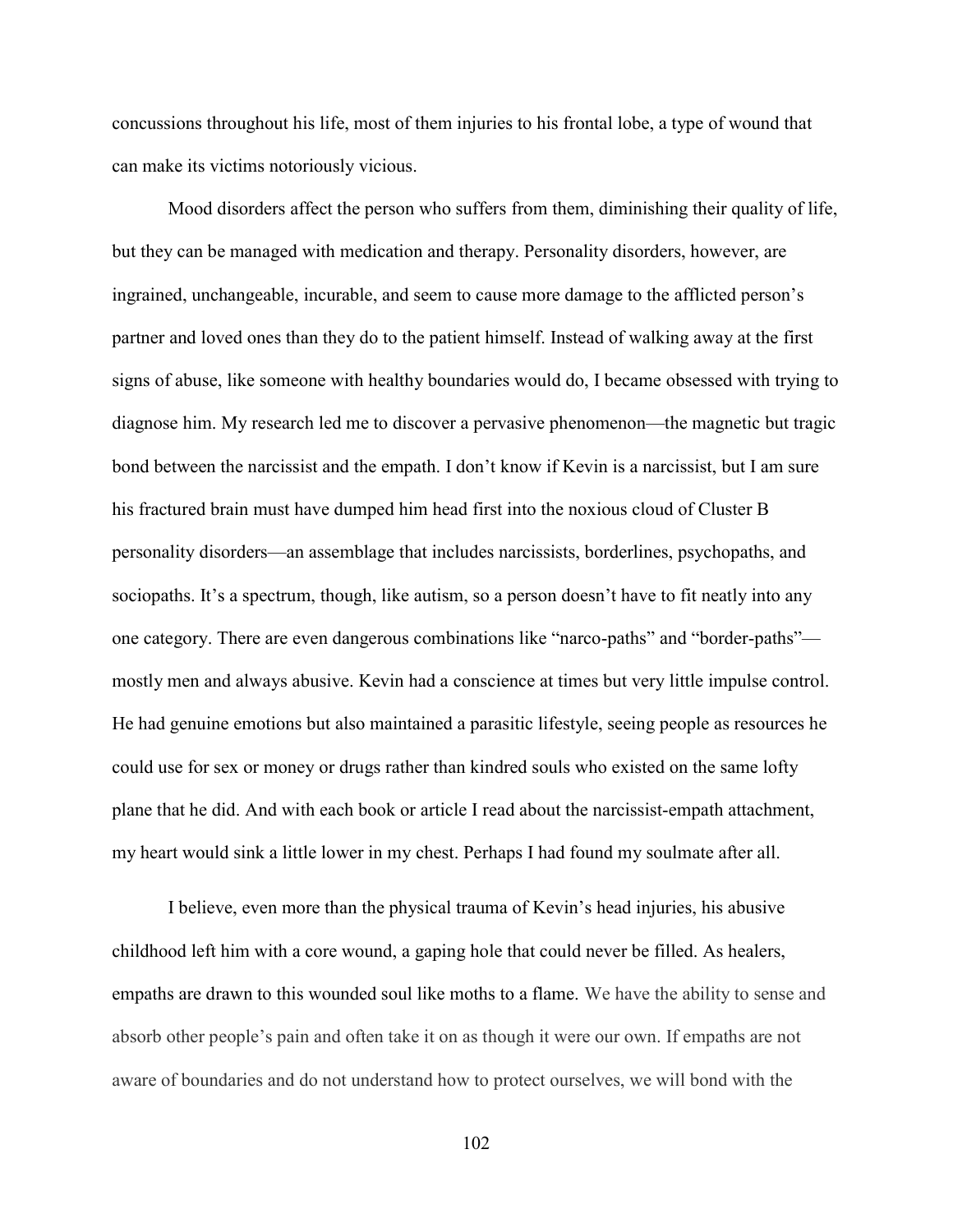narcissist in order to try to repair any damage and attempt to eradicate all his pain. What we fail to realize at first is that the narcissist is a taker. An energy sucker, a vampire, so to speak. He will draw the life and soul out of anyone he comes into contact with, given the chance. This is so that he can build up his own reserves and, in doing so, he can use the imbalance to his advantage. As it turns out, I was the light, and he was the insect. But instead of being able to heal him, my light became dimmer and dimmer, leaving us both shivering in the darkness of his tormented psyche.

For three grueling years I learned this lesson over and over again, refusing to let go of the idea that he was my twin rather than my parasite. Kevin and I even have different versions of the same body, different versions of the same skin, but of course he is bigger and louder and darker, commanding more physical attention. You could slice apples on our cheeks, our eyes are big and round and sunken deep into our bones, our jaws twitch with a similar pulse. Our fingers are long, our high-arched feet taper into graceful tips. We even smell the same, like grass mown in the summer, wood shavings, or the lip of a glass dressed with salt and lime.

It is excruciating to sever yourself from someone who feels like a physical part of you. In the last humane message I received from Kevin, he told me about trying to rescue an injured raccoon. For about six months, I shuffled back and forth from my mom's house to the townhouse that Kevin refused to vacate, the one that I continued to pay for, punctuating my exhausting movements with frequent trips to New York for comfort, living out of suitcases and book bags, piles of dirty laundry littering my Mini Cooper. In my absence Kevin had begun feeding a family of raccoons that lived in the woods outside of the townhouse. "If you feed them, they'll forget how to feed themselves," I told him. "You're not helping them. Besides, our dogs could get hurt." But he didn't care. My words had no power over him. HE was the animal expert after all. So every evening he would line up bowls of cheap dog food outside of the fenced patio, and he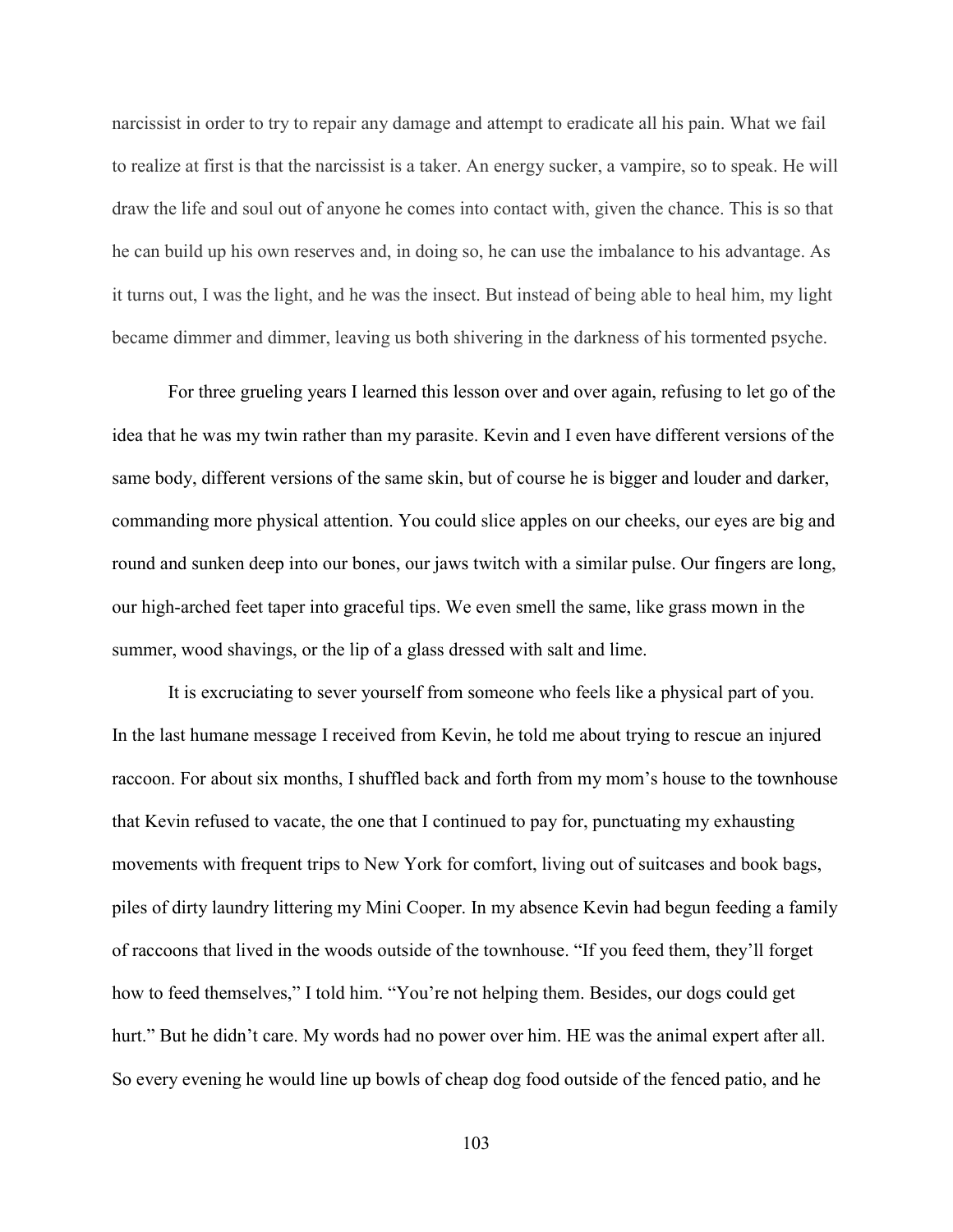and the dogs would watch the nightly ritual from the upstairs bedroom window, where they had a clear view of the feedings. And of course the raccoons were cute, their fuzzy, bandit-masked faces, their long-fingered paws dexterous, almost human.

But it was only a matter of time before the chaos that permeated Kevin's life (and mine when I was with him) would mar this picturesque tableau. The raccoon he tried to help wasn't injured; it was rabid, and Kevin told me he was in the process of undergoing a series of rabies shots, twenty-one injections into his stomach over the course of two weeks. Despite all of his accidents and injuries, broken bones and a smashed skull, the rabies shots were the most painful thing he ever endured. The next morning after I saw his email, I woke up with a smattering of red bumps across my stomach, still manifesting his pain on my body, still absorbing all that toxic chemistry. If his pain was meteors and constellations, then my body was the night sky, the canvas upon which he painted his rage. Even though we were physically separated, we were still energetically linked.

When researching my toxic attachment to Kevin, I learned about a phenomenon called a trauma bond. Usually trauma bonds occur in relationships involving inconsistent reinforcement, such as those with addicts and alcoholics or in domestic violence situations. Dysfunctional marriages also cause trauma bonds because there is always a time when things seem to be "normal." Other types of relationships involving trauma bonds include cult-like religious organizations, kidnapping and hostage situations, those involving child abuse or incest, and unhealthy work environments. The environment necessary to create a trauma bond involves intensity, complexity, inconsistency, and a promise. Victims stay because they are holding on to that elusive "promise" or hope. There is always manipulation involved. Victims are prey to the manipulation because they are willing to tolerate anything for the pay-off, which is that elusive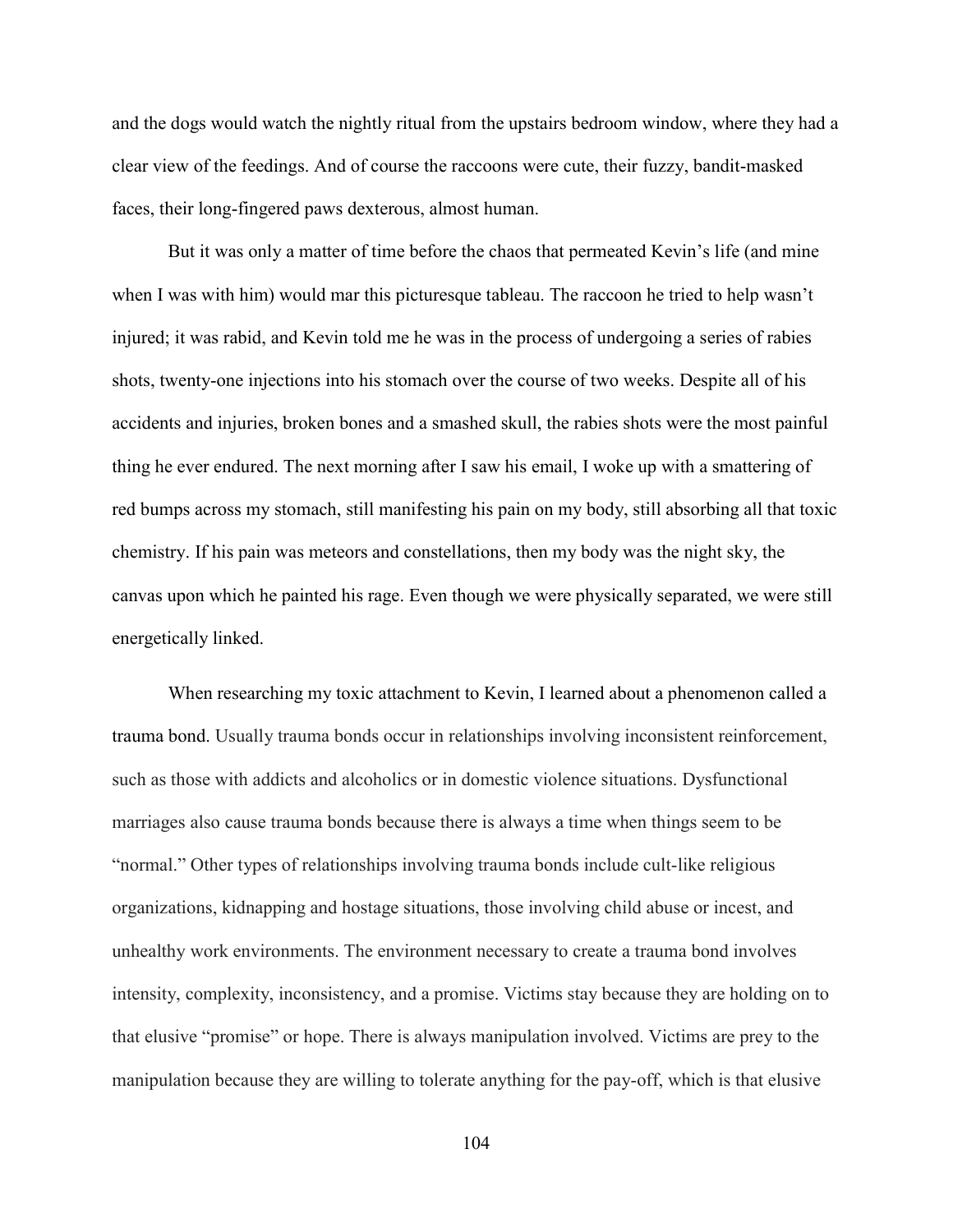promise and ever present hope for fulfillment of some deeply personal need within the victim. After a year of trying to exit of the relationship, I finally quit cold turkey, but the bond still keeps me enslaved.

My friend Miranda saw Kevin's car and motorcycle parked at a small house not five miles from where I am living. It's a house I looked at once, so I remember the floorplan—the tiny living room not even big enough for a couch, the large closet that I would have used as an office. So I picture him there, the images come unbidden, his large frame and long limbs practically busting out of those cramped walls, like the Incredible Hulk. Our two dogs I had to give up sunbathing in the front yard. I want to be free, but I am still tethered.

Before I finally left, in the last weeks of our relationship, we were both too thin, two gaunt long-limbed colts still twined on the mattress, the couch, the floor, still fucking with the fevered urgency of new love, now laced with hatred, now hissing with a physical addiction to each other. He developed an eating disorder to add to his collection of pathologies, and I began to disappear into him, into the howling black hole that was our marriage.

But for some reason, our hair just kept growing, getting thicker and longer and wilder, his a mass of silver waves he'd sweep up into a man-bun he called a rishi knot, then he'd yell at me from the bathroom to come help him smooth out its kinks and bulges like a spoiled adolescent girl. I had lightened mine, still defying its transition to gray, and it had assumed a different texture, no longer straight and silky. If I let it dry naturally in the sun, it coiled and kinked and expanded outward—the madwoman in the attic, or the one shaking the bars in the wallpaper until her fingernails were dirty with the yellow smell.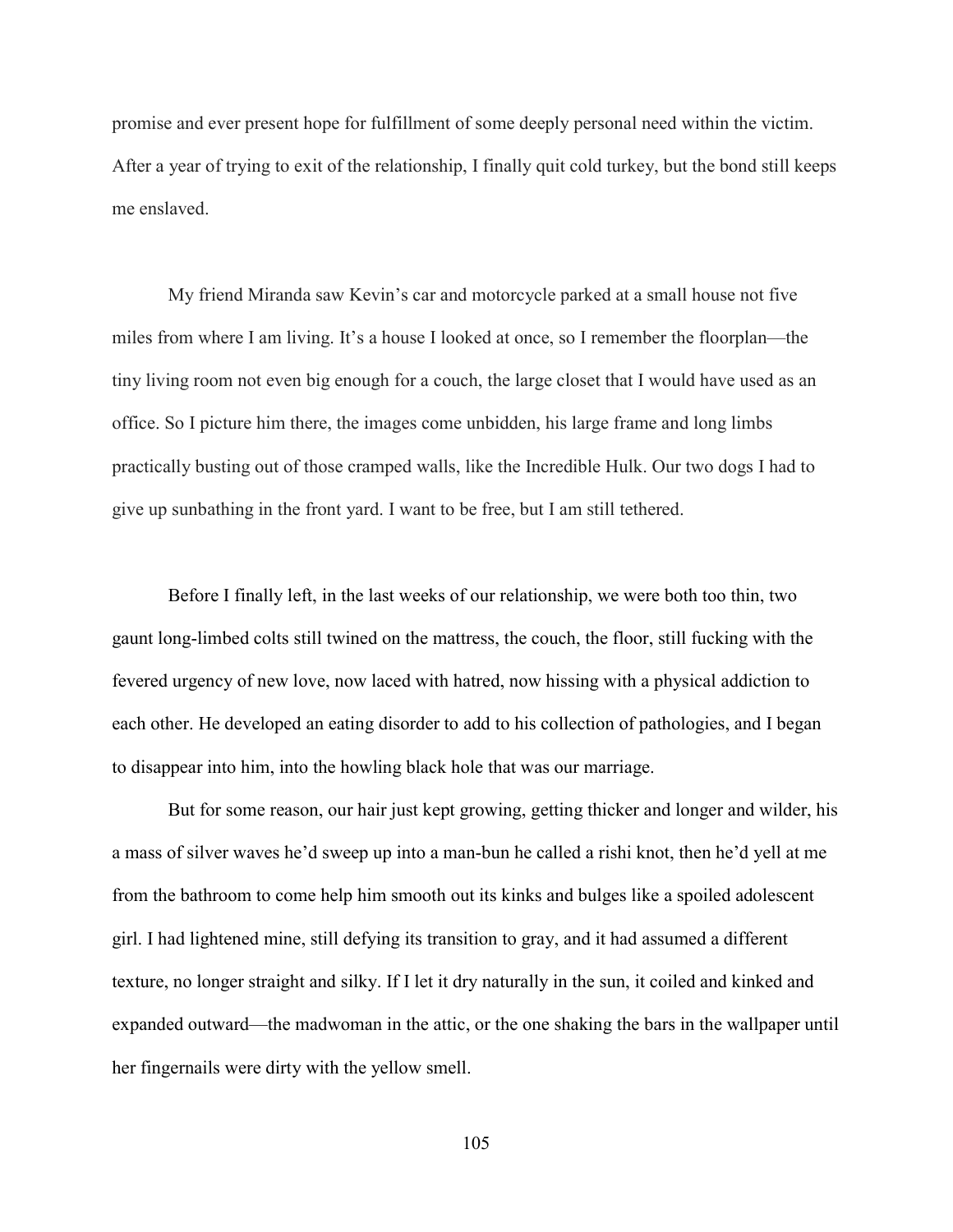When I was in my twenties, I adopted a greyhound named Sebastian, whom I had for ten years. He had lived the first two years of his life in a concrete pen, a slave to the dog-racing industry. More than any other animal I've ever had the fortune to encounter, Sebastian was my familiar, my daemon, my soul-dog. When I went to look at the greyhounds for adoption, I was hoping for a small female. But Sebastian approached me the minute I walked into Petsmart, leaned his weight against me, then proceeded to follow me around the store. He was mine, and I was his.

Big for his breed and bow-legged from being overworked at the tracks, he was a gentle giant, his black fur soft and sleek as velvet, his big dark eyes filled with soul. More horse than dog, he was unable to sit, so he would tilt over and lie down on his side when resting, letting babies crawl over him, letting puppies nip at his ears. Sometimes he would curl his long body around me like an ouroborus, resting his head in my lap, his tail touching his nose. I decided it was his way of hugging me.

But I could never let him off-leash because, no matter how docile they seem, sight hounds are bred to see, chase, and capture. Any small animal could set them off in a mad dash, and at speeds of 45 miles per hour, you might not ever be able to catch them. Sebastian snagged a cat once, after a back-yard chase. It dangled from his mouth by the ruff, but when it whizzed around and swiped his nose with its claws, he let it go. And twice he managed to escape from the back yard, inciting a frenzied search. Both times I found him hanging out on a neighbor's front porch, children not quite as tall as he was petting him, as he panted and grinned. It was hard to imagine such a placid creature turning feral, but greyhounds are one of the oldest dog breeds, dating back at least 4,000 years to ancient Egypt, Greece, and Persia. If lost and forced to survive

\*\*\*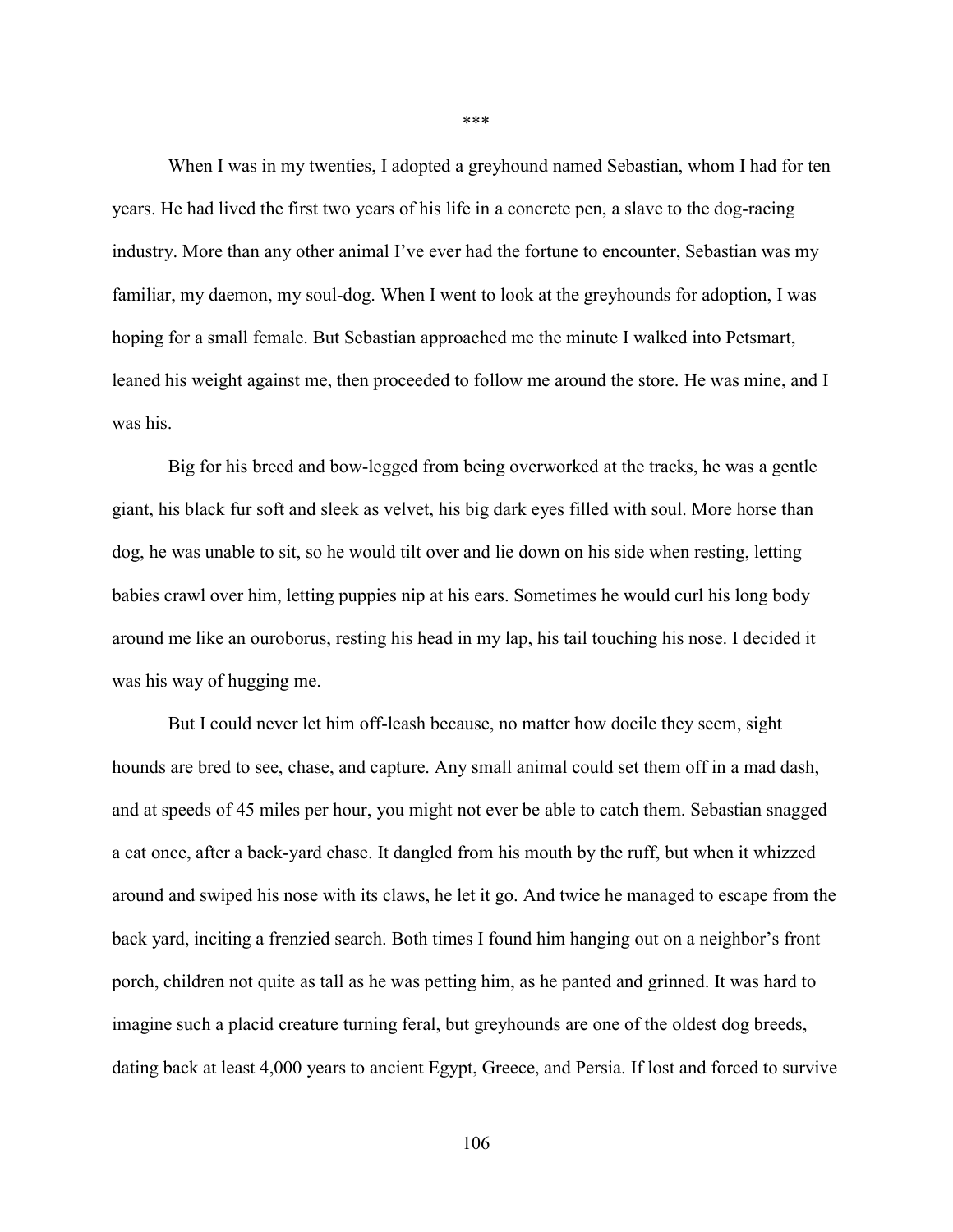on their own, they will go into a feral state within days, the shock to their systems turning their black eyes blank, their sharp teeth bared. They will become very difficult to approach.

I understand that now because it was what was happening to me, what needed to happen to me in order to survive the psychological violence of my marriage. I had to access fight mode, as buried deep as it was within me. It was my only way out.

Now that Kevin and Simon no longer provide a physical presence in my life, I must continue to embrace their wildness. I want to incorporate all the good parts of them into myself, their ferocity, their animal empathy, the way their electric presence could light up a room. In some ways, I want to become them, burnish my skin, light up my hair with slices of umber like cooler October tongues reconstructing the moon, all of us spare-hipped, wasp-waisted, letting them bloom in me like sea stars spreading their fingers.

No longer confining myself to indoor spaces, I will loll in the sun for hours, my hair turning to wheat, the grass smelling of flesh. I will learn how to listen to plants, tend to their needs, starting with the dove-white peace lilies and fire-orange impatiens my mother helped me pick out at the nursery. I will become feral or at least honor the wildness in me, my hair a palomino's mane tied at the nape of my neck, carving a path through the dense foliage of the woods with my huntress Bijou by my side. I will light a bonfire under the full May moon and burn the bits of Kevin that threatened to break me in two.

And maybe one day I will finally be free.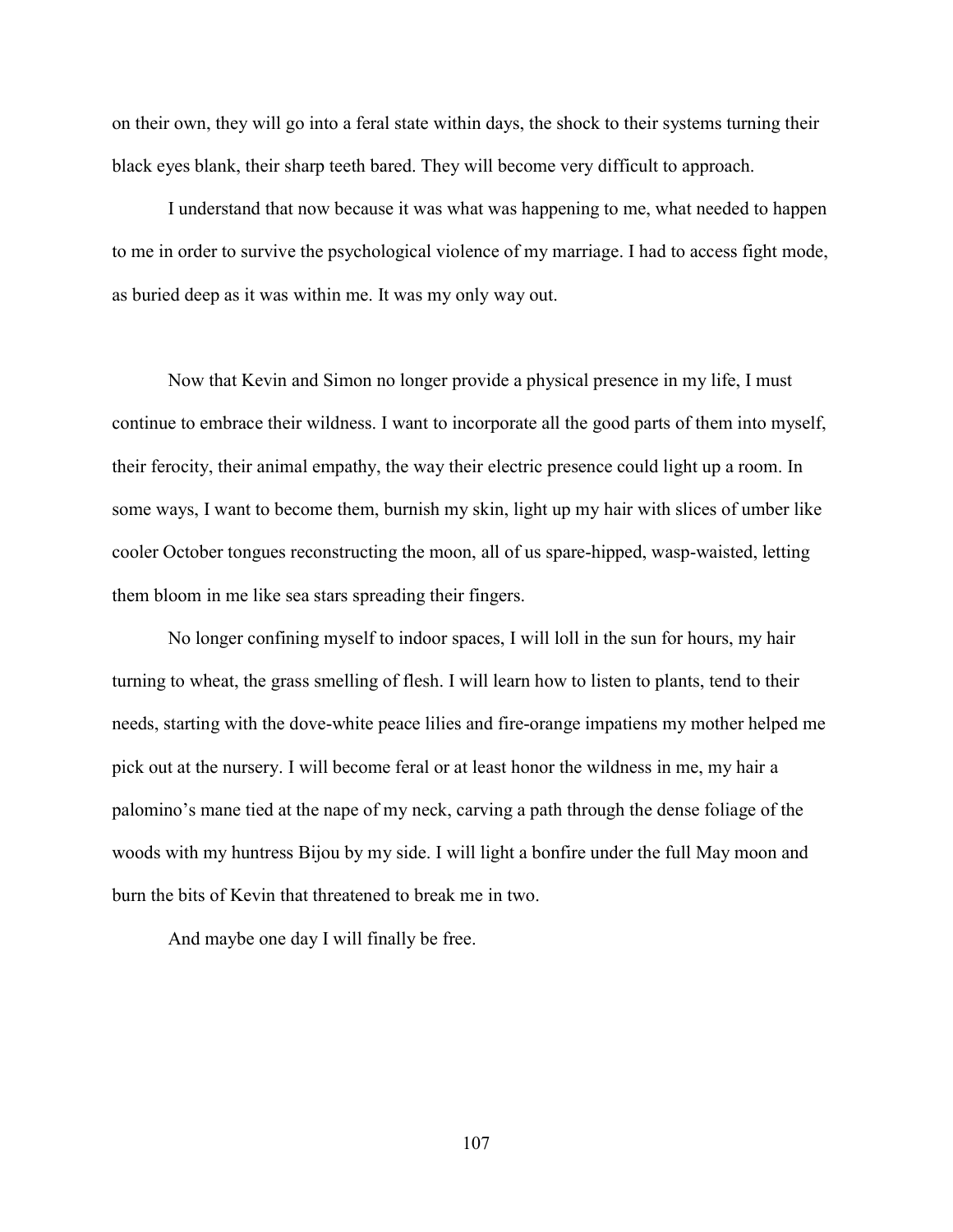## Dog Days

In Texas some people start complaining about the heat around mid-May, but I don't see the point in that. May is only the beginning, so it's better to hunker down, let your bones shimmer, turning to liquid gold, let the sweat from the backs of your thighs slide over the driver's seat of your car, offering yourself like a human sacrifice to the mosquito gods.

Once I pulled a skillet out of a 400-degree oven and forgot to use a mitt, the handle scalding the tender skin between my thumb and forefinger scarlet. I ran ice water over it, slathered it in butter, danced around my apartment, howling and flailing like a banshee. Nothing worked. So I sat down and meditated into the pain, allowed myself to feel it, to amp it up to 120 decibels, to disappear inside of it until my sense of self was replaced by a throbbing white-hot hum. Afterward, I felt better.

That's how I approach summer heat in Texas. Why complain about it? Why fight it? I prefer to sink into the heat, dipping myself, toes first, into its quicksand. Lose myself inside the thick curtain of humidity that pulses and drones like a swarm of bees.

I always say fall is my favorite season, smells of burning leaves, coffee spiked with cinnamon on the tongue, suede boots encasing the calves, making that sharp click like the snap of teeth as I walk down the halls of my college, teeming and buzzing with young minds ripe for discovery.

But if fall is coffee, then summer is tequila. Summer is an all-female road trip to the West Texas desert on the Mexican border, where white man-splainers warn you you'll get kidnapped. Summer is bathing in hot springs laced with laudanum, your skin merging with the warm water, watching the sun set gold and glimmering over the Chinati Mountains. At least that's how I remember the last summer I spent as a single woman.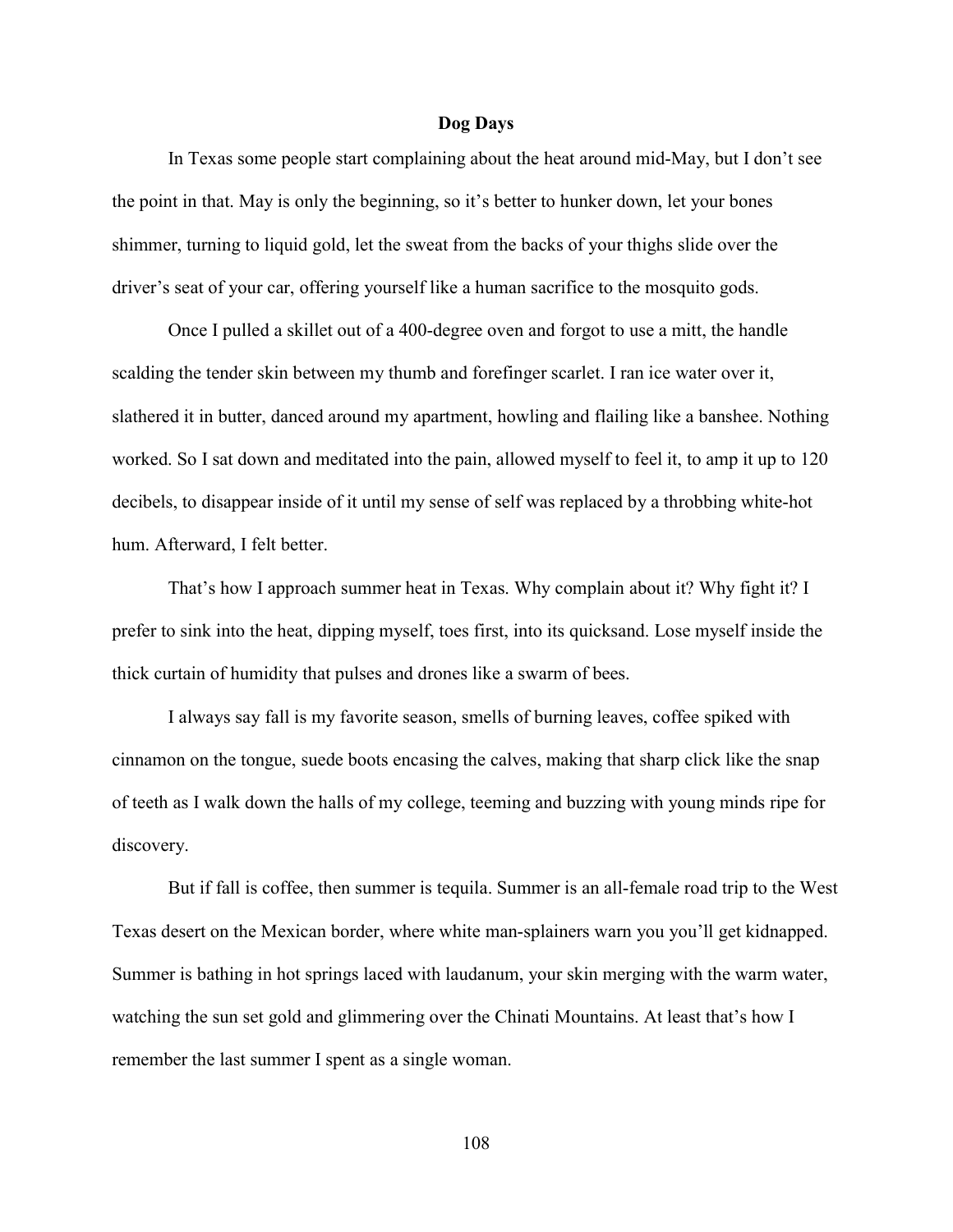But during each summer I spent with Kevin, the fissures in his damaged brain would crackle and whir a little louder, his addictions and manic episodes at full volume, even though he is a tropical creature like me, loathing the fifteen winters he spent in Chicago, preferring long summer motorcycle rides in Texas, his brown skin turning to hammered leather. Our last summer together was a whirlwind of chaos. I remember it as the summer of sickness, both human and canine, the summer of vomit and valium, the stench of blood mingling with the antiseptic odor of emergency rooms.

As soon as the semester was over that May, I tried to escape as I often do. But instead of escaping into the post-apocalyptic world that thrived in my imagination, I grabbed our two female dogs, Maya and Bijou, and jumped into my sister-in-law Angie's silver Kia Sportage with a stash of bandanas and bikinis in my backpack. And just like in my fantasy realm, my "real" world began to unravel, spiraling out of control like the black blizzard that decimated Texas and Oklahoma during the Dust Bowl.

We drove south to Galveston, but Maya got car-sick a few hours into the drive. Angie is easy-going, but I could tell she wasn't pleased with the effluvia defouling the back seat of her car, and I didn't blame her, so we made frequent stops for me to walk Maya, who suffered from both nausea and diarrhea. It was a nightmare of a road trip. Paper towels weren't strong enough to contain the mess, so I took one of my t-shirts from my backpack, laid it across my lap and let Maya throw up on me as I wiped her face.

Unable to continue in this fashion, we stopped for the night at a motel in Leona. Maya was still throwing up, so I trailed around after her, trying to clean up the spots she left on the cheap patterned carpet that was probably chosen to disguise viscera in the first place. She punctuated her bouts of illness with a high-pitched barking at the sound of every shutting door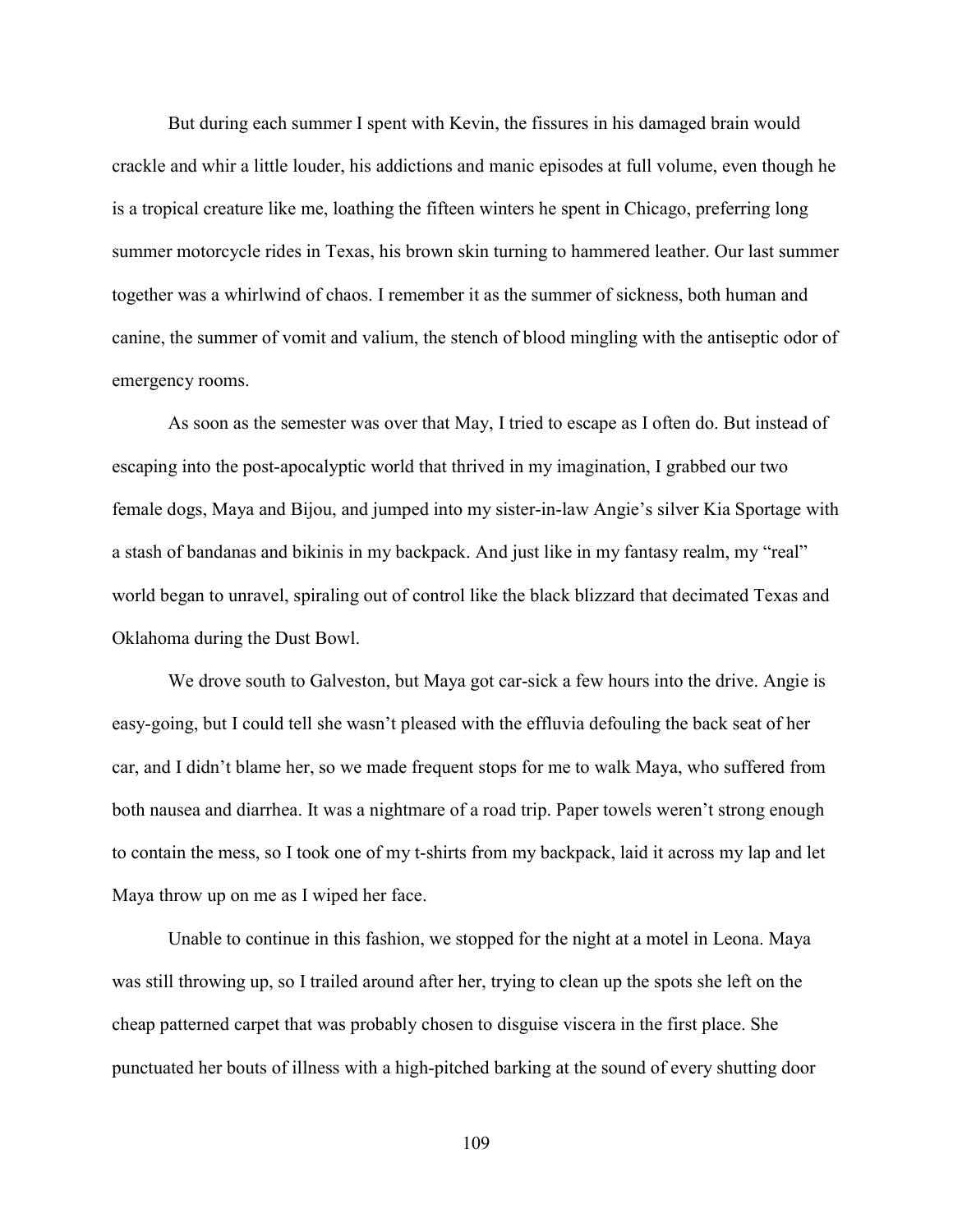and every footstep in the hallway. Bijou was often the more difficult dog due to her guarding and aggressive tendencies, but she was the perfect canine on road trips because I guess like me, she was born to move. She lay on one of the twin beds in the motel room, shedding her black fur on the white comforter, her big brown eyes darting from Maya to me as if to say, "I told you she was trouble, Mom."

When it seemed as though Maya had finally stopped puking and barking, I let out all the breath I'd been holding in, and my shoulders relaxed a little. The two girls snuggled on either side of me on the bed, I called Kevin to ask him for some advice for dealing with his dog, who had morphed from angel to demonically possessed in a matter of hours. But he was no help. His voice was garbled, his sentences slurred. Kevin has been a hard drug user for most of his life. He is a hard person if you can see past all of his Eastern yoga bullshit, his rigid body a warzone of scars—needle tracks and badly healed bones and other self-inflicted wounds. So I had never seen or heard him altered by the drugs or alcohol that constantly coursed through his veins, except when he would take too much Adderall, making him even more cruel, his jaw twitching, his pupils enlarging until his green eyes turned black.

But this Kevin I was talking to on the phone was a junkie, incoherent, nodding off in the middle of sentences, like the subject of every episode of Intervention I had watched on A&E. Later the story was that his friend Page had mistakenly bought Fentanyl off the Dark Web, and Kevin had taken some. Thrilled by the discovery of a substance that could affect him, could snuff out the fireworks in his teeming brain, he continued to take it. I still haven't figured out why or how it didn't kill him.

 When I got back home, he had developed an addiction that he tried to keep hidden at first. It seemed like a quick downward spiral, but given the addictive nature of both my husband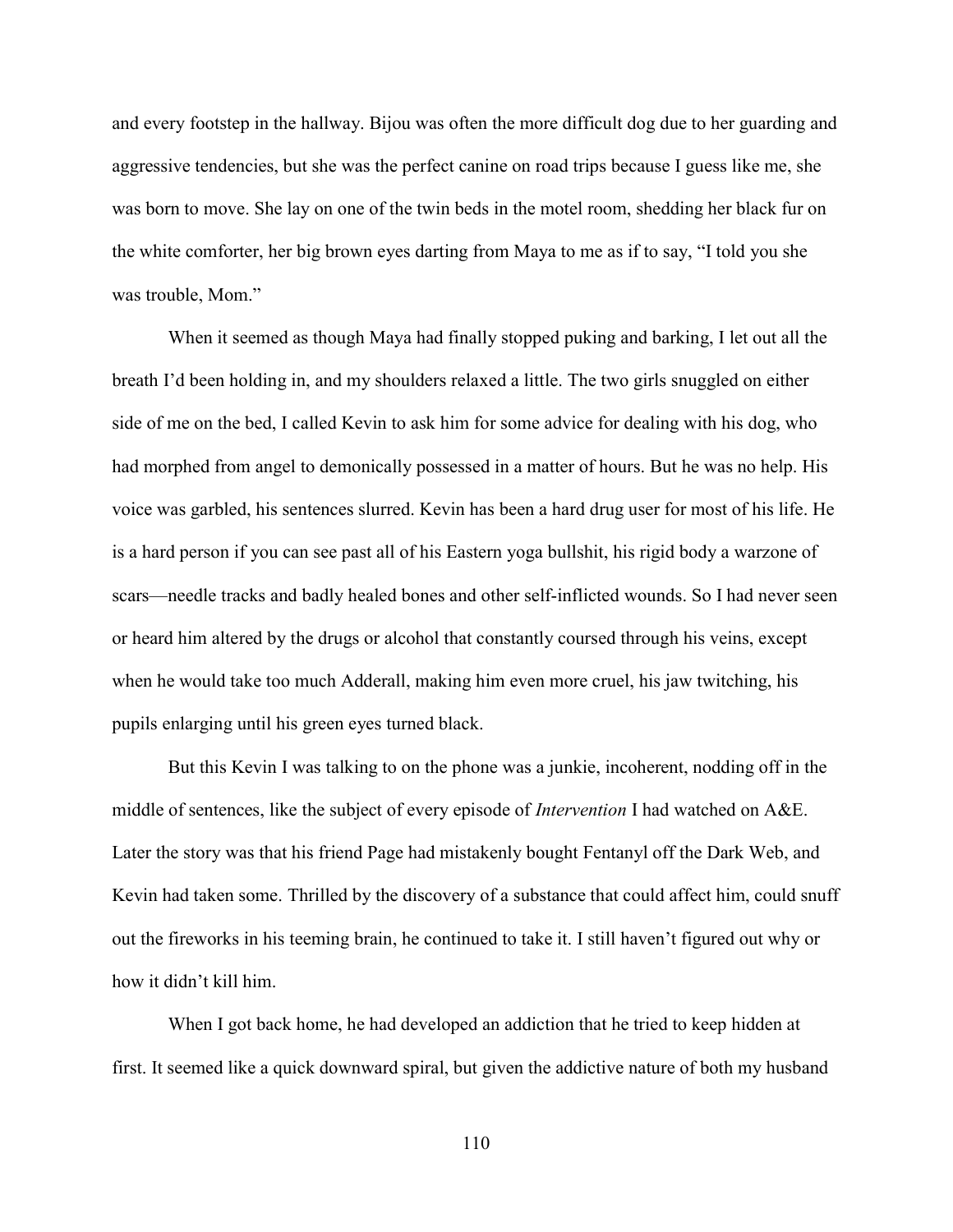and this particular drug itself, which killed Prince and Tom Petty, it wasn't too surprising. Kevin had begun dog-sitting so that he could have an income, and despite his addictions and mania, he was an excellent dog-sitter, his animal empathy such a pervasive character trait that it superceded the darker aspects of his psyche. I liked the job because it got him out of the house and gave me some time alone and also because it allowed me to widen my circle of canine loves by getting to know the dogs that he cared for.

 One night he was staying at a home that had two big dogs, Airedale terriers, and two giant ones, Irish wolfhounds—Aero and Vetinari. I brought our three little ones over to that sprawling estate tucked into a rural pocket of town that I didn't even know existed. So we had seven dogs for the night, ranging in size from six to 180 pounds. I love all dogs, but I have a special fondness for the horse-like ones, the ones that are bigger than I am. And I take pride in my ability to command and control them so that I don't get trampled or slurped to death. I calmed the wolfhounds, had them circling around me, then lay down in the grass with them, feeling their hearts thump in their great barrel chests. The upsetting thing about big sight hounds is they don't live very long, often because of those deep chests that can cause heart and digestive problems. Aero died a few months later, so I'm grateful that I got to spend some time with him despite the stressful circumstances that would follow.

 "I'm just going to take what's left in this bottle, then it will be gone, and I won't even be able to get any more. So I'll have to stop then," Kevin told me. "See?" he said, showing me the orange pill container lined with the white residue of crushed-up fentanyl. But he started to nod off on the homeowners' plush leather couch. He wasn't able to connect with me. He was in his own world, and I was present in *that* one, in *the* world, the one I live in and love despite its horrors, dealing with seven dogs, four of which were his responsibility and not mine.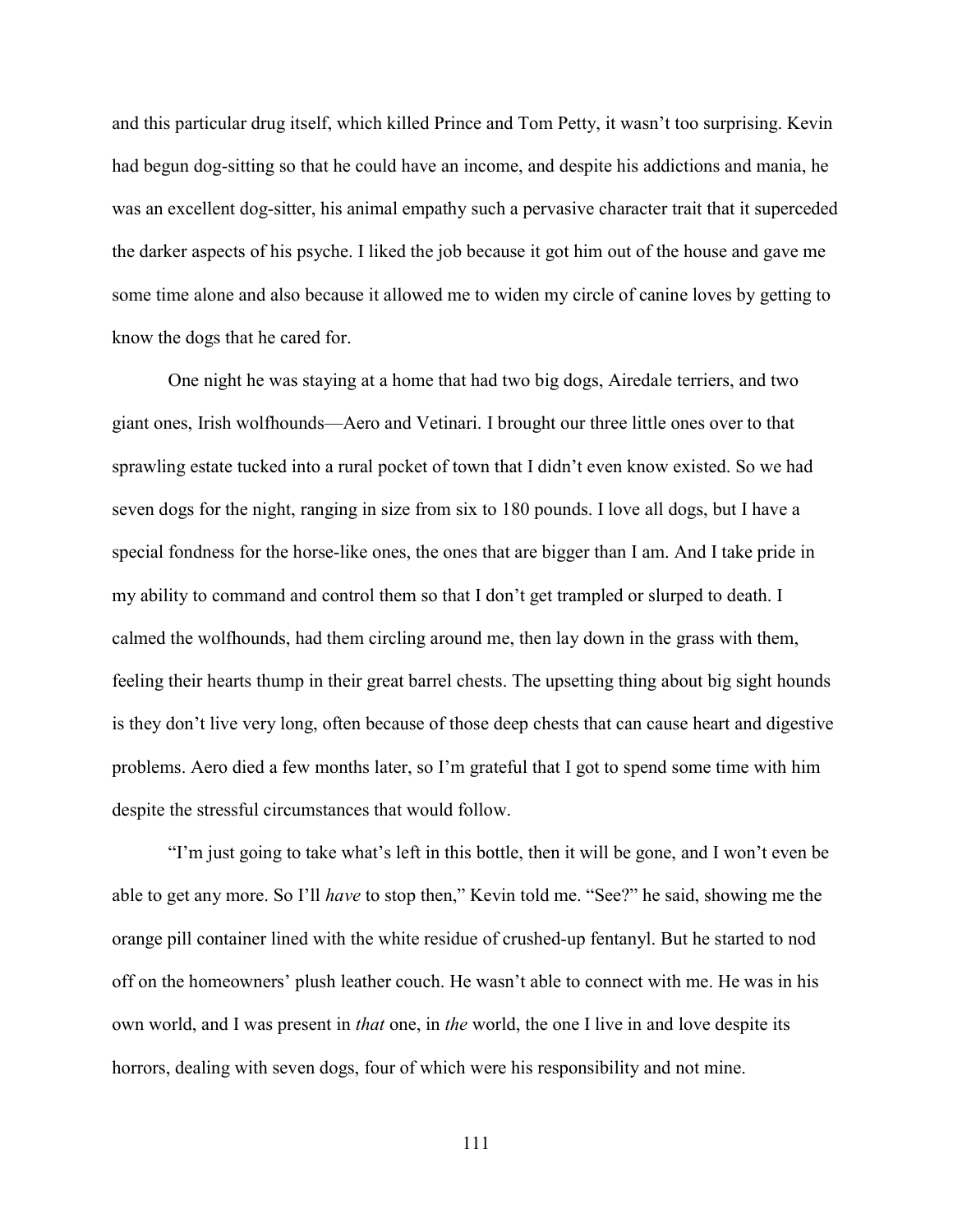"I'm not having any fun," I said, pouting, turning into a child because I had no constructive way of addressing my anger, which seethed and knotted inside of me. Plus Kevin had trained me to stuff and quelch my negative emotions with *his* tantrums and over-reactions, his gaslighting and minimizations of my truth.

"I have some Oxy," he said. "Why don't you take it? You'll feel better. And we'll be closer to the same wavelength." The fact that he even had Oxy proved he was lying when he told me they had bought the Fentanyl by mistake, thinking it was Oxy. But I took it anyway. And for a few hours the world's edges softened and blurred. We sat on their colossal front porch, seven dogs splayed around our feet. We watched the sun set, the sky morphing from purple to pink to gold. A rare July breeze chilled the sweat on our faces, making the leaves from the Mexican white oak and weeping fig trees in the front yard whisper. Hummingbirds in shades of chartreuse and cobalt sipped at the red plastic feeders attached to the porch's Greco-styled columns. Kevin put on Jeff Buckley, and his otherworldly tenor dipped and soared into the landscape: "Drop down we two to serve and pray to love." Then we took a long bath in their massive tub, streams of water from the jets massaging our limbs. Kevin propped his laptop on the vanity, and we watched a Margaret Cho stand-up special on Netflix, laughing and kissing, leaning against each other, holding hands under the water.

I read somewhere that earth signs are a little too comfortable around each other, and this was true for us, even sober. We were always naked around each other, never self-conscious or awkward. It was as if we shared the same skin. Sex, when it was consensual, could happen or not happen, but more often than not, it happened, this merging simply a more intense expression of the physical bond we always already walked around in.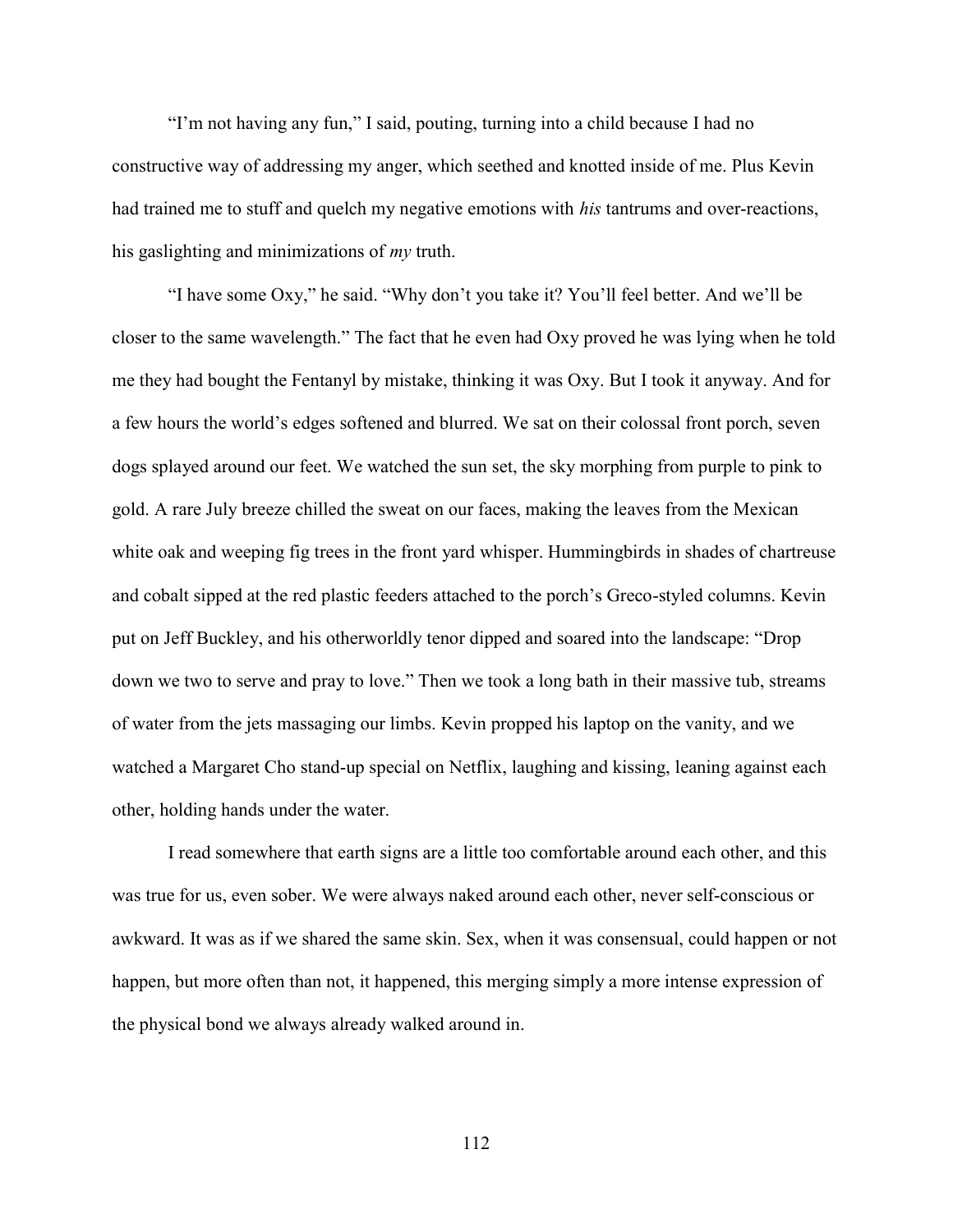Kevin kept giving me more pills, and I kept washing them down with chilled Pinot Grigio, going way past my tolerance level, thinking if I feel this good now, then maybe I can feel even better. The next morning, of course, my head was a throbbing balloon, my mouth so dry I could hardly speak. I woke up spinning, unsure where I was at first, until I realized I was splayed across a king-sized, four-poster bed, so high off the ground we must have had to pick up our small dogs to put them in it with us. I swung my legs off of the side of the bed and clamored out, taking great effort not to hit the floor too hard as I slunk down and crawled to the bathroom, heaving my guts out.

The owners were coming back that morning, so Kevin helped get me into the car, the world a thick, white-hot curtain of stimuli, the sunlight a kaleidoscope of daggers. I had overdosed. I spent the entire day crawling from the bed to the bathroom, and when all the contents of my stomach had been emptied, I continued to dry heave. In a rare instance of nurturing behavior, Kevin went to the grocery store to get me ramen noodles and ginger ale, but I couldn't consume anything for about twelve hours. He should have taken me to the hospital, but there might have been legal repercussions, so we waited it out, let the sickness ravage me until the drugs had been drained from my system. I had never felt that sick in my life, even from food poisoning, even from stomach flu. So sick I hoped death would end my torment.

I told my friend Christi about it, and she said, "It's him. He's killing you. He's toxic, and your body is reacting to that." Christi had been married to an alcoholic for almost ten years, and when she finally gathered the strength to kick him out of her house, he ended up living in his car for a while before he made it to rehab.

"No, it was the drugs that made me sick, and I chose to take them," I argued with her. But she just looked at me, still firm in her statement, her wise blue eyes holding my gaze.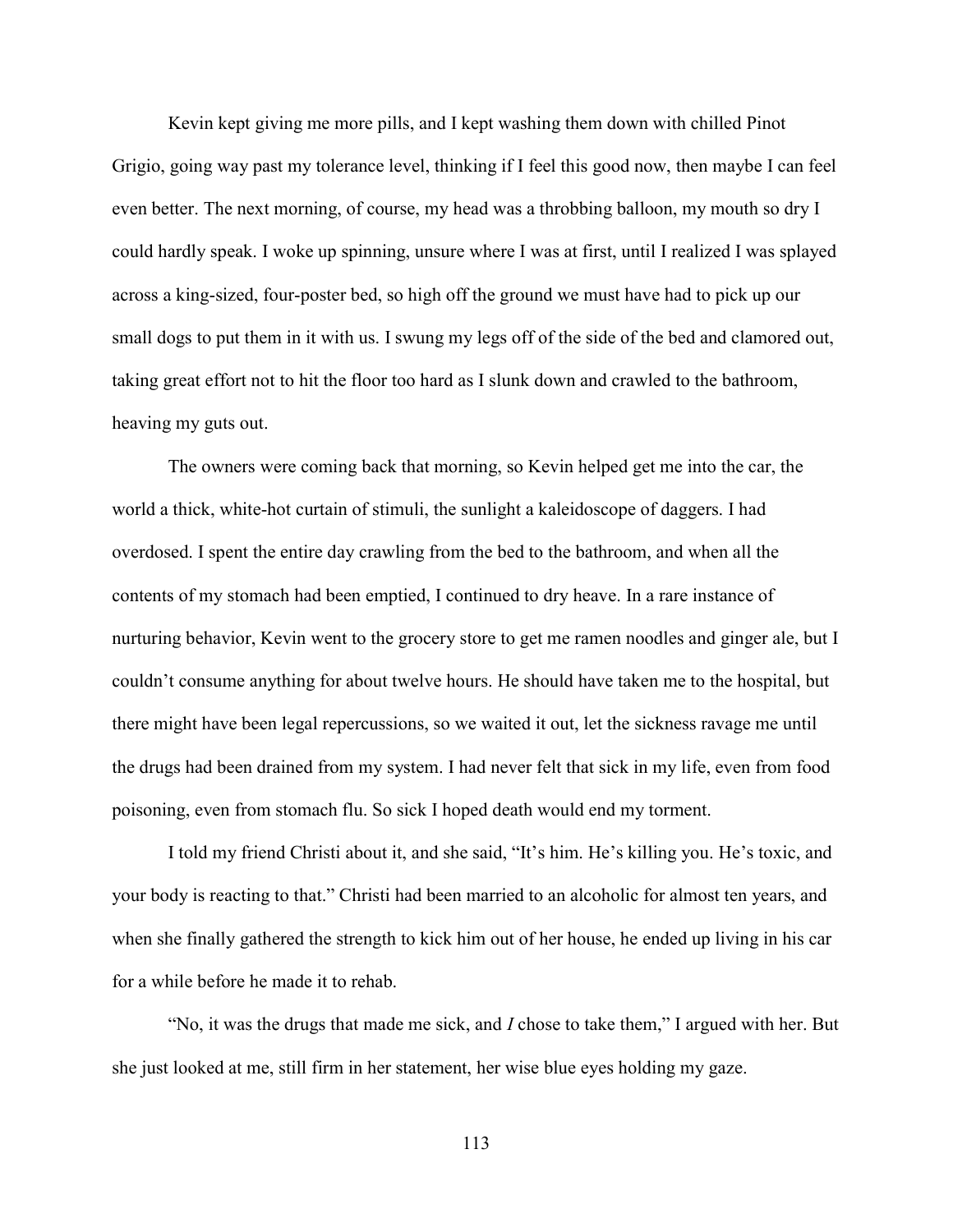Later that summer Kevin had a week-long gig at the Rapisands', a sweet retired couple with a yellow lab named Olly and a golden retriever named Wrigley. Their house was cluttered with kitsch and patterns, huge TV screens and overstuffed armchairs, everything in shades of autumn: gold and navy and wine-red. Cutesy knick-knacks gathered dust on the shelves, and photographs of cherubic grandchildren lined the hallways like murals. During Kevin's stay at their house, once again I brought our three mutts over, this time with the Rapisands' consent. But Bijou still has a scar above her left eye where Olly's fang sunk into her flesh, and the normally feisty Chihuahua Mook got so scared of those big dogs, he hid under the couch the whole time we were there.

It wasn't going well.

Nevertheless, Kevin decided it would be a good time to take some of the acid one of his yoga students had given him. I declined to partake but braced myself for the impact nonetheless, hoping it would be an uneventful trip. We had sex in the swimming pool, and then I found a John Cusack movie on cable and settled in to watch it, curled under an afghan on one of the rosecolored couches, with Maya and Bijou flanking me, Olly and Wrigley snoring on the floor, and poor Mook crouched in his safe space below us. Kevin lay on the other couch, lost in his own world as usual. At one point, he rolled off the sofa and landed on top of Olly, gripping her in a bear hug that the sleeping giant did not expect. Kevin sprang up, his hands covering his face, all of which were coated in so much blood, I couldn't tell where the injury had occurred.

He ran around the house in a panic, streams of blood pooling in slick puddles all over the hardwood floors. Olly had bitten off the tip of his pretty nose. I knew I had to get him to the emergency room, but all he cared about was hiding evidence, gathering up drug paraphernalia,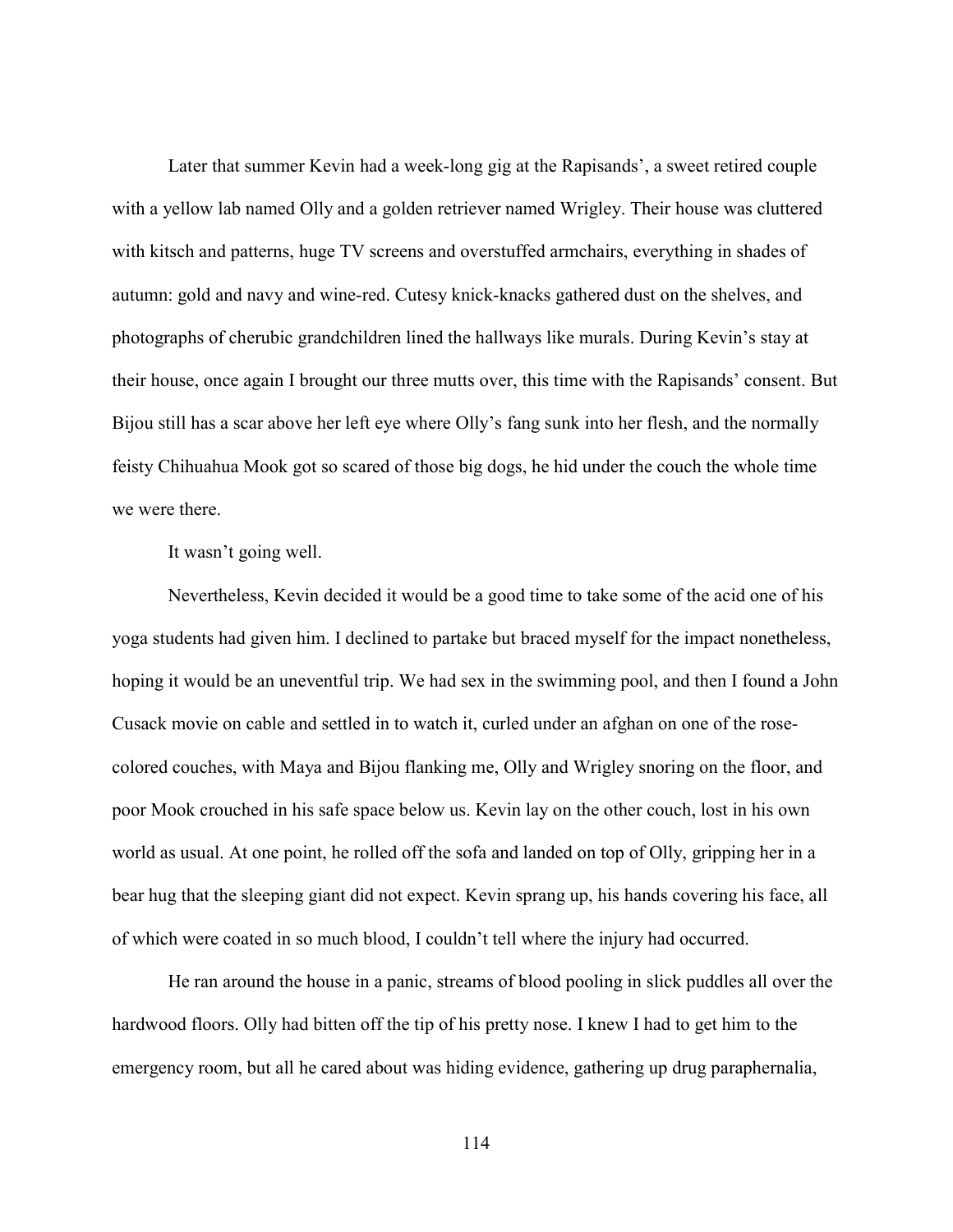cleaning up blood, getting our three dogs away from the crime scene because even though the family didn't mind their being there, it was against the pet-sitting company policies. Somehow I managed to get our dogs and Kevin and bags of contraband into my mini Cooper, Kevin screaming at me the whole time. It was after midnight, and I was in a part of town I wasn't familiar with. I used the GPS on my phone to find the nearest emergency room. Kevin kept yelling at me that I was going the wrong way, bossing, controlling, brow-beating, blood staining my car seat, my heart racing, my hands shaking as much from my fear of him as my fear of his no longer having a nose and my fear of how much all of this would cost me because Kevin didn't have health insurance.

The first 24-hour clinic my GPS took us to wouldn't even see him, so they directed us to the nearest hospital. I dropped him off and took our dogs back to our house since the temperature was still in the 90s despite the pitch dark, and it was too hot to leave them in the car.

When I returned, Kevin was sitting on a bed in a triage room. The staff tending to him were cold and unimpressed. They dressed his wound and asked if we had saved the rest of his nose. If we had, they said, maybe they could sew it back together. "I'm pretty sure it's in a dog's stomach right now," I said. "I don't think we'll be able to retrieve it."

"Can you at least give me some pain medication?" Kevin asked.

"No. Just tend to the wound. There's not really anything else we can do."

"Will my face ever be the same?" my handsome husband asked.

"Probably not," they said. When the nurses left the triage room, I burst into tears, the stress and shock of the situation taking its toll. For once, Kevin didn't yell at me for crying.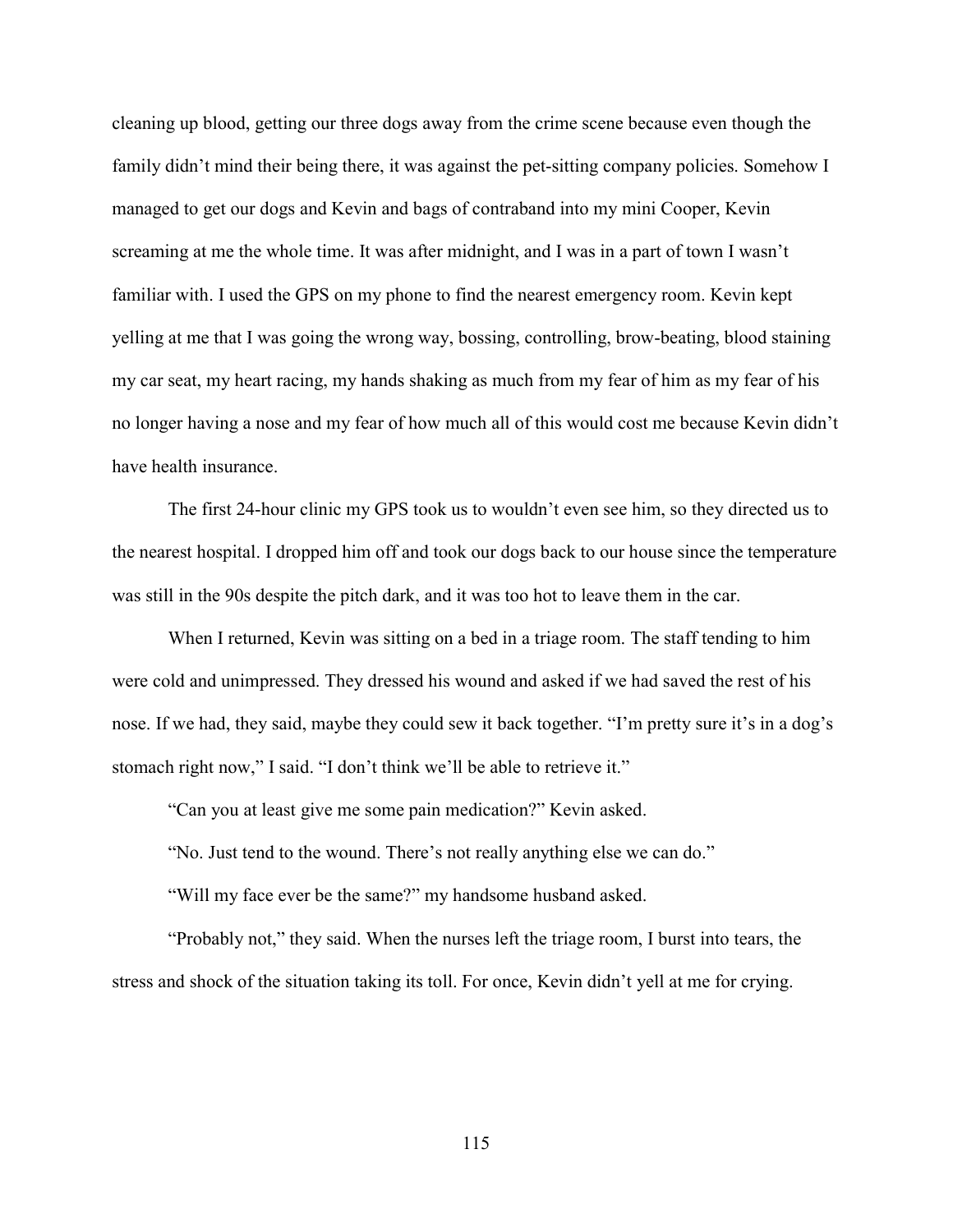This was in August, always the hottest month of the year in Texas. But fall doesn't come for us until October, so in September, we were all still wilting from the heat, as thick and parched as the barrel of a clothes dryer, as brutal as a sweat lodge ceremony. No wonder so many people in Texas are crazy.

By that September, my aging mother had been in and out of the hospital thirteen times in the past year due to various ailments, mostly a myriad of heart issues—atrial fibrulation, mitral valve prolapse, high blood pressure. Instead of helping me out during these vigils by providing meals or at least giving me some space, Kevin got angry, demanding my attention, wanting to control the environment and the people in it. But my family didn't want him around because they didn't need his chaos adding to an already tense situation. He always blamed me for that, for "turning them against" him.

\*\*\*

I sat in one of the gray vinyl chairs in my mother's hospital room with my phone in my hand, playing a trivia game, trying to remember the name of the body of water that snaked between Morocco and Spain. The machine connected to my mother's heart emitted a constant beep, a soothing sound compared to the high-pitched sirens that kept wailing from it the night before when her pulse would jump up into the 140s then dip back down to the 110s. A text flashed across the screen of my iPhone, Angie's name at the top. It was a photograph of my mother's golden retriever Penny, a bloody mass caked in fur on her front leg. Before I had a chance to react, my phone dinged again. "Come outside Mom's room," the text from my brother Brian read.

"Hang on, Mom, I'll be right back," I said. I tended to sit during these vigils, distracting myself with my phone, unable to concentrate on the intricate plots of the Law and Order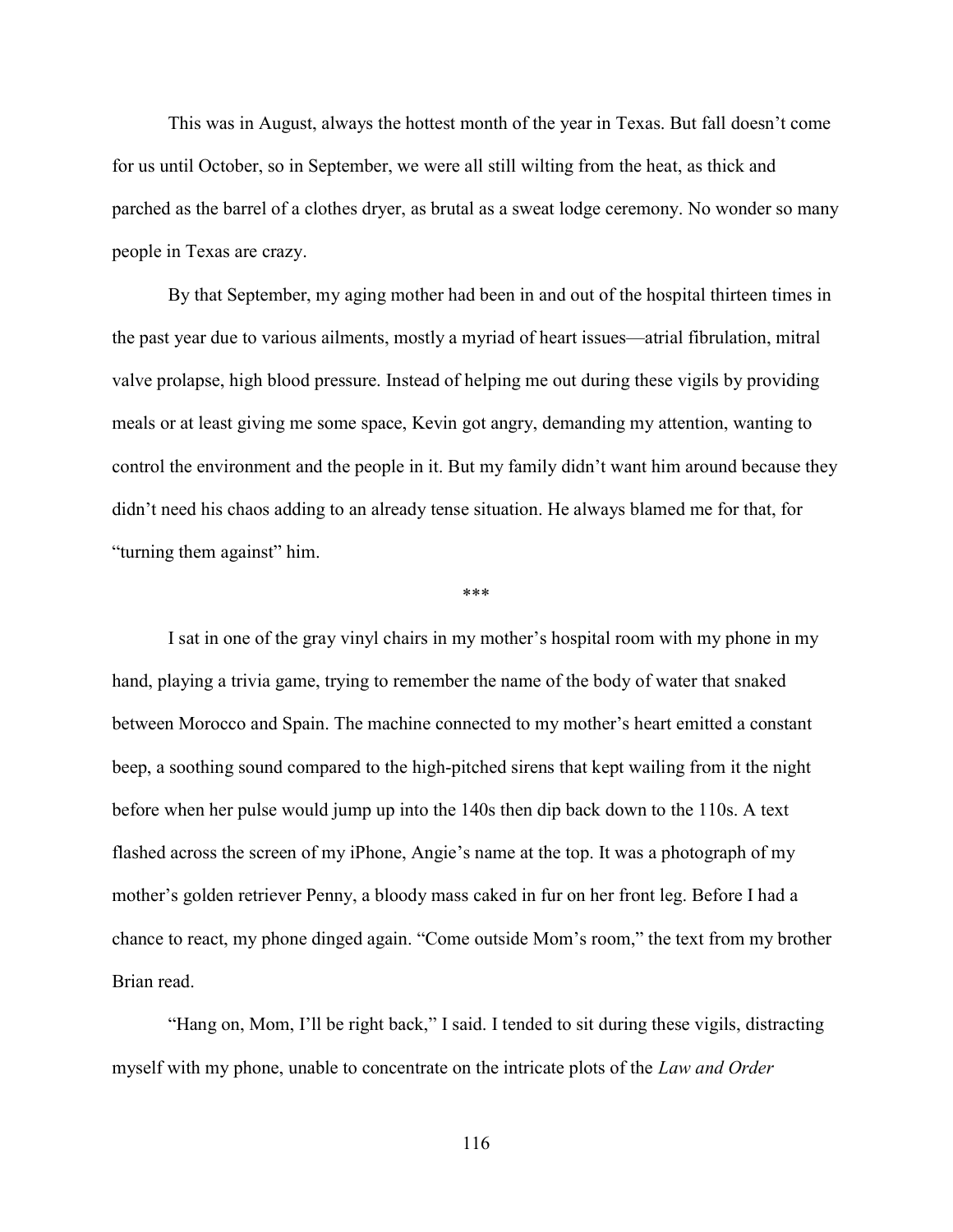episodes my mother played continually on the hospital television. I held my mother's hand or tried to get her to practice long, deep breathing. Or I would sit with my eyes closed, practicing long, deep breathing myself. But Brian fidgeted and paced, walking up and down the hallways, twirling the ID bracelet on his wrist, bombarding the nurse's station with questions.

I went into the hallway. "You need to meet Angie at the emergency animal hospital on Las Vegas Trail," Brian instructed.

I arrived at the vet's office around 9 p.m., the same time Angie did, and we hoisted and pushed my mom's fourteen-year-old, overweight dog out of Angie's car. We were led into a small examination room where the vet on call looked at Penny's leg, dabbing it with a paper towel, until the mass erupted in a flood of pus and blood. We cringed, my stomach churning. "It's either a tumor or a cyst," the vet said. "We can get it cleaned up and bandaged for now, but we'll need to have it removed and sent to the lab." He left the three of us in the room, clumps of bloodied paper towels on the floor, Penny's ragged panting steaming the glass wall, blood dripping from the open wound on the back of her leg.

"Oh, god, Kevin's here," Angie said.

Kevin pushed the door open, filling the doorframe with his height, setting his motorcycle helmet on the metal examination table. His long, thick gray hair escaped from under his bandana in wild tufts, his t-shirt and jeans ragged and stained. His energy was wild, manic, his presence taking over the small room. Angie gave me a hug and left. I didn't blame her. Kevin knew where we were because I had texted him to let him know I'd be home late. He was seething because he felt shut out, and he wasn't getting any attention. "Why won't you at least let me help?" he asked, his face red, his eyes black, looking anything but helpful.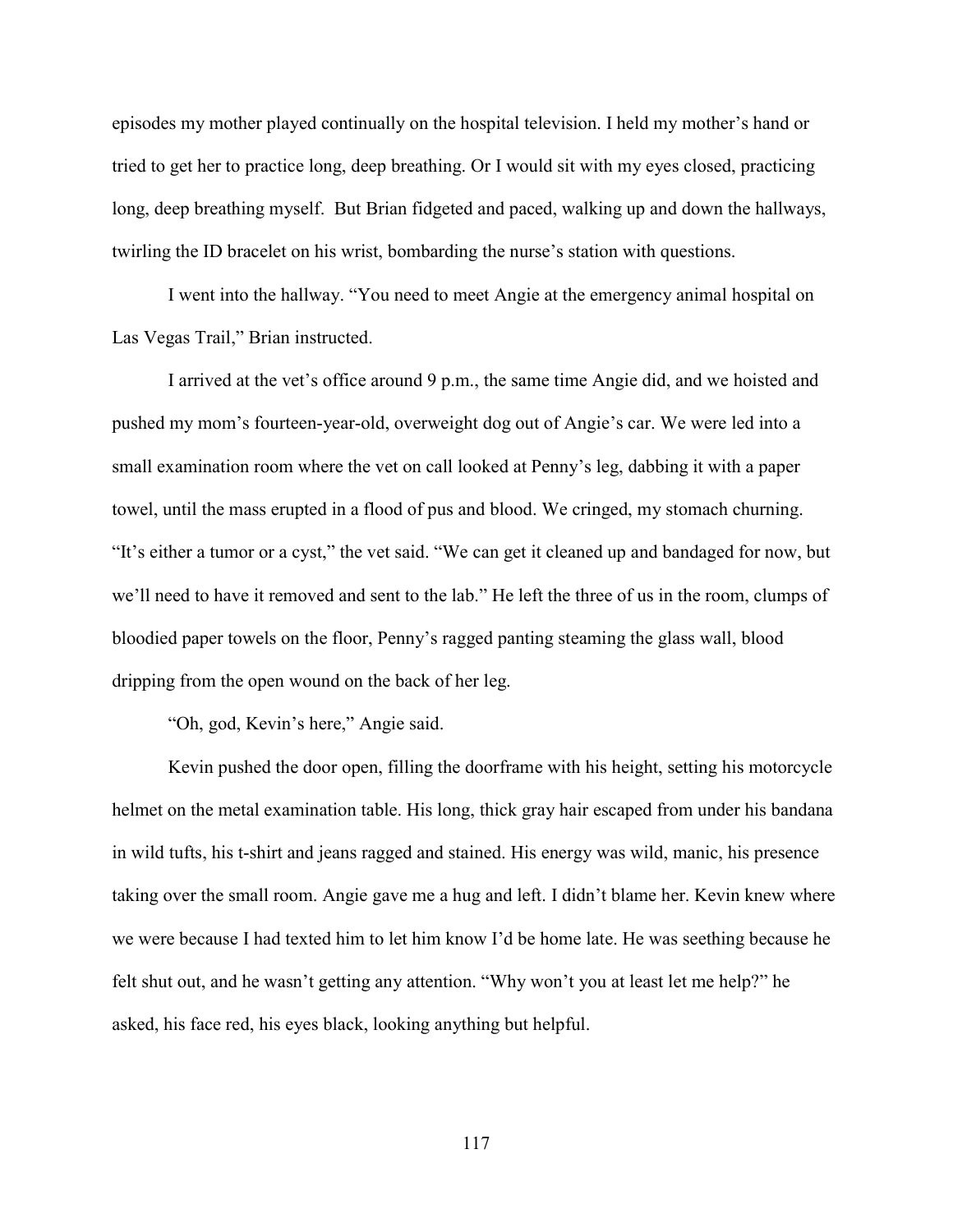"If you really want to help, then you can help me get Penny back to my mom's house after they're done with her. She's too heavy for me to handle on my own."

"Oh, I can't do that," he said. "I have to be at work in the morning, and it's already so late."

"Then just leave," I said through clenched teeth. He sat down in a chair against the wall and proceeded to berate me. I felt trapped in the tiny space with its metal table and glass wall, the smell of blood and antiseptic choking me. I crouched on the floor, consoling Penny. I started to cry like I always do when stress floods me, and my system starts to shut down. "Go ahead and cry," he said. "It's all you know how to do. What if I started to cry too?" Then he got even louder and began fake crying, mocking me. A burly man in the nearest examination room came to the door of our room and called Kevin out.

"You better shut the fuck up, dude," he said. "You're upsetting the dogs." So Kevin went out in the hallway and shoved the man against the wall.

"Just leave!" I said. "Why won't you just leave?" I handed him his motorcycle helmet, shut the glass door and sat down on the floor with my back up against it.

The next day I went to my lawyer's office and filed for divorce. But it would take me seven more months to finally extricate myself from the relationship, our trauma bond coursing as wide and deep as true love in the dark river of my veins.

## \*\*\*

This summer I am especially languid, listless, the end of my sabbatical year, the end of my tsunami of a marriage, one that cracked open the hull of my ribs and let creatures clamor in,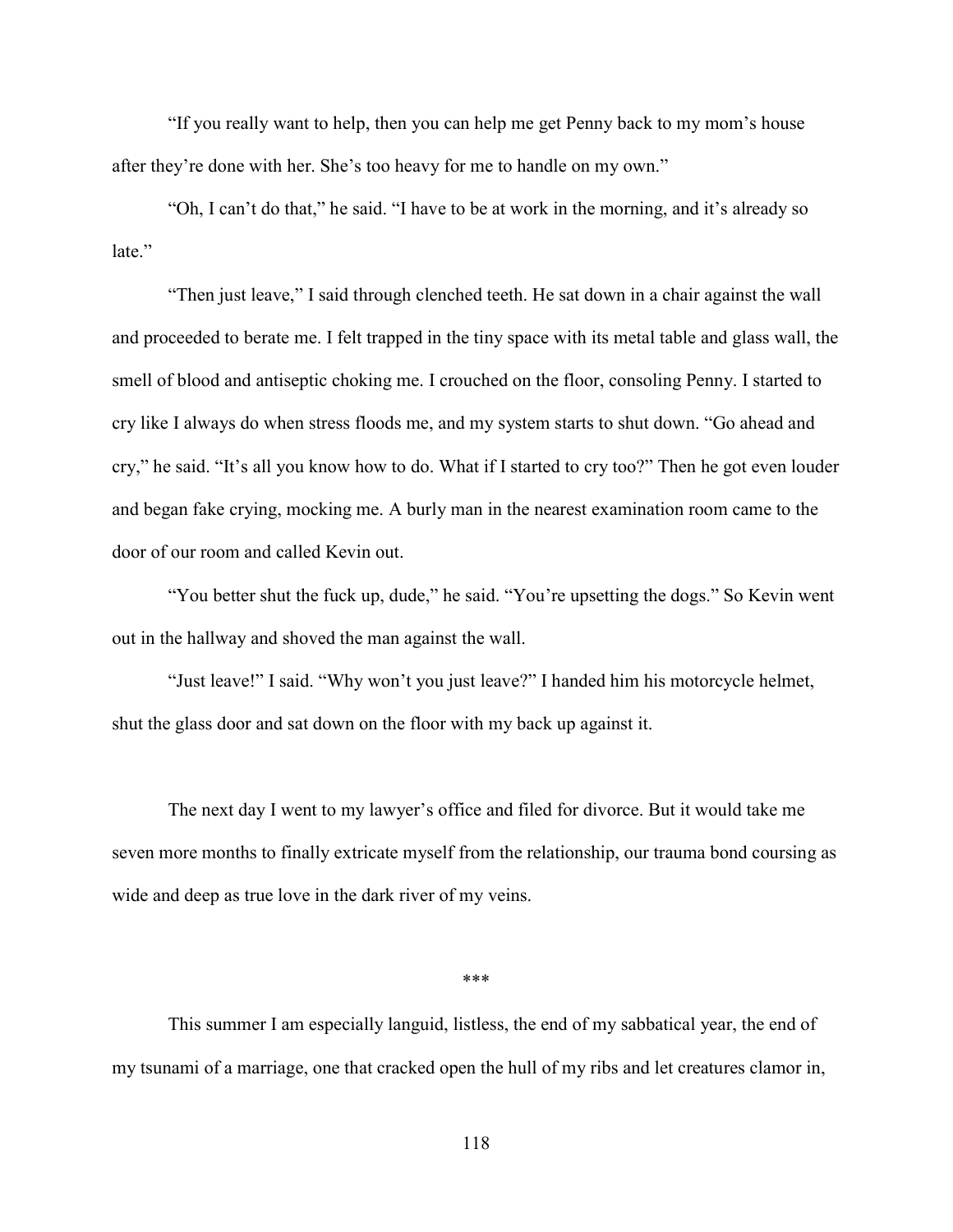cramped and chittering. I'm left with a diagnosis of complex PTSD and three ovarian cysts that knot and twinge in my lower belly, especially in the mornings, one for each year I spent with Kevin. It's better this way, though—alone—my patio door open, mosquitos buzzing in and nipping my bare thighs as I write, Bijou (the one dog I got to keep) coiled on a pillow, watching neighbors arrive home from work, listening to the cars whizzing past on Bryant Irvin, the busy street that flanks my new apartment. I have become vigilant about keeping my space in order: making the bed every day, doing the dishes and wiping down the kitchen counters, watering the plants, sweeping the hardwood floor and the concrete patio, folding up the blankets Bijou sleeps on. It is liberating to keep objects in a designated space and be able to find them there when I need them: phone and computer chargers, remote controls, scissors, hairbrush, dish towel. I've been living in utter chaos for three years, never knowing where any of my stuff was and being accused of "creating separateness" when I tried to reclaim any of it.

Now that I've gone "no contact" for six weeks, I haven't taken or even had the desire to take any drugs other than the Prozac my primary-care doctor prescribed to help rebalance my brain chemistry. I am lonely, of course, especially as I curl up next to Bijou in the queen-sized bed, the snoring I am accustomed to hearing replaced by a whirring white-noise machine. I cycle through stages of grief, guilt, and anger. But the fear is dissipating. This summer I don't have to live in a constant state of fight-or-flight mode, my muscles knotted, the hairs on my arms standing up. I can loll in Miranda and Mike's swimming pool for hours with our friends Erika and Sean and unclench my shoulders, without my phone buzzing every half hour, lighting up with accusations and demands. I can even leave my phone tucked away in my purse in the house, our five dogs patrolling the fence or resting in the shade of the patio, the violet blooms from the vitex tree mushrooming out like Japanese accordian-fans, the goddess statue in the fairy garden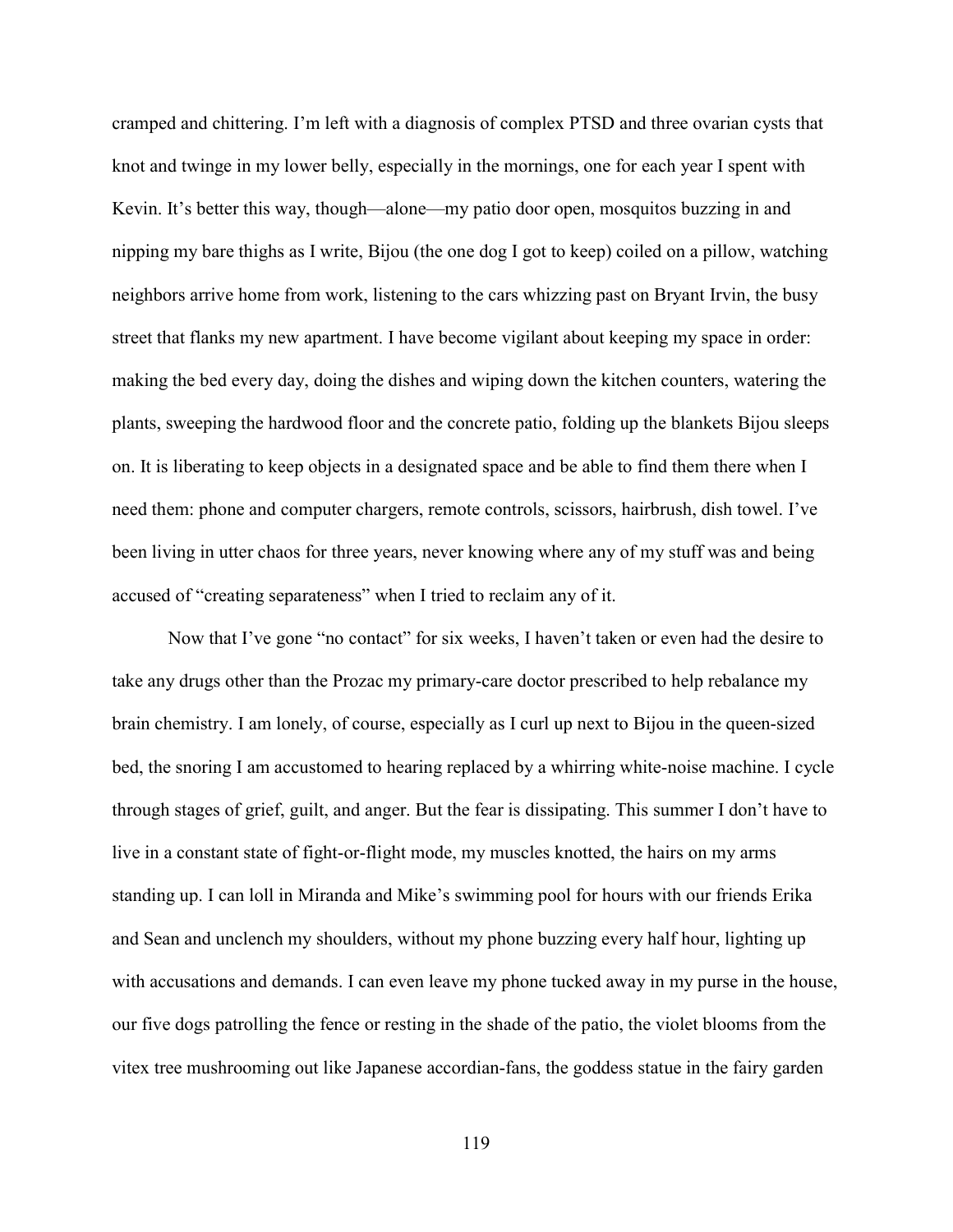watching over us, her head shrouded and tilted in our direction. This summer it feels right to sink into this pain, this reverie, but also into this new sense of freedom, to remember what calm feels like, to remember who I am, and re-learn how to swim in the vast cerulean ocean that is me.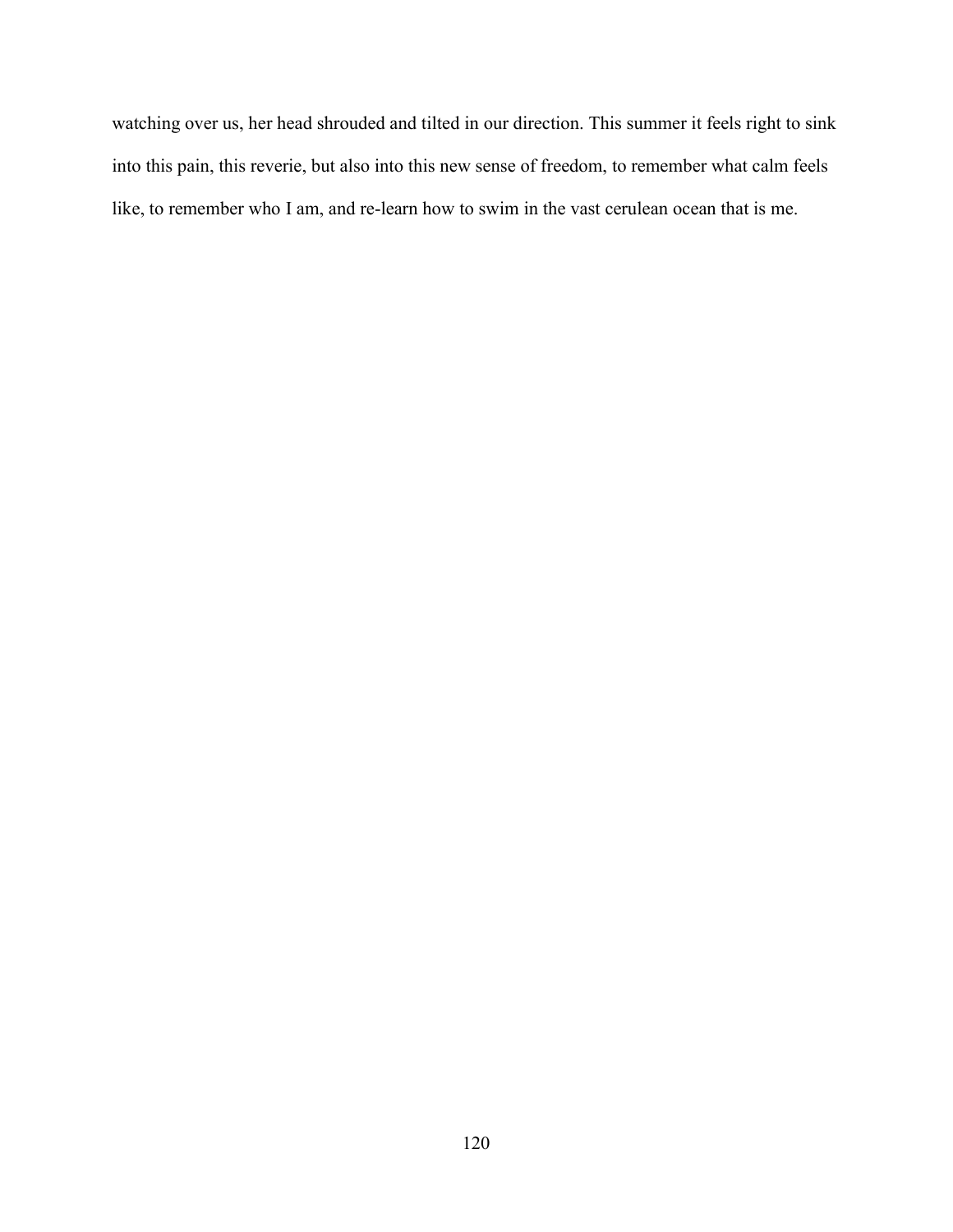## Kintsugi

"Ring the bells that still can ring. Forget your perfect offering. There is a crack in everything. That's how the light gets in." --Leonard Cohen

The door was small, about the size of a coffee mug, but so heavy I had to take it in both hands, and I felt the muscles in my upper arms pulse as I struggled to hold it upright. Carved out of forest-green soapstone, the door featured a little curved handle gracing its front right edge. It reminded me of the door to a hobbit's house, the door to another world. "My mom and I were at a Renaissance Festival this weekend," my student-assistant Nicole said, looking down, shifting her weight from one foot to the other; her coppery hair framing her porcelain face. "She thought this was a weird gift. But I can't explain it. I just thought you might need a door." No truer words had ever been spoken.

When I told Miranda about this sign from the universe, this serendipitous talisman, she said, "You're lucky it didn't fall on your head." More truth.

Counselors often urge women in abusive relationships to make a plan, quietly, and then make an exit, quickly. I believe the most important component of this advice is the quiet part. Under no circumstances should you let the abuser know about your plan. Stephen King, the master of turning domestic violence into a compelling horror story, knows this all too well.

The mini-series *Castle Rock*, set in the underbelly of King's bleak Maine universe, gives viewers a glimpse into the dimensia-plagued brain of Ruth Deaver, played by Sissy Spacek. A luminous haze tints this particular episode, entitled "The Queen," because we know that Ruth no longer experiences time in a straight line, and the director forces the viewer to follow a similar cerebral route. Ruth is trapped in a perpetual repetition of one moment, the one moment in her life she wants most to have the chance to do over again. After packing suitcases for herself and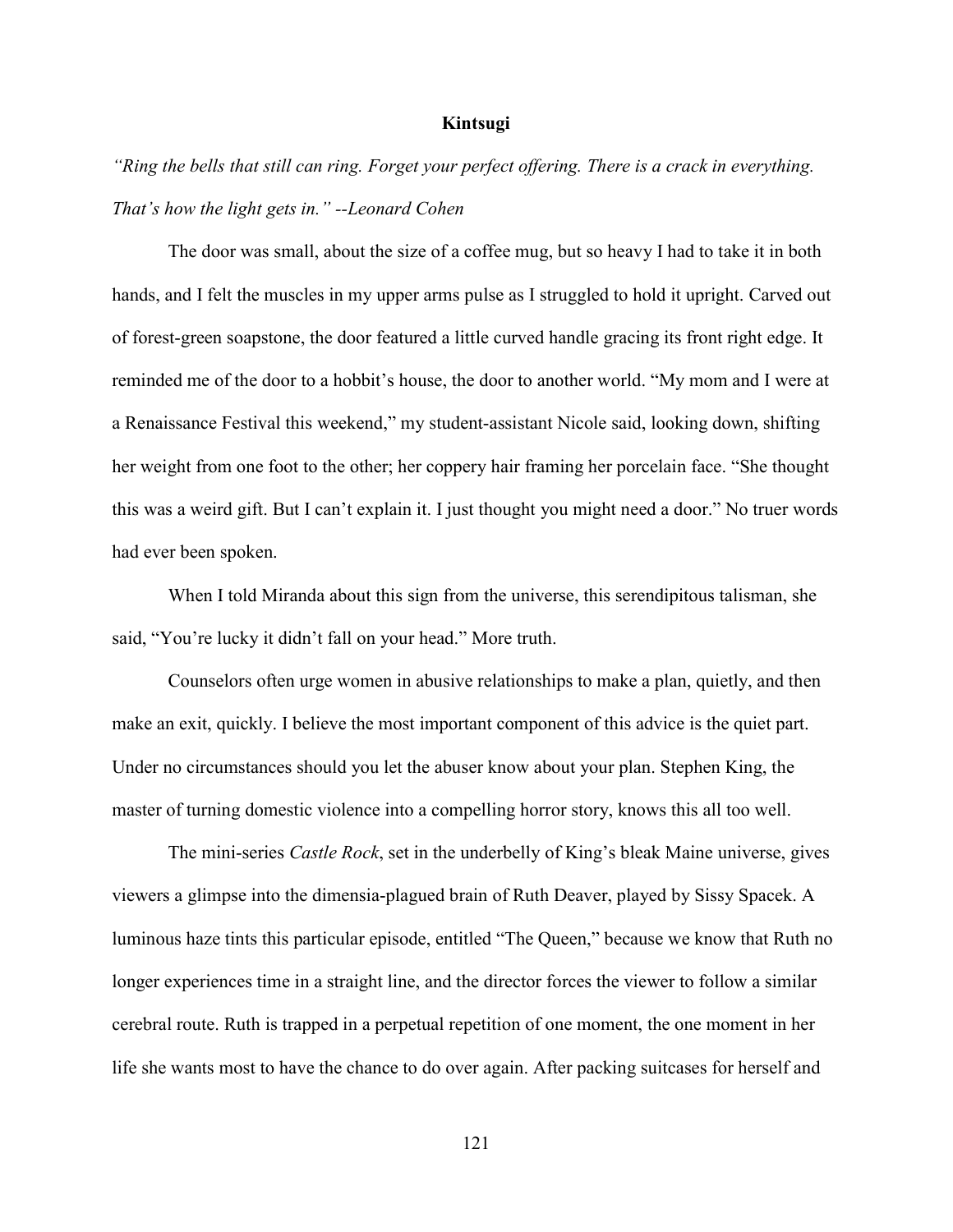her son, she tells her abusive, mentally unstable husband about her plans to leave. As a viewer, I cringe, realizing her mistake. She doesn't get away, of course, not the first time, nor any of the other times she's thrust back into this defining moment. "You can't leave," the memory of her monstrous husband tells her. "You can't leave…because you didn't." My heart breaks for her character.

But I *can* leave because I *did*.

So if in the future my mind cycles back to this central moment, over and over again, I will always step out into the warm spring afternoon and click the lock of the townhouse door closed behind me.

The narcissist will find this silent exit strategy particularly heinous because it is one that removes his control from the equation. You will be labeled a runner, a liar, a monster. I rented an apartment without his knowledge, thus causing me to have to pay the rent on two dwellings for four months, and took as much as I could from the townhouse in a few hours. After Kevin moved out too, I hired a cleaning crew to clean out the townhouse, and I arrived before they did to find the house empty…with one exception. In my closet, Kevin had set up a tableau for me to find: his wedding ring, the shirt he wore when we got married, ironed and starched and hanging on a single hanger, the mugs we drank hot chocolate from at the Old South Pancake House after our small ceremony, and pictures of my beloved dog Maya, the one I had to lose by letting Kevin go.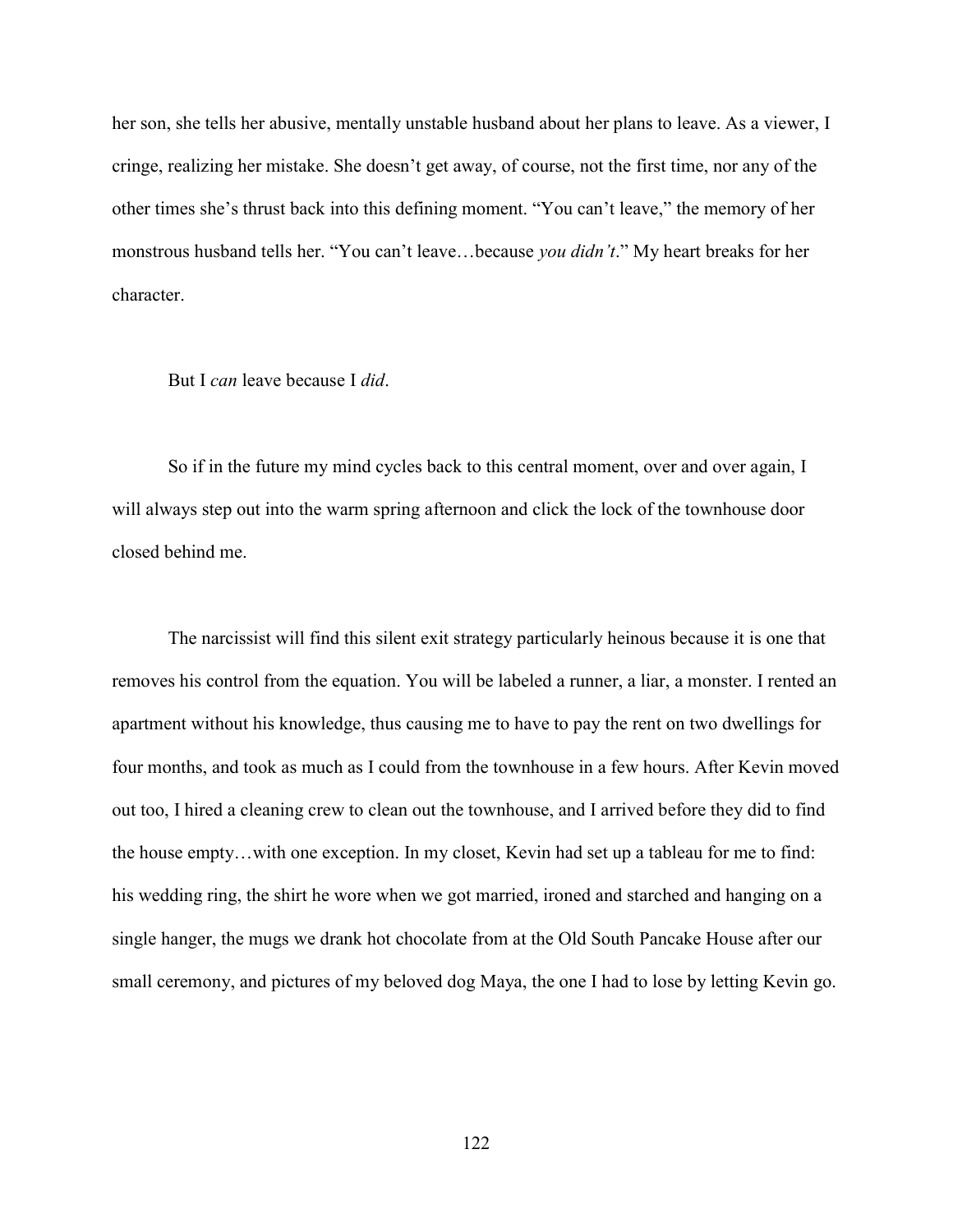My family and my lawyer were worried he would trash the place. "If he wants to make her angry," my Aunt Gayle asked my mother, "then why didn't he leave a mess instead of a montage?"

 "Because he doesn't want to make her angry," my mother told her sister. "He wants to hurt her."

He succeeded. I crouched down in the closet and burst into tears, then gathered his weapons into a box. My chest still heaving with sobs, I crawled up the stairs of that hell-house one last time to look out of the window where Maya always perched, with her chin on the sill, watching the wildlife teeming in the river's private universe. I said a prayer. I heard the cleaning crew's van pull up, so I bolted down the stairs, wiping the tears from my cheeks with the backs of my hands. When I opened the door, I saw the side of their van—emblazoned with a giant picture of Jack Nicholson in The Shining, pushing his face through the opening of a wall he punctured with an ax. But instead of "Here's Johnny," the sign read, "Need a house cleaning?" My tears turned into laughter as I greeted the man and woman who emerged from the van with their mops and buckets and brooms. "You guys just made my day," I told them, then proceeded to text a photo of the side of their van to a dozen friends and family members, laughing so hard, my ribcage began to ache.

Translated to "golden joinery," *Kintsugi* is the centuries-old Japanese art of fixing broken pottery with a special lacquer dusted with powdered gold, silver, or platinum. Beautiful seams of gold glint in the cracks of ceramic ware, giving a unique appearance to the piece. This repair method celebrates each artifact's unique history by emphasizing its fractures and breaks instead of hiding or disguising them. Kintsugi often makes the repaired piece even more beautiful than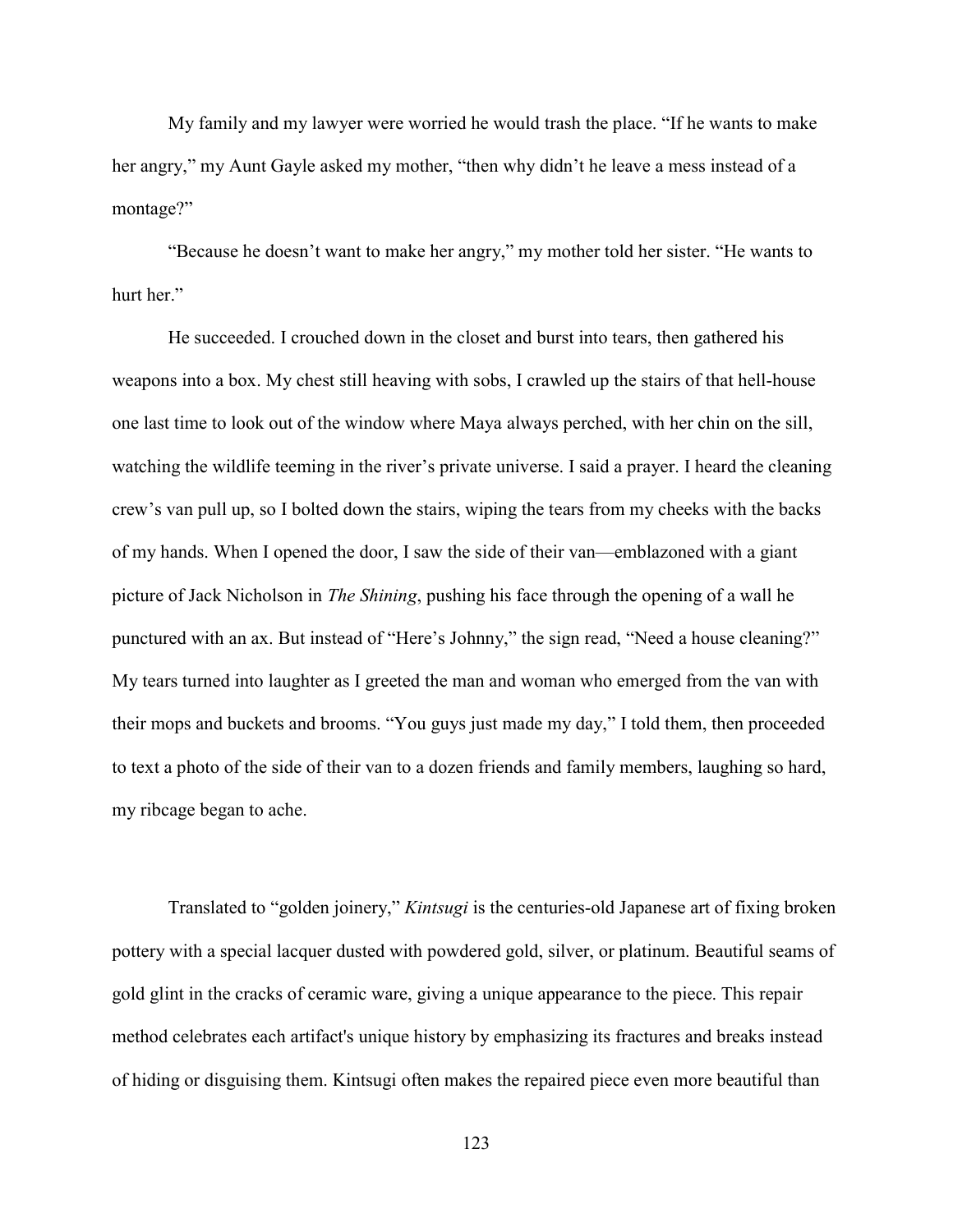the original, revitalizing it with new life. It was also born from the Japanese feeling of mottainai, which expresses regret when something is wasted, as well as *mushin*, the acceptance of change.

As for me, I am a fractured but luminous vessel, measuring my life in moons, following the wheel of the year as it turns on its axis of death, rebirth, and renewal. I grew up in Louisiana and Texas where the heat scalds and scorches half of the year, and sleet coats the world in grey the other half, so I look forward to those rare months when I can sit outside and gaze at the moon. I get my skygazing tendencies from my mother. Sometimes when we sit on the porchswing in her lush back yard, we look up at the sky together, and she reminds me: "I've always loved looking at the sky. Once I asked Mamaw to make a dress for me the color of the sky. And she did. I can't even describe the color, how beautiful it was, how impossible. I wish I had kept it." I always nod and push the swing higher with my feet, our heads tilted skyward, our dogs splayed in the grass below us, panting and protecting. The full moon that blooms in May, my birth month, the month I moved into my new apartment, is the "flower moon," its name signaling a time when bluebonnets, cala lilies, bloodroots, and anemones cover the earth in color. A time when great change is possible. A time to heal and be reborn.

I may have had to give up my feral landscape, my backyard pageant of snowy egrets and great blue herons, of bandit-masked raccoons and red-bellied woodpeckers. But as soon as Bijou and I moved in to our new apartment in the city, a roommate took up permanent residence on our patio, a green anole lizard whose skin was as vibrant as tourmaline. I named it Liz, although later I found out that he was actually a male lizard, puffing out the pink dewlap of his throat like a bellows, hoping to attract a mate.

Christians often look to the Bible for guidance, but I have a different book: Animal Speak by Ted Andrews. Whenever a new animal messenger appears in my life, I seek out Andrews'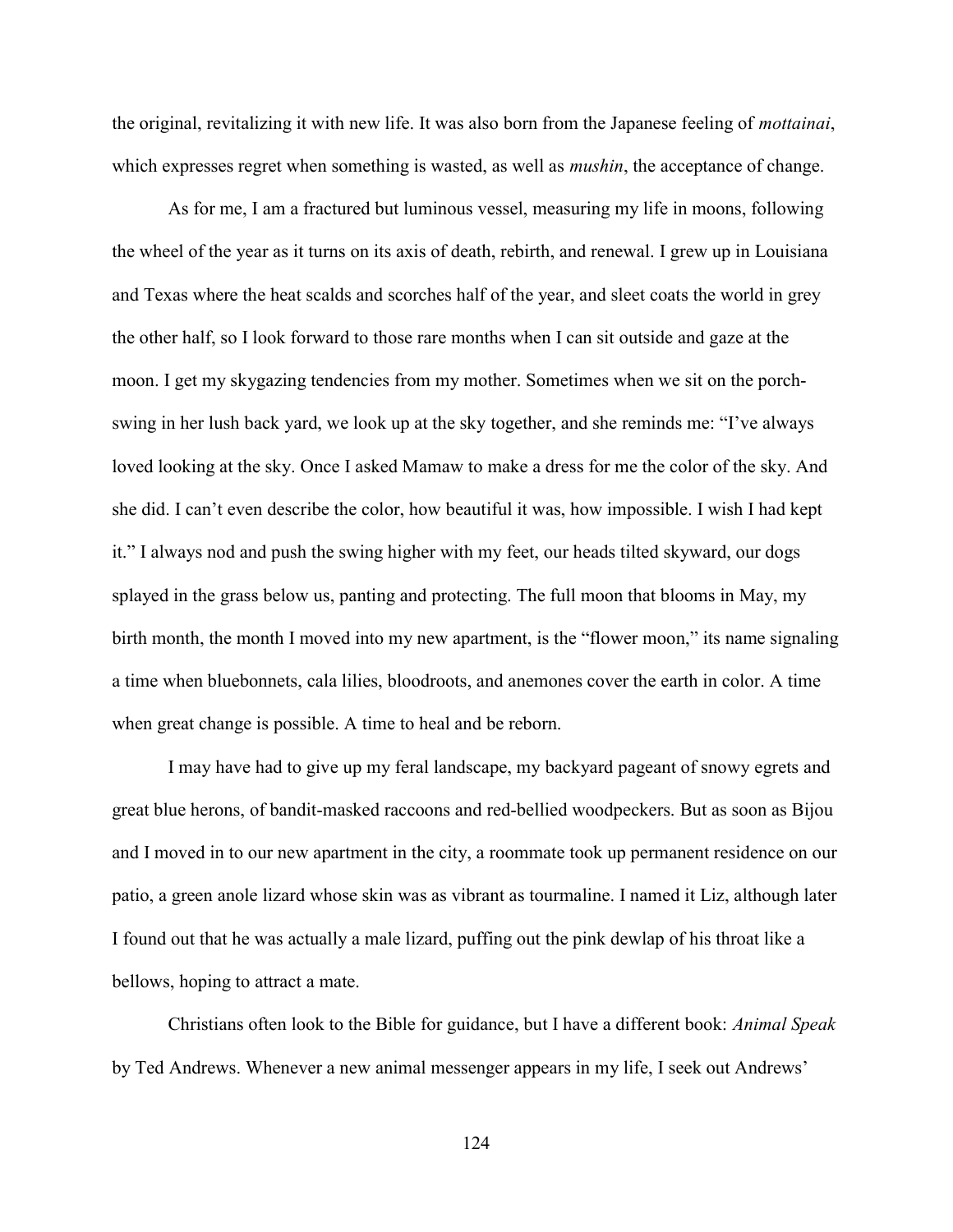wisdom. Because lizards have the ability to regenerate new tails after their first one is broken off, lizards can help us become more detached in life in order to survive. Lizards show up to help us break from our past and give us the strength to explore new realms and follow our own impulses and instincts, rather than getting swallowed up by the agendas of others. Liz was the perfect totem for me. So I decided to use the anole's appearance in my life to give me the strength to cut the energetic cord still binding me to Kevin.

According to survivor and narcissistic abuse recovery expert Melanie Tonia Evans, the effects of narcissism permeate, poison, and pollute every aspect of your being so that a virtual exorcism is required for any healing to occur. My mother, a descendant of Irish traditional witches, was born on Halloween. Despite her negation of other sources of power, she at least embraced this hint of feminine magic and encouraged me to do the same. My exorcism would not be of the Catholic variety. No male priests were needed.

Instead, on the last night of July, the moon waned crescent, no longer blooming like a flower but instead sprouting protective horns and scutes, bracketed between a buck and a sturgeon. My friend Christi arrived at my apartment, and I handed Kevin's box of tricks to her over my patio railing. She put the box in the trunk of her SUV, followed me to Miranda's house in a defiant procession, then placed it in the back yard next to the fire that Miranda had started. The smoke mingled with the hot July air, making us feel like we had stepped inside of a barbecue, our hair almost crackling with the burnt smell.

I know that a circle of women is the most powerful thing in the world. So I called these women to me, my coven, my tribe. The ones I lean on when I can no longer stand. We know about minerals and herbs and incense, what stone to keep in your pocket when you feel anxious,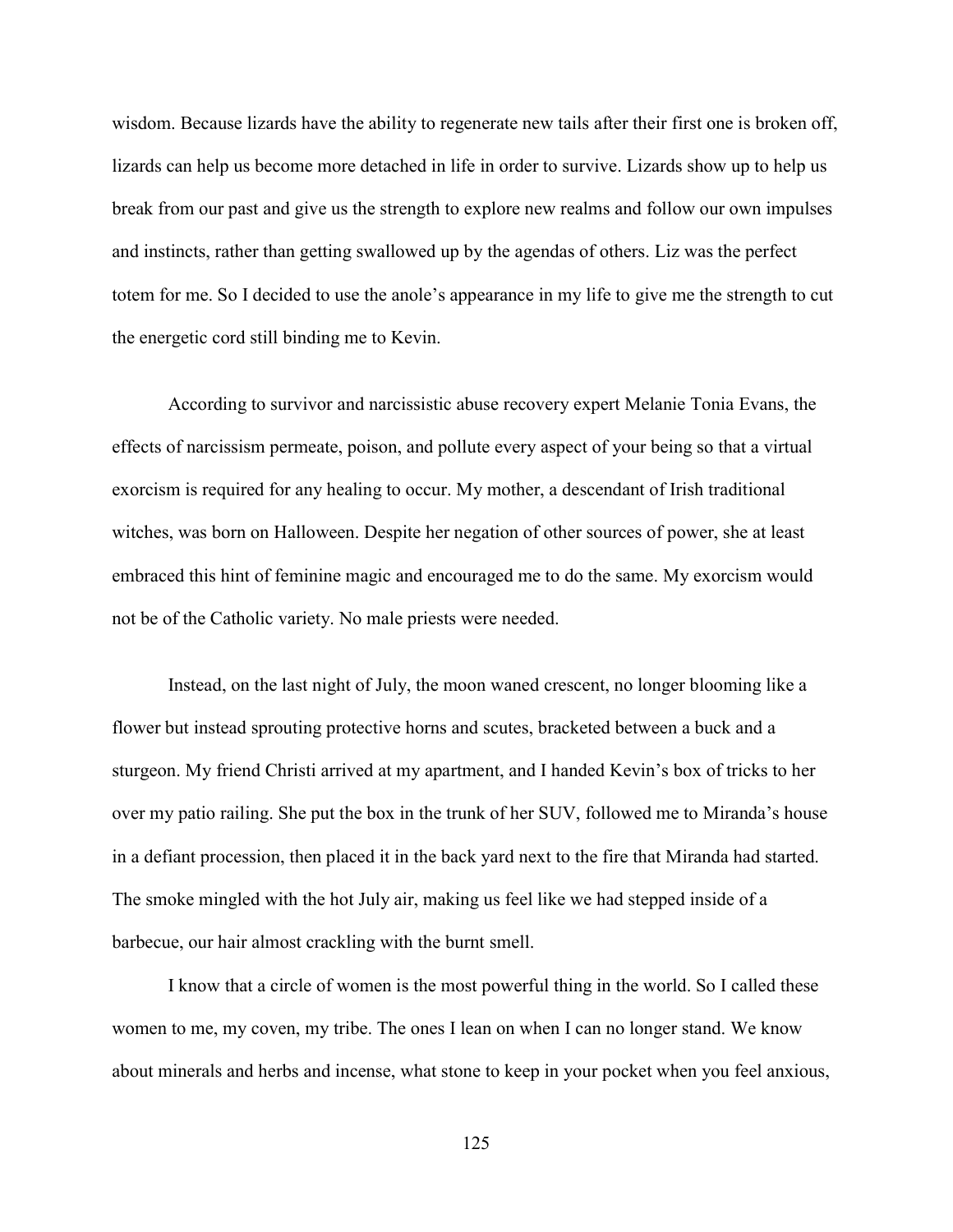what candle to light when suffering from a broken heart. Brynn and Melanie are yoga teachers, both in their early 30s and of Celtic descent, with long, wavy, midnight-dark hair, milky skin, and sky-blue eyes. Miranda, also in her 30s, has those gorgeous black curls and fair skin too, but she is voluptuous and hazel-eyed. Christi, Erika, and I are in our 40s. Christi is taller than the rest of us, with huge, knowing, gray eyes and straight, hazelnut-colored hair. Erika is also a darkeyed brunette, the same petite height as me and Miranda, and that night she rounded out our circle.

The night before our ritual, I dreamt that Kevin was with me in the bed, as the upstairs neighbor's loud booms pulled me in and out of consciousness, only this time we weren't fighting or yelling. In a rare dreamland encounter, we were simply having a civil discussion regarding what to do about the neighbor, who either had a bowling alley or a herd of elephants above my bedroom ceiling, his clangs and thuds often springing to life around 4:00 a.m. In the dream I became lucid and realized it was my opportunity to seek closure, to pursue understanding. "Can we have a real conversation?" I asked Kevin in the dream. He agreed. "Do you think there's ever going to be hope for us?" I asked, because, after all of the pain, the horror, the trauma…a part of me still loved him, a part of my soul will always be bound to a part of his.

"Yes," he answered. That was enough closure for me.

Just like I'm trying to do with Simon, my first love, I need to be able to be able to hold two dichotomous visions of Kevin in my mind. The boy Kevin who was like a sweeter version of my brother when we were kids, fishing, and swimming, and climbing trees, jumping out of those same trees to imitate the Lake Worth monster, making us all laugh with his antics, sweet-talking my mother into letting him borrow her car, sleeping on our couch with his fawn-colored pitbull, Kevin's black eyelashes fanned out against his high-boned cheeks. He never violated or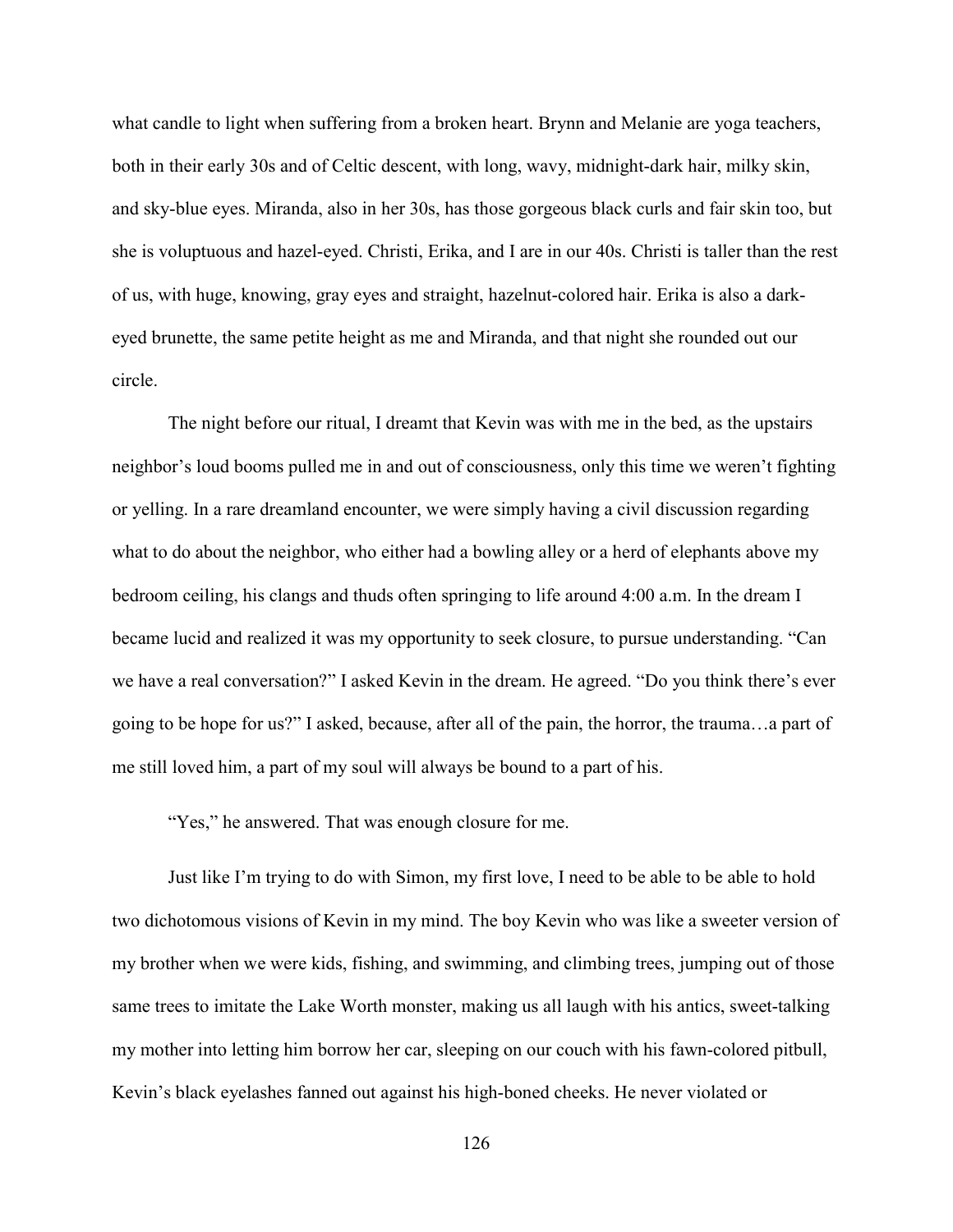disrespected the childhood me, never invaded my space, never made me feel out of sorts. In one of my mother's photo albums are pictures of us from the summer we first moved to Texas: my brother, Kevin, and me, parading around in grown-up clothes, Kevin donning my grandfather's ugly yellow terrycloth bathrobe, my brother always with a hat or a wig on his head, me wading around in my mother's gold and bronze chiffon evening dresses, tripping over their hems. All of us flinging our skinny bodies into swimming pools, or posing with our hands on our hips, or playing air guitar, our tongues sticking out in an imitation of our favorite rock stars.

And Kevin never pursued me the way Simon did. In fact, it was the other way around. For over three months after I saw him that September afternoon at my brother's house, I tried to put him out of my mind, but ended up texting him on New Year's Day, in an Uber on the way home from the airport after I had visited Keith and Paulo, my driver playing a new-wave station on Satellite radio, icy rain fogging the world in a pewter-colored haze.

The first night we went out on a real date, we went to see a band, and I invited him in to my apartment afterward. He sat at my dining table, looking through my bookshelves, commenting on the spiritual authors he had also read: Joseph Campbell and Deepak Chopra, Eckhart Tolle and Marianne Williamson. As he was leaving, I stood on my tiptoes to kiss him, there in my entryway. I'm the one who leaned in, who tilted up and gripped his broad forearms with my hands before snaking them around his neck. I'm the one who made the first move. I remember that first kiss, its heady sweetness, his gentle but affirming response. I remember a voice in my head said, "Stop time." Somehow I knew, there in the dark hallway of my temporary apartment, I knew that beginning was the pinnacle, the moment that would supercede all others.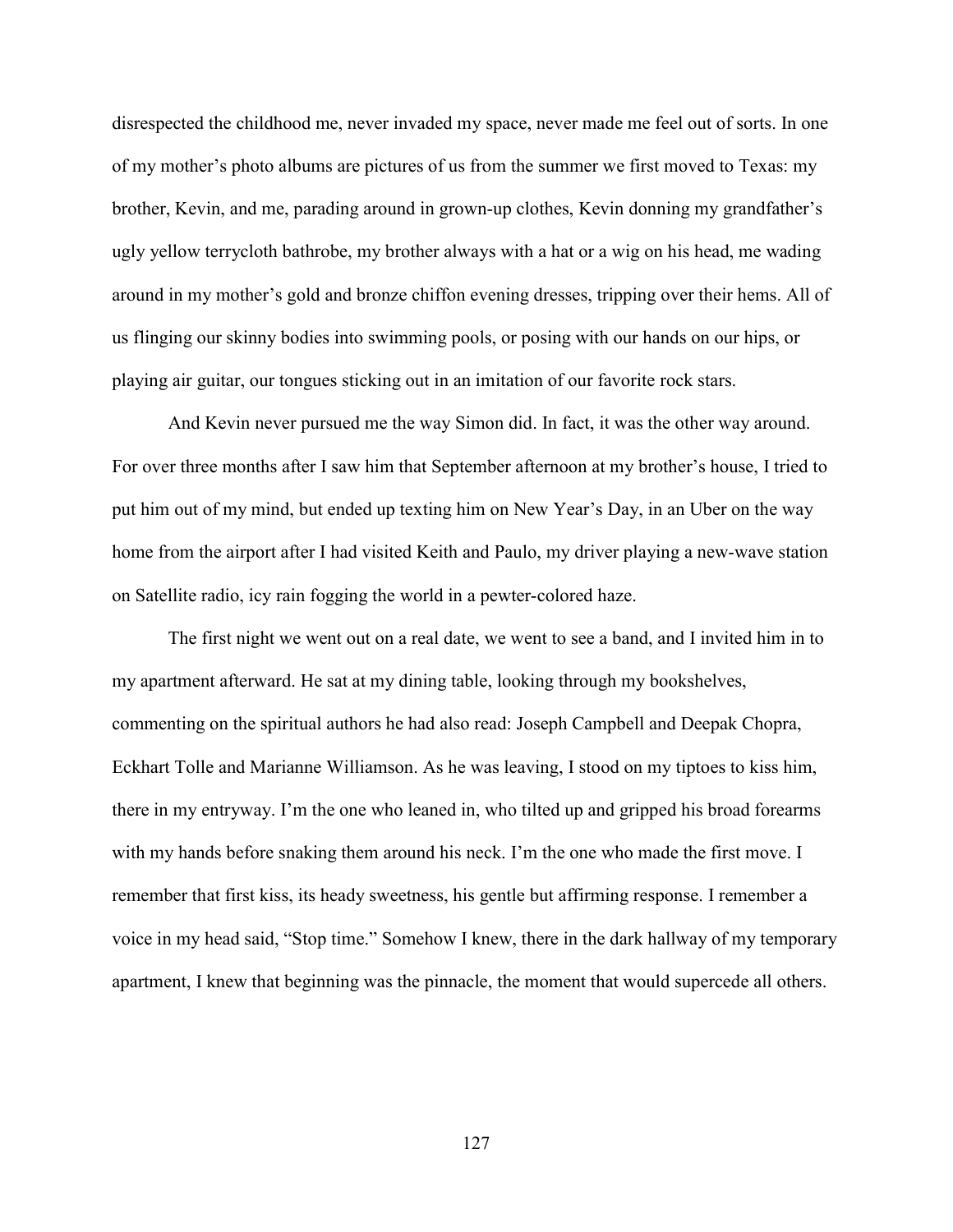In Miranda's back yard, I took a black beeswax candle my mom unearthed from her chiffarobe and slid black pepper oil down its sides for banishing evil, followed with some whitelight and euphoria oils I got at an apothecary shop Paulo took me to in Manhattan's East Village—one for calling in the goddess, the other for mending a broken heart. Miranda had cut a length of twine into a nine-inch strip. I removed our wedding rings, made of Hawaiian koa wood with an inlay of crushed lapis lazuli, from the pocket of my jeans. I tied our rings around each end of the twine, lit the black candle, and said aloud, "My heart is healed." Then I held the center of the twine over the flame until the cord turned black and broke in two. I said, "Our hearts are healed," and threw both rings into the firepit.

Then one by one, I burned the items in the box: clothes and cards and photographs. The flames danced. Charred bits of our marriage twirled in the smoke like fireflies. The flames climbed higher, undulating like tribal dancers in brightly colored costumes. I had never seen such polychromatic fire before, as it morphed from turquoise to indigo to violet. After the ceremony we ate a chocolate cake that Miranda had baked for the occasion and shared a bottle of Pinot Noir, talking and laughing in a circle around the dining table.

When you make yourself into a door, you become a place where the demons can get in. But maybe, you become a place where the light can seep in too. That night as I slept, Kevin failed to make an appearance. Instead my sleep was as warm and close-fitting as a womb, its hairline cracks all shot through with liquid light, its velvety borders allowing just enough room for me and only me to curl inside of its safe and dreamless space.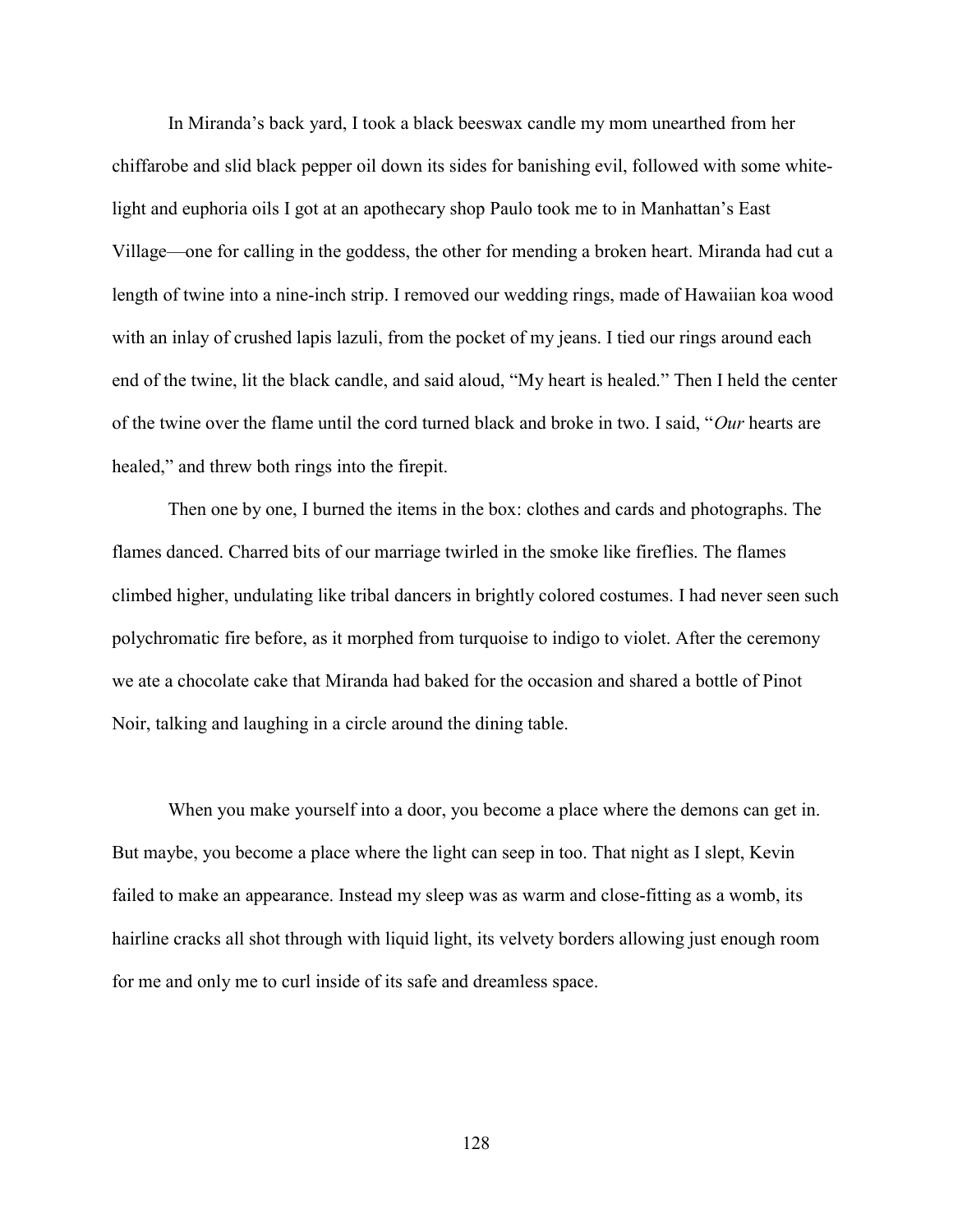## Galveston

I've been to beaches where the white sand glimmers with speckles of quartz, and the water is like a plate of turquoise-colored glass. Places where tourists from all over the world are tanned and toned, fake breasts jutting out of their bikini tops as buoyant as beach balls. Places where young, brown men in white uniforms bring you pina coladas made with rum aged at the base of a volcano in glasses dressed with pink umbrellas and pineapple wedges.

Galveston is not that kind of a place.

Galveston is a long, narrow strip of an island, shaped like a dagger, designed for about 50,000 inhabitants but teeming with over a million tourists on a busy weekend. There is no airport here. People drive down from places like Arkansas and Missouri and Louisiana. For some of them, this will be their only glimpse of the ocean. The sand is brown and clay-like and so hot in the summer that it will scorch the soles of your feet. So hot that Bijou runs through it, darting back and forth wildly, trying to escape its torment. No azure waters here; instead the ocean is as brown as dirt, rich with minerals like gypsum, pyrite, and sulfide. The people here look like they are trying to escape a dark past, fouling the sea air with cigarette smoke, eyes hidden behind black sunglasses. Overweight and too pale for this climate, their fleshy white shoulders turn crimson under the relentless sun. But once I saw a bald, orange-robed monk meditating on the beach, sitting serene and still amid the sun-burned tourists flaying about in the white-capped waves.

Galveston seems like as good a place as any to nurse a wounded heart.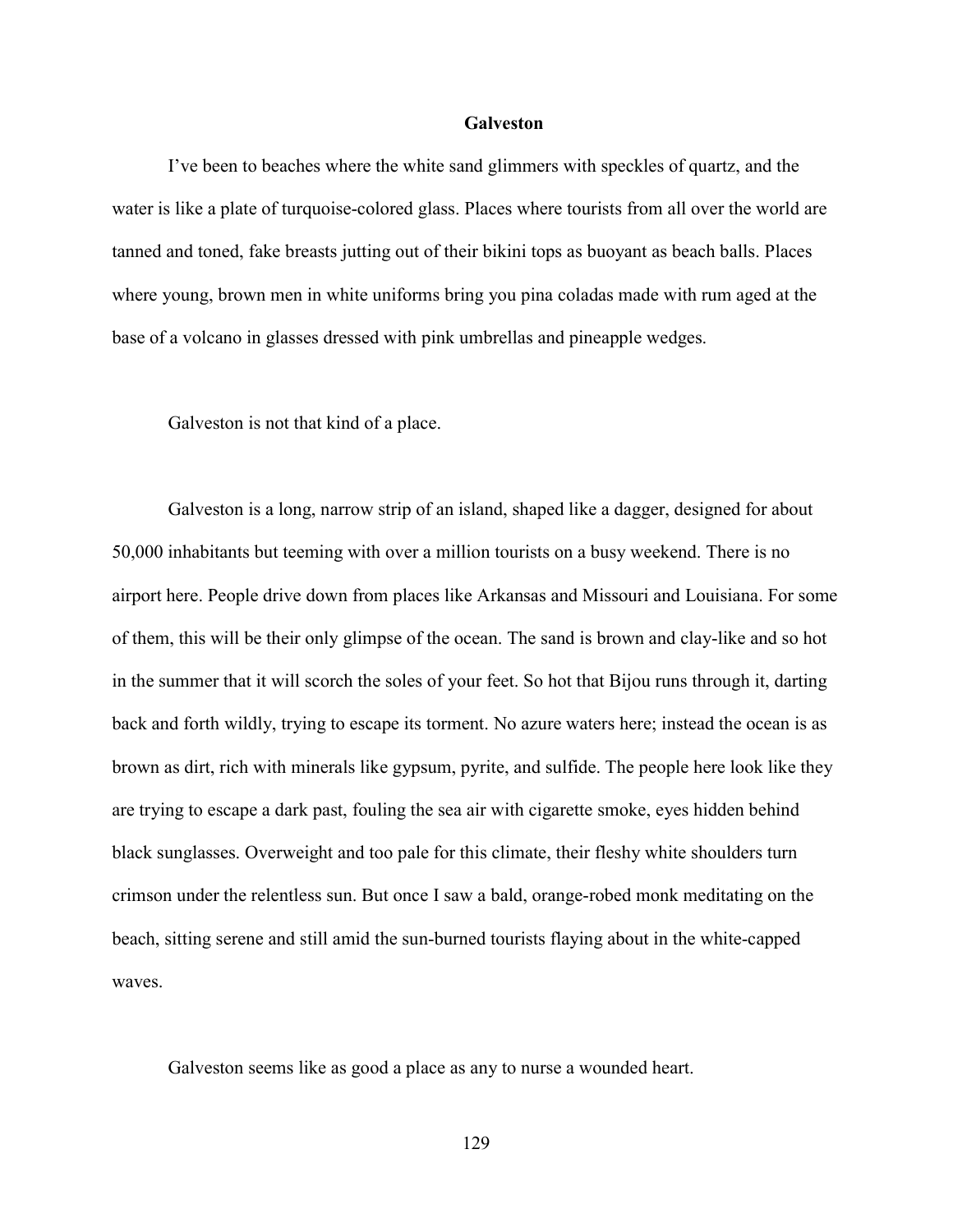My family and I come here every summer; it's the place where my brother Brian and his wife Angie went on their honeymoon when Angie and I were eighteen and Brian was twentythree. They've been together so long that she is as much a sibling to me as he is.

This summer, more than ever, I understand what it's like to feel haunted. Dreams of Kevin, whom I divorced three months ago, still plague me almost every night. I can't bring myself to erase his handsome face from my phone, his wide changeling eyes, whose shade I have now coined "psychopath blue," still boring into me. "When I open my photos, there's a section called 'People,' and his face is staring at me," I say to my nephew Joe as we ride in the back seat of Brian's Kia Sorrento, heading South toward the coast. We have made up a game to see who can name the most countries in each continent. I always win Europe. He usually wins everything else. Brian and Angie are tired of hearing us talk.

"Do they ever stop?" Angie asks Brian. My brother keeps his eyes on the road and his hands on the wheel. His silky, brunette hair, which he has worn in the same '70s shag cut since we were kids, brushes his neck. His hands are brown but ruddy, burnished from the sun. Angie struggles with the floral scarf I gave her, her recently-shorn, honey-colored locks escaping out of it. She cranes her face back over her neck pillow, setting her sea-green eyes on me. Angie is Hispanic, but her coloring is much fairer than mine. Before she donated it to "Locks of Love," I walked around with her ziplock bag of Disney-princess hair, propping it on my head and declaring I'd take over the world if I had hair like that.

"How do I get rid of his face?" I ask Joe.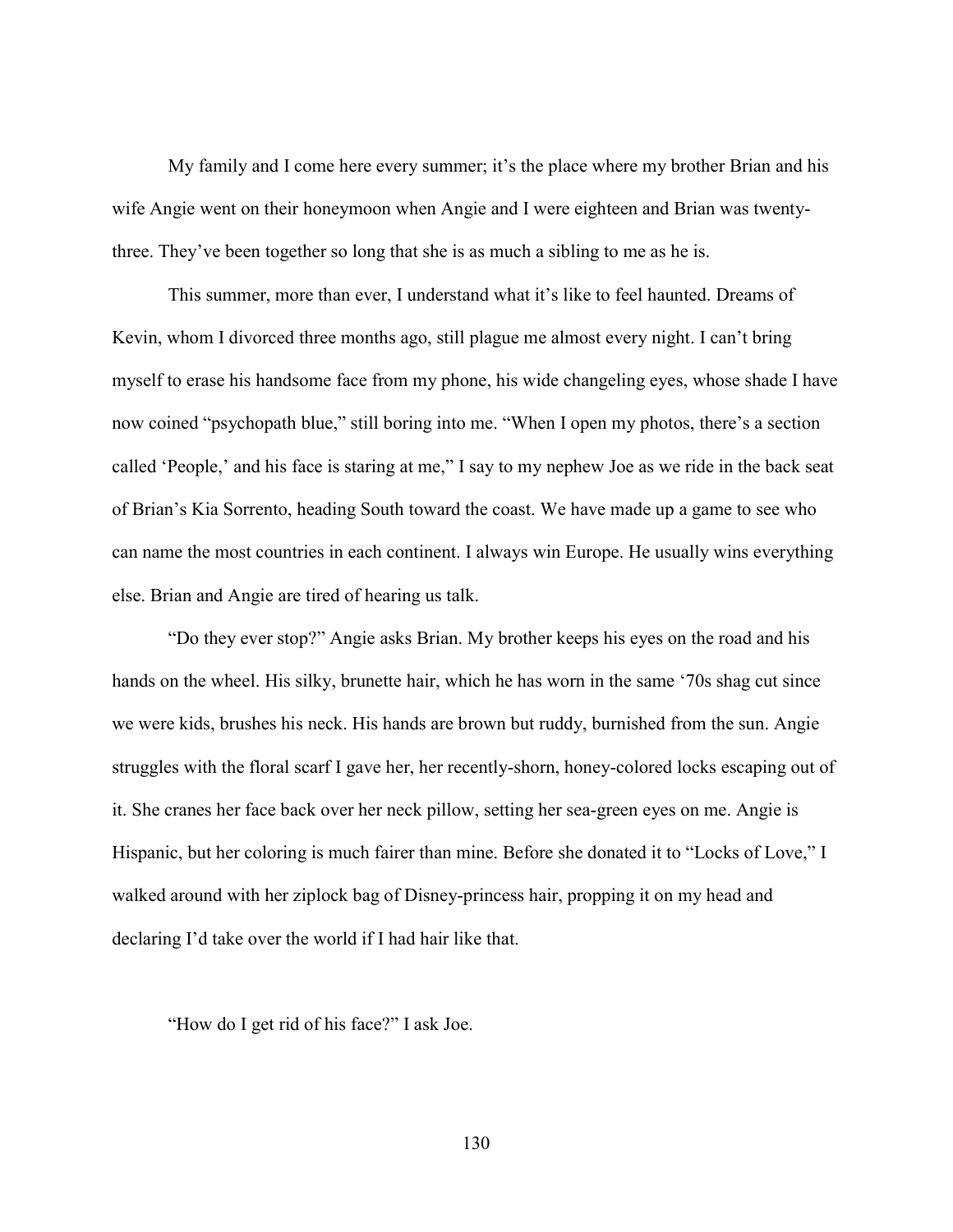"You have to go into your photos and delete all of your pictures of him." Joe is a fortunate combination of his parents, his black hair, cut in the same retro '70s style as his father's, frames his wide, turquoise eyes. He looks like he's wearing eyeliner and mascara, but he isn't.

"One by one?"

"Yes."

"Oh, I'm not doing that," I say. "Will you do it for me?" I hand my phone to him.

"Sure," he says. "But it will probably take a while." He cuts a sidelong glance at me. I get it. He's trying to build his college fund, asking me to give him a quarter every time I curse or put people into categories. He has a jar. He'd be rich by now if I complied. And I decide it's probably not a good idea to let him pour through my phone's photo bank, so I take it back.

In my dreams about Kevin, usually I scream at him until my throat is raw or pummel his muscular chest with my fists until they're bruised. Other times the dreams are filled with longing. He is the specter that haunts me.

So I buy four tickets to Dash Beardsley's Ghost Tour of the Strand, with an urge to explore the haunted history of a city decimated by the Great Storm of 1900, the deadliest natural disaster in United States history. I drag my family on this excursion they'd probably rather skip, except for my nephew who has a secret fascination for the paranormal and a not-so-secret penchant for trying to make everyone else happy. We sit on the steps of the Railroad Museum, a group of twenty or so tourists, including a screaming baby in a stroller and my little black dog, who is much quieter and more well-behaved, in her red collar and leash.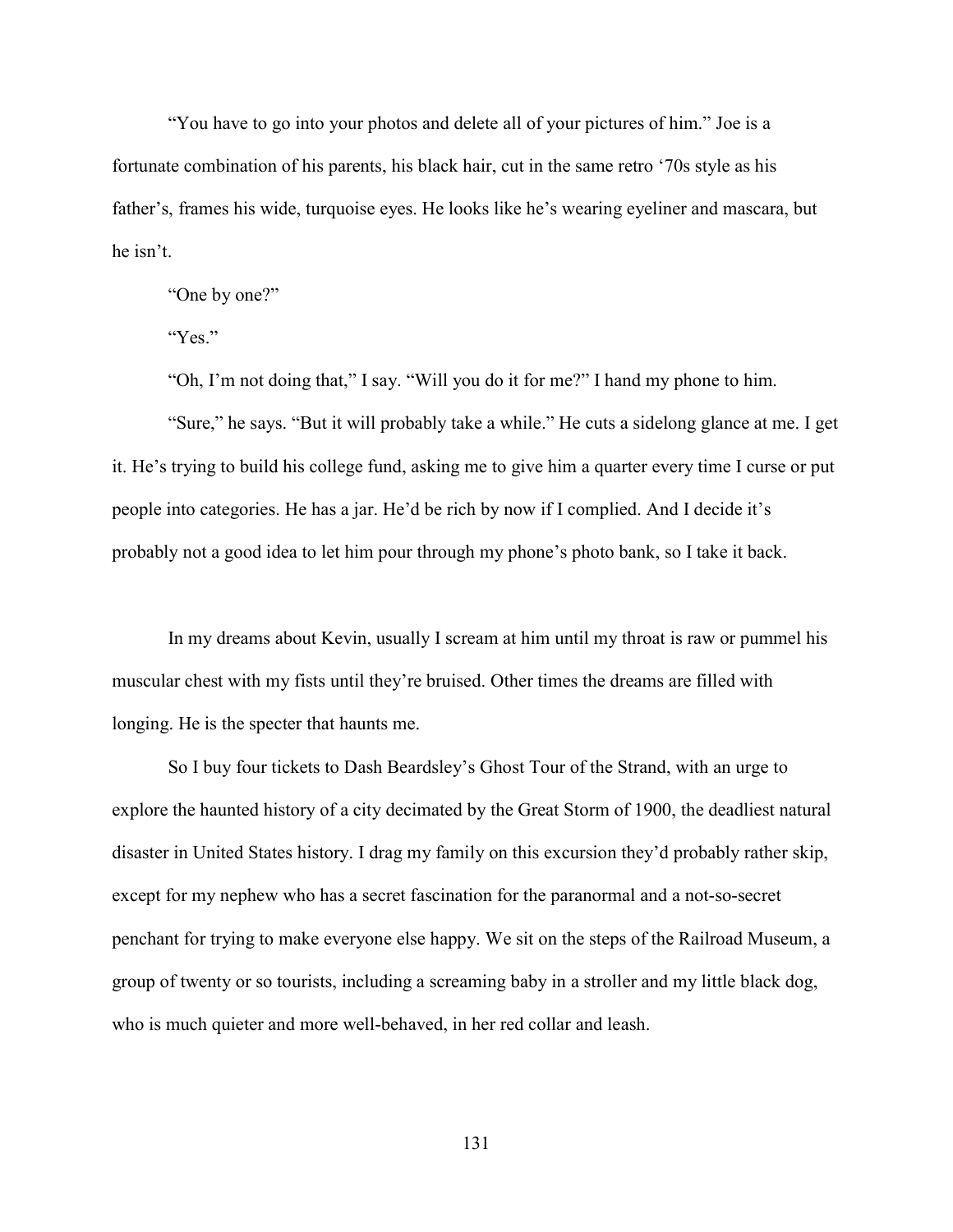Dash is late. We get restless, milling around, making half-hearted attempts at jokes, hot sea air wafting between concrete buildings. I think about my awkwardness around strangers and how social anxiety and an interest in the paranormal are probably co-morbid. Then, we hear Dash before we see him, '80s heavy-metal music blasting from his iPad as he walks toward us in time with the beat, his long, bleached-blonde hair and black trenchcoat flapping behind him. He keeps his dark glasses on, even though the sun is setting, and his Southern drawl slurs and pops into the microphone on his headset.

We follow him around the Strand for two hours, and he becomes less coherent over time, even though he isn't drinking. It's not an alcohol buzz anyway. I was married to a drug addict; I know the difference. We stop in front of doorways and alleys, as he tries to tell us stories about the ghosts of Galveston, but he can't remember the endings. It's a train wreck. We stop at a convenience store to buy frozen margaritas and carry them with us on the rest of the tour, making the heat and the tour guide slightly more tolerable. Half of our group drops out somewhere along the way, but Dash doesn't seem to notice, and the tour concludes in front of the Tremont House on Ship Mechanics Boulevard, a building where hundreds of people took refuge during Galveston's infamous hurricane. "I can't take you inside," Dash tells us, "because this hotel has banned me."

"I felt connected to him," Angie tells me later.

"Yes, me too. He's an addict." Both of her parents were addicts too. "Maybe he selfmedicates because of all the dark energy. I feel bad for him."

"Or maybe he self-medicates because he's bored with his life," Angie says. I shrug, realizing we are only describing ourselves anyway.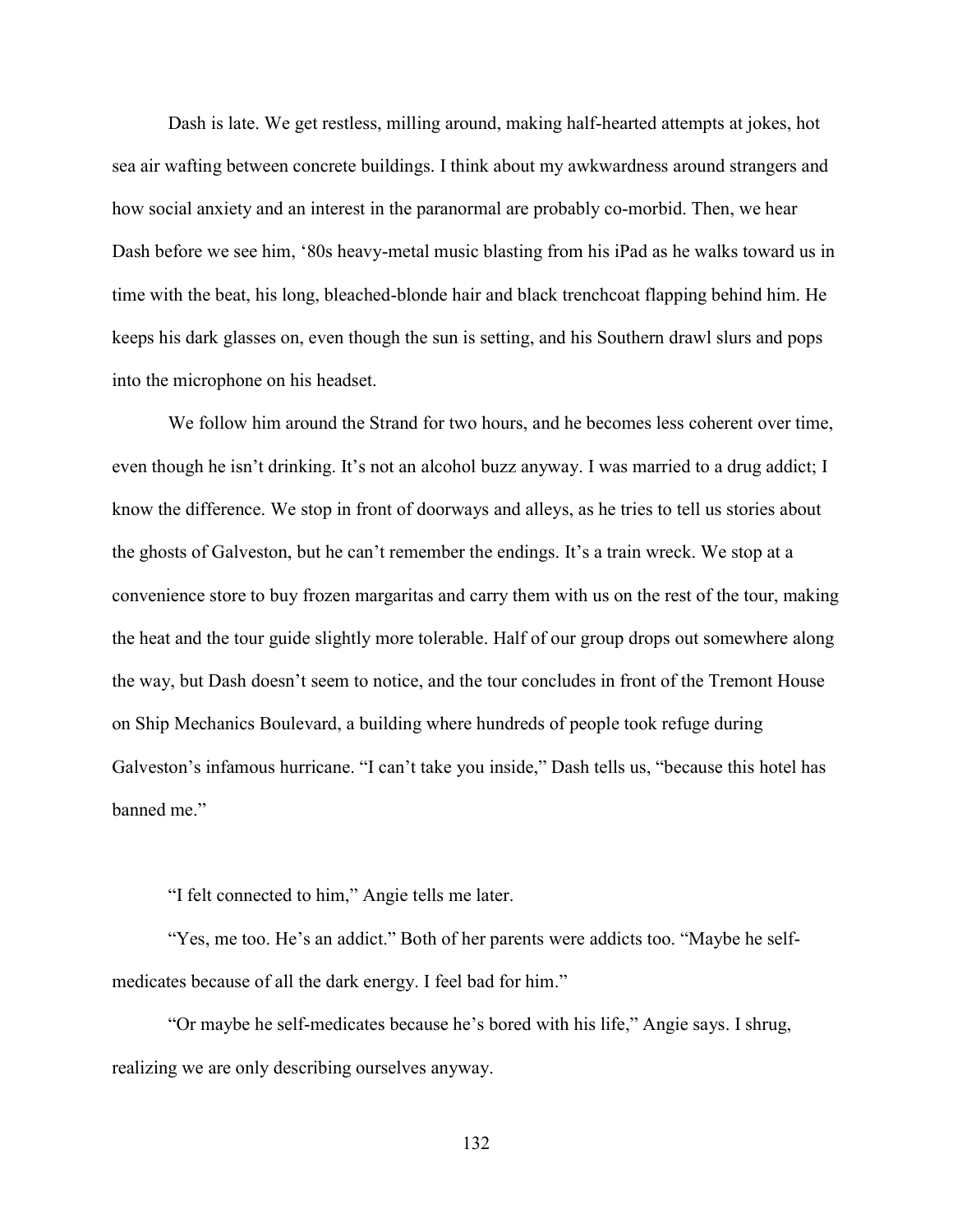During our remaining nights on the island, Brian and Joe fish along the edges of the Moody Gardens Golf Course, the sun setting over the bay in a surreal symphony of color. The ocean along the sea wall, where we swim and sunbathe during the day, is bright and chaotic, its white-hot banks as thick as quicksand. Bijou hates it. But she loves the bay side, where she can patrol the sturdier surface of the shoreline, watching the tides wash against the rocks, pouncing on the red snapper, sea trout, and black drum fish that Brian and Joe reel in. The birds here are magnificent. I spot a green heron skulking next to us, its chartreuse legs and eyes almost fluorescent, its head a cap of aquamarine feathers, its throat deep red like a bottle of pinot noir. A roseate spoonbill flies over our heads, the lowering sun glinting off the undersides of its massive pink wings like something out of Wonderland.

"Do you know who the best fisherman is out here?" my brother asks a little girl fishing next to them. She shakes her head. Oh, please don't say it's you, I think. "That pelican over there," he says. I smile, happy with his response but wondering when he turned into our grandfather. It's better for him to turn into our corny grandfather than our absent father, anyway. We watch the big brown pelicans glide in, smooth and organized as a fleet of airplanes. They dive bomb and swoop back up out of the water, fish thrashing in their pendulous throats.

The next morning I sit on the lip of a tour boat's bow, port-side, my legs curled under me, gripping the chrome railing like a parasailor, saltwater spraying my face, gulf wind whipping my hair into tangles. The fish-scented wind dries the sweat that covers me, sending chills up and down my arms. I am not supposed to perch up on the edge of the boat like this, but the tour guide doesn't reprimand me, and I am grateful. His name is Adam, and he prides himself on being an ocean vigilante, reporting all the commercial boats that dump trash into the water, the Coast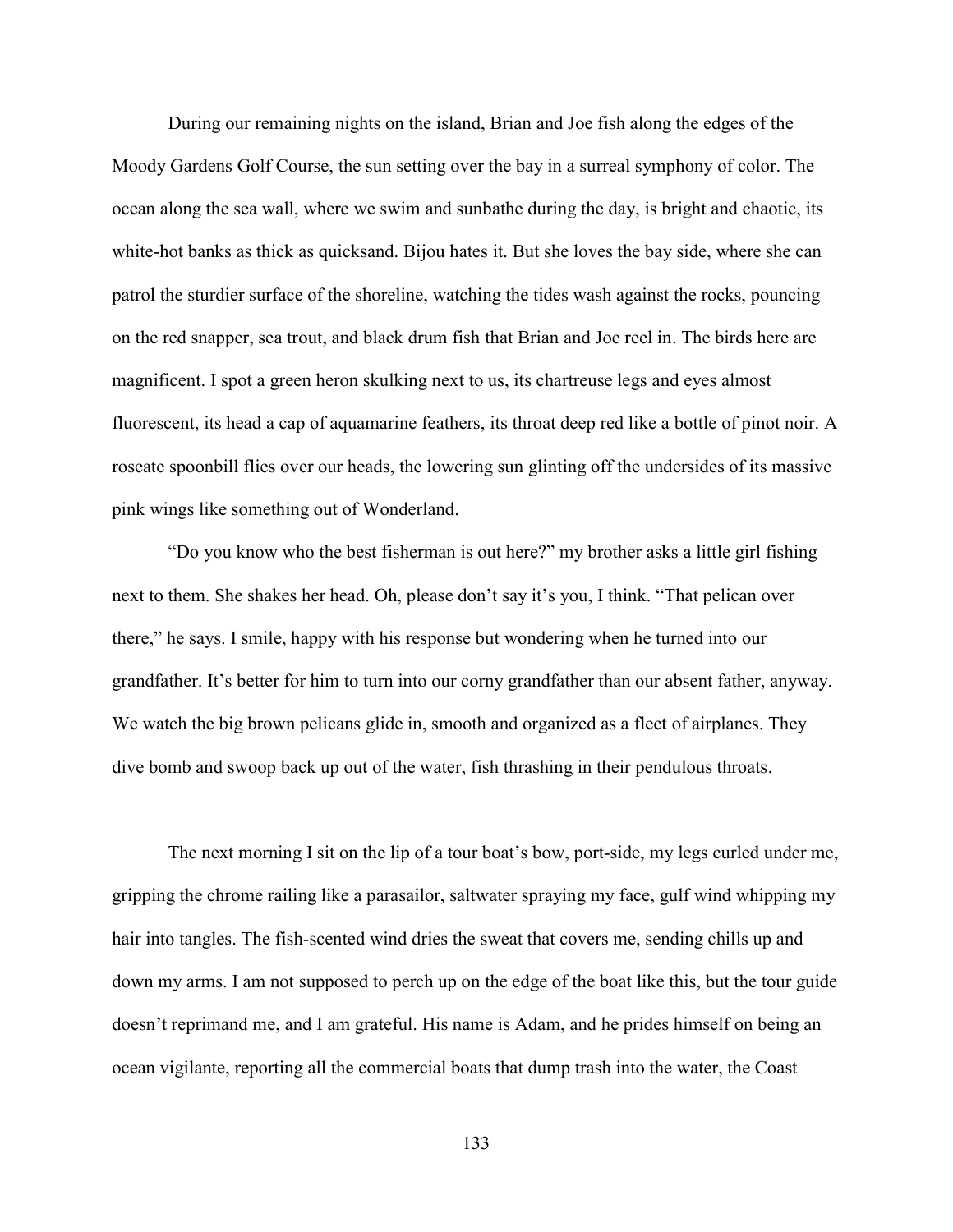Guard fining them each \$95,000 per violation. I like him immediately. Swarms of gulls and pelicans fly over us, shrieking and squawking, diving for their share of the shrimp. A pouting little blonde girl in the deck below me squeals and covers her head with her hands. "I hate birds!" she yells. I dislike her immediately.

None of us are wearing life vests.

Later that same week seventeen people would die on a tour boat that capsized during a sudden storm in Table Rock Lake in Branson, Missouri. They weren't wearing life jackets either. I know this because my mother tells me the story, choking back tears, after we've returned home to Fort Worth. She has the red hair, green eyes, and freckles of a true Celt, while I inherited my Creole father's swarthy coloring. My mother has the most beautiful eyes I've ever seen, and, while mine are darker, I see the liquid depths of my mother's eyes when I look in the mirror. "Mom, I've told you to stop watching the news," I say. She is a news junkie.

"If all of these people have to endure such pain, then the least thing I can do is bear witness," she argues.

I used to agree with that philosophy. And of course I'm horrified by the accident. I can imagine all too well what it must have felt like to be stuck under the boat's overturned canopy, wedged in, trying to pummel your way out as water engulfed your lungs, or, even worse, watching the heads of your loved ones, one after another, bobbing, in the wild, darkened water, unable to save them.

But now I don't think absorbing all that pain into our bodies until we're diseased serves anyone. I don't think about danger much. I've always been the thrillseeker in a family of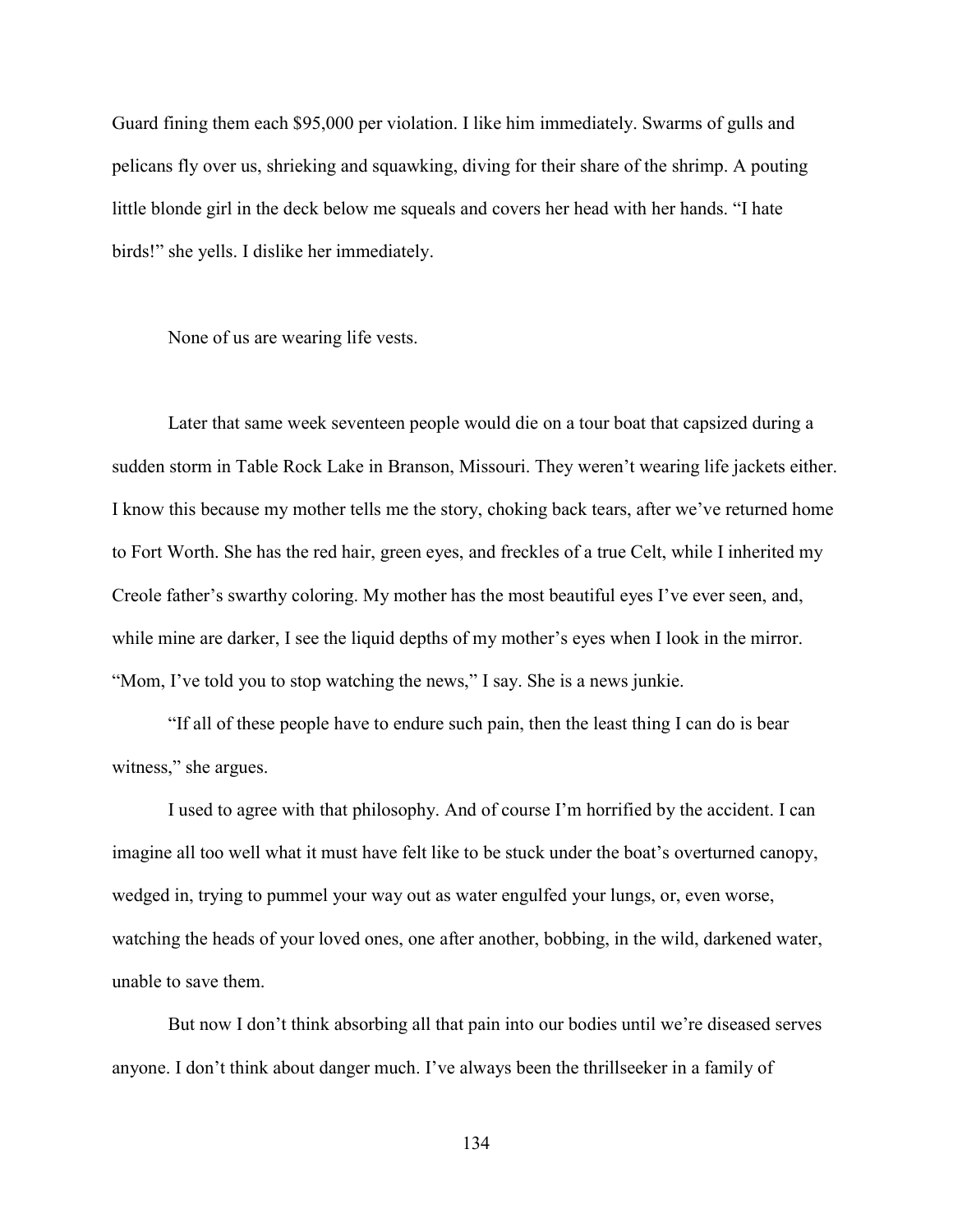fearmongers, the only one who would ride the rickety roller coasters at Hamel's Amusement Park in Shreveport as a kid, the only one who would leap without looking. Some people might say such recklessness is what landed me in an abusive marriage. But we all get the God we ask for, the God we need. Kevin was my rock-bottom, the dark night of my soul. Without him, I might never have become who I was meant to be, here and now, my skin darkening under the Gulf-Coast sun, tasting the salt on my tongue. Haunted, perhaps, but in love with my freedom, with who I am becoming.

The dolphins are active this morning. Schools of them shimmy out of the water between our boat and the shrimpers, criss-crossing over each other, their skin as smooth and blue as labradorite, the stone of magic. It feels like falling in love to me, the way my heart swells when I see them. It's safer, though. It's the kind of love that lasts rather than burning.